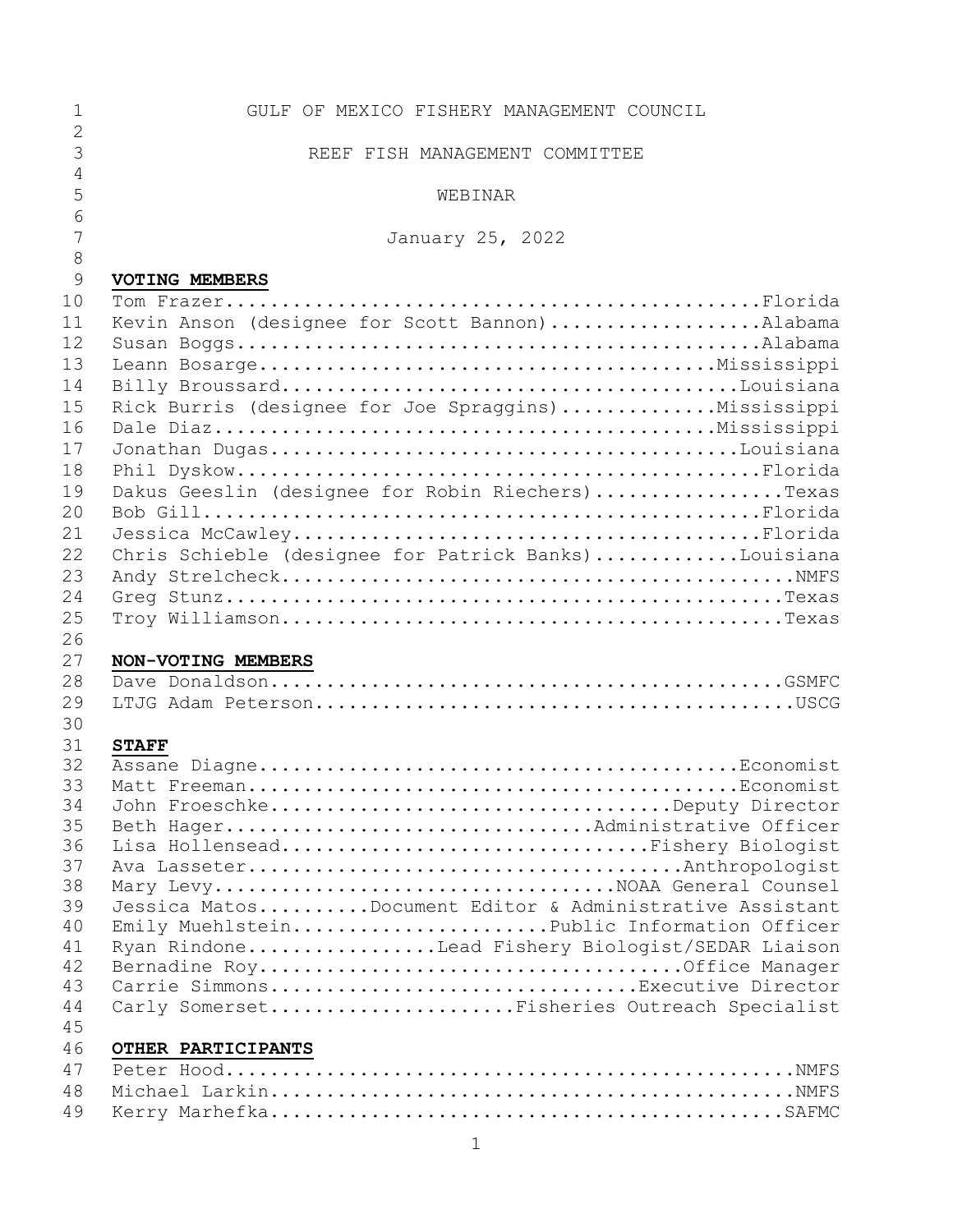| 6              |                                                             |
|----------------|-------------------------------------------------------------|
| 7 <sup>7</sup> | and the state of the state of the state of the state of the |
| 8 <sup>7</sup> |                                                             |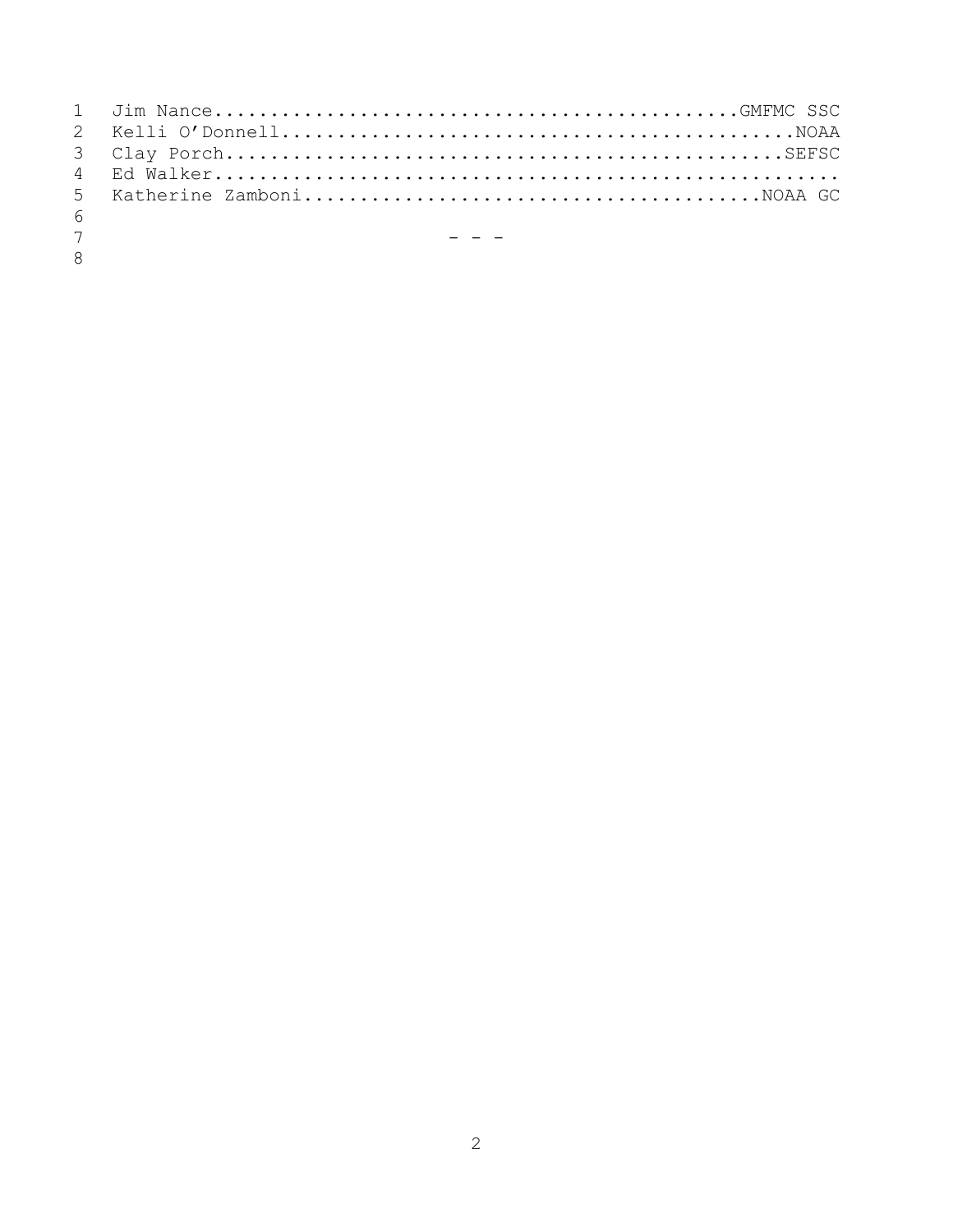| $\mathbf 1$                | TABLE OF CONTENTS                                                 |
|----------------------------|-------------------------------------------------------------------|
| $\overline{2}$<br>3<br>4   |                                                                   |
| 5<br>6                     |                                                                   |
| $7\phantom{.0}$<br>$\,8\,$ | Adoption of Agenda and Approval of Minutes and Action Guide and   |
| 9<br>10<br>11              | Review of Reef Fish Landings and IFQ Landings 9                   |
| 12                         | Final Action: Framework Action: Modifications of Vermilion        |
| 13                         |                                                                   |
| 14                         |                                                                   |
| 15                         |                                                                   |
| 16                         |                                                                   |
| 17<br>18                   |                                                                   |
| 19                         | Presentation on SEDAR 70: Greater Amberjack Revised Projections33 |
| 20                         | Review of SEDAR 70 Revised Projections and Recommendations34      |
| 21<br>22                   | Reef Fish AP Recommendations37                                    |
| 23                         | Presentation on SEDAR 72: Gag Grouper Stock Assessment Report59   |
| 24                         | Presentation: Projections and SSC Recommendations59               |
| 25                         |                                                                   |
| 26                         | Discussion of Council Request for SRFS Integration and            |
| 27<br>28                   |                                                                   |
| 29                         | Individual Fishing Quota (IFQ) Programs83                         |
| 30                         | Focus Group Formation and Next Steps83                            |
| 31<br>32                   | Public Hearing Draft Amendment 36B98                              |
| 33                         | Discussion: Draft Snapper Grouper Amendment 44 and Reef Fish      |
| 34                         | Amendment 55: Modifications to Southeastern U.S. Yellowtail       |
| 35                         | Snapper and Jurisdictional Allocations, Catch Limits, and South   |
| 36<br>37                   | Atlantic Sector Annual Catch Limits101                            |
| 38<br>39                   | Discussion: Wenchman in the Gulf of Mexico105                     |
| 40                         | Review of Revised Great Red Snapper Count Estimates and SSC       |
| 41                         | Recommendations for Re-Evaluating Red Snapper Catch Advice119     |
| 42                         |                                                                   |
| 43                         | Discussion of Remaining SSC Recommendations from the November     |
| 44                         | 2021 and January 2022 SSC Meetings134                             |
| 45                         |                                                                   |
| 46                         | Discussion of Remaining Reef Fish AP Recommendations from the     |
| 47                         | January 2022 Reef Fish AP Meeting135                              |
| 48                         |                                                                   |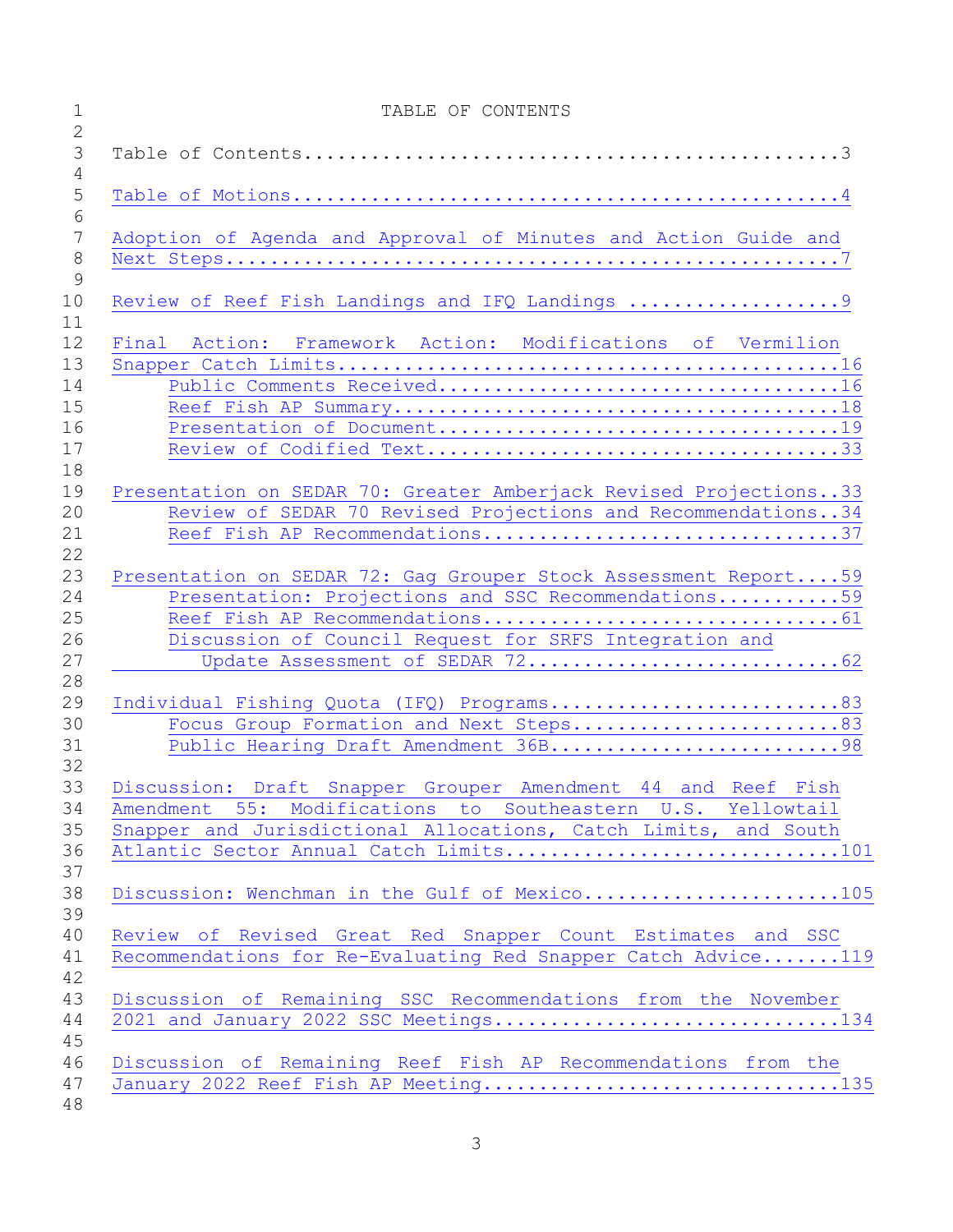| $\mathcal{E}$ |  |
|---------------|--|
|               |  |
| 5             |  |
| 6             |  |
| $7^{\circ}$   |  |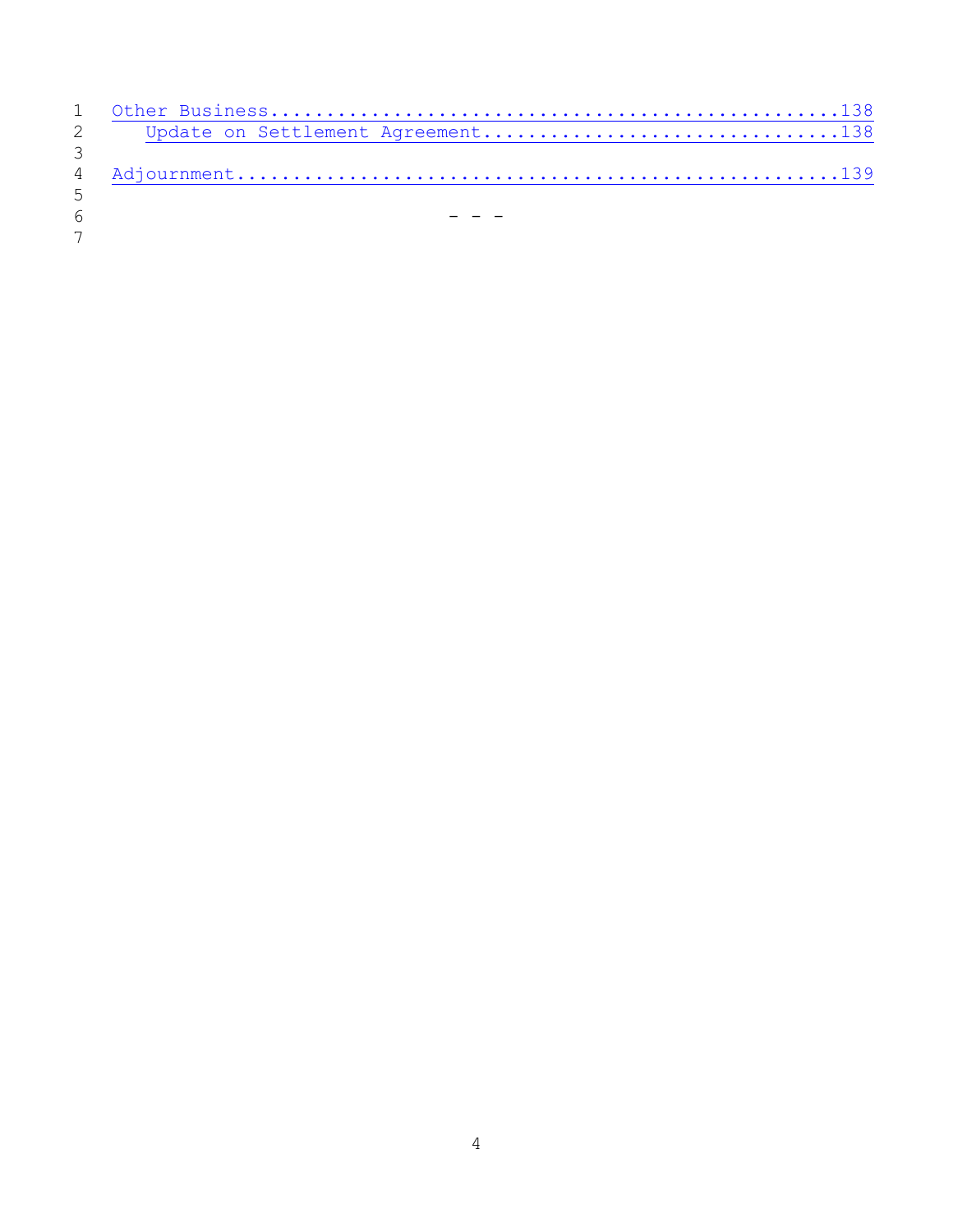<span id="page-4-0"></span>1 TABLE OF MOTIONS

 [PAGE 20:](#page-19-0) Motion in Action 1 to add an Alternative 4. Alternative 4 is to set the ACL at 75 percent of the ABC (5.45 million pounds whole weight) monitored in MRIP- FES. [The motion](#page-25-0)  [carried on page 26.](#page-25-0) [PAGE 27:](#page-26-0) Motion in Action 1 to make Alternative 3 the preferred. [The motion failed on page 32.](#page-31-0) [PAGE 39:](#page-38-0) Motion to request that the SEFSC compile and present discard data (including dead discards) by species and sector and year for red grouper, gag grouper, greater amberjack, and red snapper in the Gulf. Commercial data should be broken down by gear type (longline, vertical line) and recreational sector data should be broken down by subsector (charter for-hire, headboat, private angler plus shore), as feasible. Include data sources where available. [The motion carried on page 42.](#page-41-0) [PAGE 43:](#page-42-0) Motion to direct staff to revise the current greater amberjack rebuilding plan by adopting F rebuild, as recommended by the SSC, for the current sector allocation. [The motion was](#page-47-0)  [withdrawn on page 48.](#page-47-0) [PAGE 50:](#page-49-0) Motion request that the Southeast Fisheries Science Center produce estimates of the historical annual ACLs/quotas, using MRIP-FES numbers for the greater amberjack fishery. [The](#page-49-1)  [motion was withdrawn on page 50.](#page-49-1) [PAGE 63:](#page-62-0) Motion that the council direct staff to begin work on a plan amendment to establish a rebuilding plan for gag grouper to end overfishing of the stock. Actions in this plan amendment should include revising the FMSY proxy, catch limits, accountability measures, and other management measures. [The](#page-64-0)  [motion carried on page 65.](#page-64-0) [PAGE 71:](#page-70-0) Motion to recommend that the council recommend that NMFS implement an emergency rule for gag grouper starting on January 1, 2023, based on the yield stream corresponding to F 30 percent SPR and the medium red tide severity determination, in keeping with the SSC's recommendations from SEDAR 72 and using the current sector allocation. Further, the council recommends that the catch limits for this emergency rule for gag grouper be based on the rebuilding timeline of Tmin times two, to ensure the council is able to end overfishing while it works to develop a comprehensive rebuilding plan. [The motion carried on page 74.](#page-73-0) [PAGE 77:](#page-76-0) Motion that the council requests that the calibration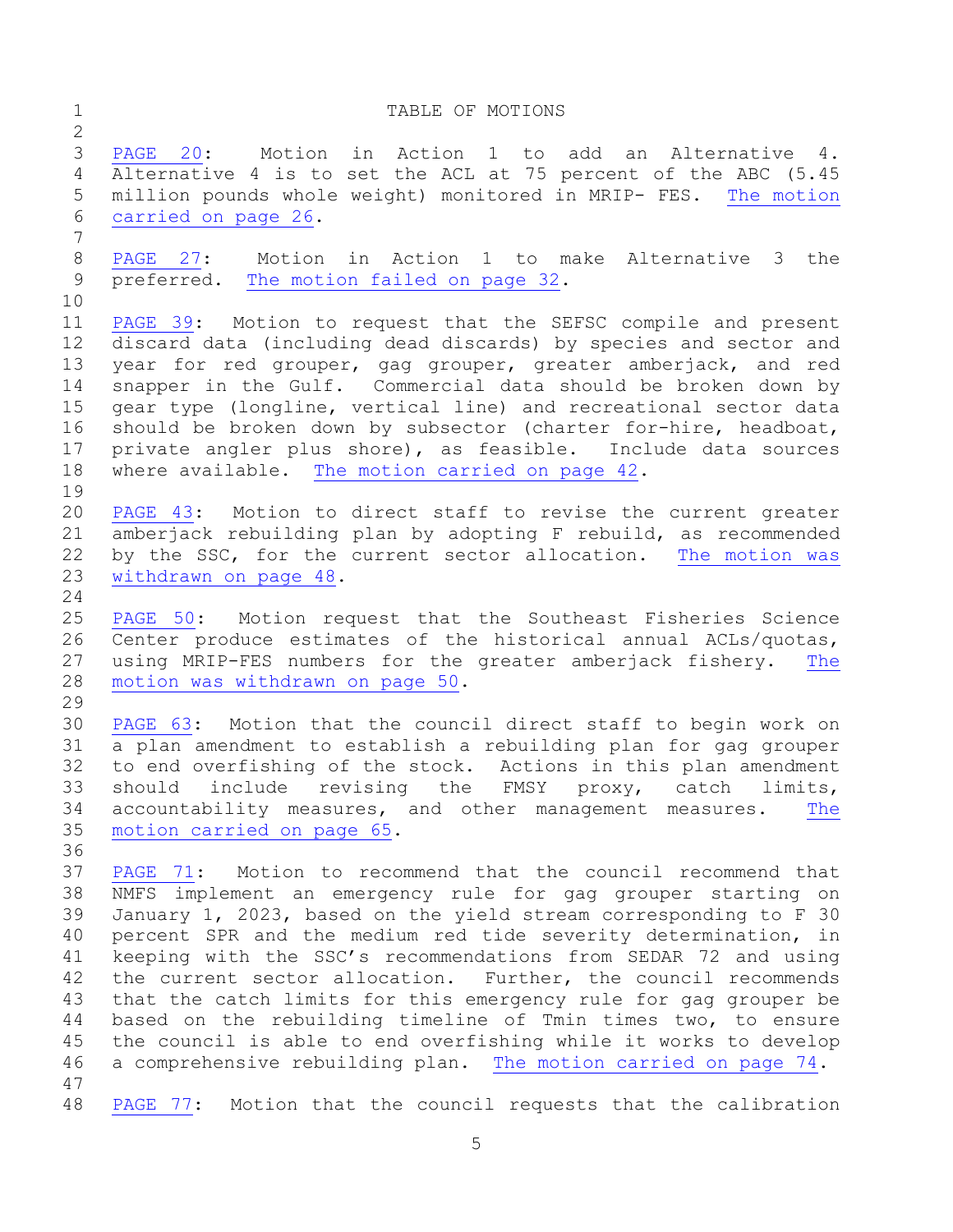of the Florida State Reef Fish Survey with MRIP-FES for gag grouper be a priority for NMFS and all associated parties to that process. [The motion carried on page 81.](#page-80-0) [PAGE 104:](#page-103-0) Motion to suspend work on this amendment and request that Florida Fish and Wildlife Conservation Commission conduct an update to the assessment to incorporate three additional years of data and a constant catch projection to set the ABC. [The motion carried on page 105.](#page-104-1) -  $-$  -  $-$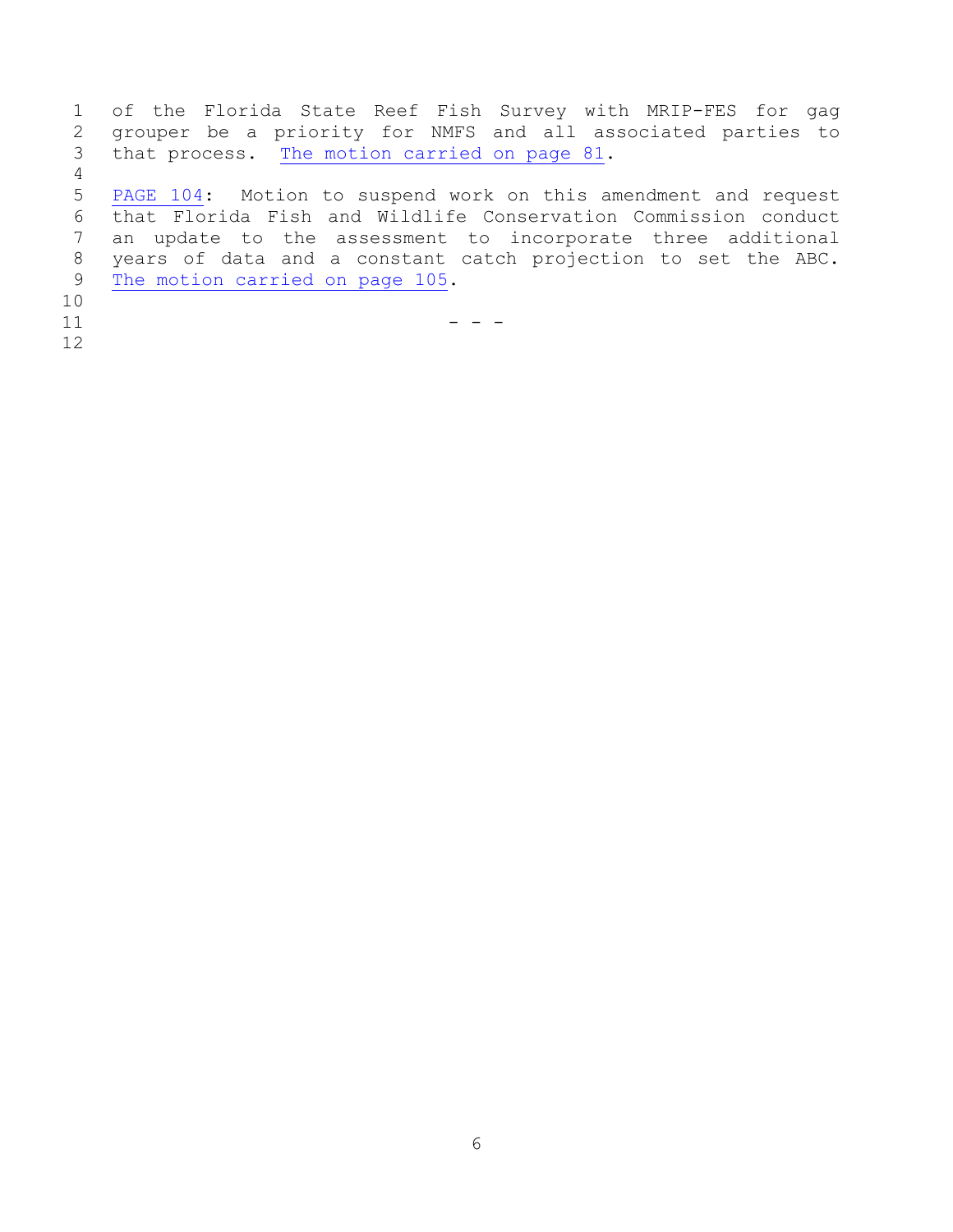The Reef Fish Management Committee of the Gulf of Mexico Fishery Management Council convened on Tuesday morning, January 25, 2022, and was called to order by Chairman Tom Frazer. 

## <span id="page-6-0"></span> **ADOPTION OF AGENDA APPROVAL OF MINUTES ACTION GUIDE AND NEXT STEPS**

 **CHAIRMAN TOM FRAZER:** We've got a pretty packed agenda today, and I will do my best to try to keep us on time, and so I would like to remind folks, again, that the Reef Fish Committee is a committee-of-the-whole, and so we'll jump right into the agenda, and so the first item in your briefing materials is Tab B, Number 1, and that is the Adoption of the Agenda. Are there any additions or modifications to the agenda?

**MR. J.D. DUGAS:** Mr. Chair, I have my hand up.

**CHAIRMAN FRAZER:** Fire away, J.D.

 **MR. DUGAS:** Mr. Chair, it may be -- My questions may be -- I wanted to bring this up before you started, and it may be directed towards the new Chair, Mr. Diaz, but I noticed that, yesterday, there were several emails that came through from staff regarding committee minutes, reef fish landings, CMP landings, and, even further, an email from Mara regarding National Standard 6, and we requested some of this information back in August.

 I am fumbling for words, but, you know, our timeline here to review these documents, in less than twenty-four hours, is pretty extreme, and I am not trying to pick on the staff, but, I mean, we've got to work on this, and we need more time, as council members, to study some of these items, and I would just like some clarification, and maybe another council member has some ideas, and I don't know, but it's a lot. We already have a lot on our plates, and we're waiting until the very last minute to get some documents that is very important, and so I just wanted to put that out there on the record. Thank you for the time.

 **CHAIRMAN FRAZER:** Thank you, J.D., for the comments, and I would just weigh-in pretty quickly, and so, again, some of those presentations, you will see today, are provided as background material, and the reports themselves are not for this committee today that you received, but I will certainly let Dr. Simmons weigh-in with regard to the materials that were provided and how they might influence today's agenda.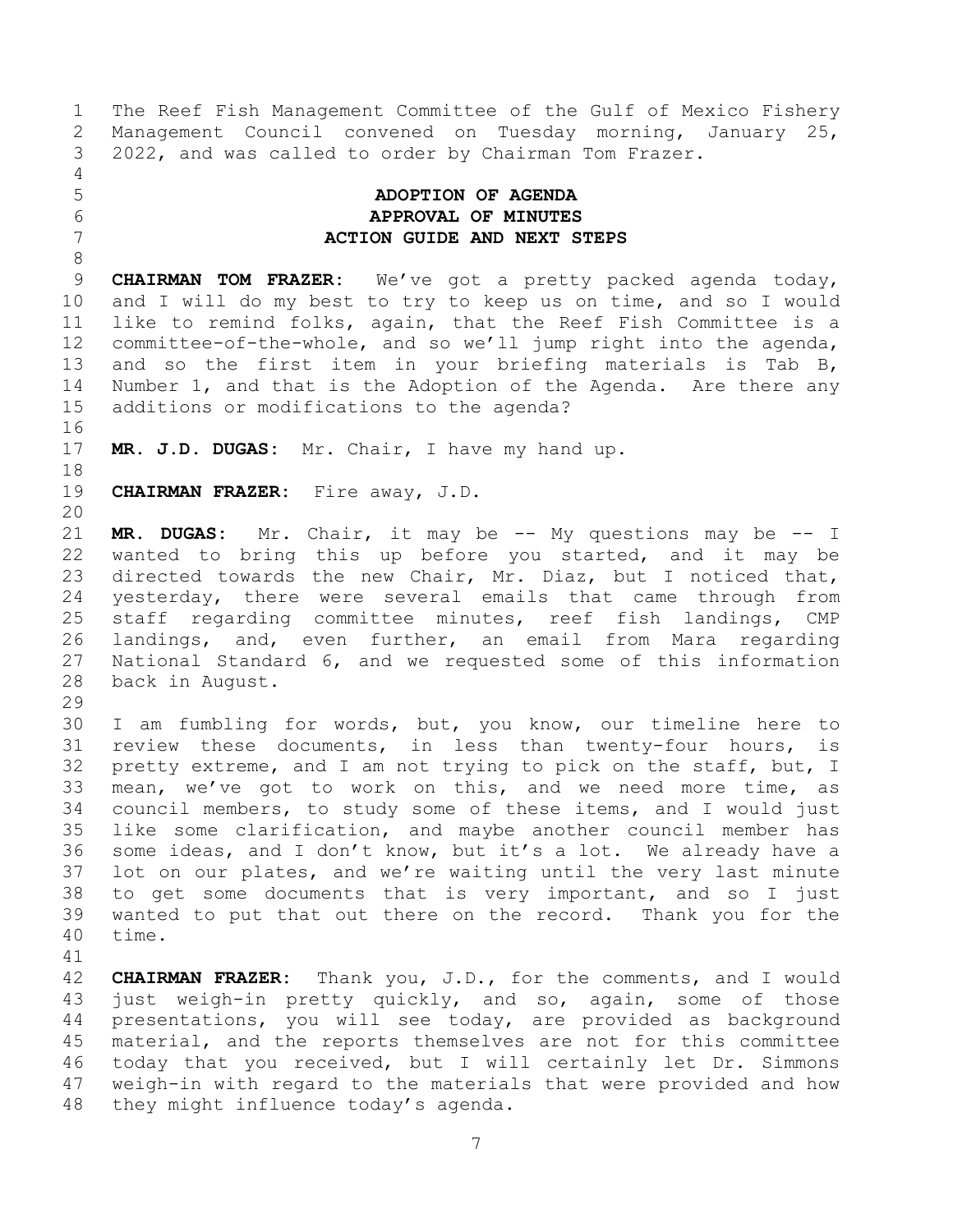**EXECUTIVE DIRECTOR SIMMONS:** Thank you, Mr. Chair. Mr. Dugas, you make a good point. We are trying to do our best to get the materials posted as soon as we can. I believe the minutes you're referring to were for Data Collection, which is tomorrow, and it is a tight timeline, and the other minutes, I believe, were for SEDAR, and I don't think we have a SEDAR -- Well, I know we don't have a SEDAR Committee during this January council meeting. Regarding the letter, I received that letter from Ms. Levy yesterday morning, and I distributed it to the council, and it just happened to be during the council meeting, as quickly as I could, and, as you mentioned, I think that was a request in the fall that the council had asked for some clarification on National Standard 6. Thank you. **CHAIRMAN FRAZER:** All right. Thank you, Dr. Simmons, and so, J.D., does that answer the questions and the nature of the correspondence? **MR. DUGAS:** Yes, sir. Thank you, Mr. Chair, and thank you, Dr. Simmons. **CHAIRMAN FRAZER:** All right. Thank you, J.D. It looks like we have Kevin Anson and then Andy Strelcheck. **MR. KEVIN ANSON:** Thank you, Mr. Chair. I would like to add, to Other Business, a topic for the timeline of a decision on the framework action for red snapper recreational data calibration. **CHAIRMAN FRAZER:** Okay. Noted. We will add that to Other Business. Thank you, Kevin. **MR. ANSON:** Thank you. **CHAIRMAN FRAZER:** Mr. Strelcheck. **MR. ANDY STRELCHECK:** Thank you, Mr. Chair. I would like to add, under Other Business, a brief discussion of a settlement that we reached with the State of Texas with regard to private red snapper landings. **CHAIRMAN FRAZER:** All right. Thank you, Andy. We'll provide some time for an update at the end of the session for that one as well. Okay. Are there any other business items to be added to the agenda? I am not seeing any hands up, and so, with those additions in the Other Business category, is there any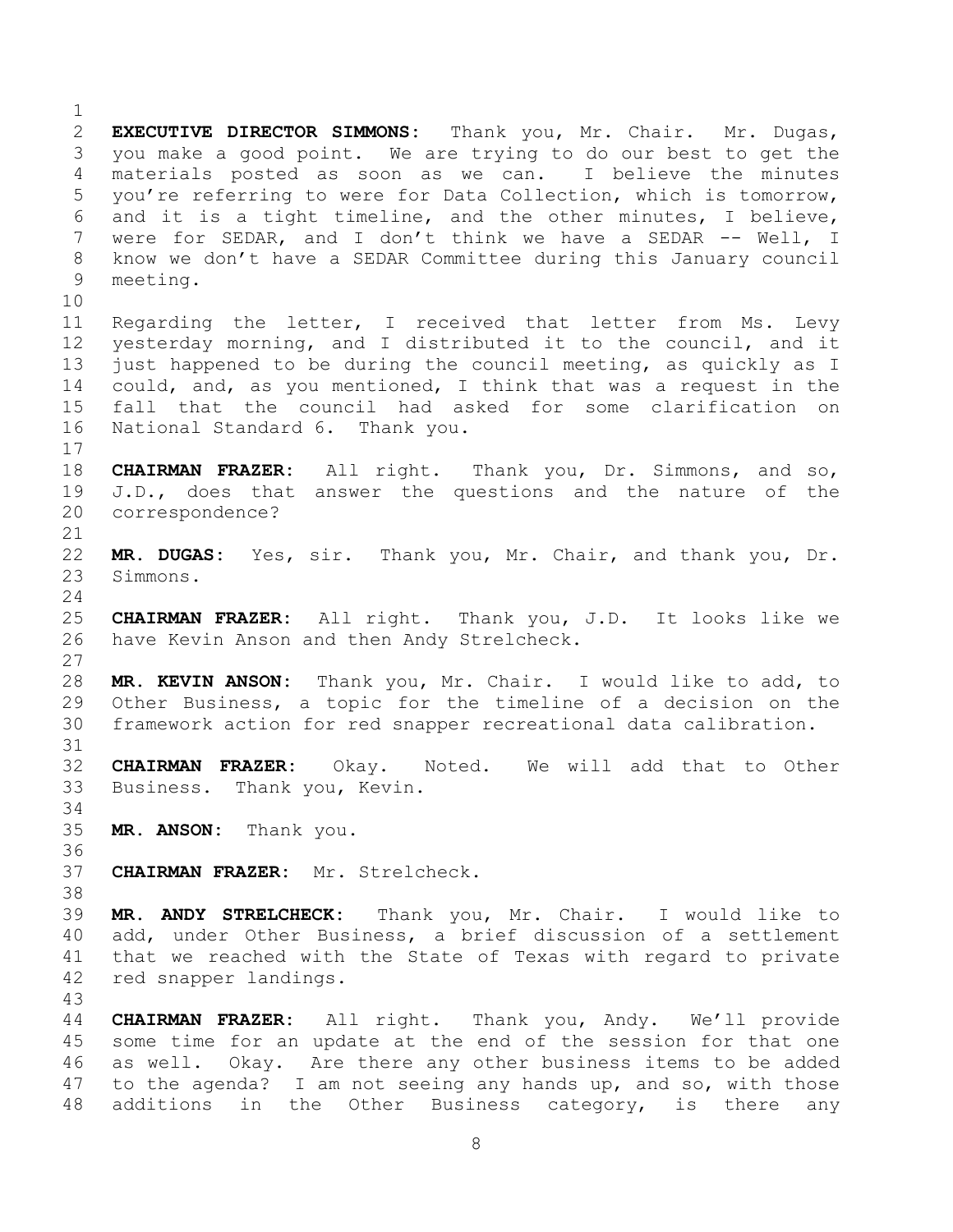opposition to approving the agenda as prepared? I am not seeing any objection to that, and so we will consider the agenda adopted. The next item on this agenda is the Approval of the October 2021 Minutes, and that would be Tab B, Number 2 in your briefing materials. Are there any edits or modifications to the minutes? I am not seeing any. Is there any opposition to approving the minutes as distributed? Hearing or seeing no opposition, we will consider the October 2021 minutes approved. That leads us to Action Guide and Next Steps, and, as I indicated before, we have a fairly lengthy agenda, and I will probably let Mr. Rindone tackle those items as they come up, but go ahead, Ryan, if you want, and introduce the committee to the Action Guide and Next Steps. **MR. RYAN RINDONE:** Thank you, Mr. Chair. The first thing up is Review of Reef Fish and IFQ Landings, and this is just for the committee's information, and then just to note, with these landings data, we try to turn these into you guys as being as up-to-date as possible, which explains the lateness of their submission sometimes, and we certainly can back that up a little bit though, if it's the committee's preference. **CHAIRMAN FRAZER:** Okay, and so we'll jump right in, I guess, to the IFQ landings, and that would be Mr. Hood from SERO, or is Kelly going to do this this morning? **MS. KELLI O'DONNELL:** Yes, it's me who is doing it this morning. **CHAIRMAN FRAZER:** It's a pleasure to have you. **REVIEW OF REEF FISH AND INDIVIDUAL FISHING QUOTA (IFQ) LANDINGS MS. O'DONNELL:** Thank you. Okay, and so we're going to start out with the reef fish landings, and we were able to get landings through December 27, and, again, I apologize that, as Ryan mentioned, they were later than normal, but we were looking at we wanted to get the data breakout as we present these slides, and we figured the council would rather see updated landings than the same landings that they saw at the October meeting. We do have additional slides of the jacks complex and the midwater snapper, as was requested by the council in October,

<span id="page-8-0"></span> and recreational landings for those will go through Wave 4, and the commercial landings for those just go through the end of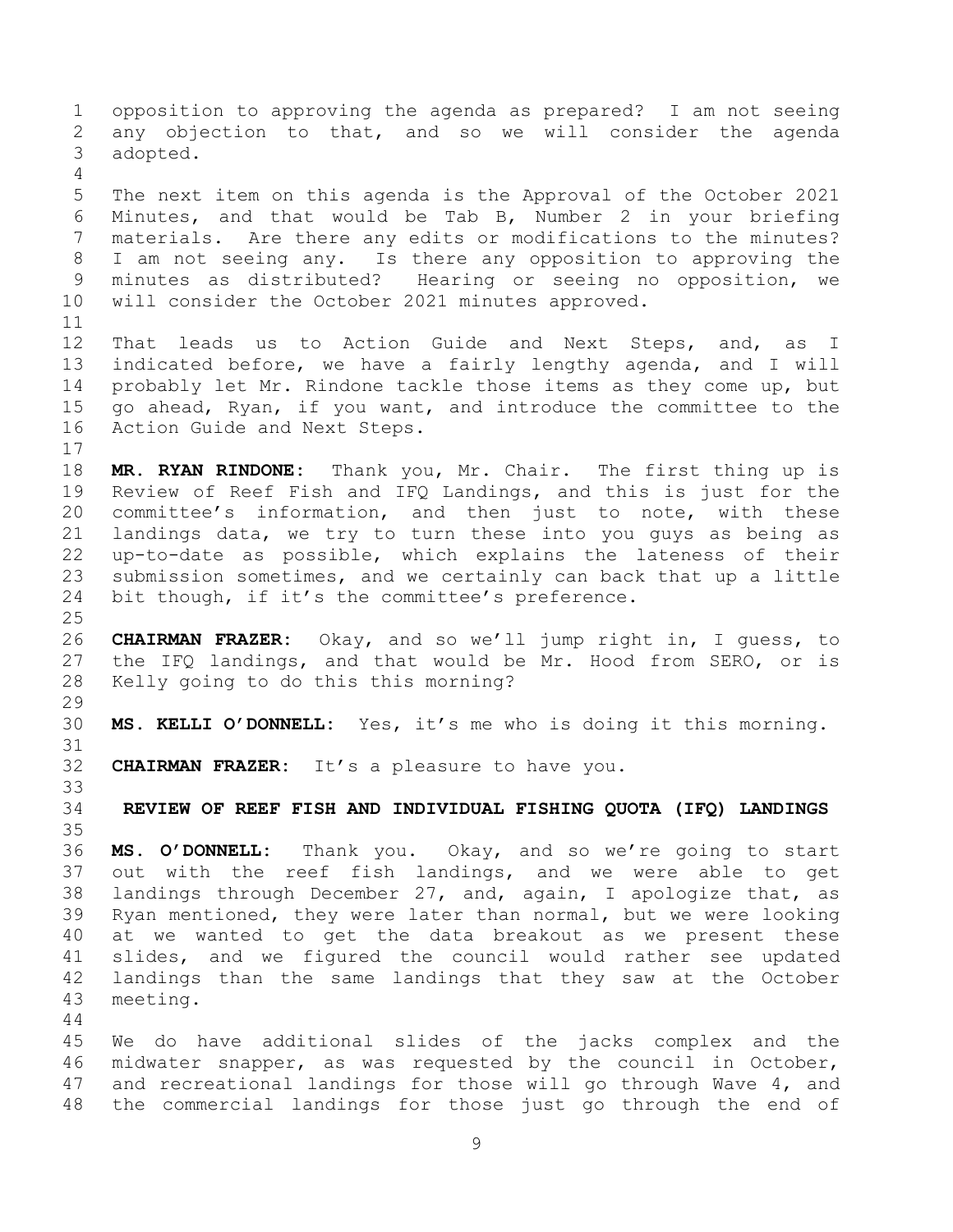November.

 As with the CMP landings yesterday, our average that we started with was the -- The average that we're presenting is 2017 to 2019, because we're not quite sure what was going on still starting in the 2020 fishing year, and most likely some reduced landings, due to COVID, and I wanted to show an average that was probably more in tune to what was going on in those previous years before COVID, and so, by looking at that, we can see that there has been a steady decline in the gray triggerfish commercial landings since 2019, and we have not had a closure in 2020 or 2021, and you can see, from the dotted lines up there, what the previous ACL and ACT were and the new and current ACL and ACT. 

 We're seeing the same trend with greater amberjack commercial landings, that they have been steadily decreasing the past couple of years, compared to what they were at the average of the three years before that, and the same thing, and they did not have a closure in 2020, or 2021, nor did they reach the trigger to reduce the trip limit down to 250 pounds. 

 Gray snapper was a little bit less than what it had been for an average, but not that much from what it has been, and we will see what happens this year. It does seem that there was a little uptick in landings at the end of 2021, and, like I said, we'll see what happens this year, if they end up kind of getting back to average.

 Lane snapper was a little bit lower than what they were for their average, and we can see that little uptick in 2021, and this was one of the stocks that we were able to get a projection done that showed that a closure wasn't going to be needed for about a month after we got that projection done, and so I'm thinking that little uptick in the landings there, closer to the end, right before that closure occurred, was probably just some increase in landings, with people expecting that closure to come.

 Vermilion, again, has been slowly decreasing these past couple of years, compared to the average, and yellowtail has really been declining in recent years, compared to the average, and we did see a pretty large jump at the end of November into the end of December, and we will see if that trend continues throughout the rest of their fishing year, and maybe they're getting back up on track to what their average landings have been as well.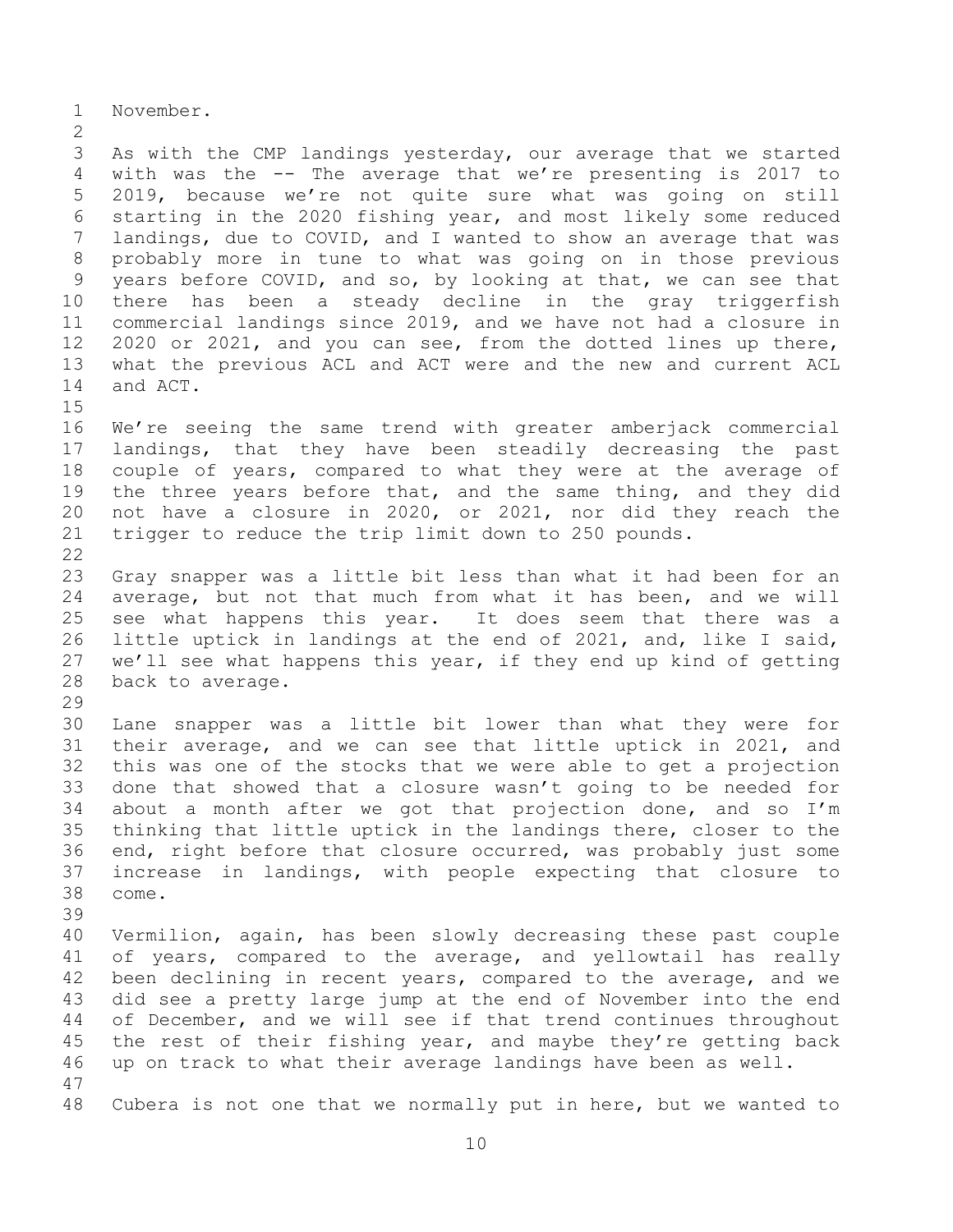bring it to your attention, that this is a stock that has a pretty low ACL, only 5,065 pounds, and, last year, the stock did exceed its ACL, and so their accountability measure will have a projection for this stock this year, to see if a closure is needed, and we can see their landings are kind of all over the place in the past recent years, and so we will see what happens, but we can see that commercial has routinely landed close to about 2,000 pounds of that total ACL, and we just had an uptick in recreational landings last year, which put them over that stock ACL. 

- Midwater snapper, we can see it's mainly commercial landings for these, and, as requested by the council, we broke out what species in this midwater snapper complex were landed between the commercial and recreational sectors, and we can see, again, because this one did exceed their ACL last year, they will also have a projection, to see if a closure is needed this year.
- Looking at commercial landings, as we heard from some fishermen, there has been a pretty big increase in wenchman landings in the past couple of years, and, if that fishing continues on as it has been the past few years, then I would expect that a closure would end up being needed again this year, and we'll do a projection later, as we get some more recreational landings as well, to see if that needs to happen.
- Now, for the recreational sector, we can see that the landings have been pretty much queen or silk snapper, and there's very little wenchman or blackfin snapper.
- The same for the jacks complex, and the council requested a breakout. We can see the majority of the landings are from the recreational sector, and, again, because the stock exceeded their ACL last year, they will also have a projection this year, to see if a closure is needed. For the commercial sector, landings are mainly almaco jack, with some banded rudderfish, whereas, with the recreational sector, it kind of flip-flops back and forth between if it's more banded rudderfish or more 39 almaco jack. That's the last one for that, and  $I'm$  going to stop there, Mr. Chair, and see if there's any questions on these, before I go to the IFQ landings.
- 

- **CHAIRMAN FRAZER:** Okay. Thank you, Ms. O'Donnell. Is there any questions from the committee with regard to these reef fish landings? Ms. Boggs.
- 
- **MS. SUSAN BOGGS:** Thank you, Mr. Chair. Kelli, on your slide for the jacks complex, and I guess it says, at the bottom of it,
	-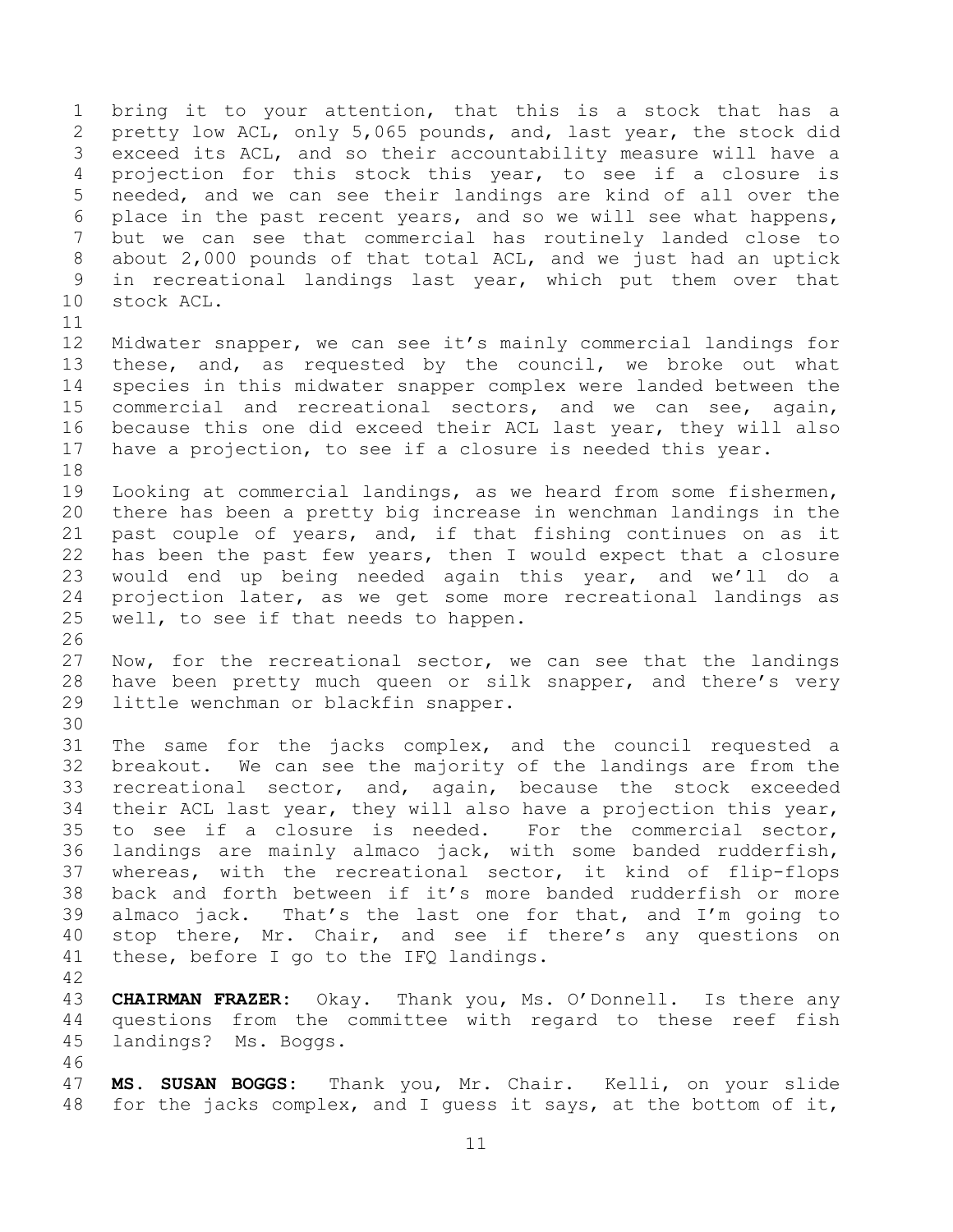and I'm trying to look to see which slide it is, but it states the fishing year is January 1 through December 31, but this doesn't conclude -- Wait. I'm looking at the wrong slide. I'm sorry. I'm looking at your slides and my slides, and I believe it's Slide 12, maybe. Is this the greater amberjack included in this, because it says the fishing year is January 1 through December 31, which it changed for the greater amberjack, but I see in your notes that it does not include it, and so I apologize. Thank you. **MS. O'DONNELL:** Yes, that is correct. The jacks complex is only almaco jack, banded rudderfish, and lesser amberjack, and, to clarify, for greater amberjack, the commercial fishing year is still January 1 to December 31, and it's the recreational fishing year that changed from August 1 to July 31. **MS. BOGGS:** Yes, ma'am. I'm sorry. I just didn't read quick 19 enough what I was -- Thank you very much. **MS. O'DONNELL:** No problem. **CHAIRMAN FRAZER:** Okay. Thanks, Ms. O'Donnell, for that clarification. I am not seeing any other hands at the moment, and so, if you -- Mr. Anson. **MR. ANSON:** Thank you, Mr. Chair. Looking at the note, the footnote there, on the graph, in this particular graph, and it's elsewhere as well in the presentation, but that is through December 31, because usually my recollection is that the Wave 6, which is the November/December time period, that data isn't available until mid-February, at the earliest, and so I'm just confirming if that is in fact -- If includes November and December. **MS. O'DONNELL:** The note that's on the bottom of most of the slides is showing when the fishing year is, and the actual landings themselves was on Slide 1, and, for commercial, it's through December 27, and recreational is only through Wave 4, and so there's anticipated to be more landings from the recreational sector that may come into all of our stock landings. **CHAIRMAN FRAZER:** Okay. Again, thank you, Ms. O'Donnell. Kevin, did you want to go back to that slide, or is that enough

 information for you? Okay. I am not seeing any other hands at 47 the moment, and so, Ms. O'Donnell, if you want to continue.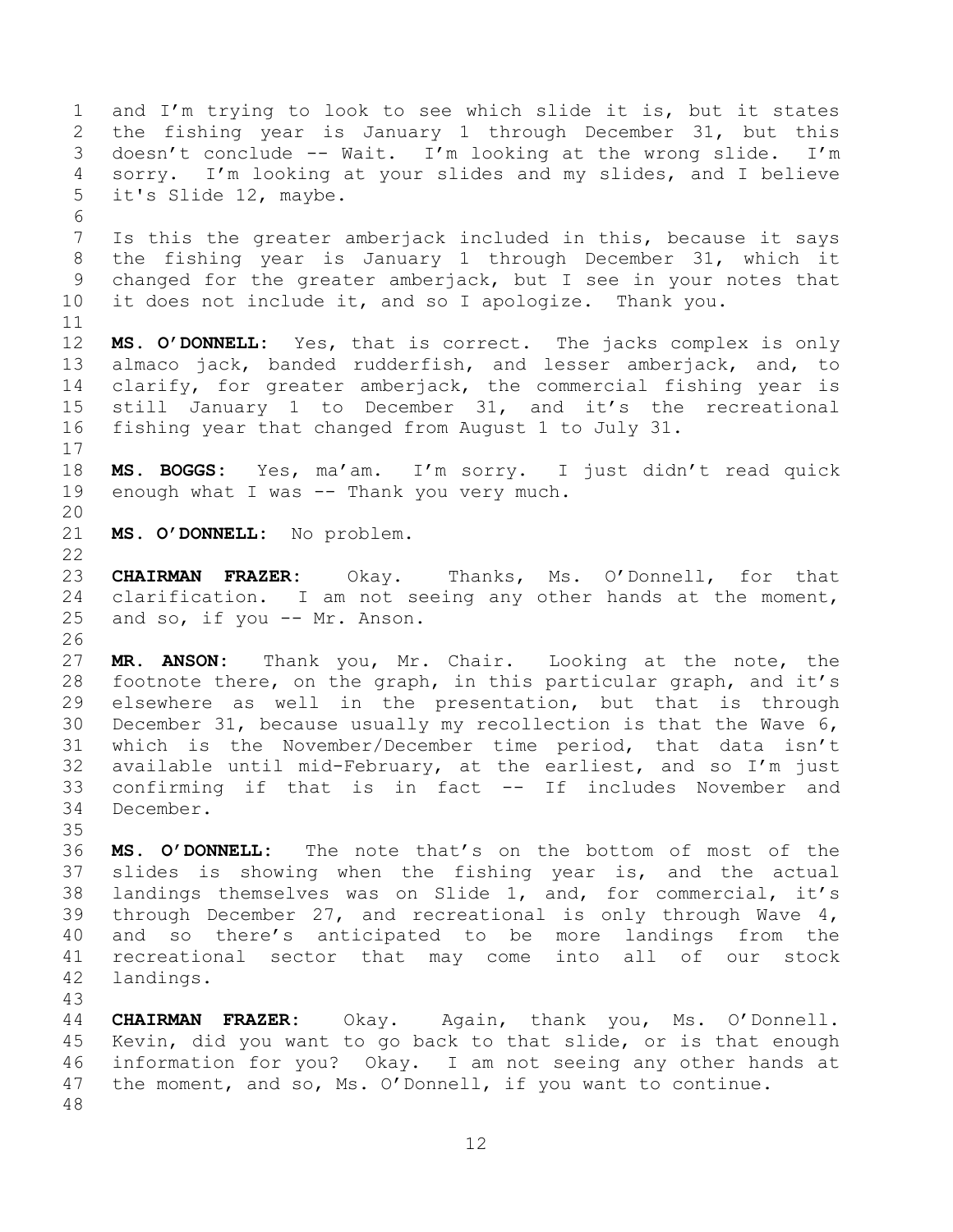**MS. O'DONNELL:** Okay, and so I'll just wait until the IFQ landings slides are brought up. I do have a presentation for it, the same way, and I'm not sure if you have that one available and up. **CHAIRMAN FRAZER:** Hold on real quick, Kelli. Let's make sure that we can get the appropriate presentation squared up. **MS. O'DONNELL:** Okay. **CHAIRMAN FRAZER:** It looks like we've identified the location of the file, Kelli, and so just give us one second. **MS. O'DONNELL:** Okay. **CHAIRMAN FRAZER:** All right, Ms. O'Donnell. It looks like we are squared away, and I apologize for the delay. **MS. O'DONNELL:** That's okay. For the IFQ landings, typically, we just show this table, but, for the end of the year, we actually put together similar slides to what the reef fish landings were, but I just wanted to start out with this table, so that you can see a direct comparison of 2020 to 2021 landings, and the 2021 ones are finishing up, but still considered preliminary, and we can see that there was a slight increase for red snapper, but more of an increase for gag and red grouper. For red snapper, they tended to be landing more fish starting earlier in the year, but, at the end of the year, again, overall, they only landed 0.3 percent more than what they did last year. Red grouper was landing a lot more fish last year, which coincides with what we were hearing from the industry in both sectors, that they were seeing more red grouper out there, and were able to land more as well. In gag, we didn't really see too much of a shift from what the average historic landings have been for this, and it tended to still be, even for the past three years, or couple of years, landings pretty much on par to 41 what they had been with the average. That's it for that one. **CHAIRMAN FRAZER:** All right. Thank you, Ms. O'Donnell. Are there any questions from the committee with regard to the IFQ landings summary? We're going to wait just a minute, to make sure that we don't have any hands. Okay. I am not seeing any, and we're going to continue to move forward with Agenda Item V, and that is Final Action on a Framework Action for Modification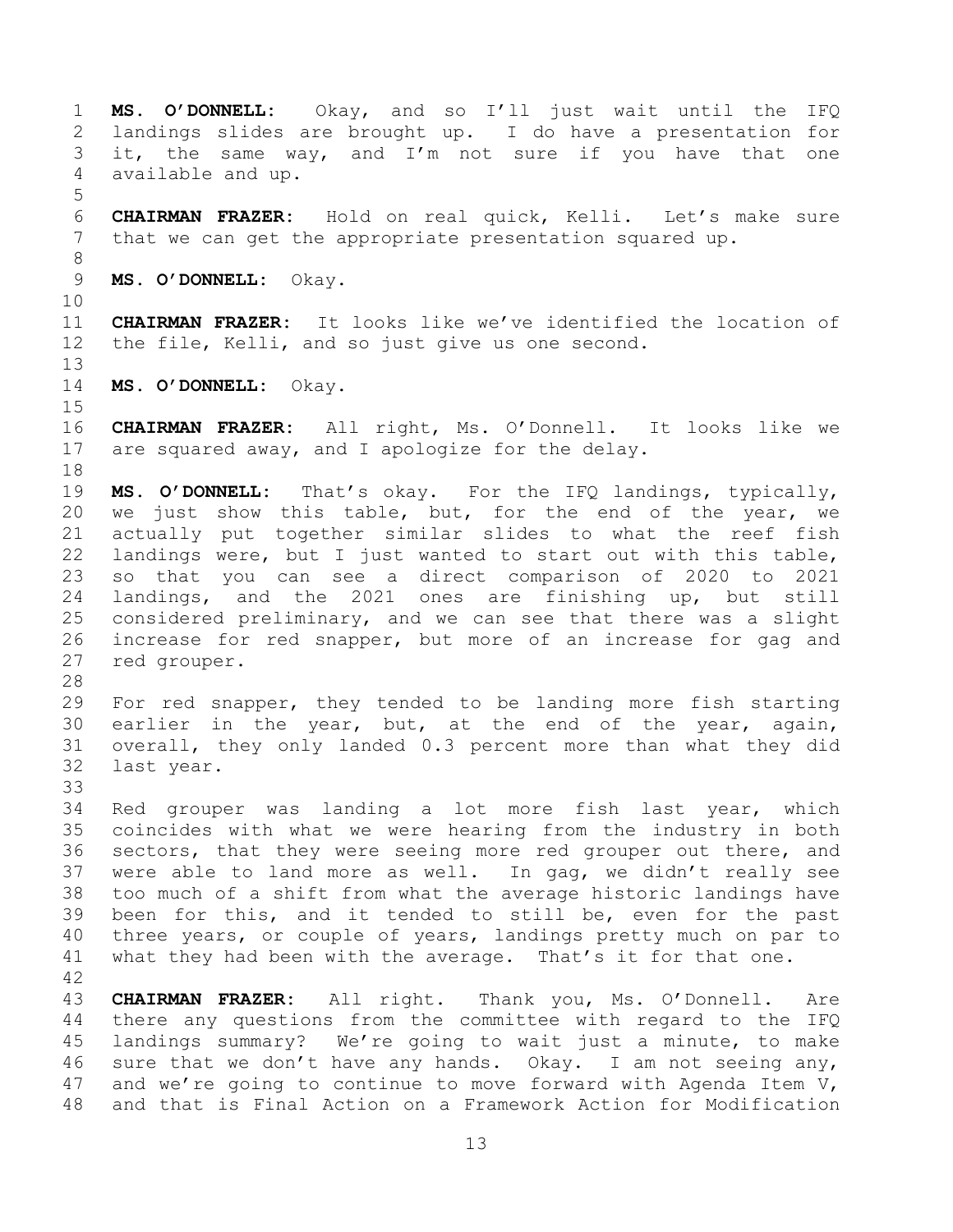of Gulf of Mexico Vermilion Snapper Catch Limits, and, Ryan, if you want to go through the action guide. **MR. RINDONE:** Sure thing, Mr. Chair. **CHAIRMAN FRAZER:** Ryan, real quick, sorry. Ms. Bosarge with a late hand. Leann, do you have a question? **MS. LEANN BOSARGE:** Yes, sir. Thank you. **CHAIRMAN FRAZER:** Go ahead. **MS. BOSARGE:** Maybe this is further on in the agenda, and I just missed it, but I didn't see recreational red snapper landings, except for the for-hire. Are we going to get that somewhere else? **CHAIRMAN FRAZER:** Mr. Rindone. **MR. RINDONE:** Ms. O'Donnell or Mr. Hood? **MS. O'DONNELL:** I know that we have not put that together. I think, at the last council meeting, it was decided that that should be presented by the states themselves, and I think the states were the ones that did those presentations, and I'm not sure if they were requested to do it again at this meeting. **MS. BOSARGE:** Okay. Well, I guess I will ask the states then. Have you all submitted your final numbers for 2020 and 2021 final/preliminary numbers? I mean, I feel like most of -- With the exception maybe of Texas and Florida, and I know at least the other three states get their numbers in a fairly quick fashion, after fishing has stopped for the week or for the month, and Florida has to wait until the end of a wave, but I'm thinking they ought to have most of their numbers, and then I'm really not sure what Texas is doing at this point and about when they're submitting the red snapper numbers. **CHAIRMAN FRAZER:** Okay, Leann, and it looks like we have Dr. Larkin. Mike, do you want to weigh-in? **DR. MICHAEL LARKIN:** At this point, I would say what Kelli said, 43 and the states have got their own thing going on there, obviously, but the for-hire landings are on the website, and so, you know, the part of the sector, the recreational sector, that NOAA manages is the for-hire part, and you can go to our website and see the landings there. They have been updated on our SERO website for red snapper.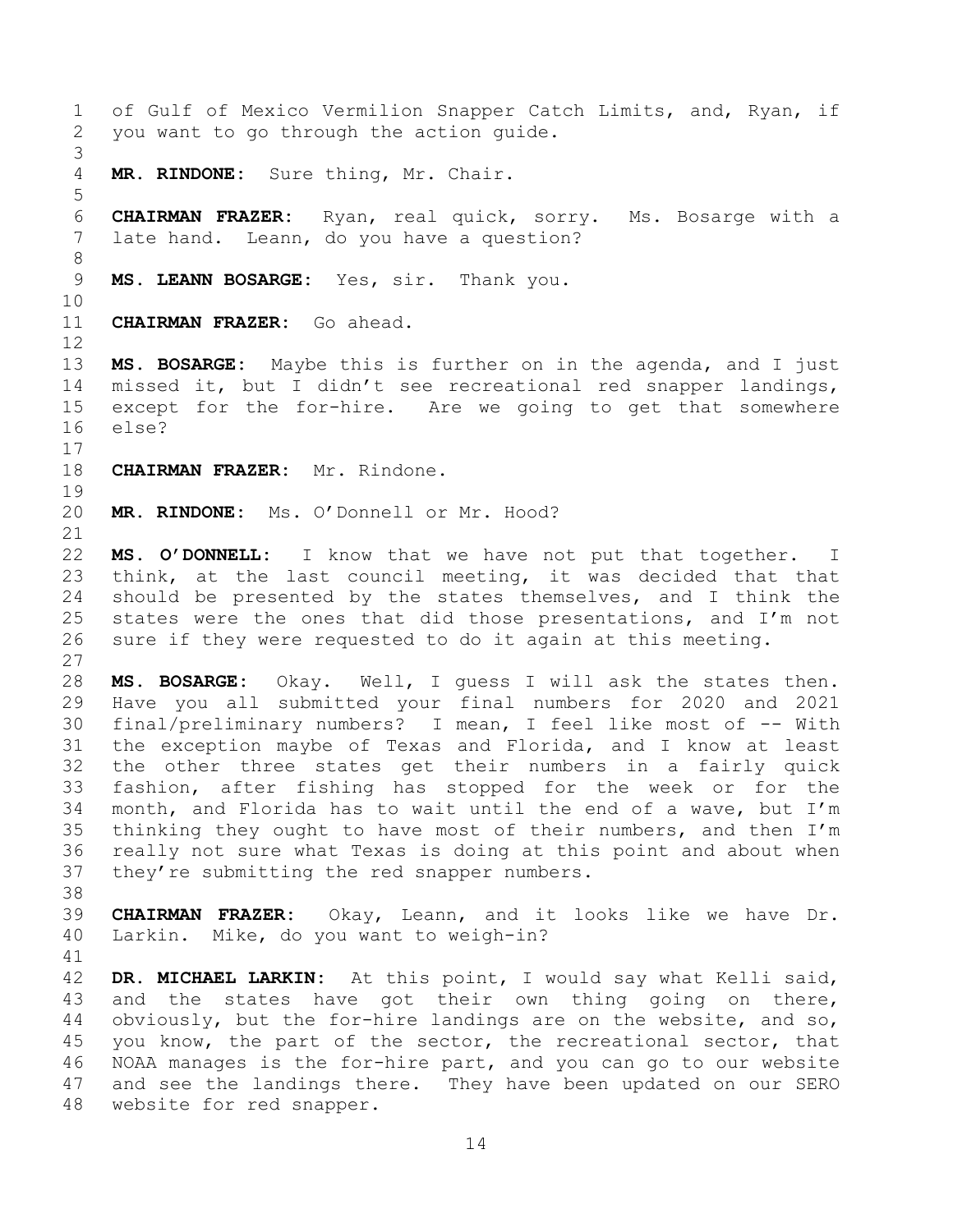**CHAIRMAN FRAZER:** Okay. Thank you for that information. Mr. Strelcheck.

 **MR. ANDY STRELCHECK:** Just to add to that, that, Leann, you're correct that Texas does not provide landings until a little bit later in the year, and we have good coordination with the other states, in terms of them providing landings at various points in time, and so we can check on that, but our preference is that this is information that's presented to the council by the states, rather than the agency, because they're the states' landings, and they're responsible, obviously, for aggregating 13 all that information together, and we certainly have that data, but I think it would be good to either, at every January council meeting, or April council meeting, have a presentation on the private red snapper landings from each state.

**MS. BOSARGE:** Mr. Chairman, a follow-up, if I may?

**CHAIRMAN FRAZER:** Go ahead, Leann.

 **MS. BOSARGE:** Thanks, and so, you know, with today's technology, we can send out one of these Google docs, and it will have a line for each state in it, and they can fill in their landings, and that needs to go in our briefing book for like -- I think, like Andy said, March or April, at the very latest, and we should have at least had 2020 in this briefing book, you know, to be presented, and so, for the next meeting, I would like to see that table either in with this landings report or as a supplemental, right after this landings report, that we get at every meeting, and it should have all the states' landings and a total at the bottom.

 You can make it add automatically, and then I will let staff get with the states to figure out who is going to actually walk us through that, if each state will walk line-by-line or one state gets designated to kind of present it, and that rotates from year-to-year, or how that's going to work, but we have to have that information, I mean, and I know we have it, and we're just not being presented it, and I think it's just a logistical issue, and so, if we could, I would like that worked out and presented at our March/April meeting, and, really, it should be presented at every meeting, just like we get these reef fish landings at every meeting, and it gets updated, and we should get red snapper, which is the elephant in the room, and it's what we spend most of our time on, at every meeting, updated for private anglers, just like it is for the others. Thank you.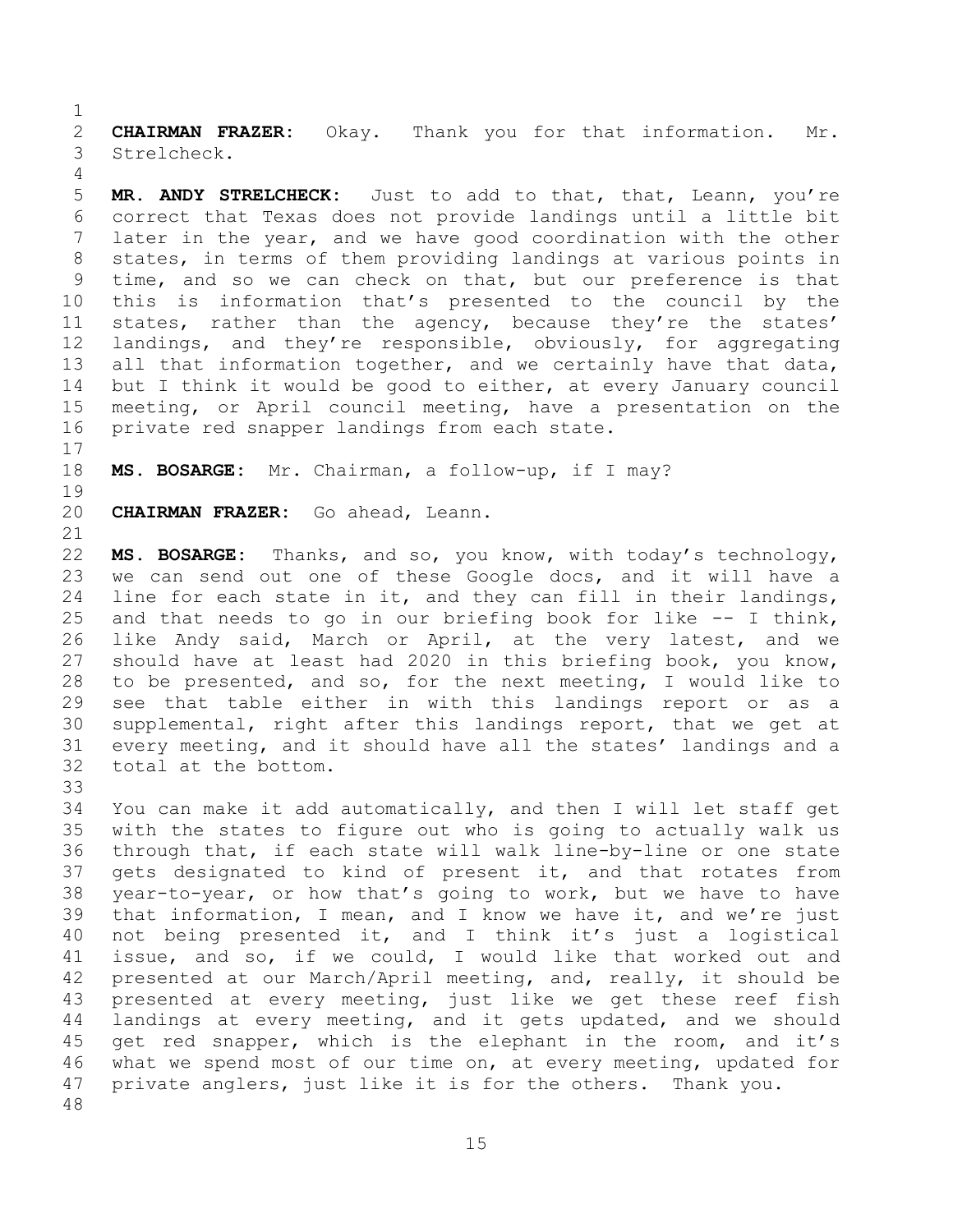<span id="page-15-1"></span><span id="page-15-0"></span> **CHAIRMAN FRAZER:** Okay. Thanks, Leann. Andy. **MR. STRELCHECK:** Just real quick, in response to that, we do have a page on our website with the 2018, 2019, and 2020 red snapper landings for the private sector, and so one of my team could share that with council staff, and we could at least get that distributed to you at this meeting, and that's already readily available. Thanks. **CHAIRMAN FRAZER:** Okay, and so, again, I appreciate this discussion and where we're headed, and so we will endeavor, at our next meeting, to include, in the Reef Fish Committee, a more detailed look at the red snapper landings, and so there's a number of potential pathways to provide that information, and so certainly we'll work with staff here to make that happen, Leann. **MS. BOSARGE:** Thank you, sir. **CHAIRMAN FRAZER:** You betcha. Okay, and so we're going to go back now and pick up on Agenda Item V with the action guide and Mr. Rindone. **FRAMEWORK ACTION: FRAMEWORK ACTION: MODIFICATIONS OF VERMILION SNAPPER CATCH LIMITS MR. RINDONE:** Thank you, Mr. Chair. Dr. Diagne is going to go through the management alternatives considered in the framework action looking at modification of Gulf vermilion snapper catch limits. This framework action follows the SSC's recommendations for updated catch advice for vermilion, and we'll also talk to you guys about the Reef Fish AP's comments, and Ms. Muehlstein will go through the written public comments that have been received, and the Southeast Regional Office will talk to you guys about the codified text, and so you guys should review the information, and, if you deem it appropriate, you can recommend that the council take final action. **CHAIRMAN FRAZER:** Okay. Thank you, Mr. Rindone, and so, after talking with Ms. Muehlstein and Assane, what we've decided to do here is go ahead and review the public comments that were received first, as a precursor to the presentation, and so that will be Tab B, Item 5(c). Ms. Muehlstein. **PUBLIC COMMENTS RECEIVED MS. EMILY MUEHLSTEIN:** Thank you, Mr. Chair. Since this is a framework action, we did produce a public hearing video and gather comments online and written comments. We had 155 views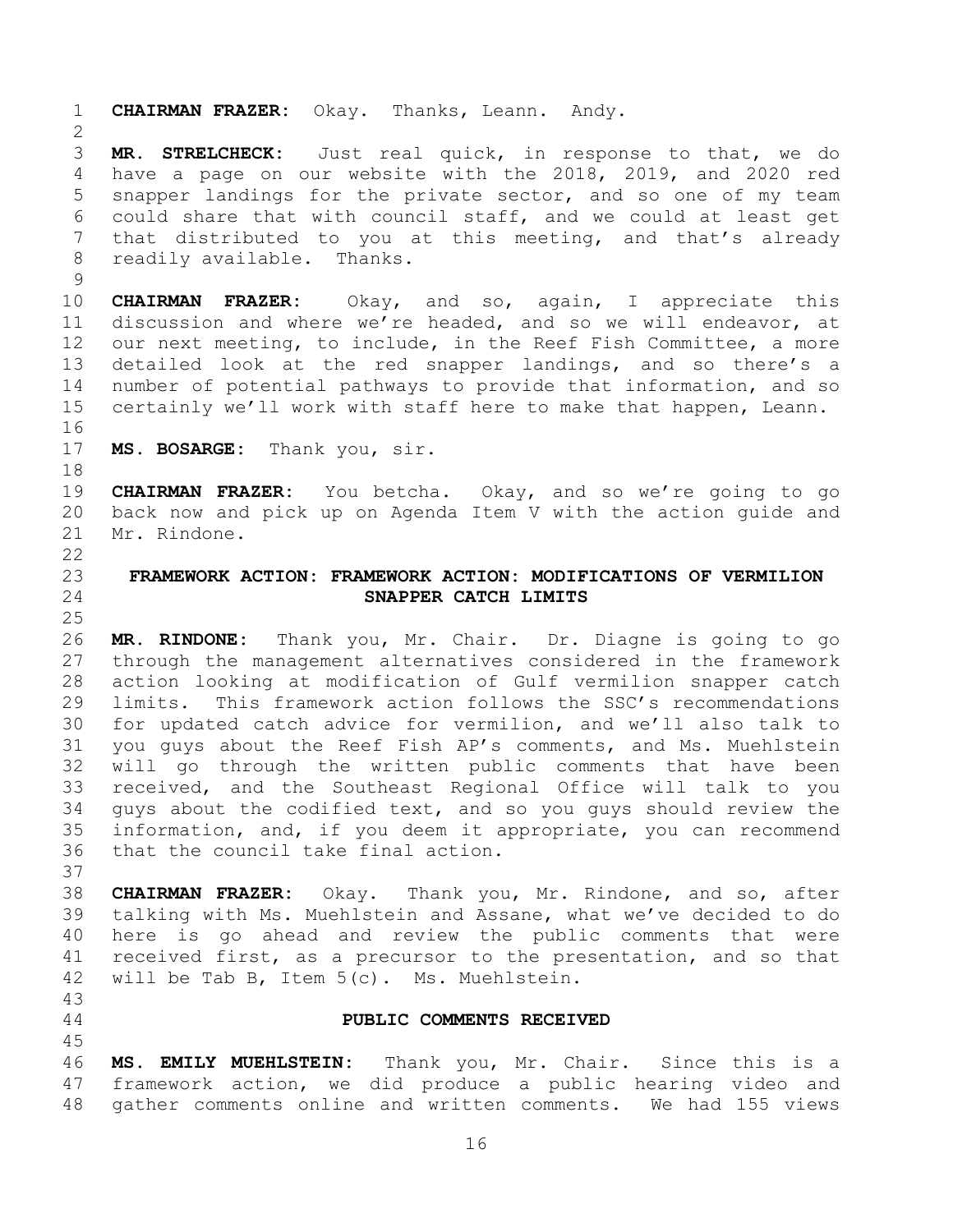to the public hearing video that was produced, and we received eleven comments in response, and so I have sort of broken them down here. We heard support for Alternative 1, which is the no action alternative, and the rationale that was provided for support for no action was that vermilion catch limits don't need to be increased. The commercial sector has not caught the annual catch limit in recent years. The decline in commercial landings should indicate that there is no need to increase the catch limit, that the population may not be healthy enough for an increase, due to recreational overfishing, the oil spill, and the dead zone, and that the current annual catch limit should be met two to three years in a row before any sort of increase is considered. We also heard some support for Preferred Alternative 2, and the rationale provided was that increased -- That we should increase catch limits because vermilion is one of the few fish that can be harvested year-round by private anglers. We also heard some other comments that were related to vermilion. Specifically, we heard that the ten-per-person recreational limit is rarely met, and it does not need to be modified, and we heard that the ten-per-person limit is enough, and increasing the bag limit beyond that is wasteful. Then we heard that modifications to red grouper allocations and catch limits would cause commercial fishermen to shift effort towards non-IFQ species, like vermilion and mangrove snapper. Finally, we heard some extra comments that were not related to vermilion, and we heard that we should open the gray triggerfish season for longer, and we heard that we should increase the gray triggerfish bag limit and decrease the size limit to minimize discards, and we also heard that the cost of red grouper allocation is forcing small business owners out of their livelihoods, and we heard that the IFQ program needs to be reformed. **CHAIRMAN FRAZER:** Thank you, Emily. Are there any questions or comments from the committee with regard to the public comments that were received? Okay. I am not seeing any, and so we'll move into the presentation, and that would be Tab B, Number 5(a). Dr. Diagne. **DR. ASSANE DIAGNE:** Thank you, Mr. Chair. Before we go over the presentation, I will give Mr. Rindone a few minutes to summarize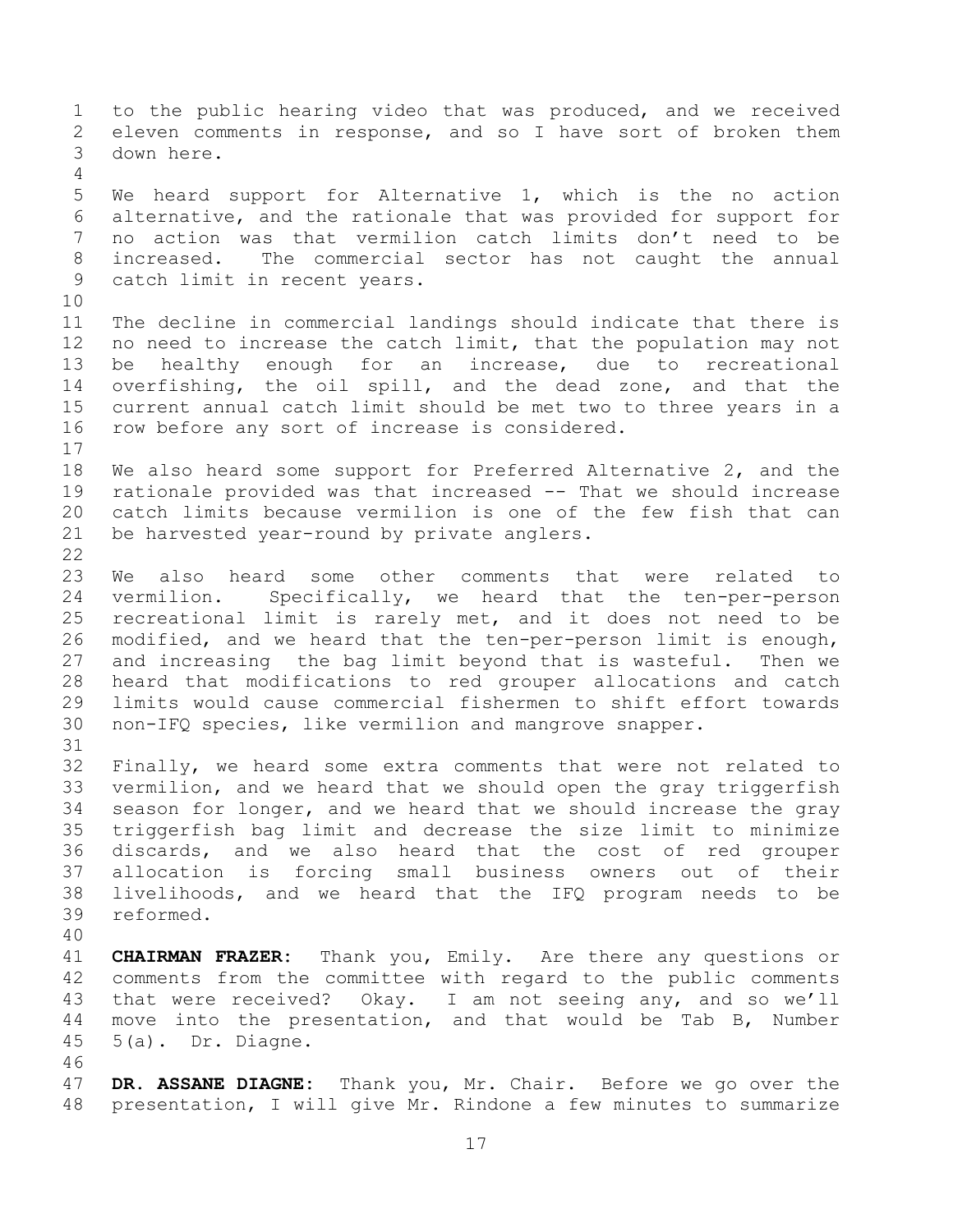<span id="page-17-0"></span> the AP comments, and then we will start with the presentation. Thank you. **CHAIRMAN FRAZER:** Okay. I'm good with that. Ryan. **REEF FISH AP SUMMARY MR. RINDONE:** Sure. Thank you, Dr. Diagne. The AP discussed the vermillion snapper assessment and the recommended catch advice from the SSC at its January meeting, and, ultimately, they recommended adding an alternative to Action 1, and this would create an Alternative 4 to set the ACL at 75 percent of the ABC, or about 5.45 million pounds whole weight, to be monitored in MRIP-FES, and the AP felt that this would provide a suitable buffer between what they've been catching and what they are expected to catch under MRIP-FES, while not opening the door 17 all the way to the ABC, and, Mr. Chair, I think Captain Ed Walker, who is the Chair of the Reef Fish AP, is on, if anyone has any questions or wants more information about the AP's rationale. **CHAIRMAN FRAZER:** Okay. Thank you, Mr. Rindone. Mr. Walker, I would provide you an opportunity, if you want to provide any rationale from the AP's perspective. **MR. ED WALKER:** Thank you, Mr. Chair. I think Ryan summed it up pretty well. I would mention that our discussion on vermilion - - There was some real questions, and I would say confusion, among the panel members on past landings and going forward with one being in FES and the other not. We looked at -- On paper, it was a three-million-and-change previous, going to an FES of six million, and so it kind of looked like a doubling of the ACL, although it wasn't, because of the currency exchange, and so I think we batted around the currency exchange, and we consulted with Dr. Diagne about that, to try and get it clear how much of an increase we were actually talking about, but, overall, I think the panel supported a modest increase, without going too far, and it was brought up -- Red grouper was brought up, where we gave a large increase a few years back, and that ended up kind of collapsing on us, shortly thereafter, and so the AP recommended a cautious, but increased, ACL. **CHAIRMAN FRAZER:** All right. Thank you, Captain Walker. Are there any questions before we get into the presentation? All right. I am not seeing any hands. Dr. Diagne.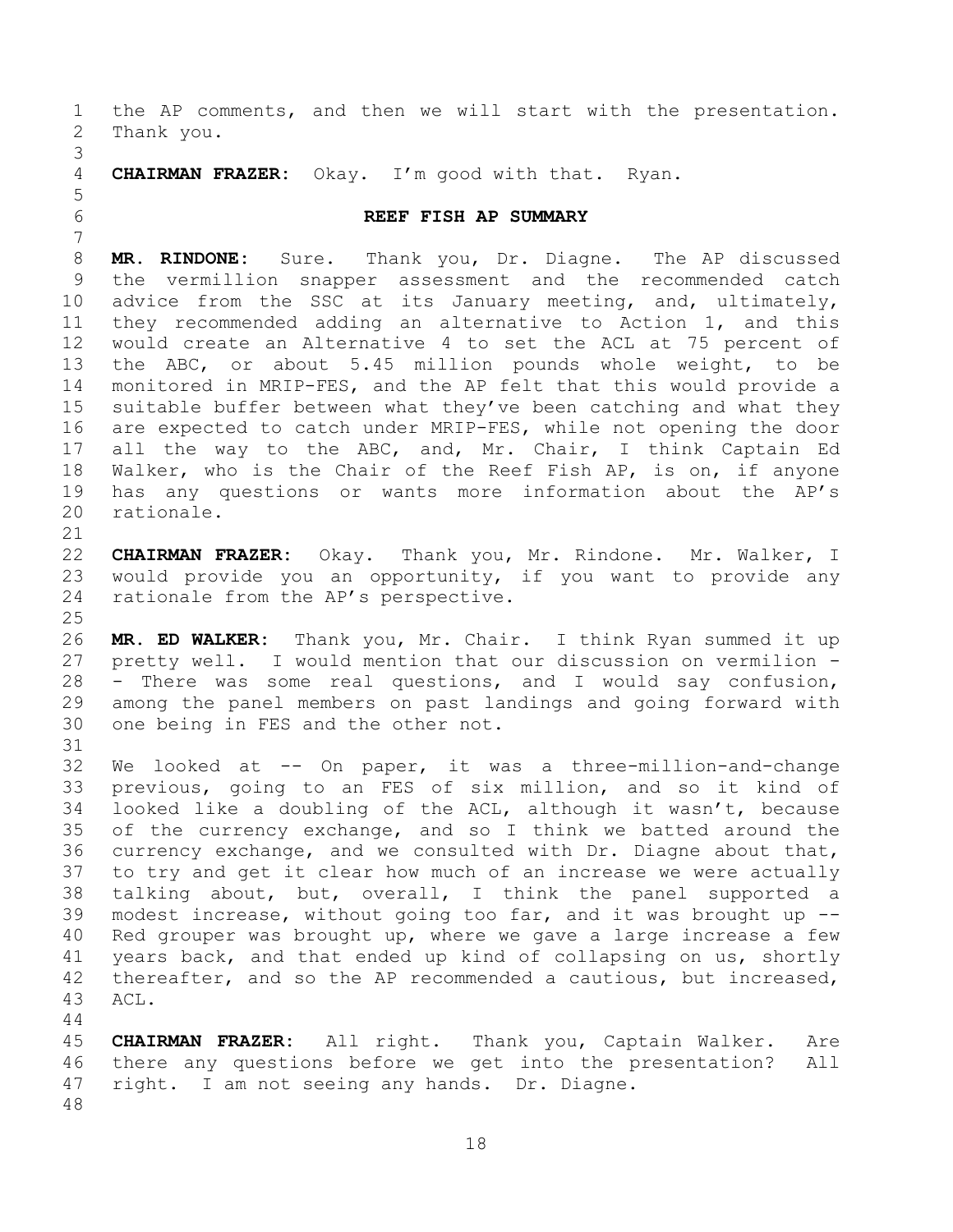<span id="page-18-0"></span> **PRESENTATION OF DOCUMENT DR. DIAGNE:** Thank you, Mr. Chair. We are going to use this presentation to go over the framework action that considers modification to the vermilion snapper overfishing limit, ABC, and ACL. As you know, and as was mentioned, the SSC did review the latest stock assessment for vermilion, and that was SEDAR 67, and determined that the stock was in good health and the assessment presented, of course, the best scientific information available. The SSC also did provide catch advice for the interval between 2021 and 2025. Here, just as background, we did provide the landings, the recreational landings in CHTS and the commercial landings, and showing the totals, and, here, we can see that, for the time 18 series that we have here, the ACL was only exceeded once, by about 3 percent, and that was in 2018. For this next slide, the recreational landings are given in FES units, and the commercial landings are the same from the previous slide, and it's just to show the total landings, considering that we have new units on the recreational side of it, and, here, we can see that, for example, around 2017 and 2018, the total landings were in excess of four million pounds. Now we can discuss the management alternatives in this single- action framework action, and we have three alternatives here. We can start with the no action alternative, or Alternative 1, and that would retain the OFL, ABC, and ACL, based on what was done in Reef Fish Amendment 47. We have the numbers here, and I will just zoom-in on the ACL, and that is 3.11 million pounds. Given the convergence of the units from CHTS to FES, Alternative 1 is no longer a viable alternative, because the catch limits here do not represent the best scientific information available. As you recall, the council did select a preferred alternative, and that is Preferred Alternative 2, which essentially takes the SSC recommendation for a constant catch yield for the time period 2021 to 2025, and these reference points, and annual catch limit, would be maintained after 2025, until amended by future council action, and I would have to point out that the values presented here are in pounds whole weight. Alternative 3, during the last council meeting, the council did request that we include an alternative that would reduce the ACL from the SSC recommendation, and so the IPT essentially used the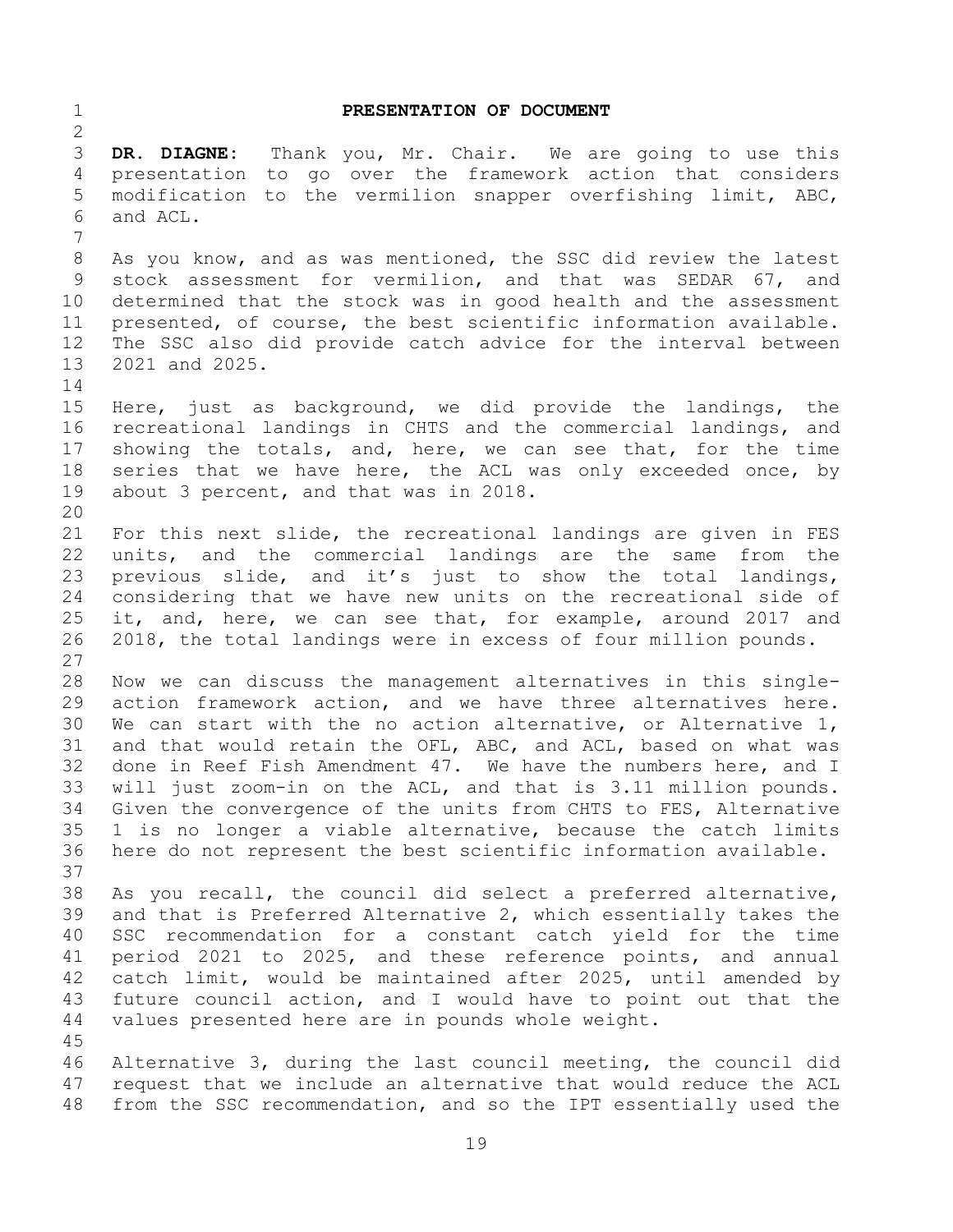control rule and determined that that would correspond to a 9 percent buffer. Therefore, we discounted the ABC by 9 percent to get to the ACL considered in Alternative 3, and that ACL would be 6.6 million pounds, and so these are the three alternatives that are considered in the document. As Mr. Rindone and Mr. Walker mentioned, the AP did recommend that the council consider a slightly lower ACL, which would be 5.45 million pounds, or 75 percent of the ABC recommended in the catch advice from the SSC. This concludes this presentation,

 **CHAIRMAN FRAZER:** Thank you, Dr. Diagne. We will see if we have any hands up. Dr. Stunz.

 **DR. GREG STUNZ:** Dr. Diagne, I have a question about what Captain Walker just brought up and what you just mentioned at the very end there regarding their recommendation to lower this 19 somewhat, to 75 percent or whatever, and sorry that I can't remember exactly what you said, but my real question revolves around -- He said it isn't as big -- This looks like a big jump, but he was mentioning that it wasn't as big of a jump, because 23 of the currency exchange issues, and so  $I'm$  trying to get a feel for -- Is it really that big of a jump, from where we're at to the six million pounds, or whatever it is in the -- Sorry, and I'm looking at -- I need to go back to Alternative 2 on the slide, but I am trying to get a feel, and my gut feeling is that's a big jump, and I am trying to make sure that I really understand it, and I don't right now.

**CHAIRMAN FRAZER:** To that point, Mr. Rindone?

and I will try to answer questions. Thank you.

 **MR. RINDONE:** Thank you, Mr. Chair. Yes, Dr. Stunz, there's two things that are at play here, and there's the increase in the catch limit inherent to the conversion in data currency from CHTS to FES, and then there is also banner recruitment for vermilion snapper. The 2015 and 2016 data points for recruitment are the best ever recorded for the stock, and so the model is taking into account this exceptional recruitment, especially compared to the long-term average, when generating these projections.

**CHAIRMAN FRAZER:** Thank you, Mr. Rindone. Ms. Boggs.

<span id="page-19-0"></span> **MS. BOGGS:** Thank you, Mr. Chair. I would like to make a motion, and I sent it to staff, but I need to expound on it just a little bit, and it goes back to -- I am navigating so many things right now, but it's on Slide -- Where it shows the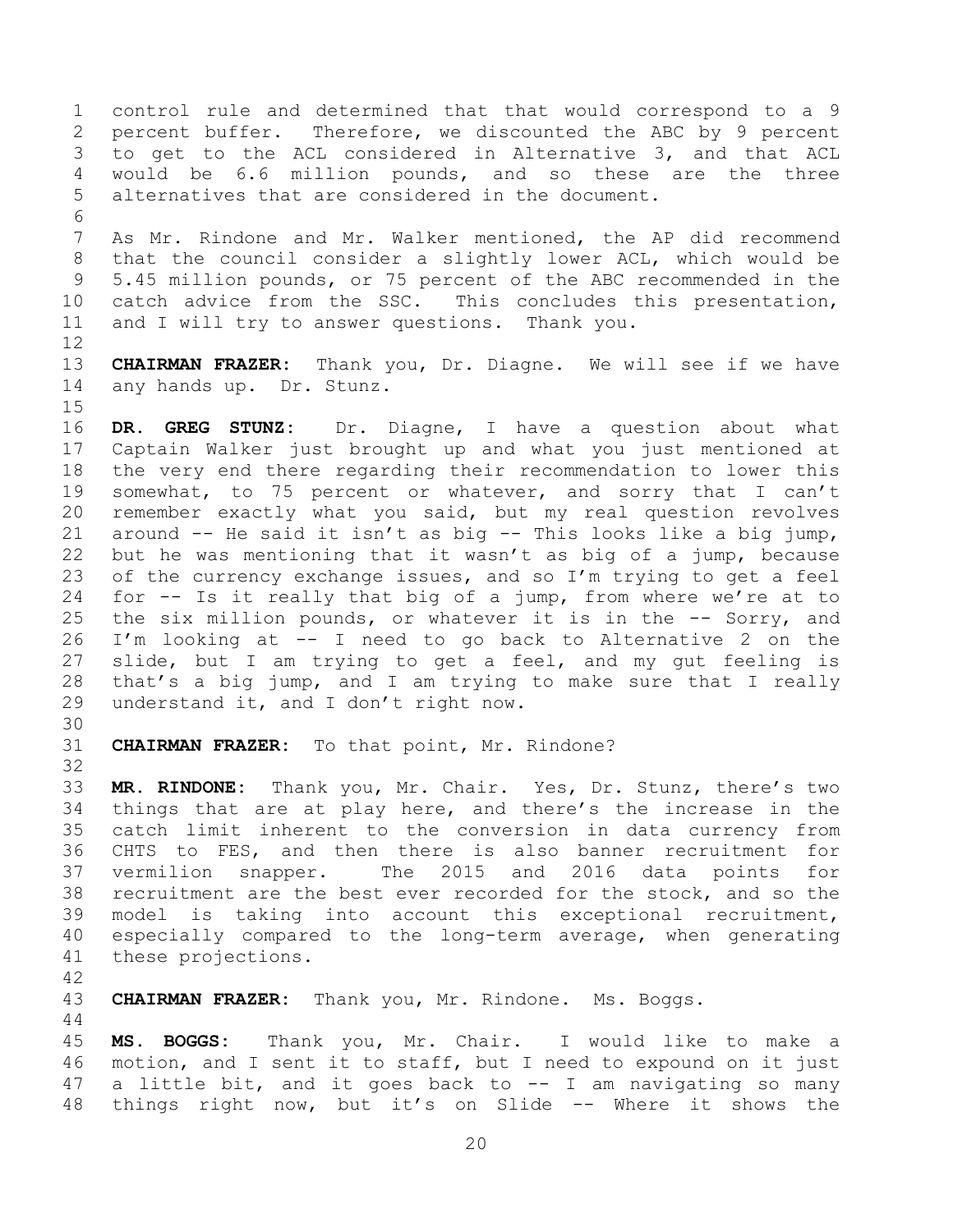comparisons in FES plus the commercial landings and gave you the new totals, if you will, and, for some reason, I have closed it out of my screen, and so I think it was maybe the third or fourth slide in Assane's presentation, but I will make the motion, and then I can expound on it a little bit more, if you would like. **CHAIRMAN FRAZER:** Let's go ahead and get the motion up on the board, so everybody knows what we're going to discuss, and so I will wait for Bernie to do that. **MS. BOGGS:** All right, and I need to add to it, but my computer, all of a sudden, is not wanting to cooperate, and so, while she 14 gets that up, I will try to -- I've got it. What I think I need to do is add, to the motion, and so it would be to modify the OFL and the ABC for vermilion snapper based on the recommendations of the SSC, and I'm thinking a period there, and I'm sorry, Tom, and I've lost my screen, and I can't bring it back up. To add, in Action 1, an Alternative 4 that sets the ACL, and so, Bernie, what I want to do is start my motion with that and then add about the Action 1, Alternative 4, and I do apologize that I've lost the screen that had all my information on there. I am trying to pull it back up, but I hope the council gets the intent. **CHAIRMAN FRAZER:** Ms. Boggs, I think we get the message here, 28 and I am  $-$  **MS. BOGGS:** I'm sorry, Tom. Like I said, my screen just totally went away, and I'm trying to bring it back up now, so I can be a little more professional, so to speak, about this. **CHAIRMAN FRAZER:** I think we have enough information to guide you through this one, and so, really, the motion speaks to the recommendation that was coming from the AP. **MS. BOGGS:** Right. **CHAIRMAN FRAZER:** The motion, I think, is expressed in the second sentence that's on the board now, and I think that will be sufficient. **MS. BOGGS:** Okay. **CHAIRMAN FRAZER: That part of your motion would read: To add, in Action 1, an Alternative 4 to set the ACL at 75 percent of the ABC, or 5.45 million pounds whole weight, monitored in MRIP-**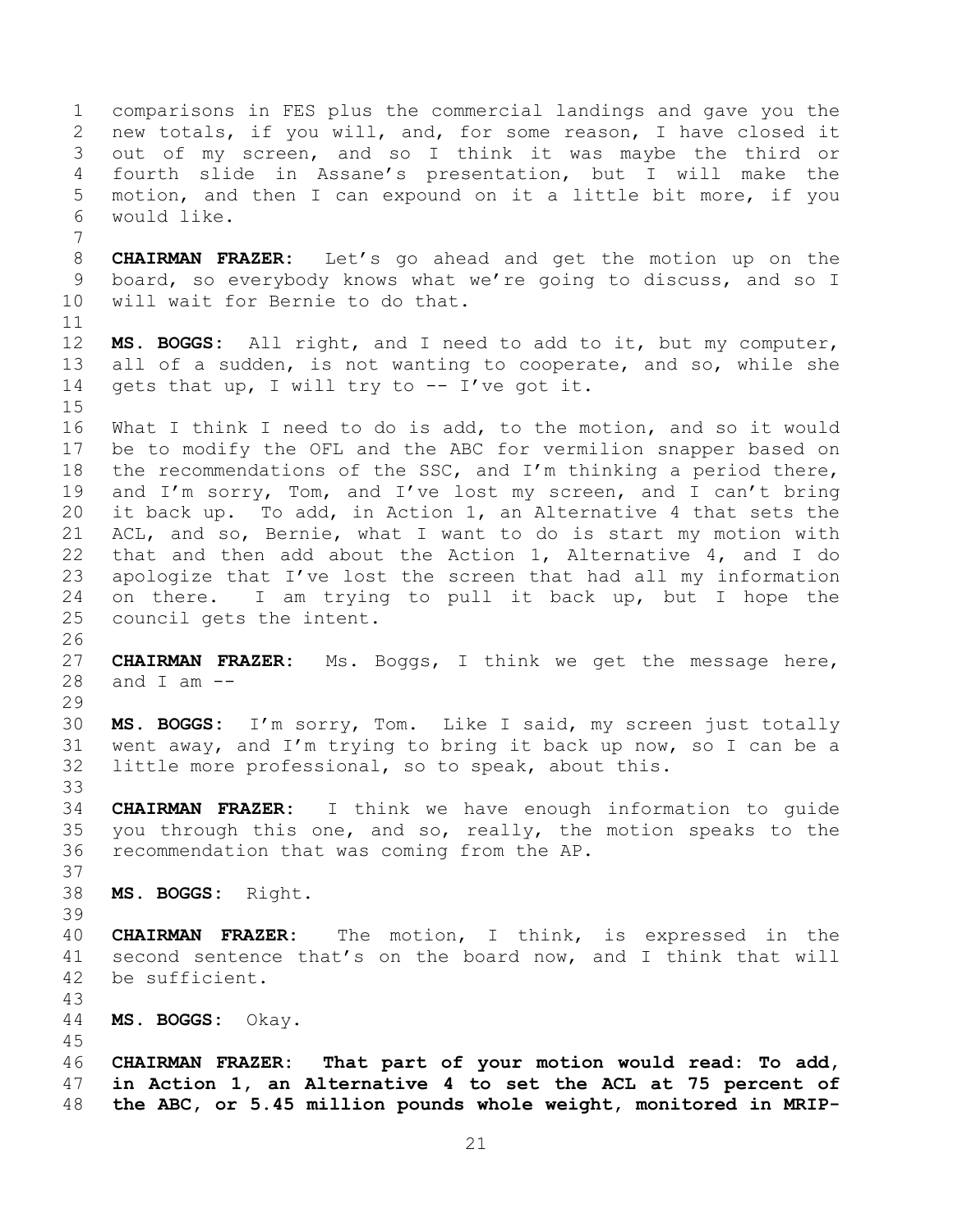**FES currency, and so I think that's what you want, and so, Bernie, I think we can strike the first sentence there. MS. BOGGS:** So we don't need to include about modifying it based on the SSC's recommendations? **CHAIRMAN FRAZER:** The way -- I think that that's already in the background material. **MS. BOGGS:** Okay. Well, I just wanted to make sure that it was clear, and so thank you for that. **CHAIRMAN FRAZER:** No problem. We have a motion on the board. Is there a second for this motion? **DR. STUNZ:** Tom, I will second that for discussion, and I do have a question for Susan, regarding that. **CHAIRMAN FRAZER:** Okay, Greg, and so we have a second, and so we have a number of hands up, but, before we get to those hands, perhaps, Susan, you can provide some rationale for the motion. **MS. BOGGS:** Thank you. In looking at this, and, again, going back to the FES numbers and how they are so extreme from where we are to now, and, if you look at Slide 4 that Assane had, where it compared -- It has the recreational MRIP-FES and the commercial landings and the total, and we have never exceeded the -- The 75 percent would be 5.4 million pounds, and we have never exceeded that in the conversion, and I just -- With these FES numbers, everything is so new to this council, and they just seem to swing in such extreme numbers that I am looking at a more conservative approach, so that we don't do something that will harm the fishery, and, ultimately, we're back to trying to lower the ACLs in time to save the fishery, and I am just trying to be more conservative with what we do, until we learn a little bit more about FES. Thank you. **CHAIRMAN FRAZER:** Okay. Thank you, Ms. Boggs, for the background there. We have several hands, and I will first go to Mr. Gill and then Dr. Stunz. **MR. BOB GILL:** Mr. Chairman, my hand was up for a different issue, and so I will pass on this round, and I will put it back up after we're done dispensing with the motion. **CHAIRMAN FRAZER:** Okay. Thank you, Mr. Gill. We will circle back. Dr. Stunz.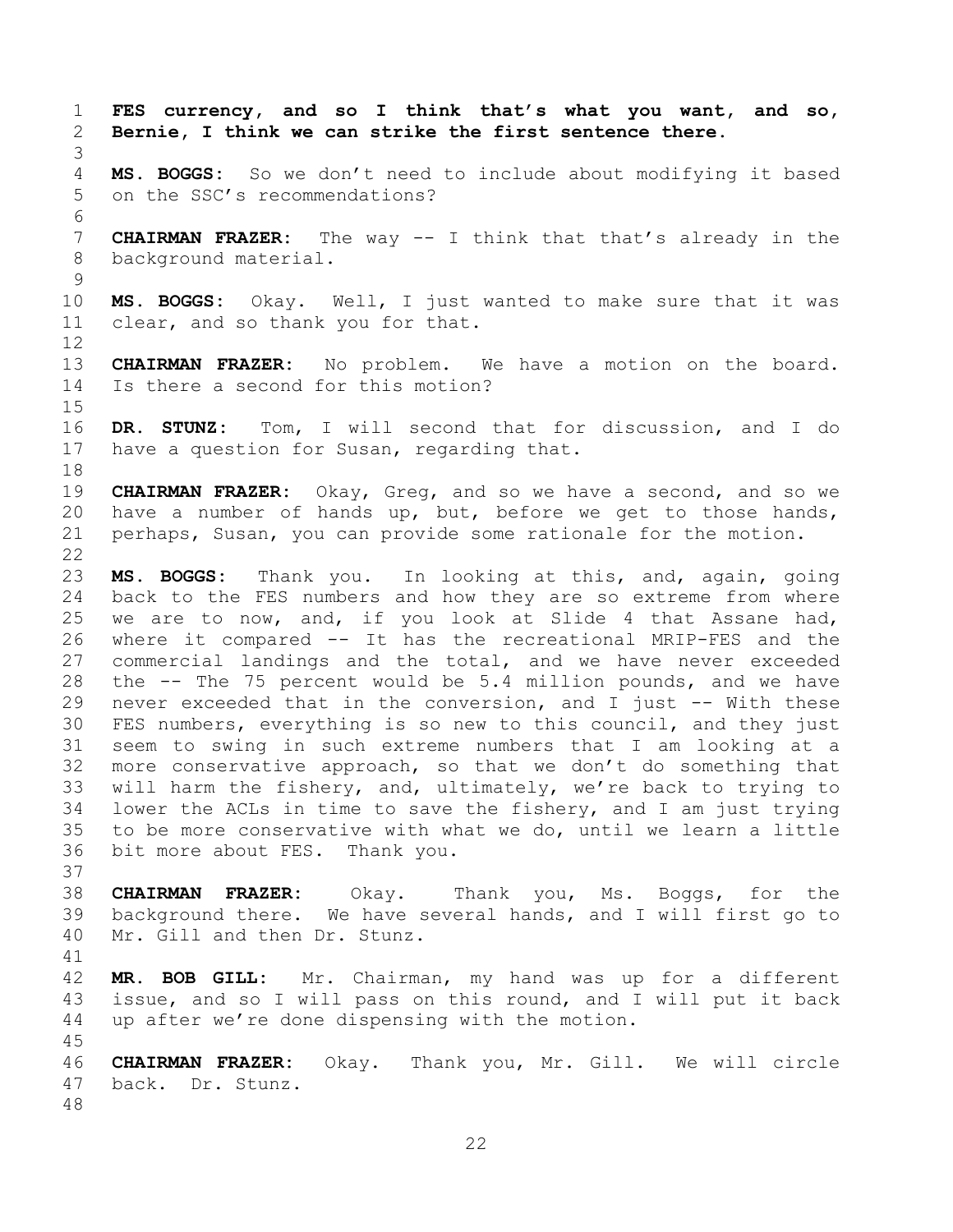**DR. STUNZ:** Susan, just to be clear, and I thought that's where you were going with the motion, and I agree about being a little bit conservative, especially in the light of this being new, and then especially if we have some off-the-charts recruitment and getting a few more years to realize if that was real or it was an outlier or something, rather than just pushing it up as far as we could go, but my question to you, Susan, or maybe others, is so this would, or Ryan maybe, but this would be more in line with what the AP recommended, I think. If that's the case, I mean, I definitely support the motion, but I wanted to verify, because I wasn't quite clear where the AP landed on this. 

**CHAIRMAN FRAZER:** Mr. Rindone.

 **MR. RINDONE:** Thank you, Mr. Chair. Yes, Dr. Stunz, and this is exactly what the AP had recommended at their January meeting.

**DR. STUNZ:** Okay. Thank you, Ryan.

**CHAIRMAN FRAZER:** All right. Mr. Strelcheck.

 **MR. STRELCHECK:** Thanks, Mr. Chair. I would speak in favor of the motion. I think it's a fairly rare instance where the fishing industry is coming to us and letting us know that things might not be as good as we're estimating, and I think this would be a positive step, which, as Susan points out, would still be above the catch levels that we're seen historically for this fishery.

 I would note that, if this is included, and if it ultimately becomes our preferred, that we would likely want to wait another meeting to take final action, just to give the council and the public some time to do the analysis of the new alternative and understand it, and so I just wanted to note that.

 **CHAIRMAN FRAZER:** Okay. Thank you, Andy, for those comments. I am not seeing any other hands relative to this motion, and so I will go ahead and ask the -- Ms. Boggs, excuse me. I didn't see your hand.

 **MS. BOGGS:** Not to interrupt you, but just a quick question. Do we need to vote on this motion and then I make another motion to make it preferred, or can I go ahead and ask to make this the preferred?

 **CHAIRMAN FRAZER:** You could go either way. To be honest with you, I would suggest that, just to keep the process moving forward, that this be the initial course of action, and we can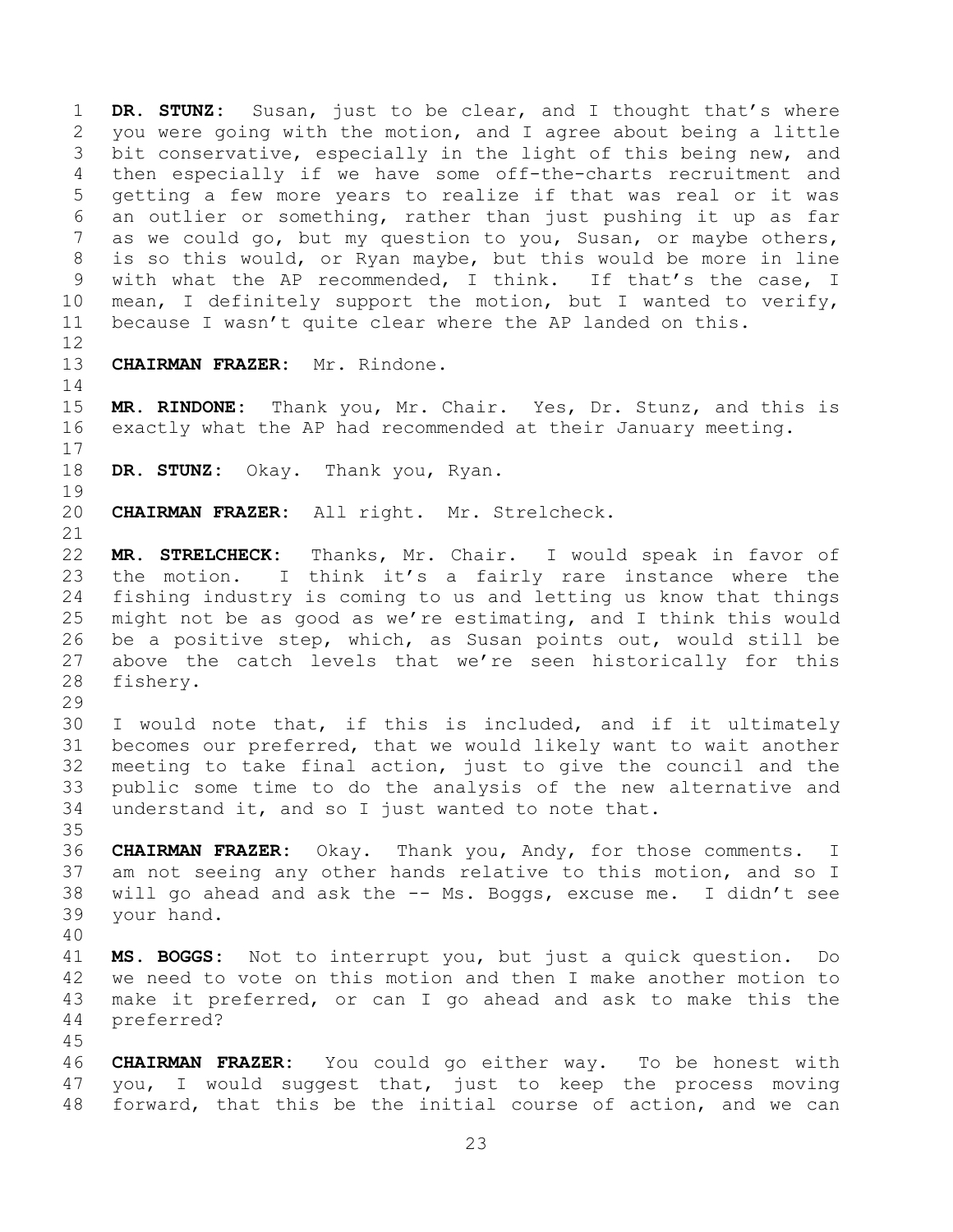always have a little bit more discussion of whether or not it needs to be the preferred, but at least this keeps us on track. **MS. BOGGS:** Thank you. **CHAIRMAN FRAZER:** Mr. Dugas. **MR. DUGAS:** Thank you, Mr. Chair. I am hearing comments about being conservative, and just to throw out there a question, and the most conservative approach would be status quo, I mean, and do we have the option to bring this back in a year, maybe, to give us some time to maybe look at more specifics, and I don't know, but just to push it off a little bit. **CHAIRMAN FRAZER:** J.D., just for clarification, status quo is Alternative 1, and it was determined to be a non-viable option, moving forward, and so I just want to make sure that's what you're asking. **MR. DUGAS:** Okay. I did not realize that. Thank you for the clarification, Mr. Chair. **CHAIRMAN FRAZER:** No problem. Thank you, J.D. We have this motion on the board, and, as I indicated before, we can certainly move forward with a subsequent motion to make it a preferred, and we can do that in the committee, or we can think about it in Full Council. We are going to take a vote on this motion, but, before I get there, I will give Kevin Anson an opportunity to weigh-in here. **MR. ANSON:** Thank you, Mr. Chair. I guess I don't really have any opposition to the motion, but just a general comment to, I guess, kind of the purpose, as Susan stated, for this motion is kind of some unease with the recreational data, and just a general comment to the applicability of that and that it meets our best scientific information threshold, and it goes through the assessment process, and then the assessment produces an OFL and the best science advice, and the ABC is created based on that, with the SSC input, and then we're able to determine what the ACLs are. I guess, certainly, it's good to have our finger on the pulse, so to speak, with what's coming in off the water, and I guess I'm just, you know -- Again, in this particular case, it doesn't look like, if catches remain the same, albeit any increases, substantial increases, in recruitment could cause us to get there, but I'm just a little concerned, I guess, generally,

about the approach, when we have the information go through and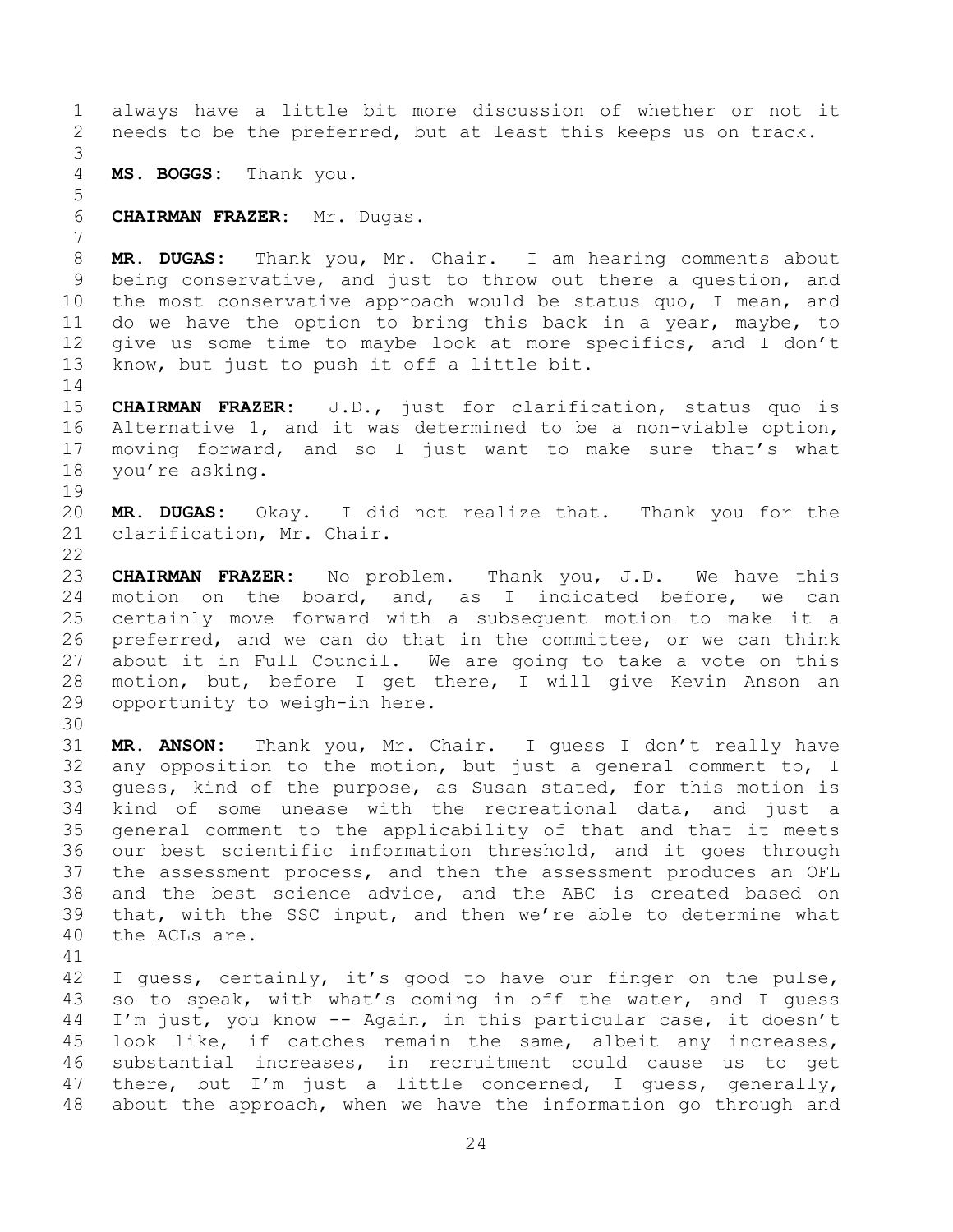the science comes out.

 The second is Andy has already commented on, or at least had an opportunity to comment on, and I just want to confirm that there isn't anything that would cause us any issues, due to the delay that this will cause now in the approval and implementation of the framework action, relative to this fishing year, and I just want to confirm that there won't be an unforeseen issues, I guess.

 **CHAIRMAN FRAZER:** Okay. Thank you, Mr. Anson. Maybe I can interject a few things. I don't anticipate that, as we go through the rulemaking process, that anything wouldn't go into effect until 2023, and we certainly wouldn't get this until late 2022, and I will defer to Dr. Simmons, or Mr. Strelcheck, about whether or not we take final action at this meeting or in April, if that will negatively impact the timeframe, moving forward. I will let Dr. Simmons go first, and then I will ask Andy.

 **EXECUTIVE DIRECTOR SIMMONS:** Thank you, Mr. Chair. I think the council, if they so chose, could go forward with final action at this meeting. If you felt that we needed more time, to get more comments, we could. I think the SSC made the recommendation starting in 2021, and we kind of hadn't addressed this, and so we were trying to move quickly with changing the catch levels, and so we had some other things on the docket to look at for vermilion, such as bag limits with triggerfish, and a lot of outstanding issues that we need to address, and so we were trying to get this as a low-hanging fruit.

**CHAIRMAN FRAZER:** Thank you, Dr. Simmons. Mr. Strelcheck.

 **MR. STRELCHECK:** Thanks, Mr. Chair. Kevin, in terms of timing, once the council takes final action and submits it to the agency, which it's not necessarily immediately after the council meeting, and I would say it's going to take us probably five or six months to get this implemented, and so you could, in both instances, potentially, have a rule in place by the very tail-end of 2022.

 Keep in mind that that would then change the units of measure 42 that we would also be monitoring the quota in, toward the end of 43 the year, but the earlier, obviously, that it's implemented, the better. Ideally, kind of transition time would be to do it seamlessly between the 2022 and 2023 fishing years, and I will let Kate talk about taking final action.

**CHAIRMAN FRAZER:** Thank you, Mr. Strelcheck. Ms. Zamboni.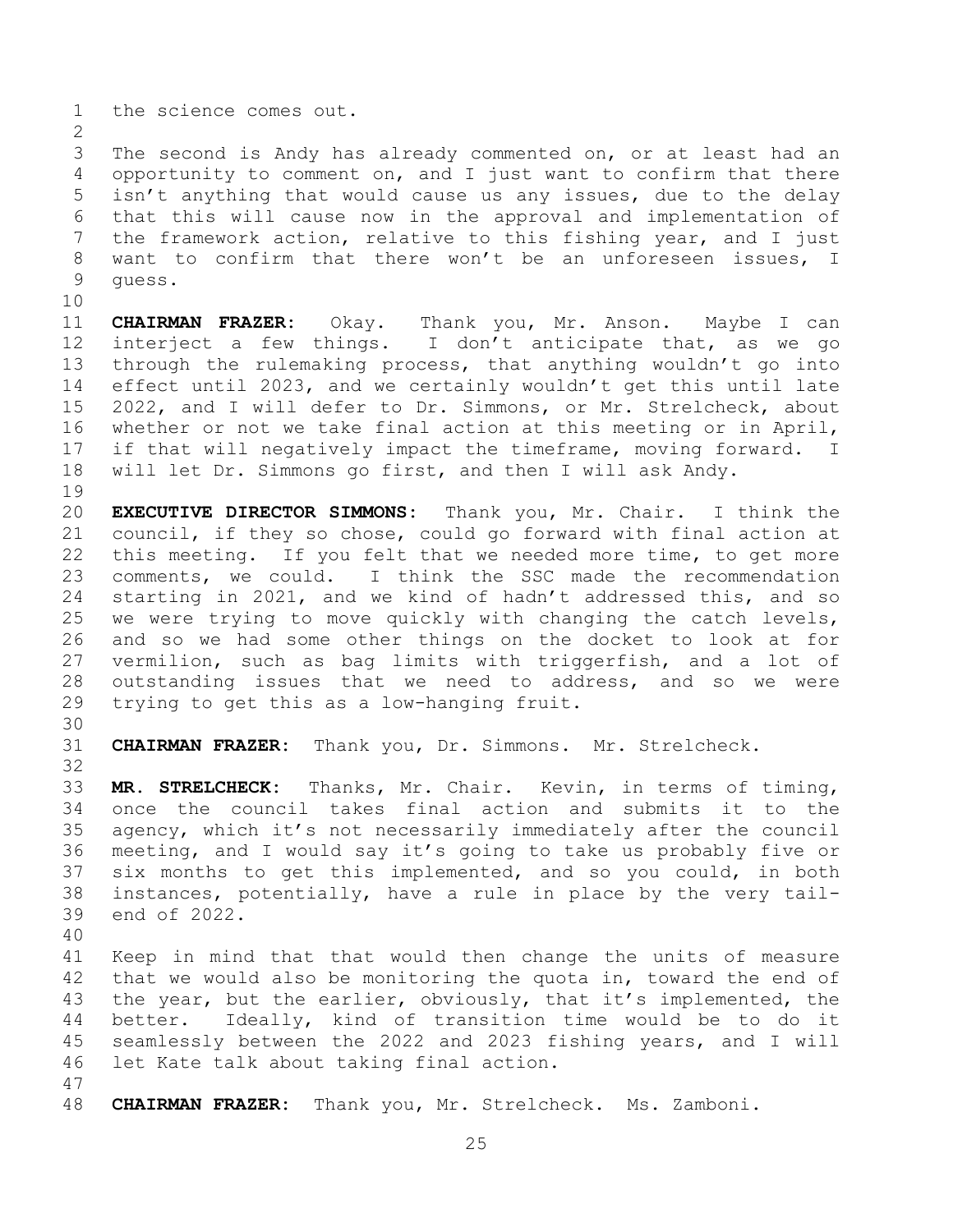<span id="page-25-0"></span> **MS. KATE ZAMBONI:** Thank you. On the issue of whether or not to take final action today, there has been a fair amount of public interest and comment on this action, and I think it would be preferable to give the public another opportunity to comment on the new alternative, and this was a pretty recent recommendation from the Reef Fish AP, and I don't think it would delay things too much, in terms of just waiting for the next council meeting to take the final action. As Andy discussed, there is still the rulemaking process that would occur, and so that would be my recommendation, is to bring this back to the Full Council, with a full analysis of the effects of Alternative 4, and give the public another chance to take a look at it. **CHAIRMAN FRAZER:** Thank you, Ms. Zamboni. Ms. Boggs. **MS. BOGGS:** Ms. Zamboni addressed my question. Thank you. **CHAIRMAN FRAZER:** Okay, and so, again, a couple of things that I heard in there, and then we're going to try to wrap this up, and I just want to remind everybody that it's the SSC that actually provides the recommendations with regard to the OFL and the ABC, and it's the council's prerogative to set the ACL relative to the ABC as they see fit. With regard to the time that the staff might require to input an alternative into the document, then, given where it sits, and I will defer to staff and ask the question, but I don't think it will have any unnecessary influence on the economic or socioeconomic side of things, Dr. Diagne, and is that true? **DR. DIAGNE:** Yes, Mr. Chair. That would be true. **CHAIRMAN FRAZER:** Okay, and so that's a relatively simple fix, from that perspective, and then, with regard to public comment, again, it's certainly the prerogative of the council to seek that input, but I would note that we will have a public comment period on Wednesday, and so that's an opportunity to receive some input there, and so all of that by way of context, I guess, that we will go ahead and think about this a little bit, but we will certainly vote on this motion here, and I will start simply. **Is there any opposition to the motion?** Okay. **I am not seeing any opposition, and we'll consider the motion adopted.** I will let people -- Again, I want to try to keep us on track, and we've got a pretty full agenda today, and we can certainly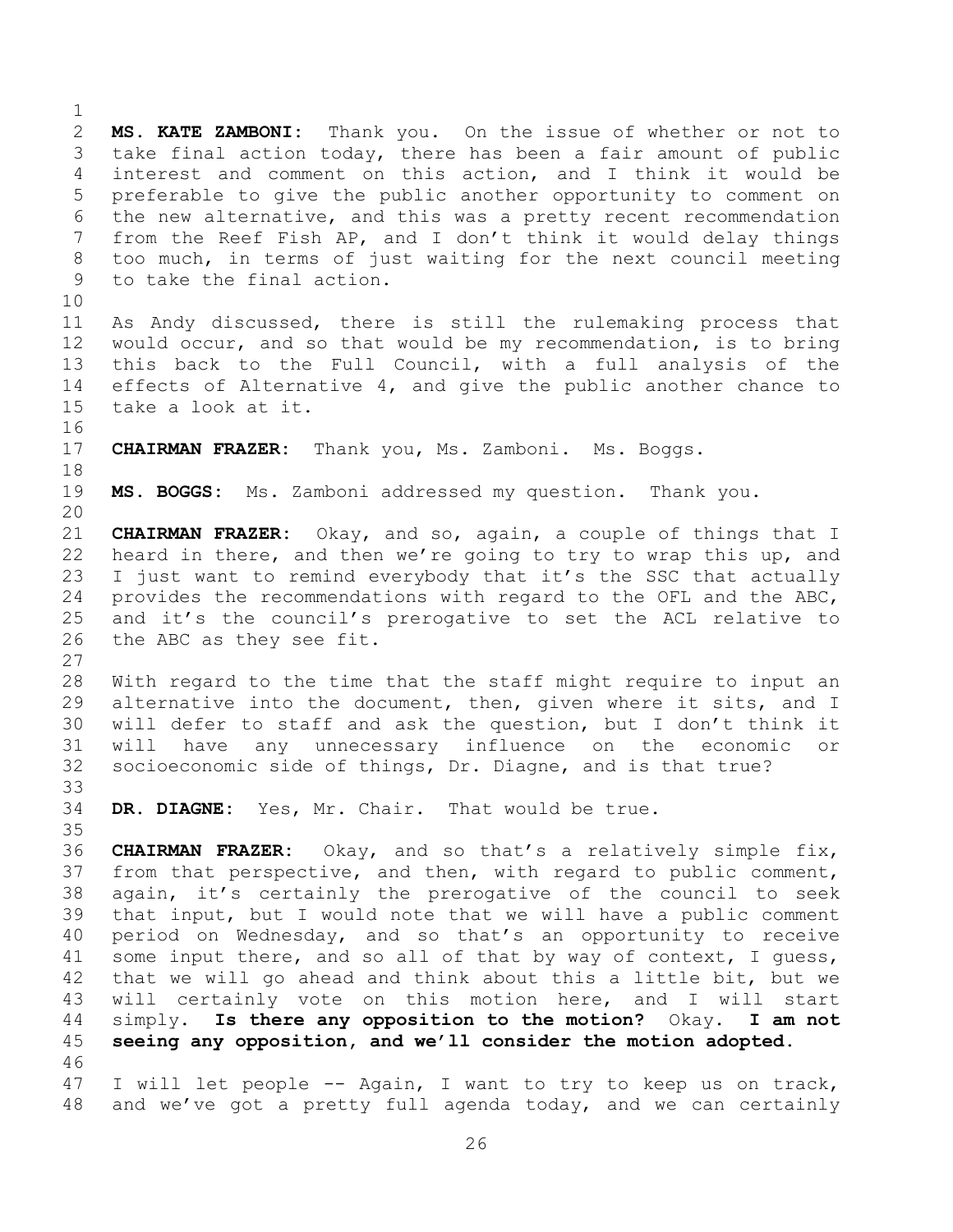<span id="page-26-0"></span> bring this up in Full Council, and people can think whether or not they would like to make this as a preferred or not and whether or not they would like to approve the document, or move it forward as a final action item, at that point. In anticipation of that, we will go ahead and provide a review of the codified text, as it exists now, and that would be Tab B, Item 5(d), and I'm not sure if Ms. Levy or Ms. Zamboni is going to do that. **MR. GILL:** Mr. Chairman, a point of order. **CHAIRMAN FRAZER:** Mr. Gill. **MR. GILL:** Thank you, sir. My hand is up, and my comments and issue necessarily precede the codified text. **CHAIRMAN FRAZER:** Okay. Go ahead, Mr. Gill. **MR. GILL:** Thank you, Mr. Chairman. I had thought about this, in preparation for this meeting, and we currently have, as you know, the preferred, where the ACL equals the recommended ABC from the SSC, and we heard considerable public testimony, at our last meeting, on this issue, and anecdotal since then, and clearly the Reef Fish AP has weighed-in. As a result, I am sympathetic to Susan's motion, and I might even support it as a preferred, but what I do know, at this stage of the game, is that, by setting the ACL equal to the ABC, we're effectively saying we've got very little uncertainty on management actions and resulting behavior, and I don't believe that's correct at all in this case. We have a fair amount. As a consequence, I would like to offer a motion. Bernie, if you would pull up my vermilion motion, and that is to change the preferred to Alternative 3, which was the 9 percent buffer, and I think, given the motion we just passed, it provides an option for this committee, and Full Council, to consider which preferred they like better. I do believe, however, that our current preferred is incorrect. Thank you, Mr. Chairman. **CHAIRMAN FRAZER:** Okay. **Great, Bob, and so the motion is simply to make, in Action 1, Alternative 3 the preferred. MR. GILL:** Correct. **CHAIRMAN FRAZER:** You have provided some rationale for why you might want to do that. Is there a second to this motion?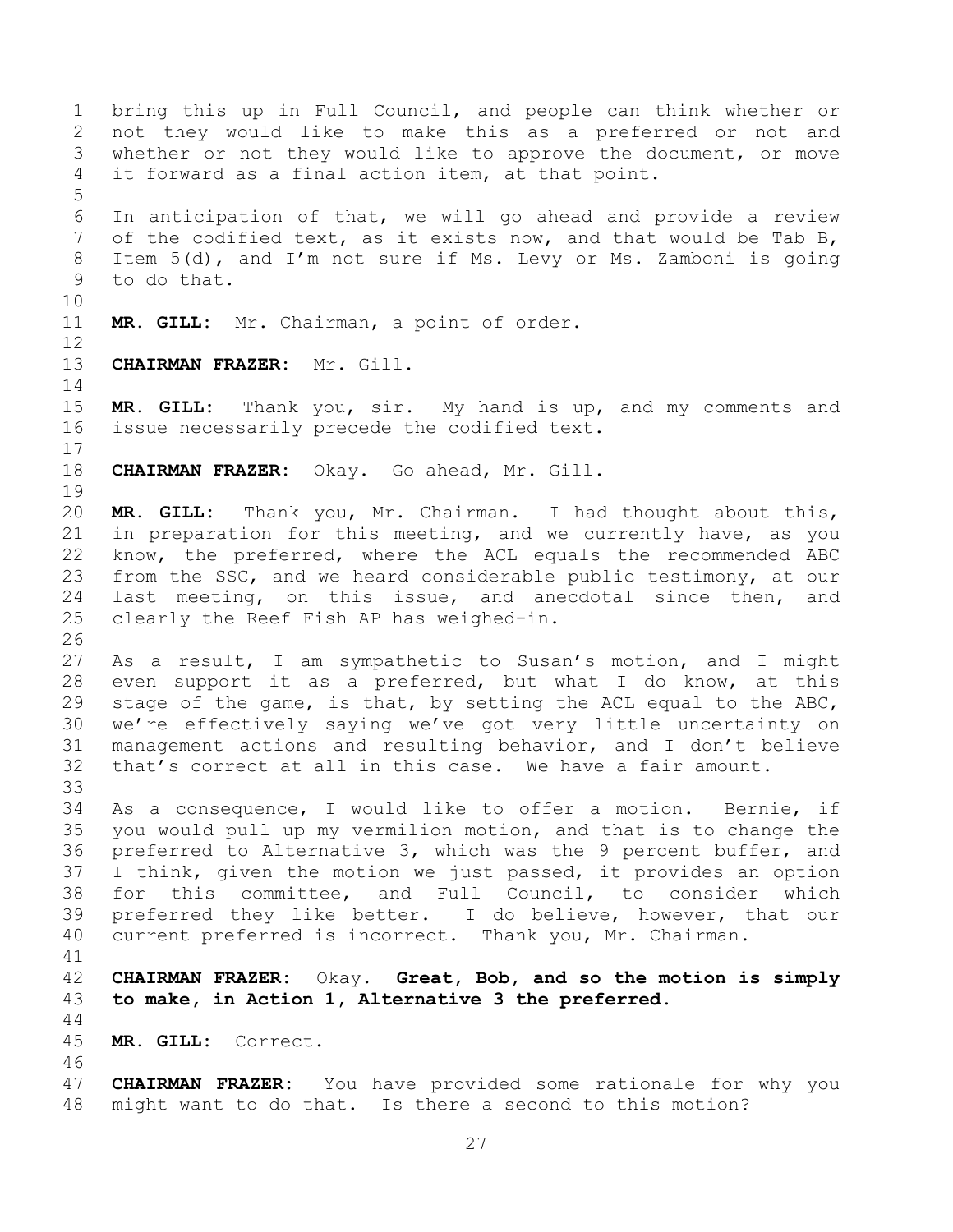**MR. ANSON:** I will second for discussion.

 **CHAIRMAN FRAZER:** It's seconded by Mr. Anson. Okay. Is there any further discussion of the motion? I see Dr. Stunz.

 **DR. STUNZ:** Well, Tom, it's sort of directly to this motion, or maybe not, and so I will make -- It's just a brief comment anyway, but it's related to the broader -- Because I would have to study Bob's, to see how that compares to the motion that Susan just made, and I'm trying to do that on the fly, real quick, but this was in regard to J.D.'s motion.

 I understand why Alternative 1 is not the best science, because 15 of the conversions and those issues, but there is nothing preventing us from making another alternative motion reducing that down, and maybe that's what Bob's does, and I don't know, but I just wanted to say that, maybe at Full Council, because we're dragging this on, obviously, but there's nothing preventing another alternative to be more conservative, because it sounds like some are concerned that we're kind of pushing the limit, but I can't think through that on the fly here, of what Bob's motion is -- Is it more conservative or less conservative than Susan's, and I'm going to try to figure that out while we're going through this.

 **CHAIRMAN FRAZER:** Real quick, Greg, I got some quick information from staff, and so the difference is essentially 600,000 pounds between the two. Excuse me. It's a little over a million pounds. Again, we have a lot of things on the plate today, and I would really urge the committee to sit back and think about what the various alternatives look like and offer perhaps -- We'll decide where we want to go in Full Council, but, in the interim, we've got a number of hands, and we have to dispose of this motion one way or another, and so I want Jessica McCawley to have an opportunity, and then Ms. Bosarge.

 **MS. JESSICA MCCAWLEY:** Thank you, Mr. Chairman. First, I was going to try to answer the question that, yes, Alternative 3 is not as conservative as Alternative 4. I actually am okay with Alternative 4, the new alternative, being the preferred, and it is a little bit more conservative, and it does seem to match up with what the AP is suggesting, and so I would prefer Alternative 4, but I also agree with Bob Gill that I don't believe our current preferred of Alternative 2 is conservative enough, but I might vote against the motion that's on the screen there, just because I think I would prefer that Alternative 4 be the preferred.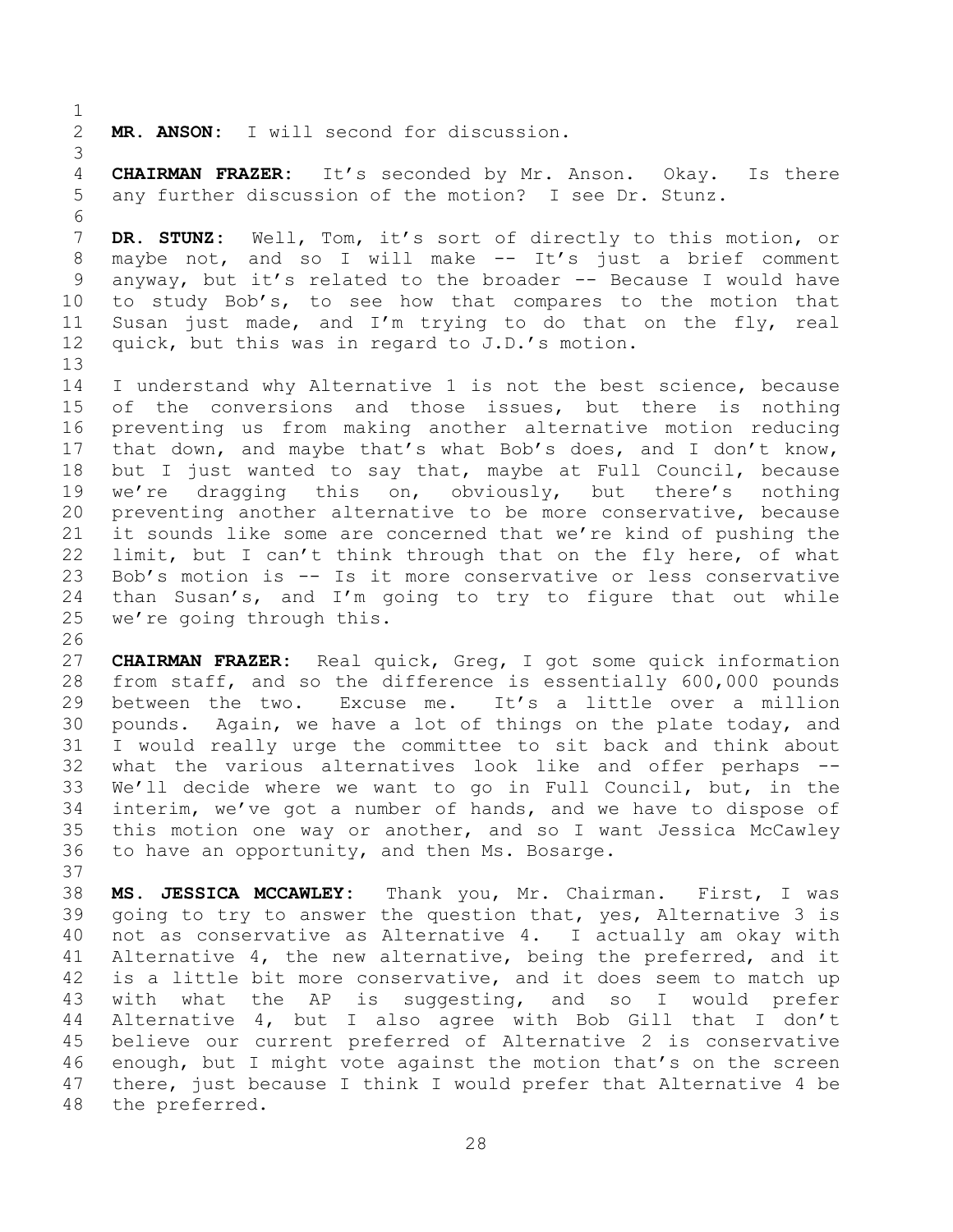**CHAIRMAN FRAZER:** Thank you, Ms. McCawley. Ms. Bosarge. **MS. BOSARGE:** Thank you, Mr. Chairman. I appreciate Jessica and Dr. Frazer helping us out with those numbers, to see which one is more conservative, and so now I understand that. Bob, will you maybe repeat your rationale again, now that I am not so focused on which number is more conservative? I couldn't figure if your rationale had to do with maybe the way that Alternative 3 is worded, and it speaking more to some uncertainties in this ABC/ACL/ACT Control Rule, or if you didn't want to be quite as conservative as what the new Alternative 4 would be, and I couldn't quite follow you, and could you repeat it? **MR. GILL:** Mr. Chair, if I may? **CHAIRMAN FRAZER:** You may. **MR. GILL:** Thank you, sir. Well, it's both, actually, Leann. What I do know -- Obviously, in the briefing book materials that we had, we did not have the alternative that Susan just provided. The AP did suggest it, and I concluded that, while I might be favorable to it, I wasn't prepared to make that motion, and so I also recognize that, in my mind, the preferred alternative, Alternative 2, setting the ACL equal to the ABC, was not correct, because we were quite uncertain about how this was going to go forward, and it is a large jump, of some magnitude, and we don't know how the fishing sectors will react to that, and so that made sense to me. Having the current motion that was just passed made, I think it provides an alternative, and, in comparison, I came down to a slightly opposite position than Jessica, and I think I would prefer Alternative 3, after all is said and done, because I think the 75 percent is, A, somewhat arbitrary, but, B, probably a little lower, because we can't predict that behavior, and so you're right on all counts. **CHAIRMAN FRAZER:** Okay. Thank you, Mr. Gill, for the recap. Leann, did you want to follow-up with a question? **MS. BOSARGE:** No, sir. That explained it. Thank you. **CHAIRMAN FRAZER:** Okay. Mr. Anson. **MR. ANSON:** Thank you, Mr. Chair. I wasn't opposed to the previous motion to add a new alternative, but I think, in light of this discussion, and kind of reevaluating the numbers in the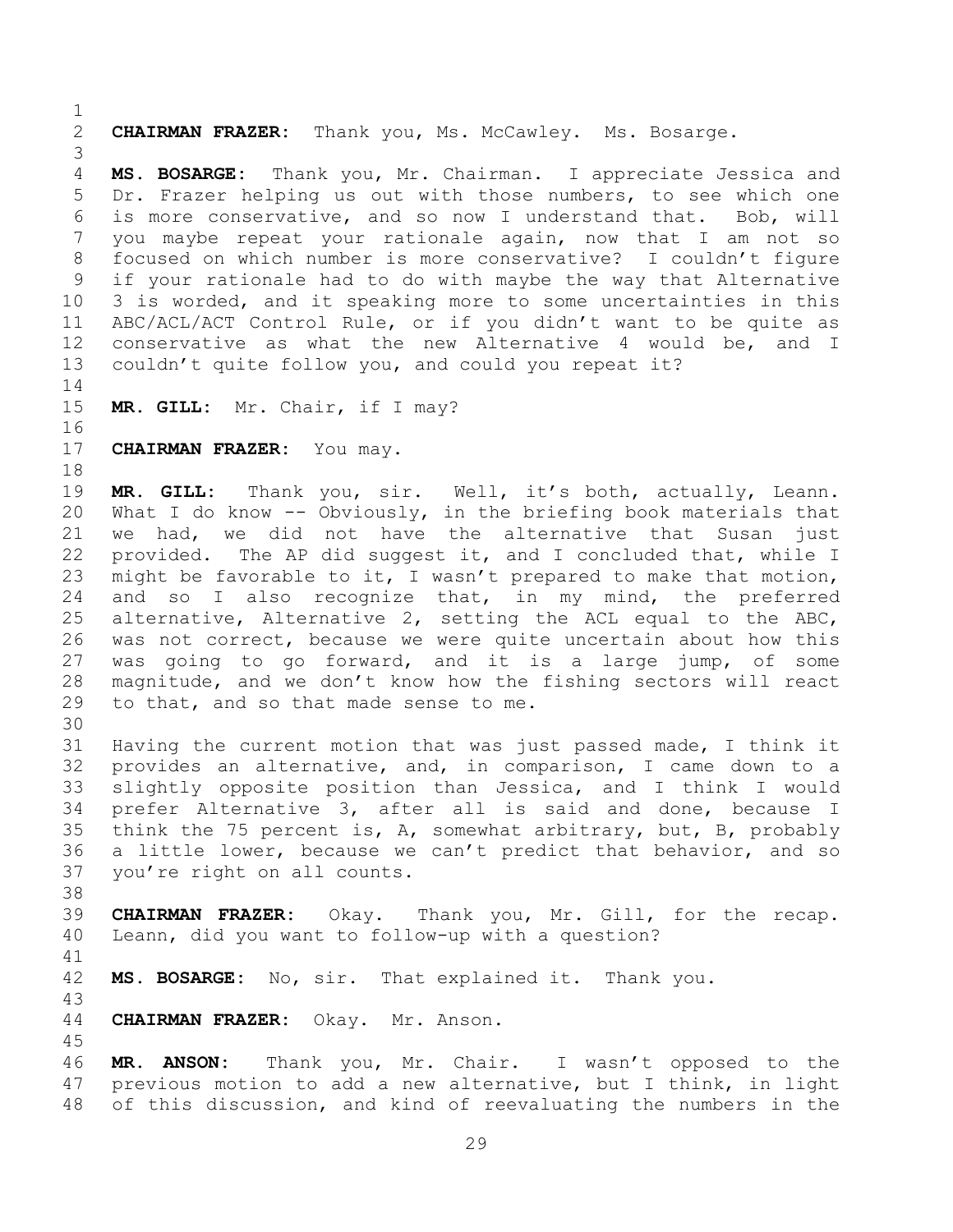presentation, at least, that Assane provided, I am going to support this motion, and I will not vote for Alternative 4 at this point, if it comes up again. We talk about angler behavior and such, and we're not doing anything to encourage them to change their behavior. We're not increasing bag limits and such, and we're just opening up more pounds, and so I don't -- Looking at the history here, at least in the CHTS, there is only one year where they exceeded the ACL, and so this kind of is a middle of the road between what the new Alternative 4 is, as far as conservativeness, versus Alternative 2, which didn't have a buffer from the ABC, and so I will be in support of this motion. You know, part of the -- It gives me a little bit of pause too when the rationale, or part of the discussion, is that there's uncertainty, or at least uncomfortableness, with the FES numbers 18 and such, and I understand they are relatively new, but it gives me pause that we would have to incorporate that into all of our decisions, I guess, related to fisheries with a recreational component, and so that's all. Thank you. **CHAIRMAN FRAZER:** Okay. Thank you, Mr. Anson. Ms. Boggs. **MS. BOGGS:** Thank you, Mr. Chair, and, Kevin, I understand about changing the fishermen's behavior. My concern is, if you give them too much leeway, and the fish -- I mean, I just feel like we need to be conservative with this, and I was at the Reef Fish AP meeting, and I am looking at the numbers, and the commercial fishermen were saying the fish aren't there, and the recreational fishermen -- I was just looking at the comments, and I looked at them the other day, and I looked at them again this morning, and the majority of the comments that I read were don't do anything, and so that's why I just feel like the more conservative approach, at this time, is the best avenue. The good news, I suppose, here is that, if we see that it's robust and continues, we can always go back and increase it, but I am just trying to be conservative, and I just always fear, and I mentioned this at the AP meeting, the unintended consequences when we do things like this. Thank you. **CHAIRMAN FRAZER:** Okay. Thank you, Ms. Boggs. All right. I am not seeing any other hands. Mr. Strelcheck. **MR. STRELCHECK:** Thanks, Mr. Chair. A lot of good points have been made, and I guess, just to add to the discussion, regardless of whether it's Alternative 3 or Alternative 4 is the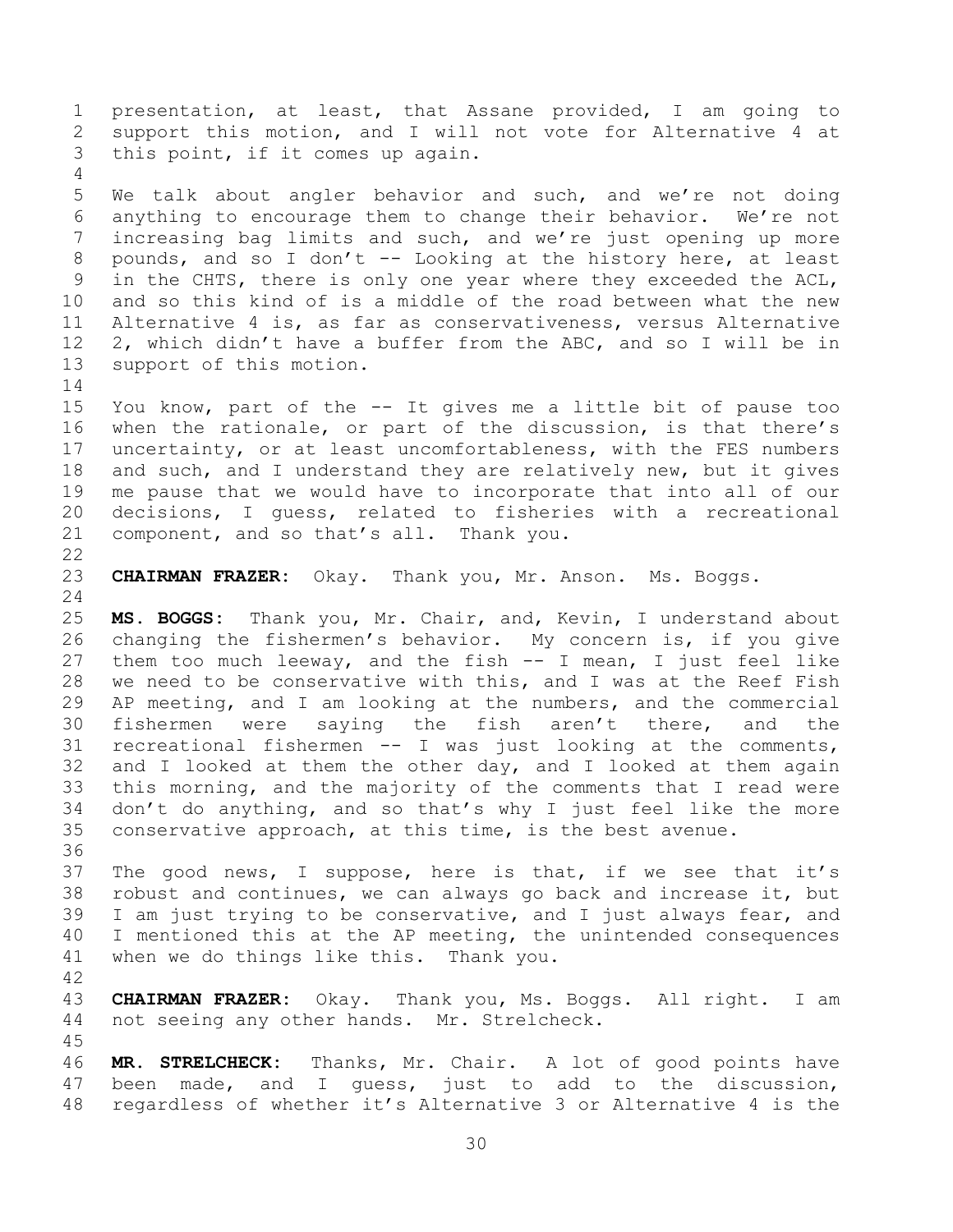preferred, if landings remain kind of consistent with historical patterns, we're not going to reach either one of these catch limits, and so neither one of them is going to be constraining, and, given that we are allowing for then year-round fishing of vermilion snapper, reducing the catch limit, whether it's a seven million or six million or five million, will not constrain harvest.

 I'm sure you've heard my predecessor, Roy, say this many times, and I think the broader concern that I would have would be, if there are problems in the fishery, we may not know about them, because we're not actually achieving the catch limit, and so everything appears to be fine, because we're not achieving the catch limit, but, in reality, especially with recreational fisheries, and I know this is a stock complex, usually, when things are good, fishermen are bumping up against the catch limit, because the availability is there, and so I see both sides of this argument, and I can see how this could be viewed as being conservative, and I certainly supported Susan's motion, 20 but, at the end of the day, I'm not sure that either one of these will really accomplish anything if landings remain, obviously, kind of on par with those historical estimates. Thanks.

 **CHAIRMAN FRAZER:** Okay. Thank you, Mr. Strelcheck. I agree, and I think that we've had a fair amount of discussion on this issue, and I realize, based on that discussion, that there may be a number of different opinions on where we might need to go, and so we'll vote on this motion as a committee motion, and we'll certainly have some time to think about it before we bring it up to the Full Council.

 As I said before, hopefully we'll get some public comment on this as well, which we can use that in further deliberations, but, at this point, because of the various viewpoints that I have heard, I am just going to ask for names and go through and tell me whether you're in favor of this or not. I will just kind of go down my list of folks. Billy Broussard, yes or no? Mr. Broussard, are you there? Billy, I am going to come back to you. Ms. Bosarge.

**MS. BOSARGE:** No.

- **CHAIRMAN FRAZER:** Mr. Williamson.
- **MR. TROY WILLIAMSON:** Yes.
- **CHAIRMAN FRAZER:** Mr. Strelcheck.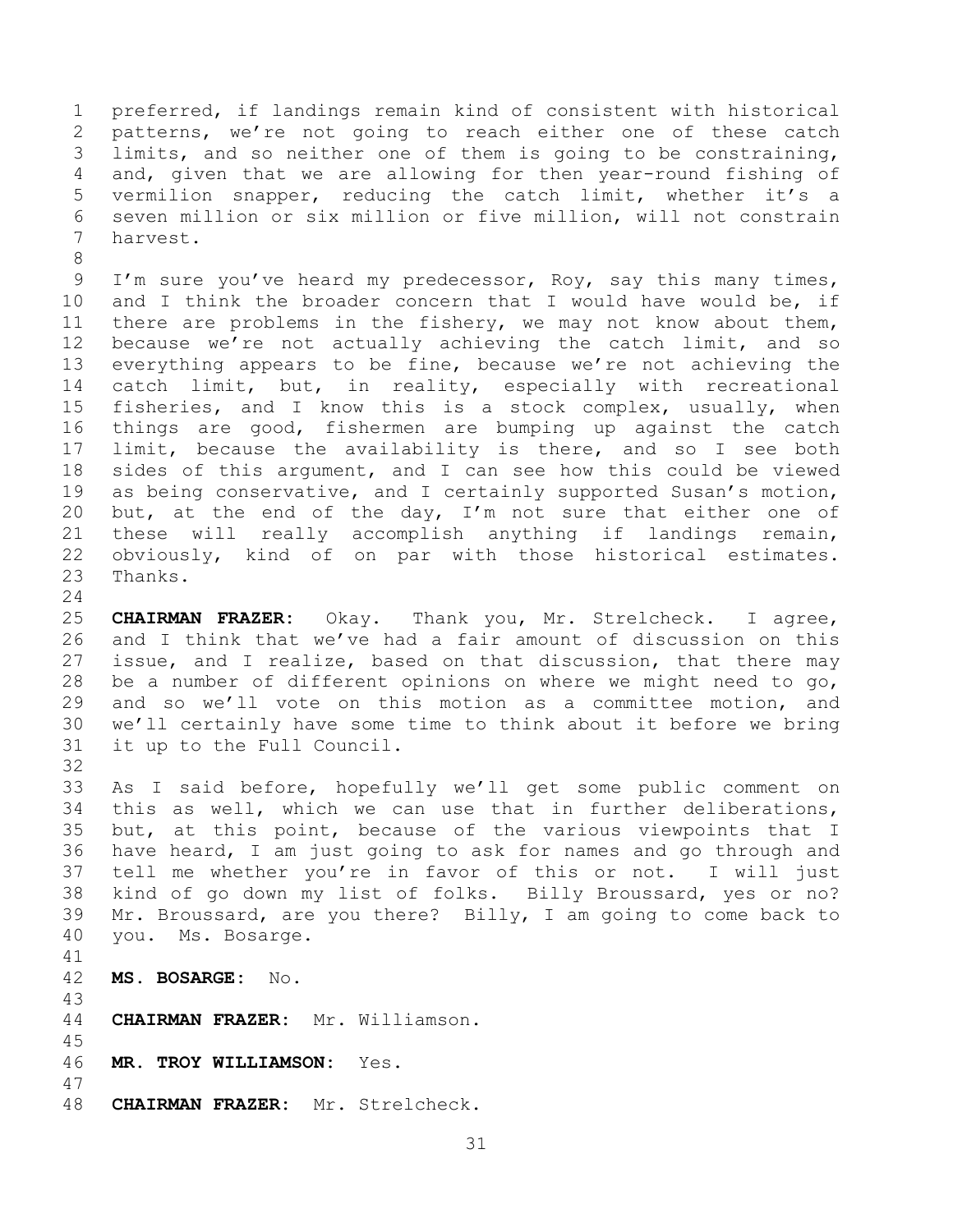```
1
2 MR. STRELCHECK: No.
3
4 CHAIRMAN FRAZER: Dr. Stunz.
5
6 DR. STUNZ: No.
7
8 CHAIRMAN FRAZER: Mr. Schieble.
9
10 MR. CHRIS SCHIEBLE: No.
11
12 CHAIRMAN FRAZER: Mr. Dugas.
13
14 MR. DUGAS: No.
15
16 CHAIRMAN FRAZER: Ms. McCawley.
17
18 MS. MCCAWLEY: Yes.
19
20 CHAIRMAN FRAZER: General Spraggins.
21
22 MR. RICK BURRIS: No.
23
24 CHAIRMAN FRAZER: Mr. Geeslin.
25
26 MR. DAKUS GEESLIN: No.
27
28 CHAIRMAN FRAZER: Mr. Gill.
29
30 MR. GILL: Yes.
31
32 CHAIRMAN FRAZER: Ms. Boggs.
33
34 MS. BOGGS: No.
35
36 CHAIRMAN FRAZER: Mr. Dyskow.
37
38 MR. PHIL DYSKOW: No.
39
40 CHAIRMAN FRAZER: Mr. Anson.
41
42 MR. ANSON: Yes.
43
44 CHAIRMAN FRAZER: Okay. I am going to circle back to Mr. 
45 Broussard. Okay. It doesn't look like we're going to get Billy
```
<span id="page-31-0"></span> in there. **Regardless, the motion fails.** We'll give people some time to think about where they might want to go, in advance of our Full Council session later in the week.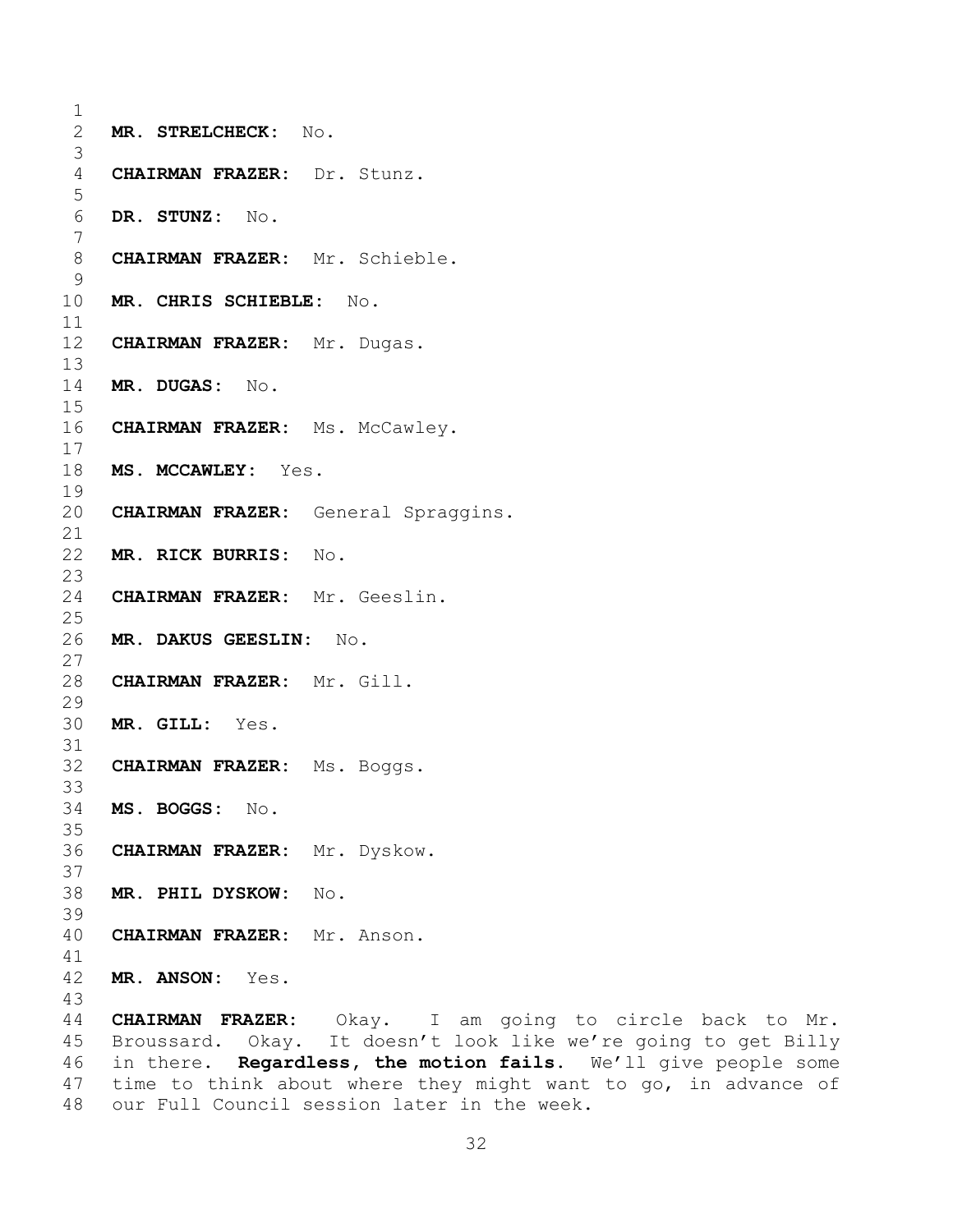<span id="page-32-1"></span><span id="page-32-0"></span> All right, and so let's go ahead and make sure that we review the codified text, as it exists, and, again, it looks like Ms. Levy is going to take care of that. **MS. ZAMBONI:** Actually, I'm going to handle that one. **CHAIRMAN FRAZER:** Excellent. I can't think of anybody more qualified to do it. **REVIEW OF CODIFIED TEXT MS. ZAMBONI:** Thank you. The codified text is pretty simple and in the tab, and it's a modification to 50 CFR Section 622.41, which spells out the annual catch limits, annual catch targets, and accountability measures for reef fish in the Gulf of Mexico. Vermilion snapper is not managed with annual catch targets or accountability measures, and so the only change is to the last sentence, as reflected, and it would just change the stock ACL to whatever the council approves, and, in here, it's reflecting the Alternative 2 in Action 1, but that would change, obviously, if the council approves a different alternative. **CHAIRMAN FRAZER:** Great. Thank you, Ms. Zamboni, and so, again, a relatively straightforward change to the codified text, regardless of the alternative that the council might elect to move forward with, and so I don't anticipate any questions with regard to this, but I will give people an opportunity to weigh- in. Okay. I am not seeing any hands. Again, thank you, Ms. Zamboni, for providing that review of the codified text, and we will bring this issue up again in Full Council. We are about just a couple of minutes before our scheduled break, and I am going to ask the Chair if he would like us to break now for fifteen minutes, before we pick up. Let's go ahead and take ten minutes. (Whereupon, a brief recess was taken.) **CHAIRMAN FRAZER:** We are going to move into the greater amberjack revised projections, and so that would be Agenda Item Number VI, and, Mr. Rindone, if you want to walk us through the action plan for that. **PRESENTATION ON SEDAR 70: GREATER AMBERJACK REVISED PROJECTIONS MR. RINDONE:** Thank you, Mr. Chair. Dr. Nance is our SSC representative again, and he's going to summarize the SSC's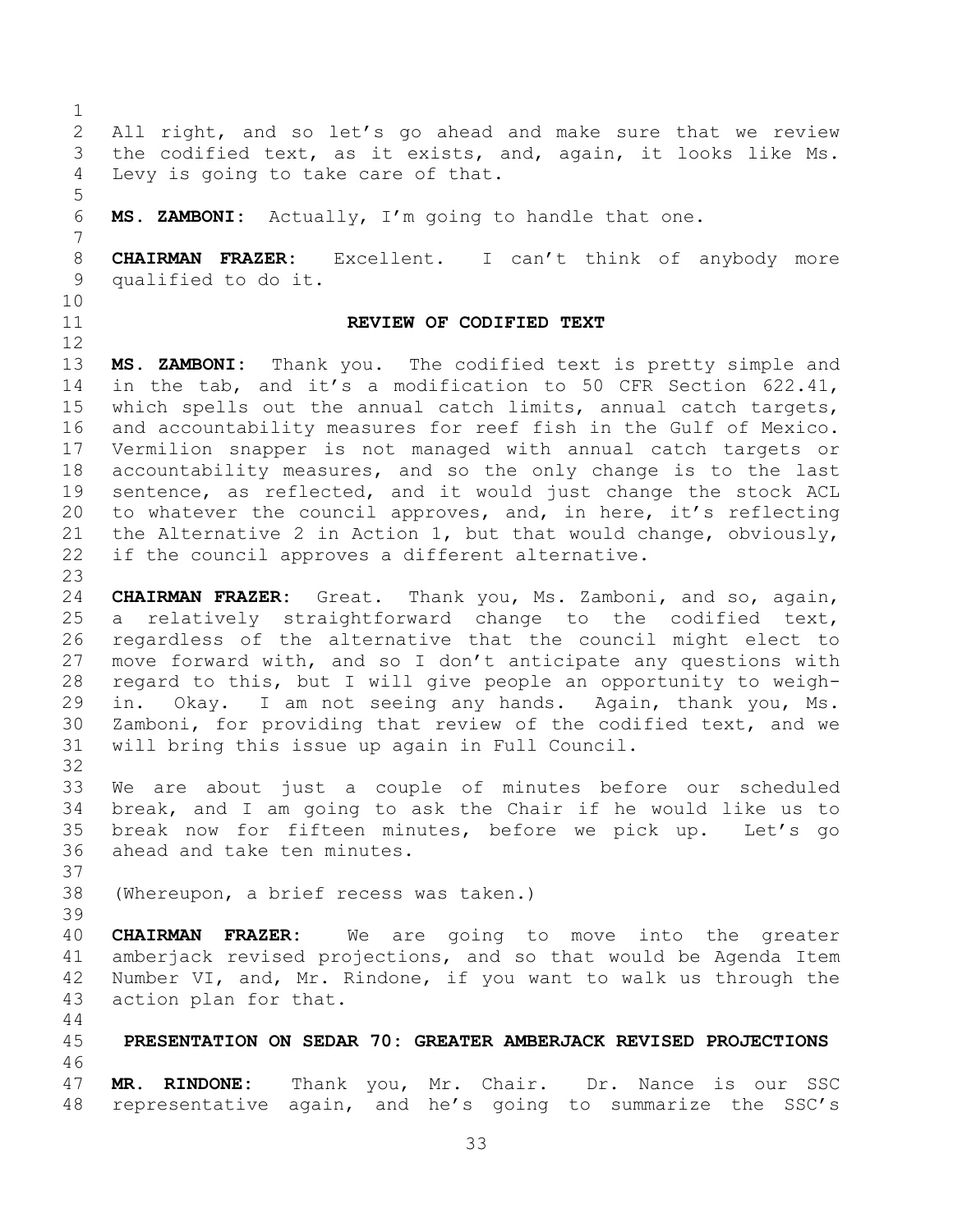deliberations about the revised amberjack projections from the SEDAR 70 stock assessment, which the SSC first saw at its January 2021 meeting, and they estimated that the stock was overfished and undergoing overfishing as of 2018, and the assessment uses MRIP-FES for the recreational landings and a new projections code, and, during its November 2021 meeting, the SSC determined that this stock status was still valid and certified various allocation scenarios that were proposed by the council, in their corresponding overfishing limit and acceptable biological catch yield stream projections, as being in keeping with the best scientific information available. 

 I will also tell you about the council's Reef Fish AP recommendations, and Captain Walker is still on the line, and he can give you some rationale behind those, and so you guys should consider the information presented and ask questions, as appropriate, and, generally speaking, unless otherwise directed, we will plan to bring some draft options to you as early as the April meeting. Mr. Chair. 

 **CHAIRMAN FRAZER:** Thank you, Mr. Rindone. We then will go ahead and jump into the recommendations coming from the SSC, and that would be Tab B, Number 6 in your briefing materials, and Dr. Nance will lead us through that.

## <span id="page-33-0"></span> **REVIEW OF SEDAR 70 REVISED PROJECTIONS METHOD AND SSC RECOMMENDATIONS**

 **DR. JIM NANCE:** Dr. Frazer, thank you. I appreciate being here this morning. At our November 2021 meeting, the Southeast Fisheries Science Center gave an update of the SEDAR 70 projection presentation, and they went over three different items. First, they highlighted two model corrections, and they next modified -- They gave us the modified projections based on the SSC specifications, and, third, we reviewed various council-requested allocation scenarios.

- The first one highlighted the two model corrections, and the Southeast Fisheries Science Center, in their presentation, let us know that projections presented at the January 2021 SSC meeting had two misspecifications. First, the spawning stock biomass, the SSB 30 percent, was used instead of spawning potential ratio of 30 percent, or SPR 30, as a proxy for the SSB at maximum sustainable yield. Second, the long-term average of recruitment was used for benchmarks and projections, instead of the recent estimated mean.
	- The Southeast Fisheries Science Center then reminded the SSC of
		-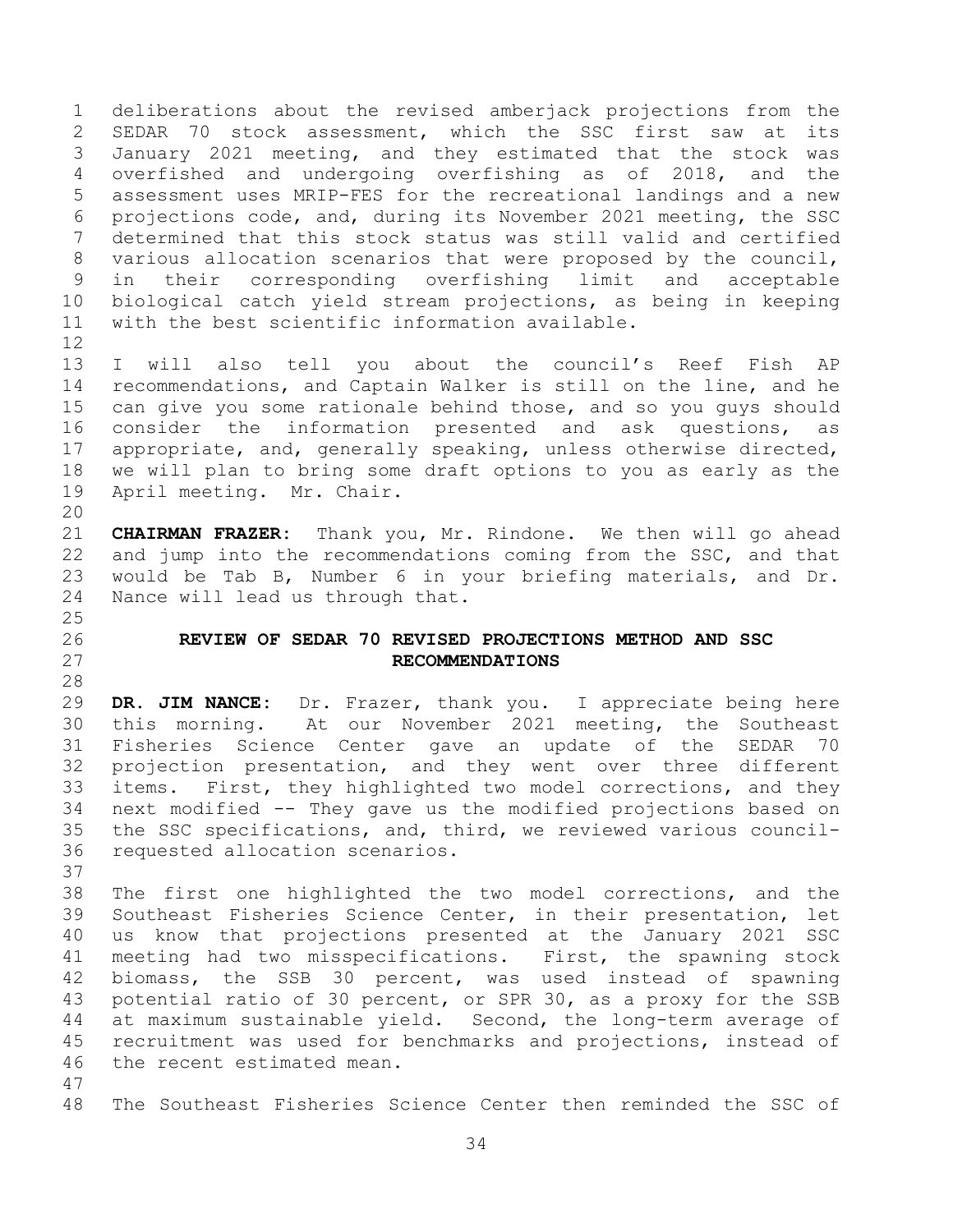the base run projection settings. We used SPR 30 that was used as the SSB MSY proxy. The spawner-recruit curve was used to calculate the recruitment for determining management benchmarks. Third, the low recruitment rate was used for the projection period, assuming the low recruitment will continue in the short- term, and, fourth, the overfishing limit and acceptable biological catch and rebuilding projections were made in order to rebuild the stock by 2027 to SSB SPR 30 percent. Just a reminder, and I've shown this a couple of times to the council, and the recent average 2009 through 2018 is the lowest of the entire time period, 1970 through 2018, and this low recruitment is assumed into the future, during our projections. The OFL and ABC and updated projections were provided for the base run, which included a -- It's a 73 percent recreational and 27 percent commercial, and four additional allocation scenarios requested by the council. These four other scenarios included one using the years 1981 through 2004, with an allocation of 84 percent recreational and 16 percent commercial. The second is using the years 1993 through 2007, which then included a 78 percent recreational and 22 percent commercial. The third was using the years 1993 through 2019, with an 80 percent recreational and 20 percent commercial, and fourth is keeping the commercial annual catch limit fixed at 484,380 pounds whole weight and calculate OFL, ABC, and the sector allocation percentages thereafter. It's interesting that the Southeast Fisheries Science Center showed us that, for each of these allocation scenarios collectively, it resulted in OFL values that differed from one another by 5 percent or less. Low ABC and annual catch limits, in millions of pounds whole weight, resulted across all allocation scenarios for the rebuilding. Just a note that these projections are in MRIP-FES data currency. The SSC, after seeing this presentation, made the following motion. The SSC determined that the projection methods presented for the SEDAR 70 Gulf greater amberjack stock represent the best scientific information available and are appropriate for consideration by the council. Based on these projection settings, the stock is overfished and is undergoing overfishing. The motion carried with no opposition. We had a lot of discussion during the meeting, and the SSC accepted the methodology used to make the projections on the

 different allocations. Really, it's the decision to the council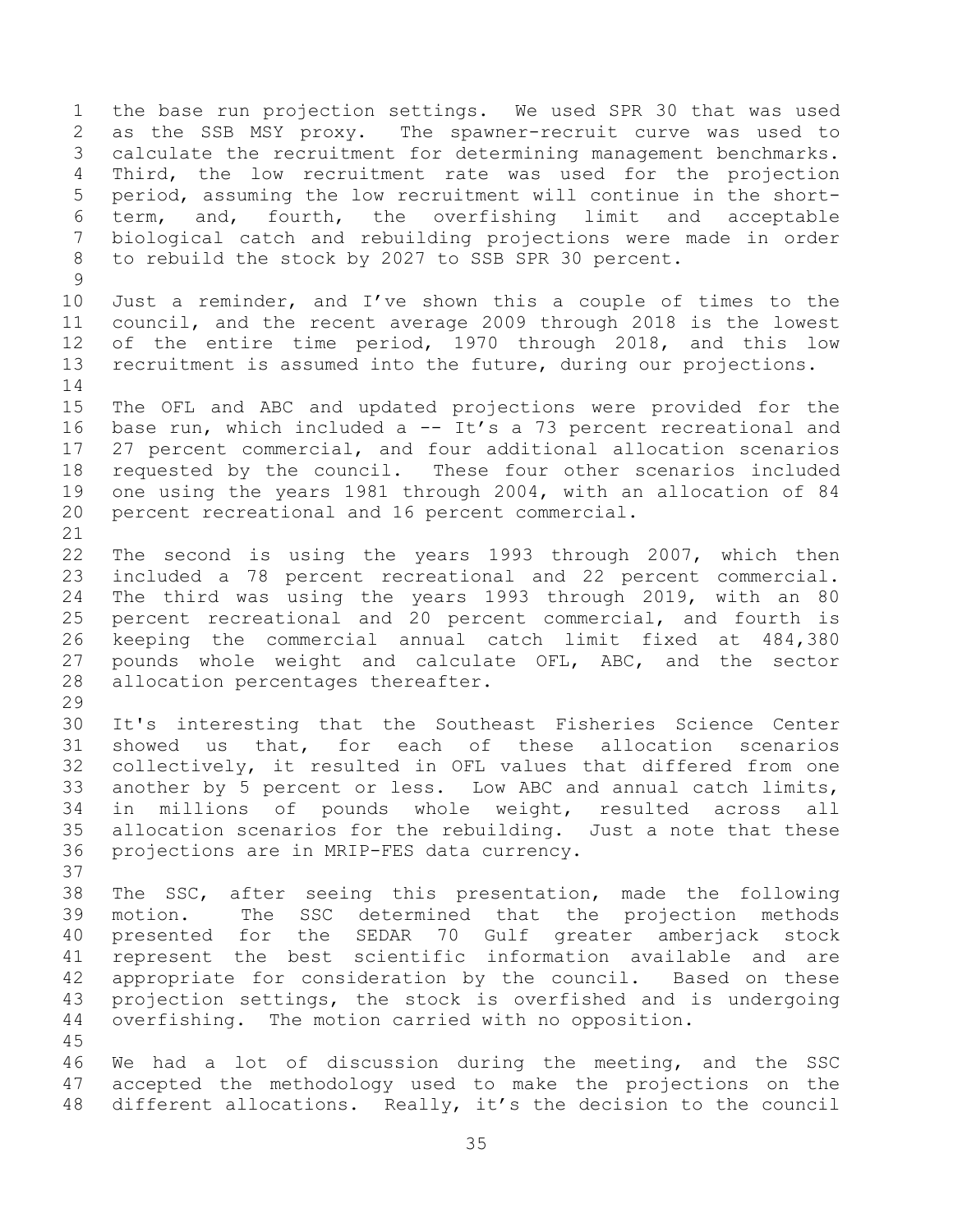to choose the sector allocation based on the scenarios provided. We then had the following motion made. Based on projection settings accepted by the SSC for the SEDAR 70 operational assessment, the SSC recommends the following catch level recommendations for Gulf greater amberjack. First, the OFL be set as the yield, in millions of pounds whole weight, at F 30 percent SPR, and the ABC at the yield, in millions of pounds whole weight, at F rebuild through the end of the projected rebuilding period of 2027. The motion carried with one abstention and four absent. Mr. Chair, I'm going to ask Ryan to go through the tables on the next slide, and he's going to go through the various allocation scenarios with the council at this time. Ryan, I will go ahead and turn it over to you. **CHAIRMAN FRAZER:** Go ahead, Ryan. **MR. RINDONE:** Thank you, Mr. Chair and Dr. Nance. As Dr. Nance mentioned, the differences in these yields between all these different scenarios is about 5 percent, and so what you will see is the recreational and commercial allocations shown at the top and then the corresponding OFL, ABC, and percentage allocation on that far-right column, and so this is what you guys were looking at for our current sector allocations, which are 73 percent recreational and 27 percent commercial, and part of the reason for the large difference between the overfishing limit and the acceptable biological catch is that all of these projections are constrained to continue to rebuild the stock by 2027, in keeping with the current rebuilding plan. I will just casually bounce through these, so that you guys can see, but, as Dr. Nance stated, these are not all that dissimilar from one another, and so 84 percent recreational and 16 percent commercial is shown here, and, generally speaking, as more fish are allocated towards the recreational sector, it does result in a modest decrease in the OFL and ABC. This is 78 percent recreational and 22 percent commercial. This is 80/20, shown here, and there are very minimal differences, and then this is the scenario with the commercial sector fixed at approximately 484,000 pounds whole weight and then the balance being allocated to the recreational sector. **DR. NANCE:** Ryan, I wanted to also point out that, while we see the different allocations, it's not only changing some of the allocations, but it's also changing the years that are used in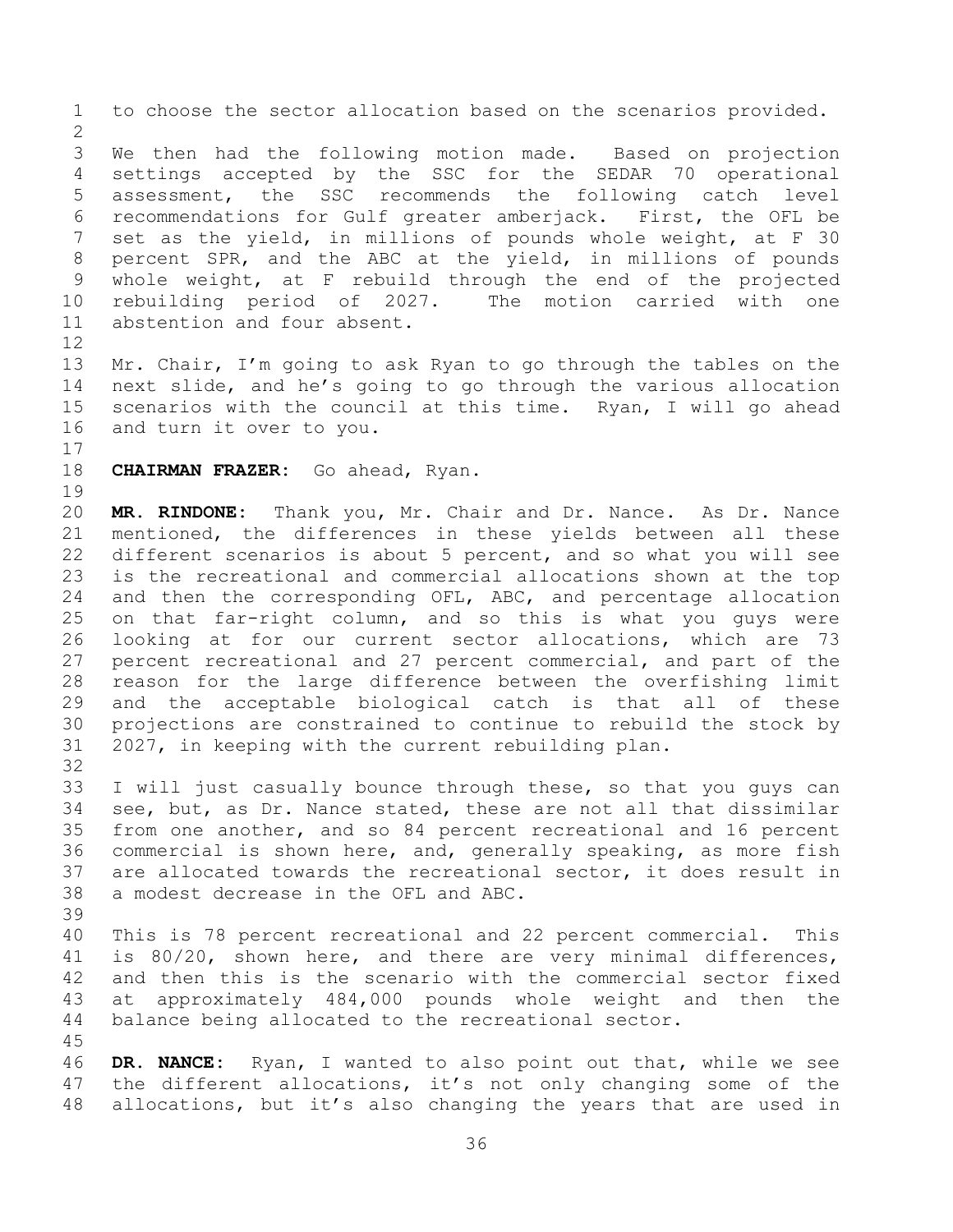- the determination of those allocations. **MR. RINDONE:** That is correct. **DR. NANCE:** Mr. Chair, that finishes our presentation. **CHAIRMAN FRAZER:** Thank you, Dr. Nance. Do we have any questions from the committee? I will wait just a minute, to see if there's any lag in electrons. Okay. I'm not seeing any hands, and so the next item on the agenda is the AP summary from the January 2022 meeting. Mr. Rindone, do you want to go through that? **REEF FISH AP RECOMMENDATIONS MR. RINDONE:** I sure do, Mr. Chair. The AP met in early January and talked about the great amberjack operational assessment, and staff gave them the quick rundown of what went on in the assessment and the SSC's discussions, and the AP ultimately made two motions with respect to their discussions about amberjack. The first was to request that council and NMFS staff compile and present discard and discard mortality data by species and sector and year for all mixed-use species in the Gulf, and this should all be broken out by fleet, and so vertical line and longline for the commercial sector and for-hire, headboat, and private angler for the recreational sector, as feasible. This had to do with the AP's concerns about the differences in the magnitude of the discards between the fleets, and so the genesis of this discussion started in amberjack, but it would apply to other species, and then, more germane to this discussion specifically was the AP's recommendation to recommend to the council to adopt F rebuild, as recommended by the SSC, for the current sector allocations, and so 73 percent recreational and 27 percent commercial, and to not make any other management changes to greater amberjack until 2026, and so basically under the presumption that whatever happened from the work that's being started here wouldn't take effect until 2023, and they wanted it left in place for at least three years. Captain Walker, Mr. Chair, might be able to provide some more context. **CHAIRMAN FRAZER:** Okay. Thank you, Mr. Rindone. Captain Walker, did you want to provide any additional input from the AP? **MR. WALKER:** Yes, and thank you, Mr. Chair. I would just say
	-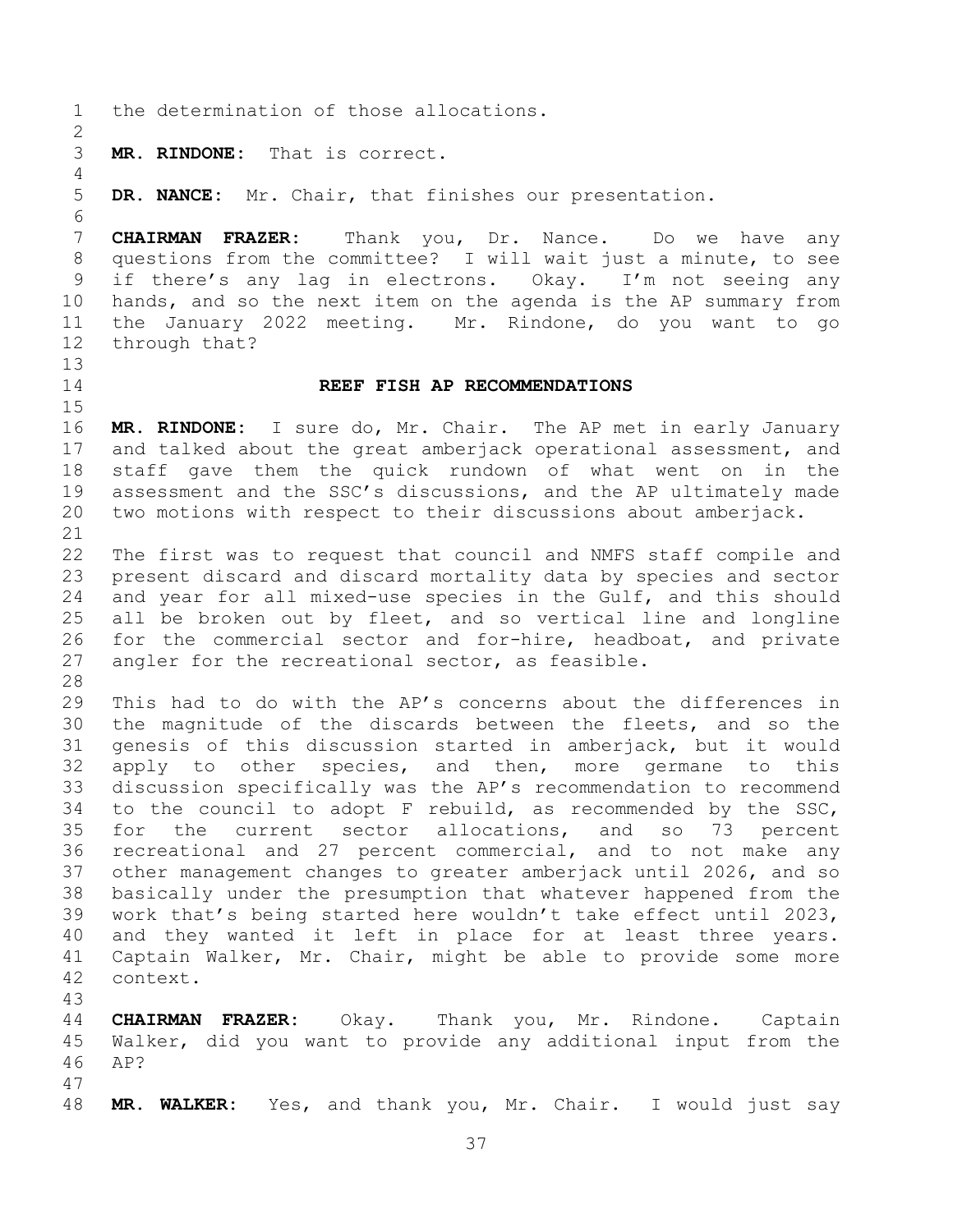that, in addition to Mr. Rindone's summary, the overall discussion, at the AP meeting, had a lot to do with recreational discards and acknowledging and including those, and, in fact, breaking those out, as is mentioned here. There was a lot of concern, among the panel, about the recreational discards, and it came up over and over again, and I think that's why the panel decided that they would like to see it broken down by sector, to see where the majority of the discards are taking place, so that it can be evaluated separately by not just commercial and recreational, but each of those broken down to longline, vertical line, and charter/for- hire and private rec, et cetera. I would also point out that the consensus of the AP was that they are ready to take real action, and they recognize that amberjack are in trouble, and they would like to see us kind of stay the course, currently, that we're on and give the new regs a chance to take effect. There was no question, among anybody that I heard, that amberjack are indeed in trouble, and the AP seemed willing to do what's necessary to get our amberjack back on track. Thank you. **CHAIRMAN FRAZER:** Okay. Thank you, Captain Walker. Any questions for our AP leadership? Mr. Dugas. **MR. DUGAS:** Thank you, Mr. Chair. I have a question with Mr. Walker. I am not familiar with all the Reef Fish AP members, but I was just wondering, and was there any conversation about the western Gulf, and did anybody comment that maybe the western Gulf doesn't have the issue so much as the eastern Gulf? Thank you. **CHAIRMAN FRAZER:** Captain Walker. **MR. WALKER:** Yes, and thank you, J.D. We do have -- Ryan could tell you better, but we definitely have Josh Ellender from Louisiana, and I'm not sure, and we definitely have -- Well, we've got Buddy Guindon and some Texas guys on there, but I don't recall a discussion on western Gulf versus eastern Gulf amberjack issues. I could be wrong there, but, off the top of my head, I don't recall that conversation. **MR. DUGAS:** Thank you. **CHAIRMAN FRAZER:** All right. Thank you, Captain Walker. Are there any other questions for the AP? Ms. Bosarge.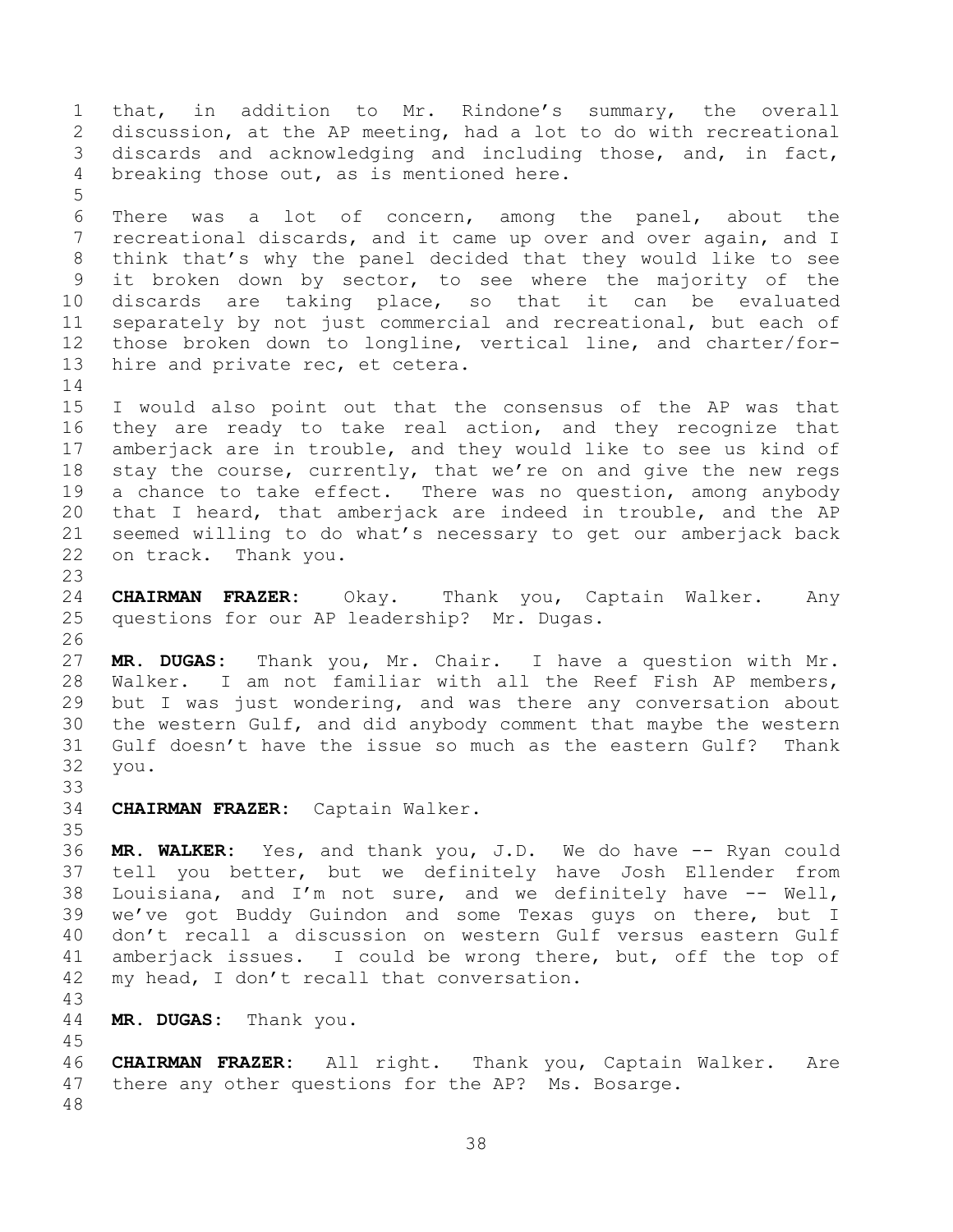**MS. BOSARGE:** Yes, sir. It's not for the AP, but I wanted to make a comment, before we left amberjack, and so, whenever it's appropriate, you can just call on me.

**CHAIRMAN FRAZER:** I think now is your time.

 **MS. BOSARGE:** Great. Okay. So I assume this means that we're going to -- Staff is going to start working on yet another rebuilding plan for amberjack, and I just wanted to go ahead and mention now -- I think, at some point in that document, we probably want to look at commercial trip limits again.

 If you remember, we had this discussion, and, gosh, I guess it's been two years ago now, and time flies, and we reduced that the commercial trip limit, because they had been having an annual closure, seasonal closure, every year. However, now, I see where they are only making it looks like about 62 or 63 or 64 percent of their ACL, and that's all they're landing in the last couple of years, and so I'm -- We had a lot of discussion, and we went back and forth, and I think we may have gone too far with that trip limit, and we need to look at it again and try and find that sweet spot somewhere in between the two levels, the old level and the new level, and so I just wanted to throw that out there, and we probably need to look at that for amberjack. Thanks.

 **CHAIRMAN FRAZER:** Okay. Thank you, Ms. Bosarge. I just want to make a few comments, based on what you had to say, just to remind folks where we are in this process. We certainly will have to -- Staff will have to embark upon putting together a rebuilding plan for amberjacks, and to get them started, we, ultimately, in this particular session, are going to strive for a motion that provides the advice, moving forward, so they know what they're going to try to do.

 Again, for the benefit of the committee here, we've got a stock that is overfished and undergoing overfishing, which necessitates, ultimately, the development of the rebuilding plan, but it also means that we need to address that at our very earliest opportunity and acknowledge what the catch limits might be as soon as we possibly can, and so, when you're thinking about a motion, all of those things are going to have to come into consideration, and so, with that said, Kevin.

 **MR. ANSON:** Thank you, Mr. Chair. To help, kind of as we get further information, as staff develops the documents and such, and looking at the motion that the AP had passed, I would like to make a motion.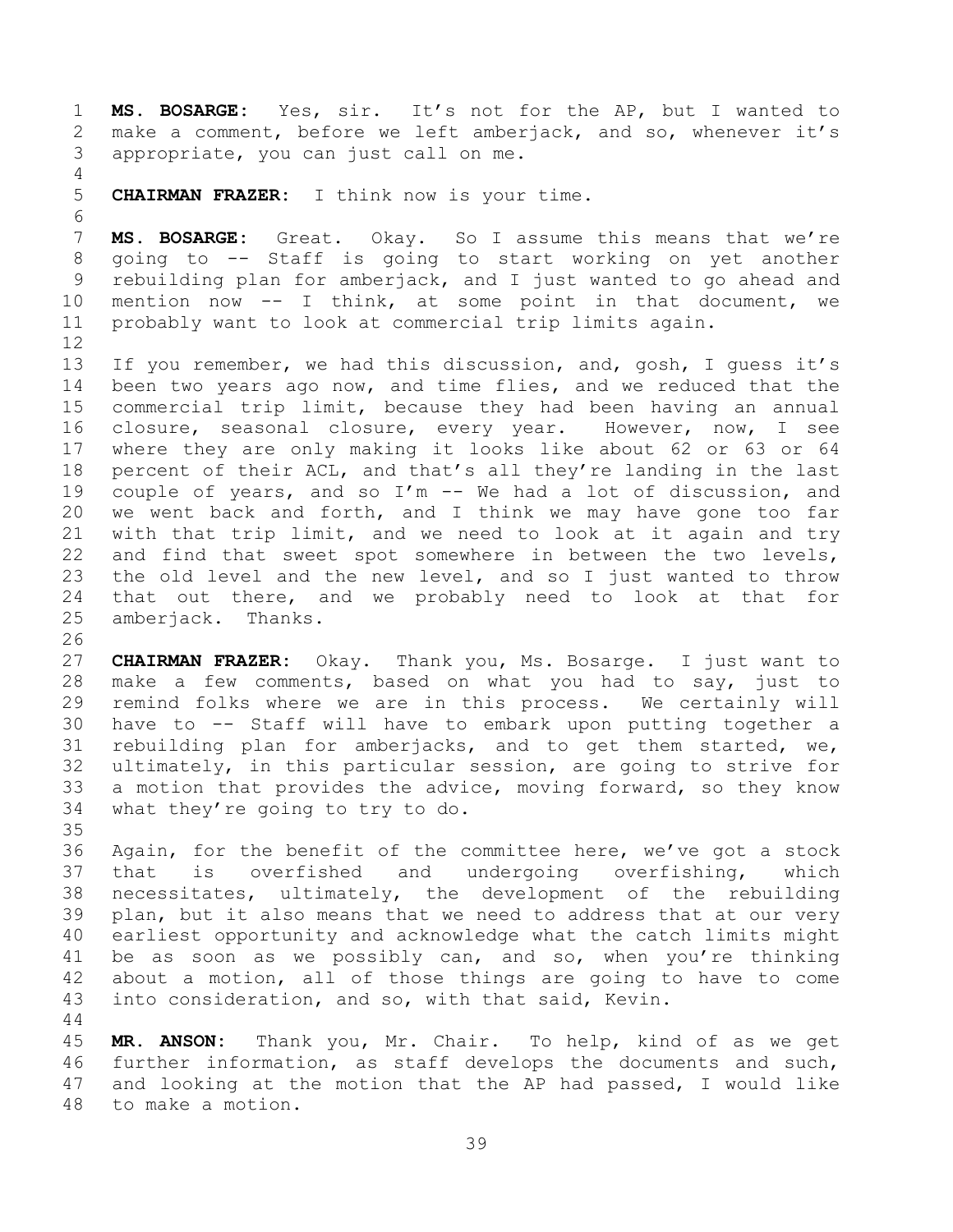Basically, it copies that motion regarding the discard data request, and it basically just requests the Southeast Fisheries Science Center to compile and present the discard mortality data. **CHAIRMAN FRAZER:** Right, and so, just for clarification, Kevin, the motion that you would like to essentially provide, in duplicate, is the one that is shown on your screen now and highlighted? **MR. ANSON: Just change the "council/NMFS" to maybe "Southeast Fisheries Science Center", and I think that's who we normally ask for that kind of data. CHAIRMAN FRAZER:** Okay. We're going to move that over. Bernie, go ahead and say, "Request that", and then remove the word "council", and is that the only change that you want to make, Kevin? It looks like that's probably -- **MR. ANSON: Yes, and I just want to make sure that "present discard", including dead discards, in parentheses after that, or "present discard", and then put, in parentheses, "including dead discards". CHAIRMAN FRAZER:** Okay. There you go. Before I -- The motion on the board is essentially as was provided earlier, and it's slightly modified, and I will read it into the record, Kevin, before we get a second, but I know that there's a couple of folks with their hands up already, but so here's the motion. **To request that the National Marine Fisheries Service staff compile and present discard (including dead discards) and discard mortality data by species and sector and year for all mixed-use species in the Gulf. Commercial data should be broken down by gear type (longline and vertical line) and recreational sector data should be broken down by sub-sector (charter/for- hire, headboat, private angler plus shore), as feasible, and include data sources, where available.** Let's get a second. Is there a second for that motion? **MR. SCHIEBLE:** I will second it for discussion. **CHAIRMAN FRAZER:** All right, and so the motion has been seconded by Mr. Schieble. Clay, do you want to weigh-in here? **DR. PORCH:** Thank you, Chair. Just for a little clarity, if we were talking about just amberjack, say, and the years during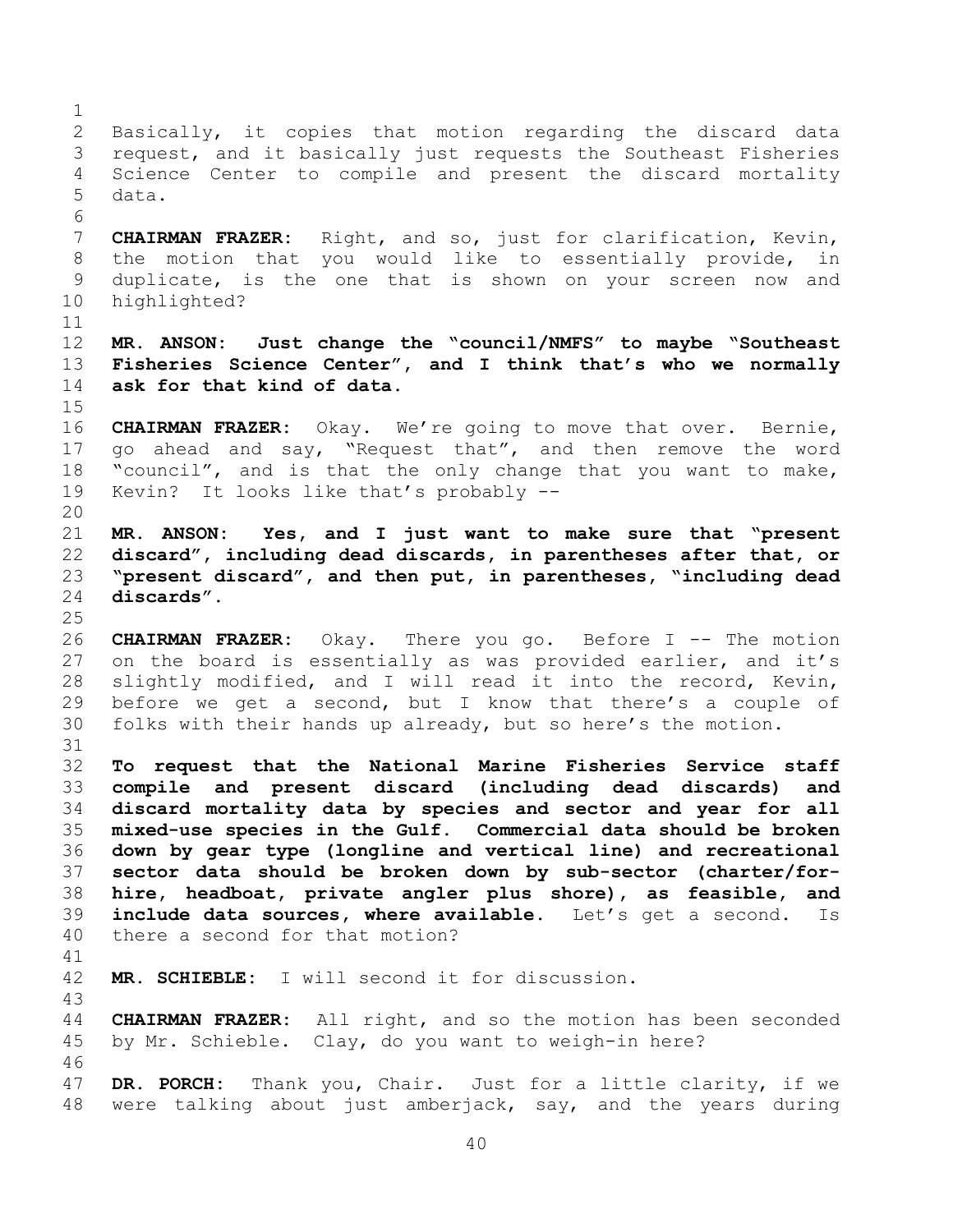which the assessment was accomplished, that would probably be a fairly easy lift, and we would just have to check if we could break it out exactly by sectors, but I think we can. 

 The concern I have is, right now, it's written for all mixed-use 6 species, and I'm not sure what years they're looking for, but, if you're looking all the way up to current, this is going to be a pretty big lift, because we don't have estimates for every species in the most recent years, and so this could be a fairly time-consuming request, and you're not going to get it in a month or two. I guess I'm just looking for a little more specificity here. Do you really need it for all mixed-use 13 species and for the most recent years? If you want that, it's going to be something that's going to have to get in the queue. 

 **CHAIRMAN FRAZER:** Thanks, Clay, for that, and go ahead, Billy, and then I'm going to come back and ask Mr. Anson a question. 

 **MR. BROUSSARD:** The dead discards, would that not be covered in the "and discard mortality", or could you explain to me the difference in the two?

 **CHAIRMAN FRAZER:** I think that's a good question, Billy. I'm going to -- I will have Mr. Anson kind of share with the group what he was intending by including the parenthetical part of the sentence, and so, Kevin. 

 **MR. ANSON:** Thank you. Billy, good catch, and you're right. I guess, if we remove the "and discard mortality data" from the motion, and I think that captures what I would like to see, and that would be the discard information, but the discard information broken out between live releases and dead releases, and certainly, in the assessment, there is -- Each assessment for each species deals with a mortality of those that are released, if that's handy, and I guess that could be added, and so I'm just trying to think a little bit about that. 

 Going back to Dr. Porch's comment, I realize about the extra work and everything, and so, in deference to that comment, I will suggest then that -- I don't know what "nearer term" means, but we've had lots of discussion here, and we've had some recent assessments with the FES and such, and dealing with it, and so maybe, if we just pare that down to include those species that would then fall into this mixed-use definition. **I would then remove the "all mixed-use species" to "for red grouper, greater amberjack, and red snapper".**

**CHAIRMAN FRAZER:** Okay.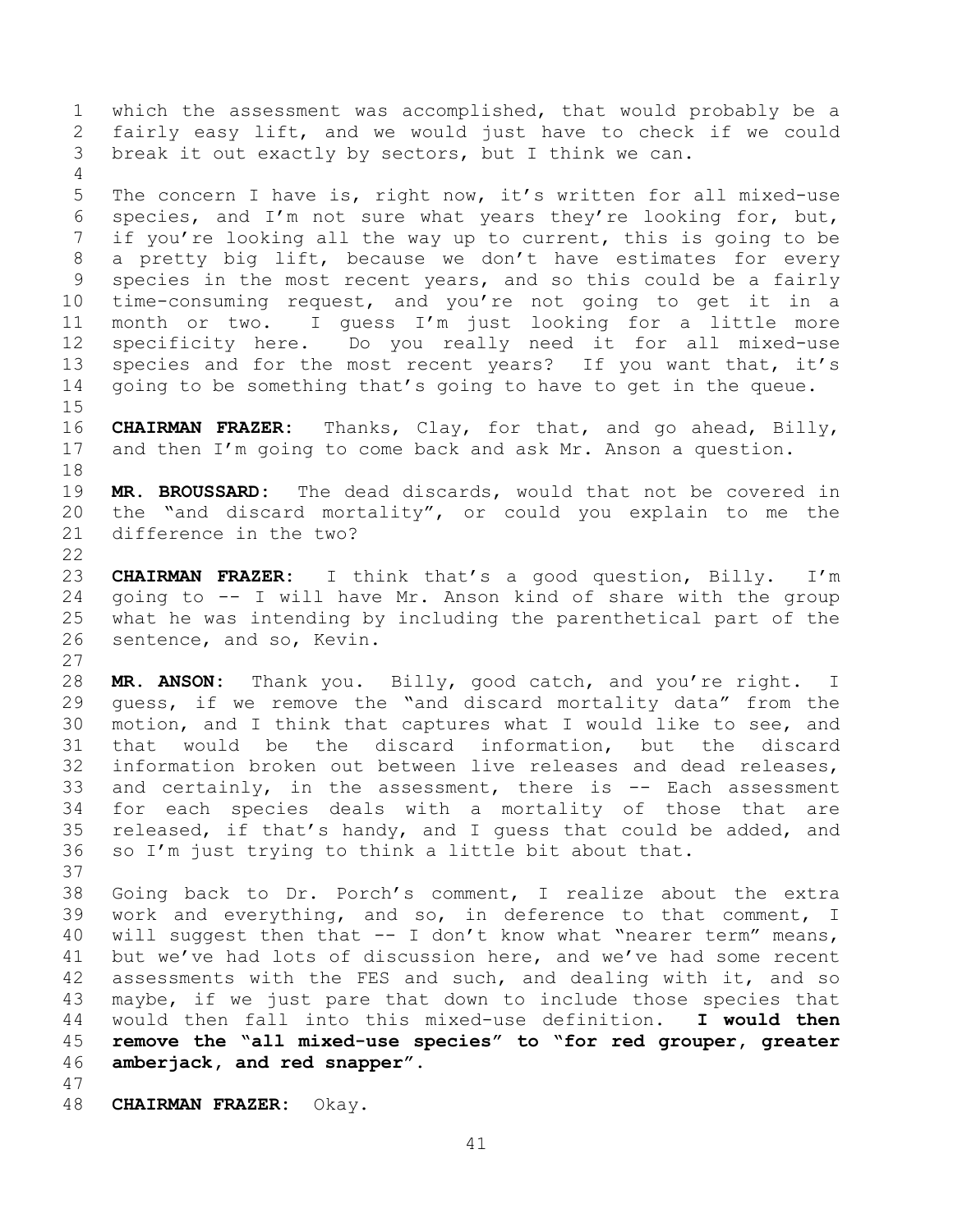**MR. ANSON: And maybe add gag, too.**

 **CHAIRMAN FRAZER:** All right. Thanks, Kevin. We've got a modification to the motion, and, again, for clarity, I will just read it. **Request that NMFS staff compile and present discard data (including dead discards) by species and sector and year for red grouper, gag grouper, greater amberjack, and red snapper in the Gulf. Commercial data should be broken down by gear type, and recreational sector data should be broken down by sub- sector, as feasible. Include data sources, where available.**  Kevin, you're happy with the motion as it's revised?

**MR. ANSON: Yes.**

 **CHAIRMAN FRAZER:** Okay. Chris, as the seconder, are you good with the changes?

**MR. SCHIEBLE:** Yes, and I will second again.

 **CHAIRMAN FRAZER:** Okay. Is there any further discussion of the motion? **Not seeing any, is there any opposition to the motion? Seeing none, the motion carries.**

 Okay, and so I'm going to, again, open the floor up for any further motions with regard to this topic, reminding people that we have some information at our disposal, and we know that, again, the stock is overfished, and it's undergoing overfishing, and we're going to have to direct staff to initiate a rebuilding plan, and we'll need a few other things as well, and I see the Chair, Mr. Diaz, has his hand up. Dale.

 **MR. DALE DIAZ:** Thank you, Tom. I just wanted to weigh-in here for a minute. I talked to a few folks in Mississippi before I came to the meeting, and they did bring up something that I think would at least be something for staff to consider when they develop the document, and so, currently, we start the greater amberjack season on August 1, and it splits two ways, 39 and so there is a July/August is two months of the wave, and then September and October is another two months.

 It's pretty obvious that we're not going to have a lot of fish to work with, and splitting two ways could potentially be problematic, especially since part of this is going to have to be monitored by MRIP, and we know MRIP, as far as monitoring in- season quotas, is a tough thing to do, and so I just want to 47 throw that out for consideration, that, at least maybe when there's some alternatives in the document, that we think about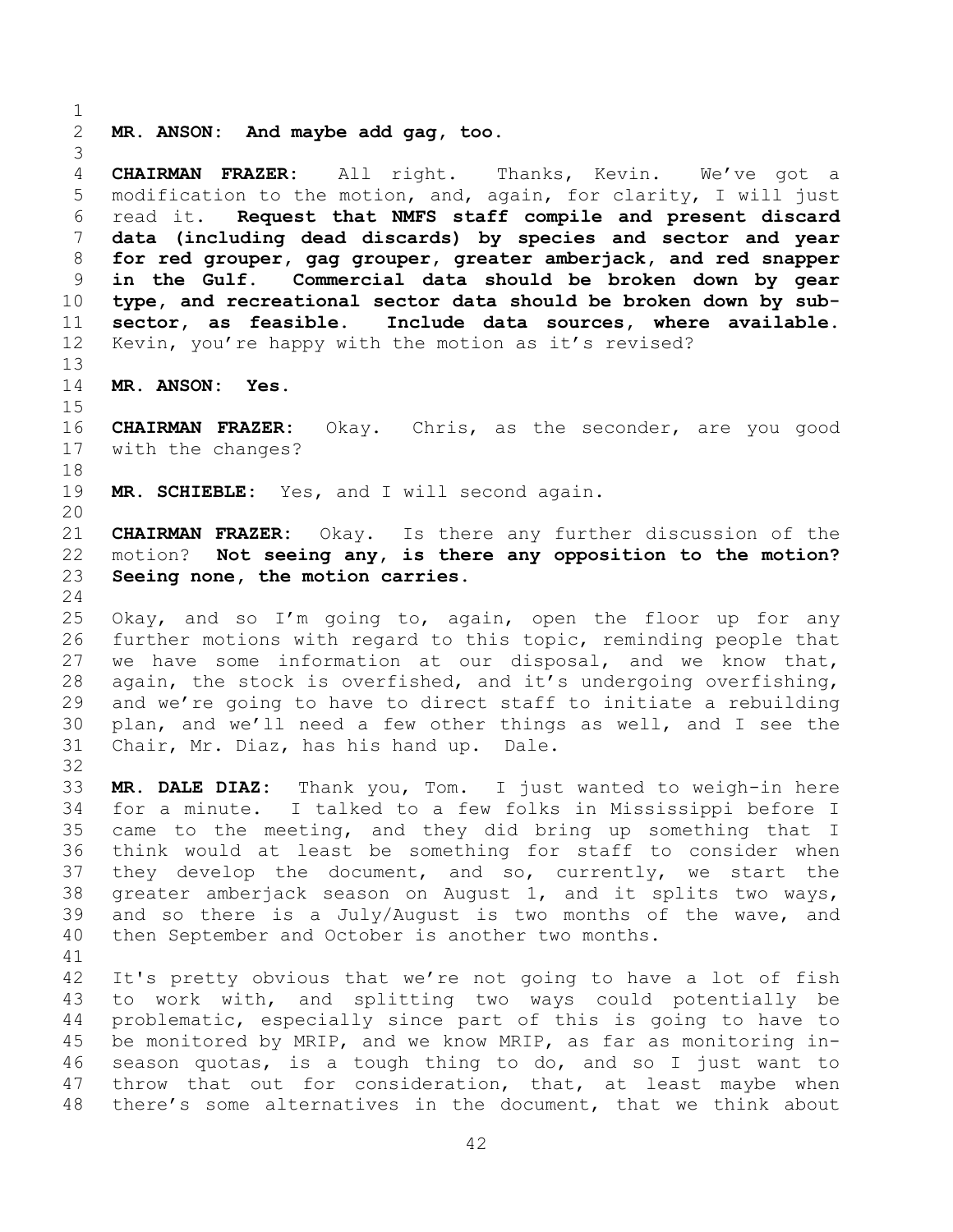setting up seasons and things like that, because of that, and so that's all I had. Thank you, Mr. Chair. **CHAIRMAN FRAZER:** Thank you, Mr. Diaz. I've got a couple of hands up, and I will go through them in order. Mr. Dugas and then Mr. Gill. **MR. DUGAS:** Thank you, Mr. Chair. I have a question, and maybe it's for Dr. Porch. Going forward with this, will any of the data that was collected throughout the Great Red Snapper Count be implemented into this? Will they utilize any of Dr. Stunz's team's data? **DR. PORCH:** It depends on -- Are you talking about this particular motion? **MR. DUGAS:** No, sir. Just, going forward with you guys' study for amberjack, I mean, I just feel like Dr. Stunz's team has put a lot of work into the Great Red Snapper Count, and with that was other species. We call it the Great Red Snapper Count, but they collected data on other species, and can you guys utilize some of that information? **DR. PORCH:** I do think that we can, and presumably the folks who are involved in the great amberjack count would be talking with Greg, and, I mean, he can comment, to the extent that they have already, but that was an expectation with the Sea-Grant-funded projects, that they would look at all the data available, and, obviously, the Great Red Snapper Count has information on other species, as well as other studies done by Benny Gallaway and LGL, and so I would presume they would look at all of that. **MR. DUGAS:** Thank you, Dr. Porch. **CHAIRMAN FRAZER:** Okay. The list is growing. Bob Gill. **MR. GILL:** Thank you, Mr. Chairman. **I think the Reef Fish AP gave us a place to start, and so I move the Reef Fish AP's second motion. CHAIRMAN FRAZER:** Okay, and so we'll get that up on the board, and so I will help Bernie out here. There you go. **MR. GILL:** That's it. **CHAIRMAN FRAZER:** Yes. All right. Let's make sure it's all properly documented. The motion on the board is to recommend -- Bob, do you want to wordsmith that at all? I don't want to put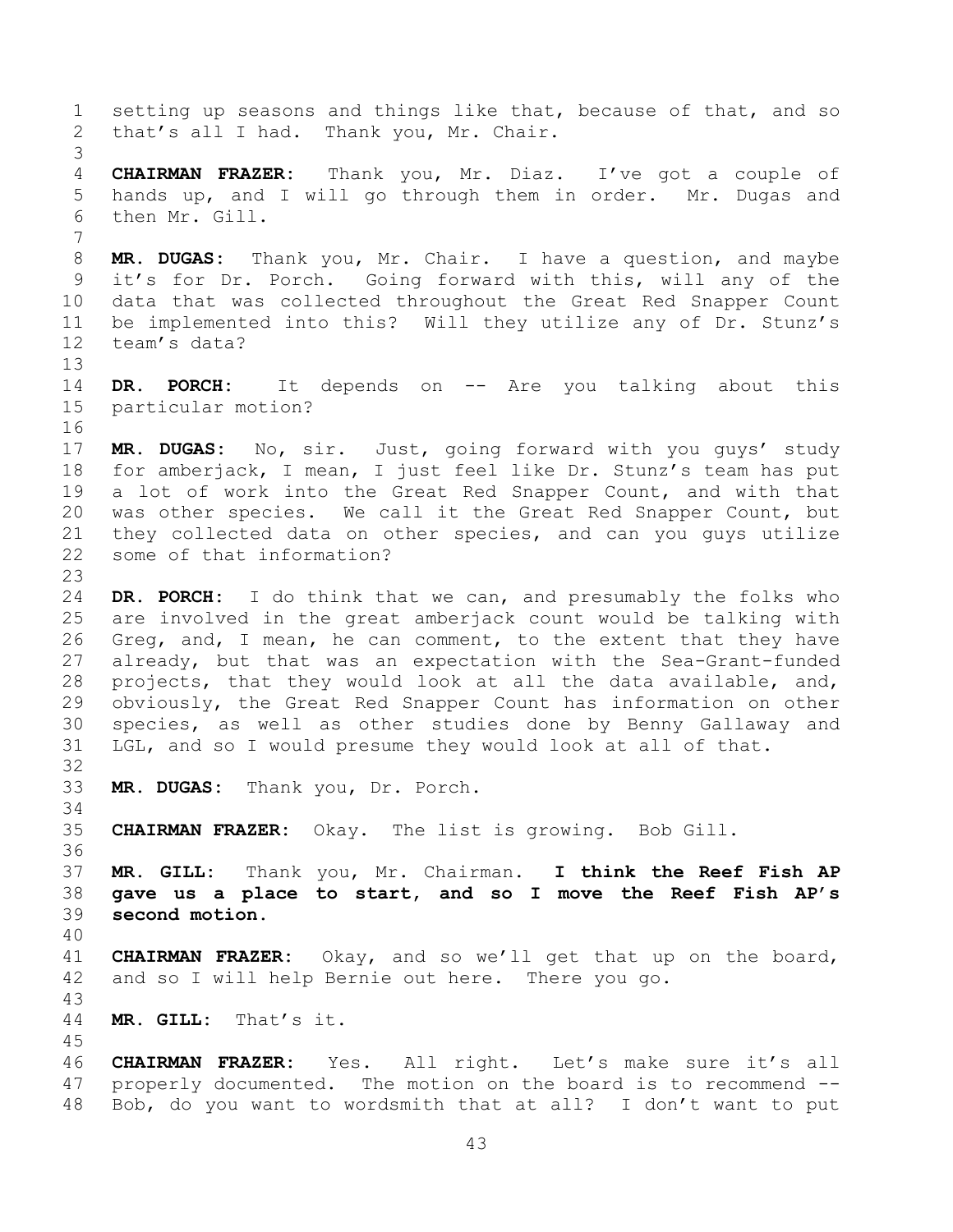words in your mouth.

 **MR. GILL:** Yes, sir. **I would like to delete the "until 2026" part.**

 **CHAIRMAN FRAZER:** I just want to -- Again, I'm seeking some clarity here, and so you're recommending that staff begin the development of a rebuilding plan, and so, again, Bob, I am not going to put -- This is your motion, right, but the motion is to direct staff to do something, and I think what you're directing them to do is to provide a revision to the rebuilding plan. 

 **MR. GILL:** Correct, Mr. Chairman, and the way you were going is fine. If you would like to word it, that's fine by me.

 **CHAIRMAN FRAZER:** Okay. **To direct staff to revise the rebuilding plan. To revise the current greater amberjack rebuilding plan by adopting F rebuild, as recommended by the SSC, with the current sector allocation, and not to make any other management changes to greater amberjack.** Are you happy with that one, Mr. Gill?

**MR. GILL: Yes, sir. That looks fine to me.**

 **CHAIRMAN FRAZER:** Okay, and so we might have to wordsmith it a little bit. Dr. Simmons.

 **EXECUTIVE DIRECTOR SIMMONS:** Thank you, Mr. Chair. Just a couple of things to remind the council of, and so, back in January of 2021, we received the results of the stock assessment, and, at that time, you directed staff to look at and engage with the IPT, for not only a rebuilding plan, but looking at different sector allocations. We did that, and that has now resulted in new yield streams with those various OFLs and ABCs that were reviewed by the SSC that you had from the November 18, 2021 meeting.

 As you can see, even if you do not change the sector allocations, we're looking at very drastic cuts, for both sectors, to rebuild this stock. In 2023, you're looking at around a 649,000-pound ABC, and so I don't see how we aren't going to make any other management changes in order to complete and revise the current rebuilding plan.

 **CHAIRMAN FRAZER:** Thank you, Dr. Simmons, and I agree. I think we're in a position where we're actually going to have to recognize, because of the status of the stock, overfished and undergoing overfishing, and with the realization that we're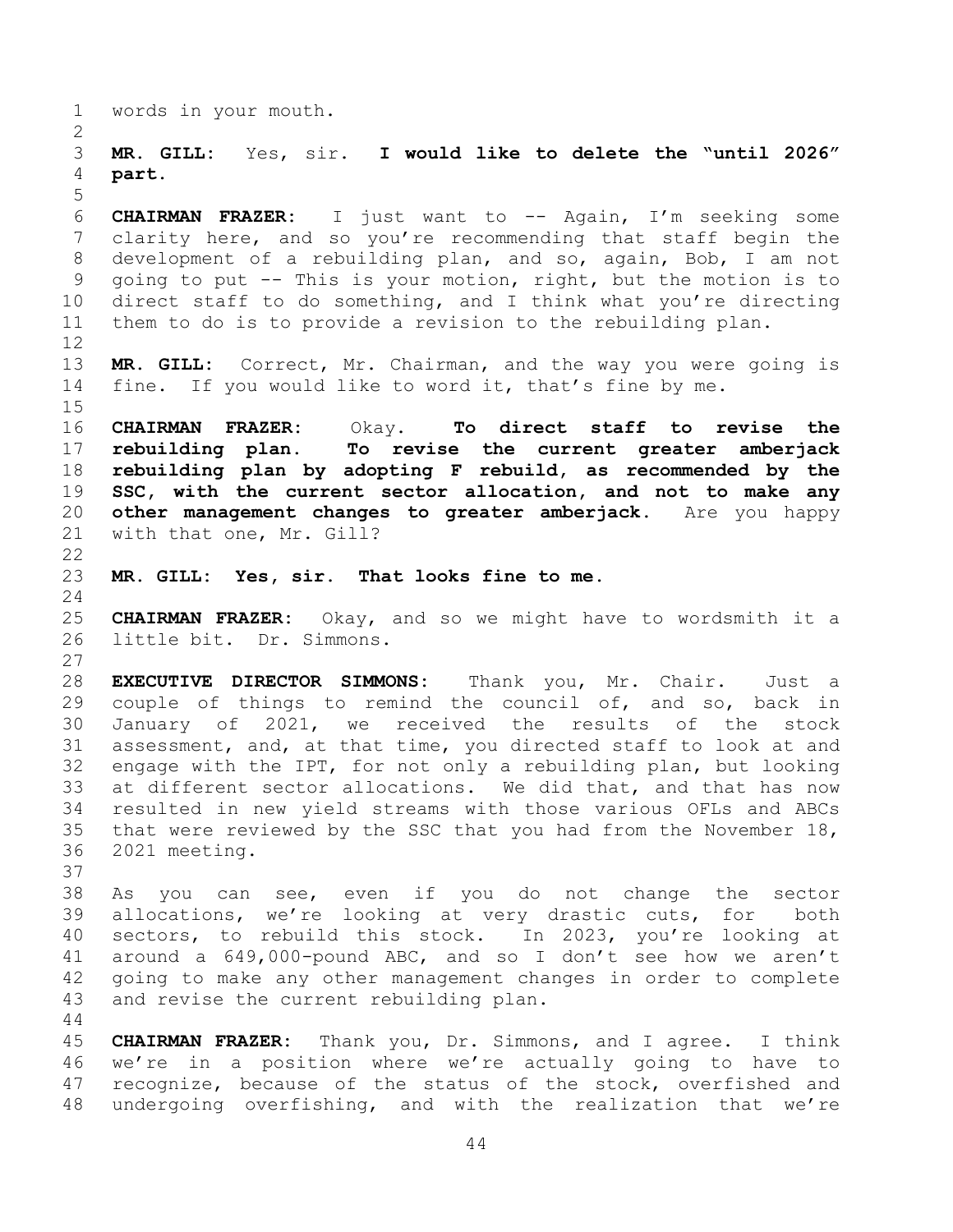going to have a significantly reduced quota, that we're going to have to make a recommendation with regard to catch advice in the very short term, and, if we do that, we certainly have to be working on a rebuilding plan at the same time. I think we can accomplish both of those things, and the important point of what Dr. Simmons said, in my mind, is just focusing on the rebuilding plan, in and of itself, is not sufficient, and so Mara perhaps wants to weigh-in a little bit here. Ms. Levy. **MS. LEVY:** Thank you. A couple of things. One, just to remind the council of the timeline, NMFS notified the council of the inadequate progress on the current rebuilding plan in April of 2021, and so, under the statute, you have two years to revise it and implement a new rebuilding plan that will rebuild the stock within the rebuilding timeline of 2027. To the extent you want to consider other management measures, which I understand, it would be best to hone-in on those as soon as possible, and then, just with respect to this motion, I don't think it's appropriate to just adopt a certain alternative at this point, right, and we don't have a document, and there are various other alternatives that you can consider and that the council requested that the SSC look at and the Science Center provide projections on, and so, at the very least, I think we need to consider those alternatives. If at some point the council decides to stay with the status quo allocation, if the rationale is there, then that's perfectly fine, but, at this point, to adopt a specific catch limit seems premature. Thanks. **CHAIRMAN FRAZER:** Dr. Stunz. **DR. STUNZ:** Mr. Chairman, it's not to this motion, and so would you prefer me to wait? It was to the comments regarding amberjack a little while ago. **CHAIRMAN FRAZER:** Let's sit tight for just a minute, Greg, on that. It looks like we have other people speaking directly to this motion. Mr. Anson and then Ms. Bosarge. **MR. ANSON:** Thank you, Mr. Chair. Have we gotten a second on this motion? **CHAIRMAN FRAZER:** We have not, and so can I get a second?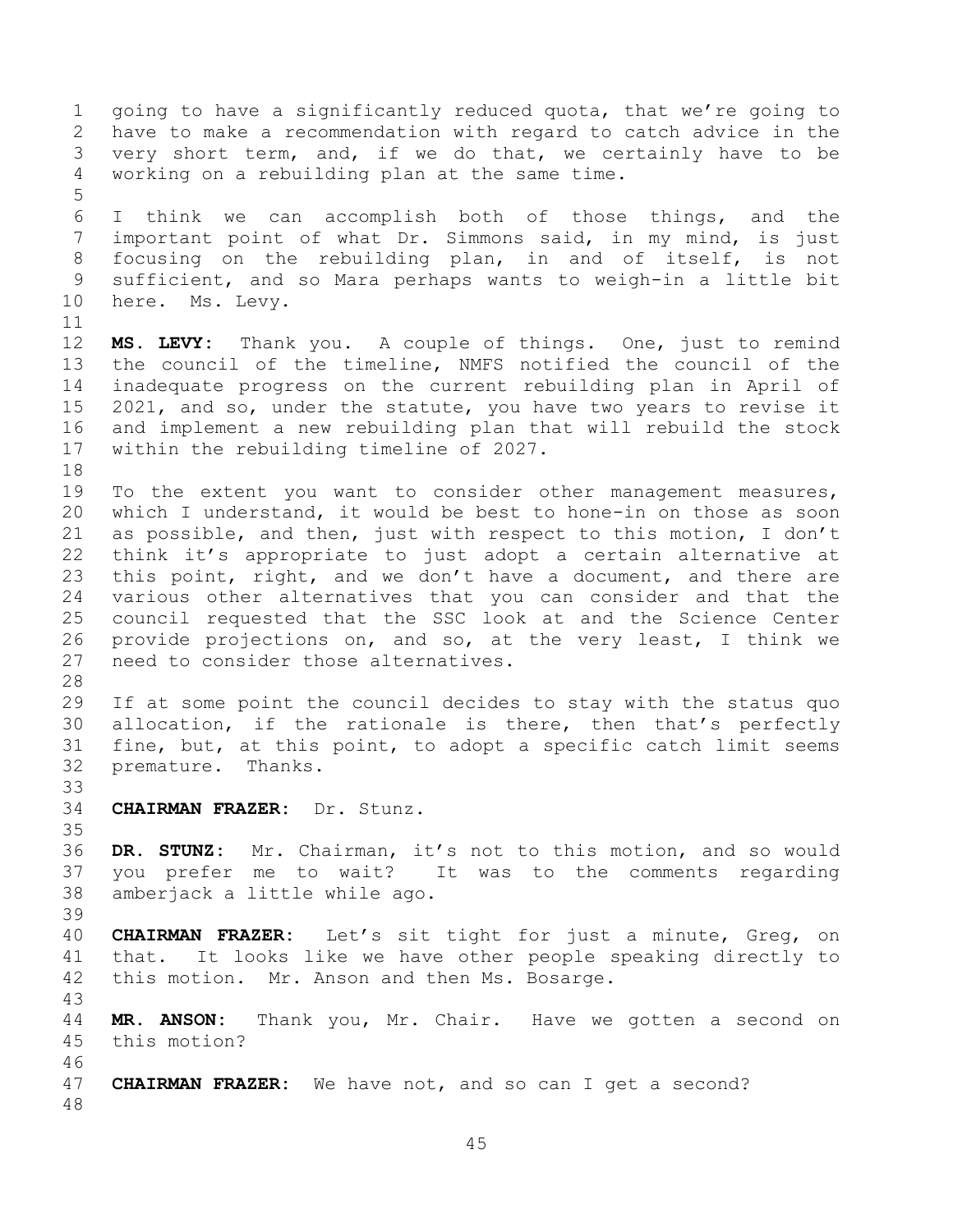```
1 MR. ANSON: I will second for discussion. 
2
3 CHAIRMAN FRAZER: Thank you, Mr. Anson, for keeping us on the 
4 right track.
5
6 MR. ANSON: Bob, that last part of the motion, "and to not make 
7 any other management changes to greater amberjack", I think, in 
8 the context of the AP, they were just requesting to not do 
9 anything else, size limit, bag limit, allocation, you name it, I 
10 think, and certainly Ed, if he's still on the call, he can 
11 weigh-in, but I think this motion is just to direct staff to 
12 revise the rebuilding plan and to use this one F rebuild, as 
13 recommended by the SSC, as one alternative, in addition to the 
14 no action, of course, and is that correct, Bob?
15
16 MR. GILL: Mr. Chairman, if I might?
17
18 CHAIRMAN FRAZER: Go ahead, Mr. Gill.
19
20 MR. GILL: Thank you, Mr. Chairman. Yes, Kevin, that's correct, 
21 and I think the comments that have been made are germane and 
22 important. In that regard, we ought to strike all after 
23 "allocation", put a period after "allocation", and, to Mara's 
24 point, I was thinking of F rebuild as being what it's built 
25 around, with alternatives to that, and so, if that works for you 
26 as the seconder, Kevin, I'm good with that.
27
28 CHAIRMAN FRAZER: Kevin, as the seconder, are you good with the 
29 change?
30
31 MR. ANSON: Yes, I am good with the change. Thank you.
32
33 CHAIRMAN FRAZER: All right. The revised motion is to direct 
34 staff to revise the current greater amberjack rebuilding plan by 
35 adopting F rebuild, as recommended by the SSC, for the current 
36 sector allocation. Ms. Bosarge.
37
38 MS. BOSARGE: Mr. Chairman, come back to me after we vote on 
39 this one. It's sort of germane to this, but it can wait.
40
41 CHAIRMAN FRAZER: All right. We'll do so. Mr. Strelcheck.
42
43 MR. STRELCHECK: A lot of good comments and discussion here. I 
44 feel like we're getting ahead of ourselves, in terms of some of 
45 the actions and alternatives, and so I'm concerned about the 
46 statement about the current sector allocation, and I know that 
47 might be desirable, but the council is going to need a 
48 discussion to evaluate, obviously, whether or not it's
```

```
46
```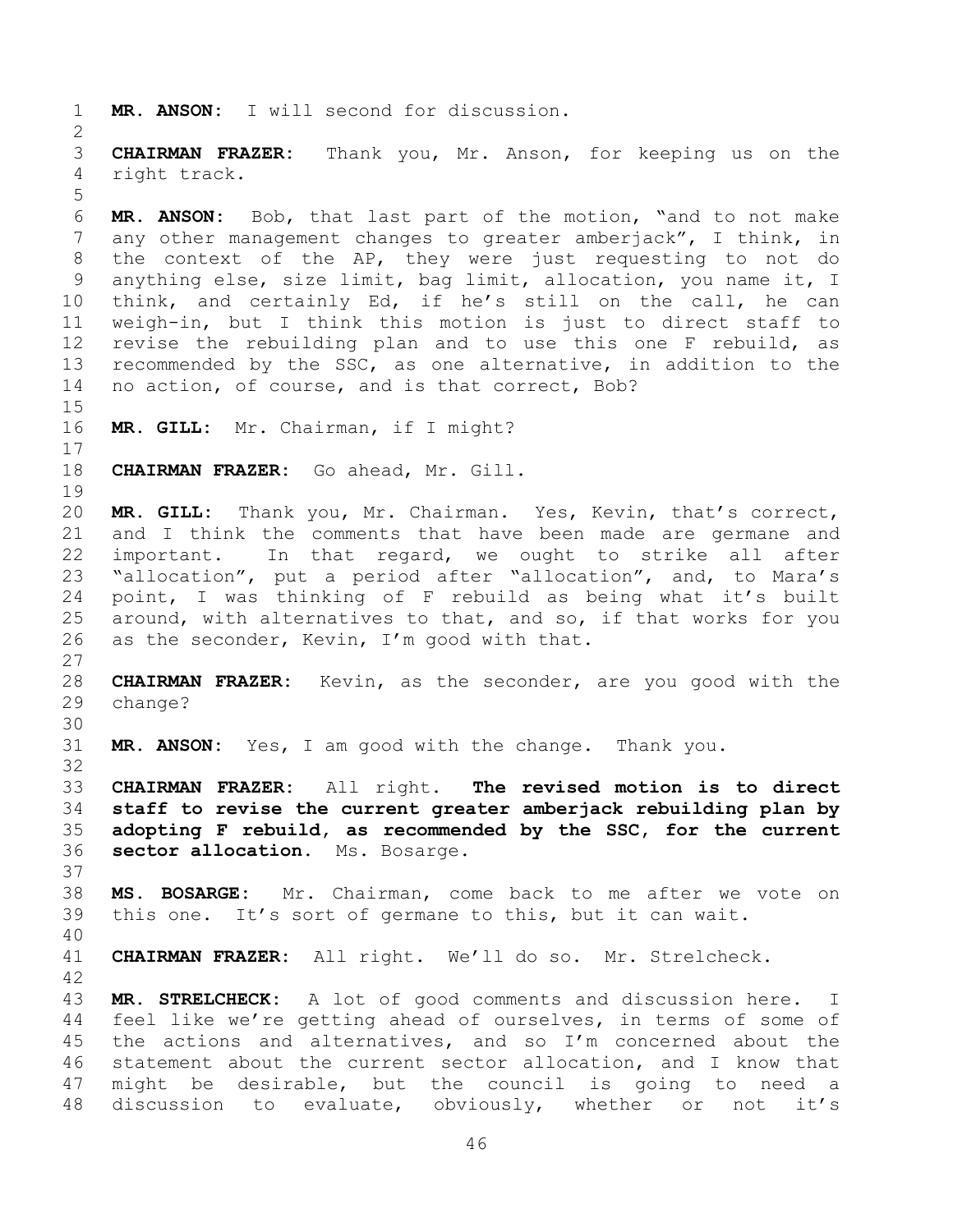appropriate to maintain the current sector allocations, versus modify them, consistent, obviously, with the projections and work that's been done. F rebuild is certainly, to me, pretty much the only option on the table, but it doesn't have to be the only option on the table, and so my recommendation would be to direct staff to prepare a plan amendment that revises the current greater amberjack rebuilding plan, period, and leave it at that, knowing that these are some of the decisions that will come before us as that document develops. **CHAIRMAN FRAZER:** Mr. Strelcheck, before I go to Ed Walker, I would just like staff to comment on the comments, either Dr. Froeschke or Mr. Rindone, with regard to what we have in an amendment, with regard to a rebuilding plan, already. **MR. RINDONE:** Thank you, Mr. Chair. We have a motion already from you guys to start a plan amendment to amend the current rebuilding plan for greater amberjack, still endeavoring to rebuild the stock by 2027. This happened not long after we got the notice from the Southeast Regional Office about stock status and the SSC's review of the assessment, and then we didn't have the corrected assessment and the projections reviewed by the SSC until the November meeting, this past November.

 We have all of that on the books to start that work, and I think what came from the AP's motion, what the AP was trying to get at, was the management history for greater amberjack is riddled with management bias, especially in the last ten years, things like changes to trip limits, size limits, fishing seasons, et cetera, and all of these things interject additional uncertainty into the modeling, and it was the AP's opinion to try to just go ahead and leave things where they were, to the greatest extent possible, so that there could be some consistency, at least in the way that the stock was being managed.

 We did, during that meeting, make it pretty clear that we're looking at very considerable cuts, but Captain Walker could probably speak more to their rationale.

 **CHAIRMAN FRAZER:** All right, Captain, Walker, and I see you're on the line.

 **MR. WALKER:** Thanks, Mr. Chair. Yes, and I was just going to answer Kevin's question. Yes, the AP generally supported keeping the management as-is for now. As Ryan just said, sticking with the program as-is, so that we can really get a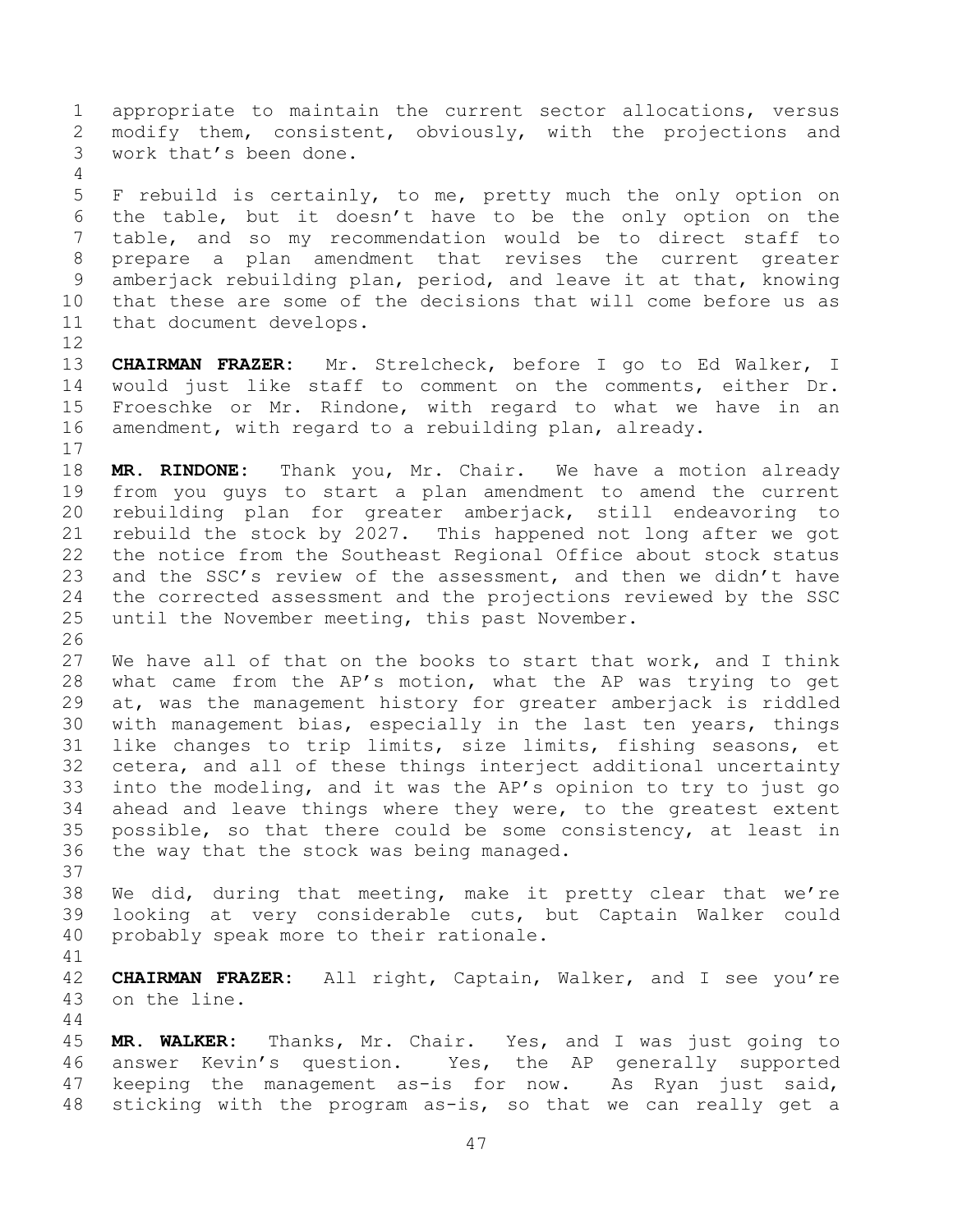handle on apples-to-apples-type status of the stock, and so, to answer your question, yes, we did not really approve of big management changes, and it was more of a let's roll with what we have now and see how it adds up, for another couple of years, at least. **CHAIRMAN FRAZER:** All right. Thanks, Captain Walker. Bob Gill.

 **MR. GILL:** Thank you, Mr. Chairman. **Given the comments, if it's okay with my seconder, I withdraw the motion.**

**CHAIRMAN FRAZER:** Okay. Mr. Anson, you're good?

**MR. ANSON:** I agree, yes.

 **CHAIRMAN FRAZER: All right, and so the motion will be withdrawn.** Sorry for the brief delay. We're having a bit of a discussion with staff about what information that they actually need to move forward, and so, again, there is already direction to initiate a plan amendment and to work on a rebuilding plan, but we need some guidance with regard to either both sector allocations, where they should go in that regard, and we also need some guidance with regard to whether or not we want to recommend that they move forward with the SSC recommendations with regard to the OFL and the ABC, to help inform the rebuilding plan. I will leave it at that, and I'm going to listen to a couple other comments before we try to circle back in and provide some more concrete advice. Dr. Stunz and then Ms. Bosarge.

 **DR. STUNZ:** Thank you, Mr. Chairman. I just wanted to speak to what Clay asked me to, or brought up, regarding J.D.'s comment regarding the information we should have coming up regarding amberjack that will help feed into us making the most informed decisions, but, unfortunately, none of those will be readily available for some time.

 There is Benny Gallaway's study for BOEM that he did for that explosive rig removal that does in fact -- It's completed, and it has some very insightful information regarding amberjack use, particularly, of artificial reef, which there is a high abundance occurring over those.

 Yes, J.D. is correct that the Great Red Snapper Count did look at many species, and, obviously, we've been dealing mainly with red snapper out of that, and so we have plans to look at that and analyze those, and certainly that will be used as leverage for the team that is carrying out the current amberjack study.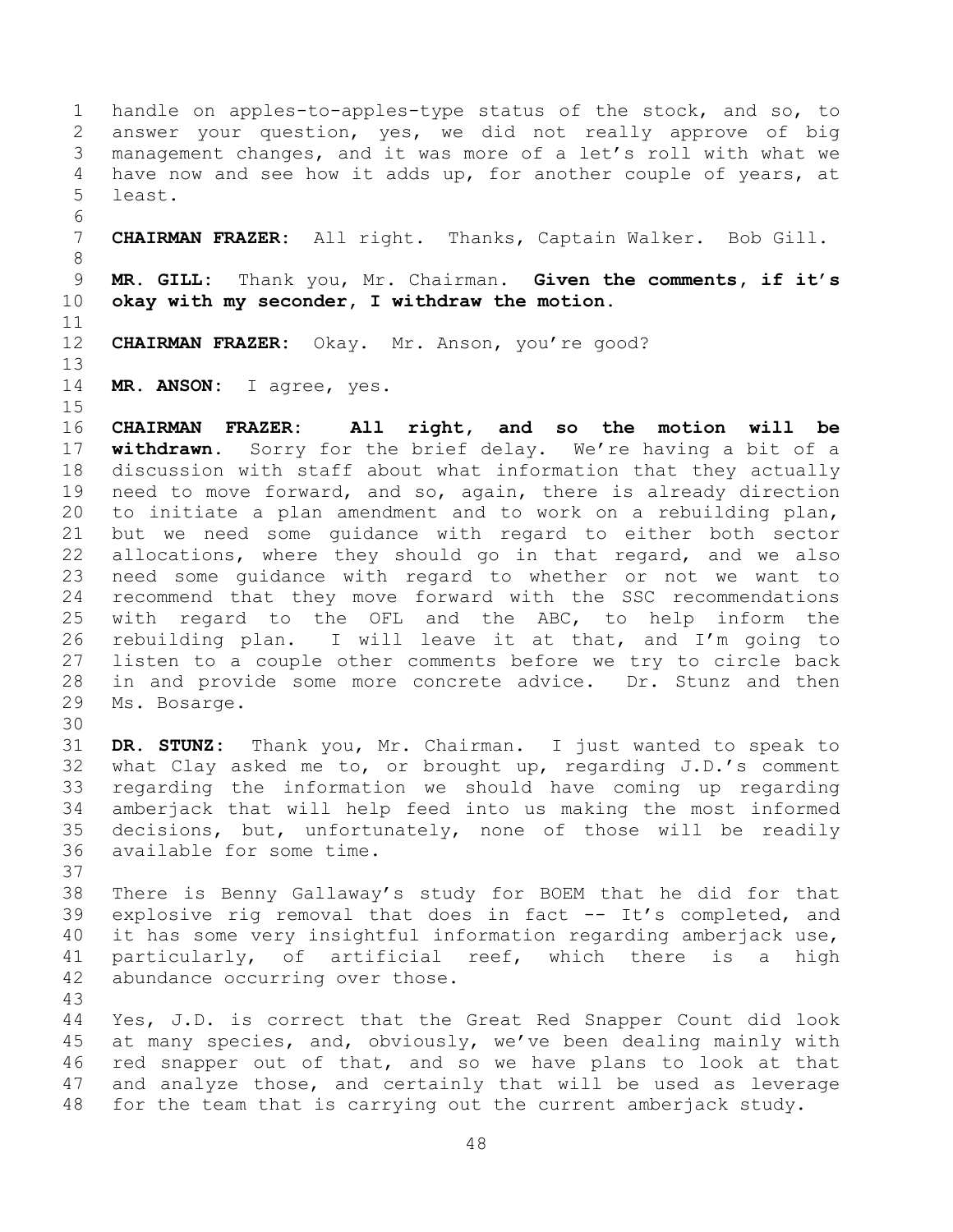Just so everyone is aware, and I think most of us are, Dr. Sean Powers at Dauphin Island, the University of South Alabama, is leading that amberjack count study, and it's very similar to the snapper count study, in terms of how it will be carried out, although that's just beginning, and so there's nothing to really even consider at this point, and data is just starting in that realm, and it hasn't even started, in some cases, and so it will be a while before that's useful for management advice, but, Mr. Chairman, I just wanted to set the stage, or let everyone know, that that information will be coming available over the next few years, but it's not something that we will have readily available for the immediate future.

## 

**CHAIRMAN FRAZER:** Thank you, Dr. Stunz. Ms. Bosarge.

 **MS. BOSARGE:** Kind of along that same train of thought that Greg was on, and thinking about the information that we may want available to help inform our decisions here on what type of management measures we might consider, I think this would be helpful. This particular species, it would be helpful if we could get the same sort of analysis that we had for king mackerel, I believe it was, where we get a snapshot of what the historical ACLs and quotas would have looked like with FES numbers.

 I say that because this particular species has been overfished and undergoing overfishing, it seems like, the whole time I was on the council, that's for sure, and I remember looking at the historical landings and quotas in the last rebuilding plan document that we did, and I remember seeing that we had really, you know, handcuffed the fishermen and really dropped those quotas over and over and over, as we received more information. 

 Sometimes I am wondering what piece we may be missing here in this particular equation, and so I think it would be helpful for me, in summary, to see what those historical quotas would have looked like, so that I can see were we really blowing these things out of the water, and, if so, that tells me that we may need X, Y, Z management changes, versus, if we weren't blowing those quotas out of the water, maybe this is something biological that we're doing wrong.

 I know that we recently changed some minimum size limits on these, and looking at age at maturity, sexual maturity, and so, anyway, I think that would be helpful for me. I need to see the big picture, and so I think I will make a motion, Mr. Chairman.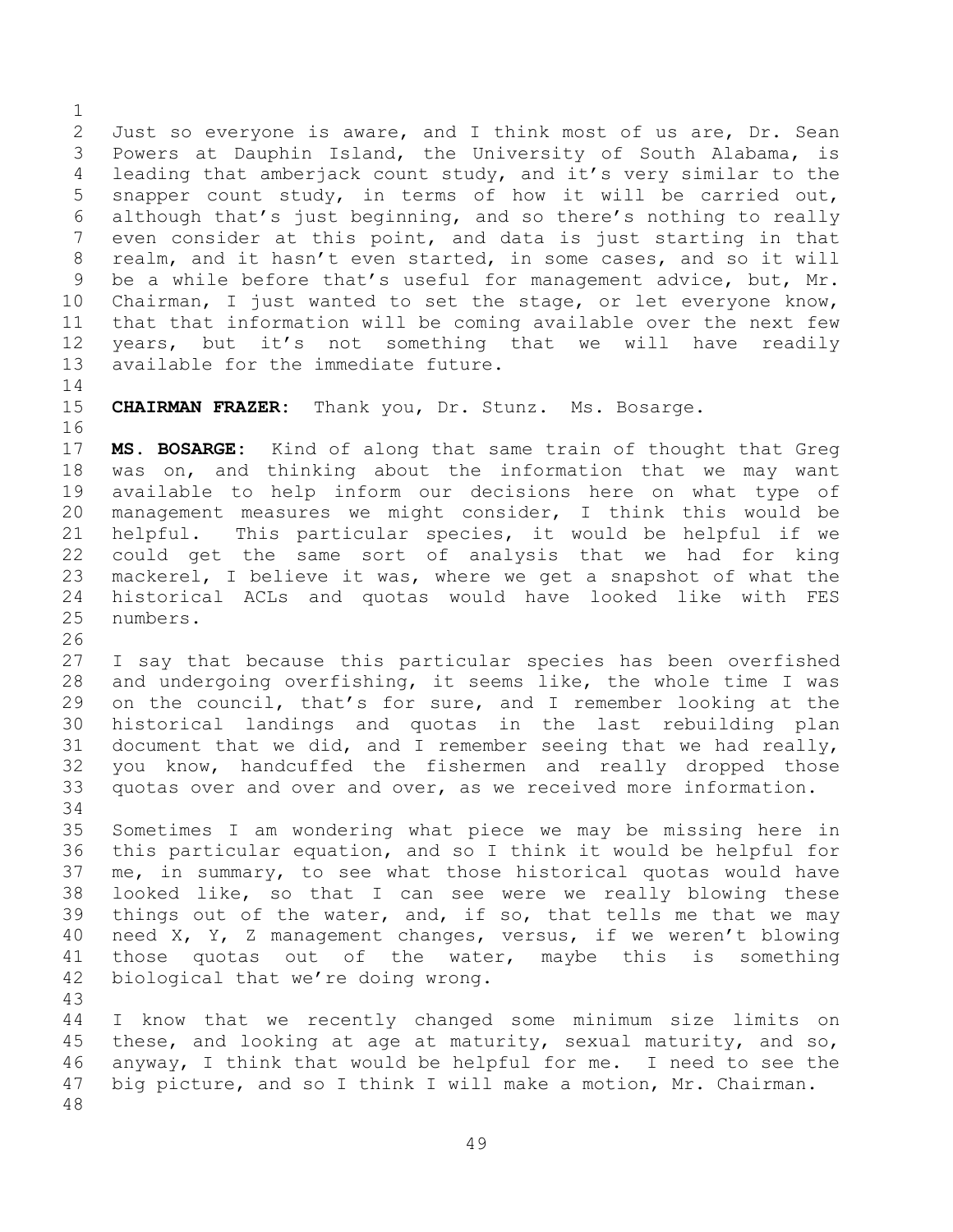**CHAIRMAN FRAZER:** Okay. **MS. BOSARGE: To request that the Southeast Fisheries Science Center, SEFSC, produce estimates of the historical ACLs/quotas, and put "annual" in front of "ACL", please, under -- Excuse me. Using MRIP-FES numbers for the greater amberjack fishery.**  I will leave it up to the Science Center as to how far they go back. They've done this at least once before, and so whatever works best for them, with the understanding that hopefully we could get at least ten years or so, so that we can see some sort of trends and make some inferences from that, if I can get a second. **CHAIRMAN FRAZER:** Okay. I just -- Before we try to find a seconder for the motion, Leann, I recall a similar letter being requested already, and maybe Dr. Froeschke, if he's available, and it was late last year, right? **MS. BOSARGE:** For greater amberjack? I have already asked for this? **CHAIRMAN FRAZER:** I think you have, and I just don't want to repeat, and so let me make sure. **MS. BOSARGE:** Yes, that's fine. **If I've already requested it, we can withdraw the motion, and maybe Clay or Dr. Walter, whoever is on, could give us a ballpark estimate of when we might see that. CHAIRMAN FRAZER:** All right, and so it looks like, Leann, that the council provided, to the Science Center, on July 8, 2021, a request, not unlike that that's in this motion already, and so what we can do is follow-up with the Science Center and try to get a status update there. I see that Dr. Porch has his hand up. **DR. PORCH:** Thank you. The challenge with this request is it implies going back and rerunning old assessments, and, I mean, we've talked about this before, some of which we just really couldn't even physically do right now, because things have changed so much, and sometimes the software doesn't even exist that the assessments were run with. Conceivably, we could do something like we did for king mackerel, which is just taking the most recent assessment and running it with CHTS, but that's not a trivial time request, and so I think we'll have to look back and see what sensitivity runs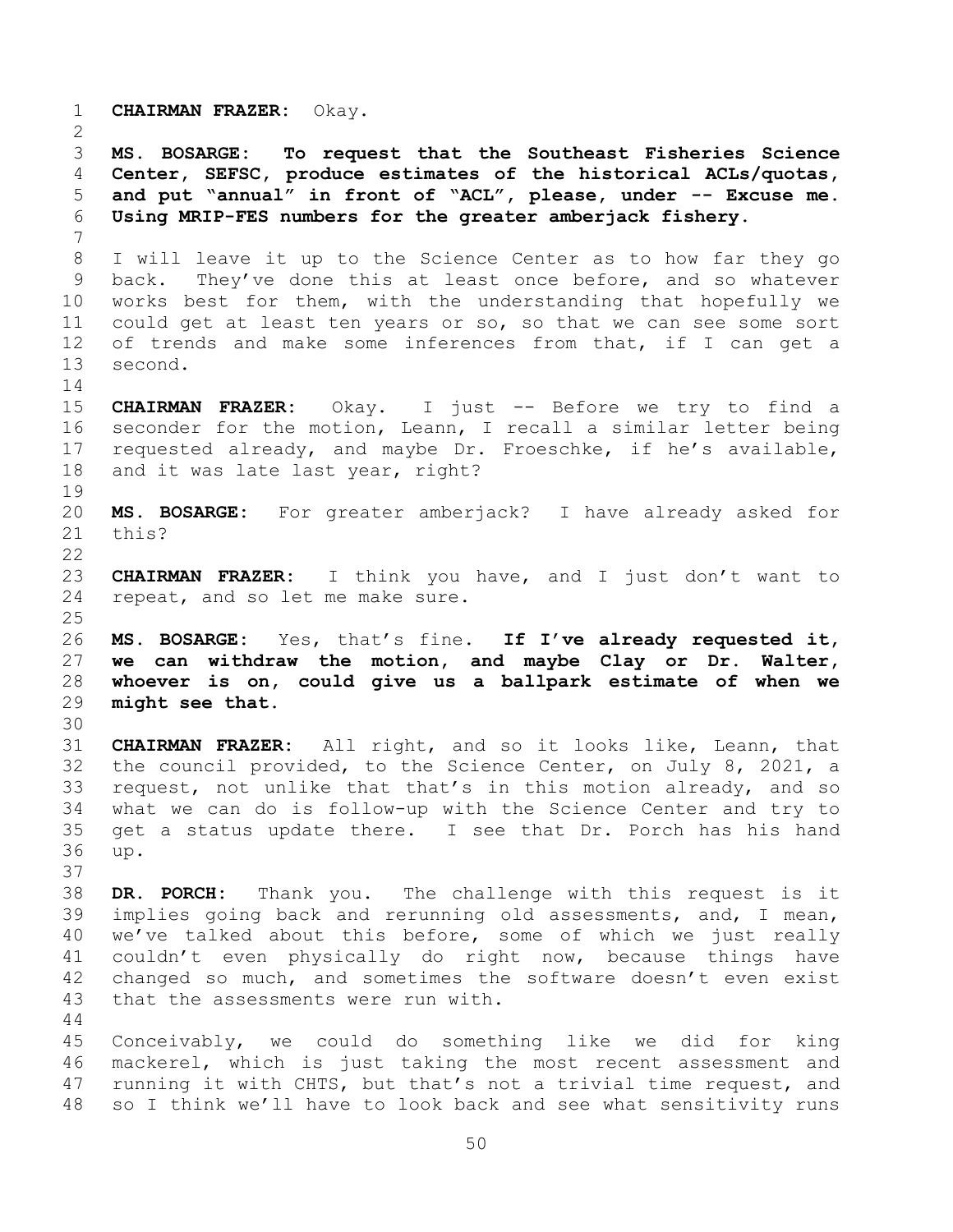are already in the assessment report, because I think we did something like that, but, if we were to essentially repeat an analysis like we did with king mackerel, that would be a fairly considerable effort, and then we have to start talking about, if we're going to get requests like this regularly, adjusting the SEDAR schedule, because you're essentially running new assessments.

**CHAIRMAN FRAZER:** Thank you, Dr. Porch. Ms. Levy.

 **MS. LEVY:** Thank you, and I just wanted to clarify, and maybe council staff knows this, but, Tom, you mentioned needing additional motions related to the SSC's recommendations for OFL 14 and ABC, but I thought that was encompassed in the prior motion, where the council asked for the different projections based on the different allocations, and so I guess I just wanted to clarify what the council actually has to do at this point with respect to the catch levels.

 I understand that you might need additional motions if you want to add looking at things like trip limits and stuff, but, with respect to the different catch levels, I wasn't clear exactly what further action the council needed to take.

 **CHAIRMAN FRAZER:** So a couple of things, in my mind, Mara. I mean, certainly, in the motion that was passed previously, with regard to revisiting the rebuilding plan, and as part of that effort, you could certainly work with the OFL, and F 30 percent SPR was recommended by the SSC, and you could certainly work with the ABC that was provided by that body as well. 

 I guess the question, in my mind, is, you know, again, we have a stock that's overfished and undergoing overfishing, and we know that there is going to be a quota reduction, and this is a fishery with a fishing year that starts in August, and so that's a little more than six months away, and we're not going to be in a position, moving forward, given kind of the structure of the process, that will allow us to provide that catch advice on that timeframe.

 I was hopeful, actually, coming into the meeting, that we could consider the OFL and the ABC advice that was provided by the SSC, based on the most recent assessment, and that's SEDAR 70, and recommend that, but, even if we did do that, and worked through this process, as part of the amendment, I am concerned that we won't have catch advice in place that's reflective of the stock status, and so perhaps maybe the Regional Office, either you or Andy, might provide a little insight on what our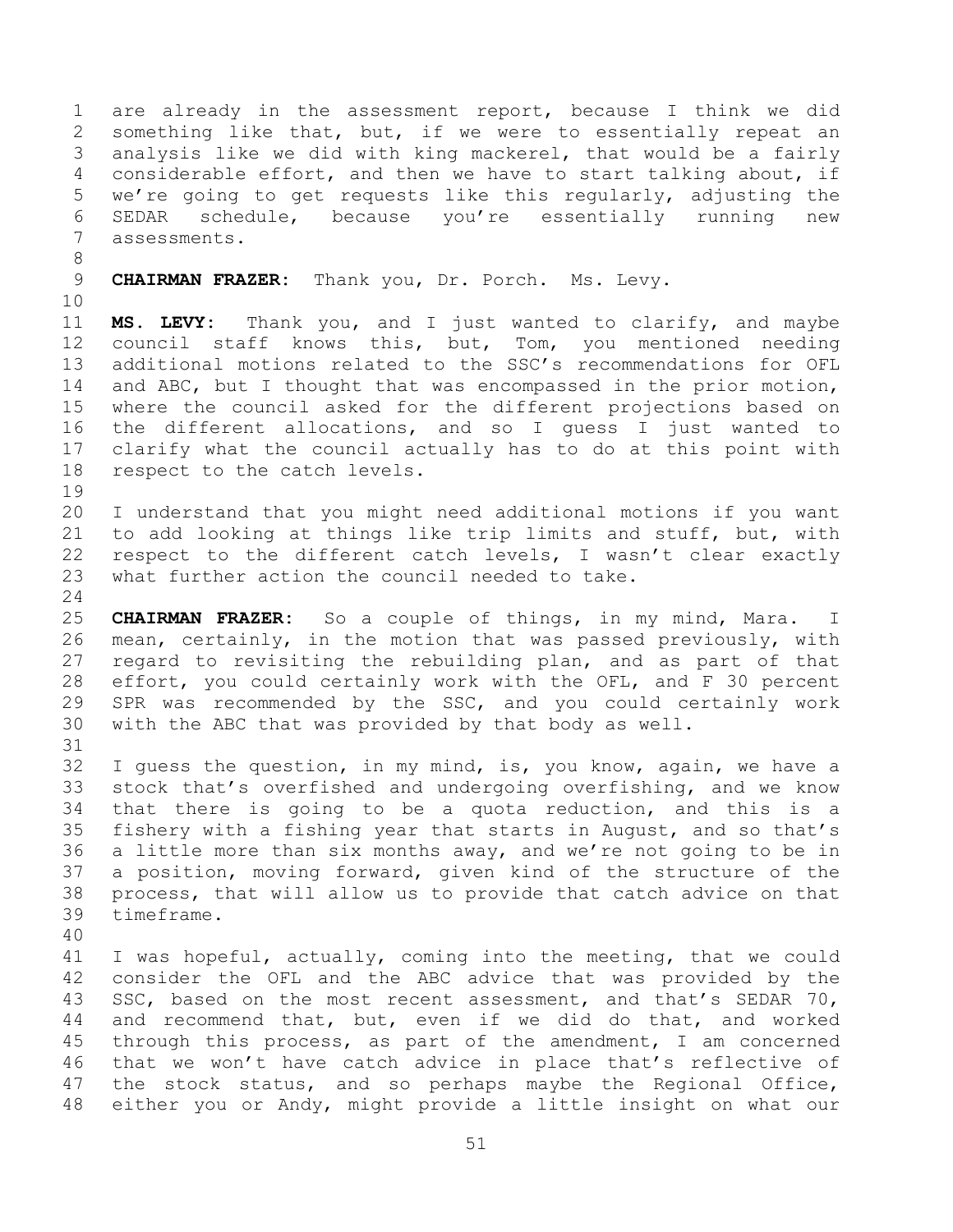options are in that regard.

 **MS. LEVY:** So, just to that point, maybe I am misunderstanding, but I thought, based on the presentation and what the SSC decided, that they had recommended, or basically had said, that the projection methods are -- That the projections that you got doing the different allocation scenarios -- That any one of those was acceptable, but the council needed to decide the appropriate allocation. Each one of those has an OFL and ABC, and each one of those is projected to rebuild the stock by 2027. 

 **CHAIRMAN FRAZER:** Yes, and I'm going to let Dr. Simmons or Mr. Rindone weigh-in, to provide the council with some more details. 

 **MR. RINDONE:** Thank you, Mr. Chair. Between January and November of last year, there was a change in the code, the projections code, that was used to generate those projections, 18 and, because of that change in methodology, that was one of the things that the SSC had to revisit, and so no longer are we talking about the projections that the SSC saw in January, and we can, at this point, essentially consider those null. The only thing in front of you guys right now are those that were reviewed in November.

 The SSC determined that the methodology, this new methodology, that was presented to them and used for the allocation-specific projections in November, was mathematically appropriate and in keeping with the best scientific information available. However, the SSC thought that the decision about which of those allocation scenarios to adopt was a policy issue best left to the council, and so, regardless of which allocation scenario the council prefers, the SSC certified that the method used to determine the OFL and the ABC for that scenario was mathematically sound and BSIA.

 **CHAIRMAN FRAZER:** Okay. Thank you, Mr. Rindone. So I will hold my comment. Ms. Boggs.

 **MS. BOGGS:** Yes, sir. Has amberjack been converted to FES? I looked back at the presentations this morning, and it all is still referring to CHTS.

- **CHAIRMAN FRAZER:** Mr. Rindone.
- **MR. RINDONE:** FES.
- 

 **CHAIRMAN FRAZER:** Okay, and so they're converted to FES at this point. Ms. McCawley.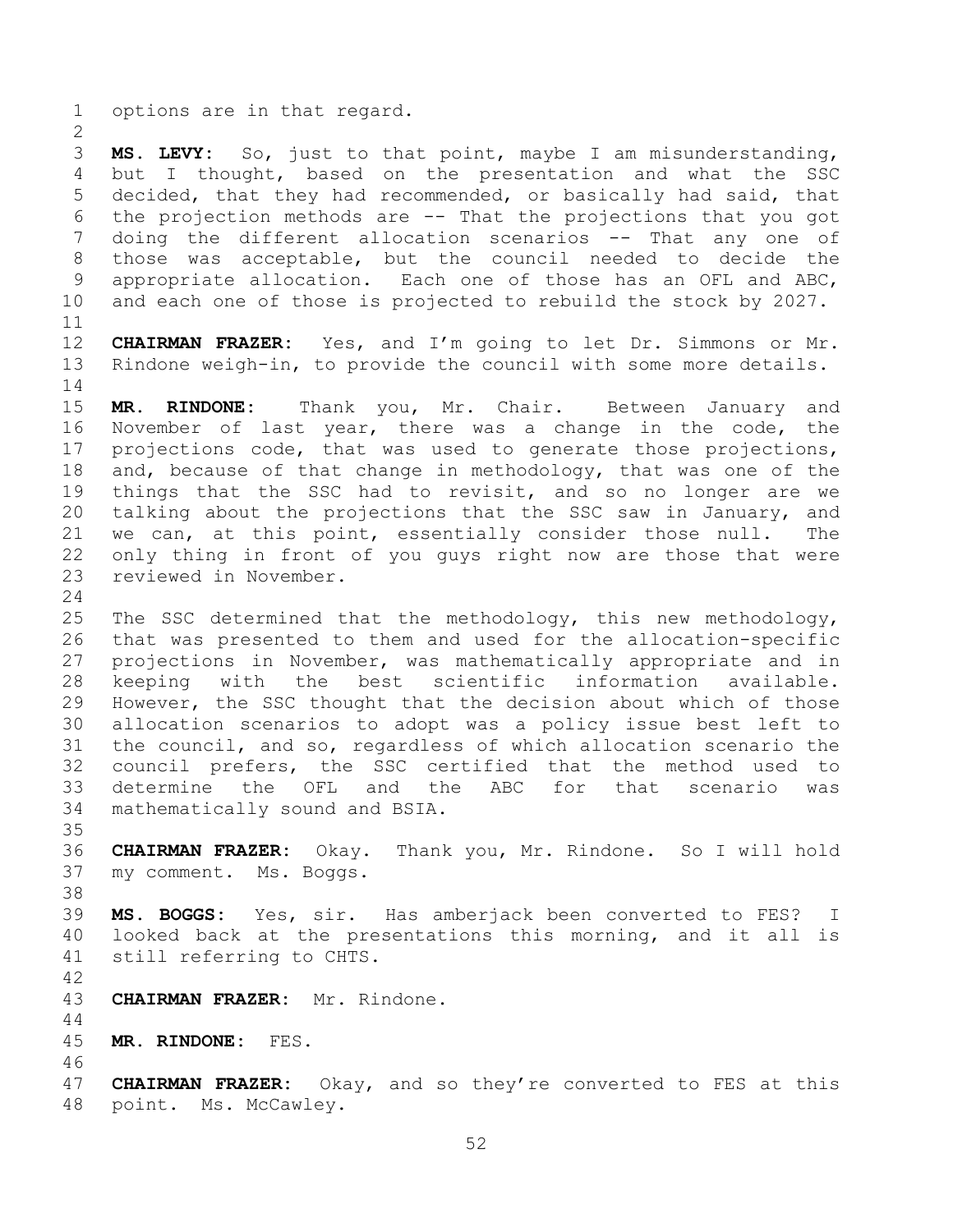**MS. MCCAWLEY:** Thank you, Mr. Chairman. I am going to ask a dumb question here, since I haven't been involved in this. I guess I'm not understanding why we aren't having a discussion about those four sector allocation scenarios and either making a motion to have all four analyzed in the document, or selecting a subset of those four, and I guess I'm just confused why we're not focusing on that, but I feel like maybe I've missed something.

 **CHAIRMAN FRAZER:** I am not sure that you missed anything. I think there's a couple of questions, again, moving forward, Jessica, in my mind, right? We have an assessment out there, and, again, I'm just going to continue to reiterate this, and we know that it's overfished, and it's undergoing overfishing, and we know that we have to embark upon a rebuilding plan, and we've had a change in some of the analyses that direct -- Are in a position now to direct staff to revise the rebuilding plan, based on a new OFL and ABC, or at least methodology, to provide that information.

 At the very least, we're going to have to consider a scenario to move this forward, because of the stock status, but, whether or not we choose to add alternative allocation scenarios in that direction to staff, again, that's something that we have historically struggled with, and so we certainly need to move forward with some catch advice, right, and we need to be able to provide a corresponding rebuilding plan, or rebuilding schedule, and, if we ask the staff, in an amendment, or a document, to consider alternative allocation scenarios, we would have to do the same, and so we're going to get there one way or another, and it's very similar to the discussions that we've had with other managed fisheries, whether or not we want to deal with the immediate issue at-hand, which is providing catch advice without consideration of the allocation, or we want to capture it all in one single document. Does that help? I hope so. Ms. Levy. 

 **MS. LEVY:** Okay, but, as with a lot of these other species, the allocation is linked to the catch level projections, right, and so we're not changing the rebuilding timeframe. Everything is geared towards rebuilding to 2027, as previously established by 42 the council, because you can rebuild by that time, and you have different alternatives that either keep the same allocation and have catch levels associated with that to rebuild or change the allocation based on various time series or keeping the commercial catch limit the same.

I don't think you can pick one, right now, and just run with it,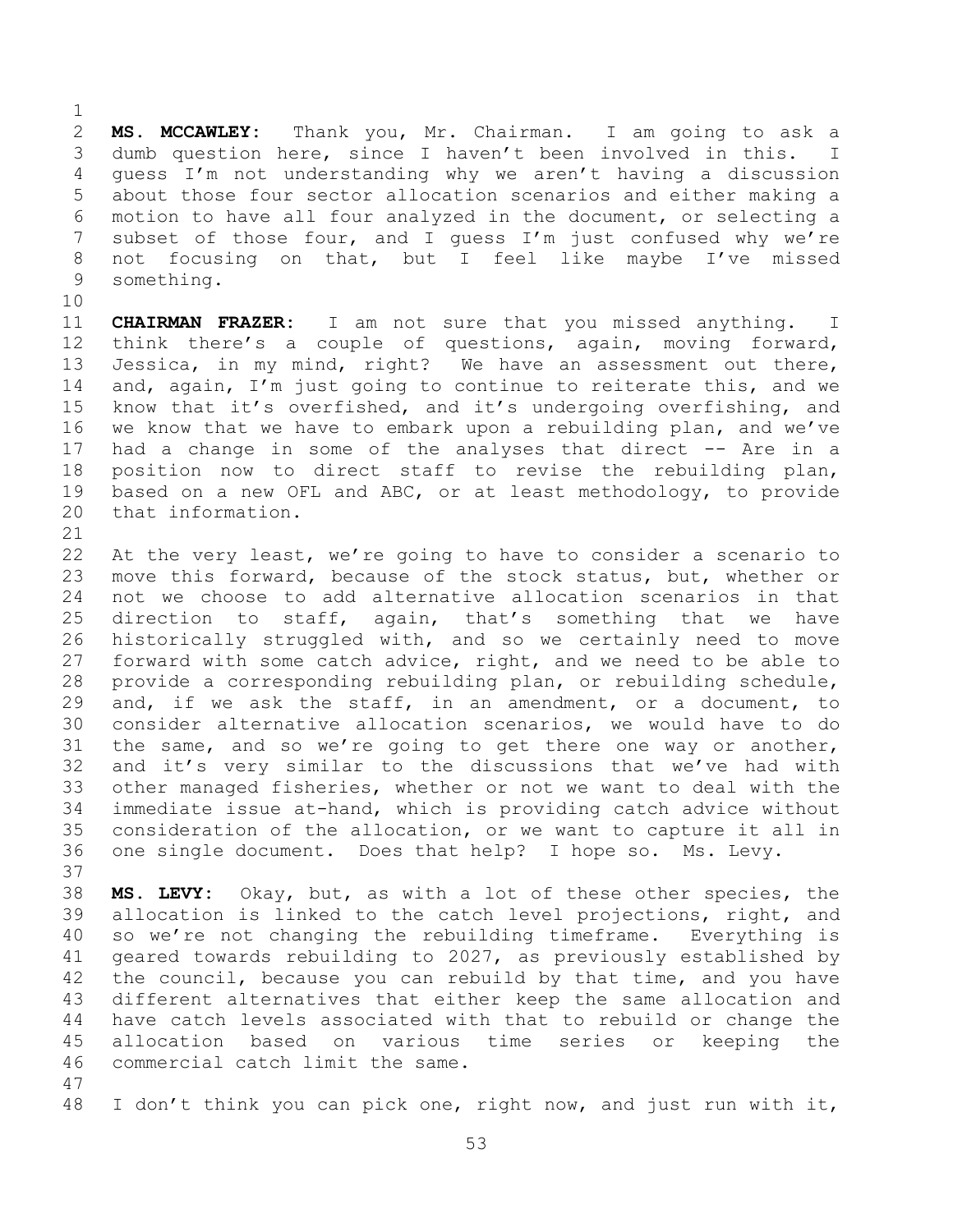but you could potentially develop a record as to why you would keep the same allocation, but that hasn't been developed yet, and so I kind of agree with Jessica, and like what -- Council staff, or staff, NMFS and council staff, are going to develop a framework action, or a plan amendment, to adjust the catch levels, at the very least, so that we can rebuild by 2027. The question is what allocation scenarios do you want to consider? What's a reasonable range of alternatives? Each one 10 of those will then give you the projections you need to do that, including the OFL and the ABC. **CHAIRMAN FRAZER:** Dr. Simmons. **EXECUTIVE DIRECTOR SIMMONS:** Thank you, Mr. Chair. I think, Mara, that is a good point, but one thing we need to keep in mind, again, is this motion that the SSC made, with the corresponding OFL and ABCs, based on those allocations, are completely different, completely different, than what the council saw in January, and so the council needs to decide if they want to accept these SSC recommendations. **MS. LEVY:** To that point? **CHAIRMAN FRAZER:** Go ahead, Ms. Levy. **MS. LEVY:** They can't really -- I mean, decide that how? In a vacuum? I mean, what's the alternative, meaning where is the decision going to happen? I guess, what's the alternative, if the council -- Are you going to send it back to the SSC, and what would be the basis for that, I guess? **CHAIRMAN FRAZER:** Mr. Rindone. **MR. RINDONE:** Thank you, Mr. Chair. I mean, at this point, there isn't really an alternative, because this SSC motion supersedes the last one. When the SSC reviewed this in January, it was based on the information they had at the time, which, at the time, they didn't know that there were two things within the model that needed to be corrected, and they didn't know, at the time, that there was going to be a development, a large improvement, in the projection code. Once that information came to light, the whole basis for by how much and how to rebuild the stock changed, and so the information that the council had, at the time, at its January meeting, when it directed staff to revise the current rebuilding

plan to rebuild the stock by 2027, that information has also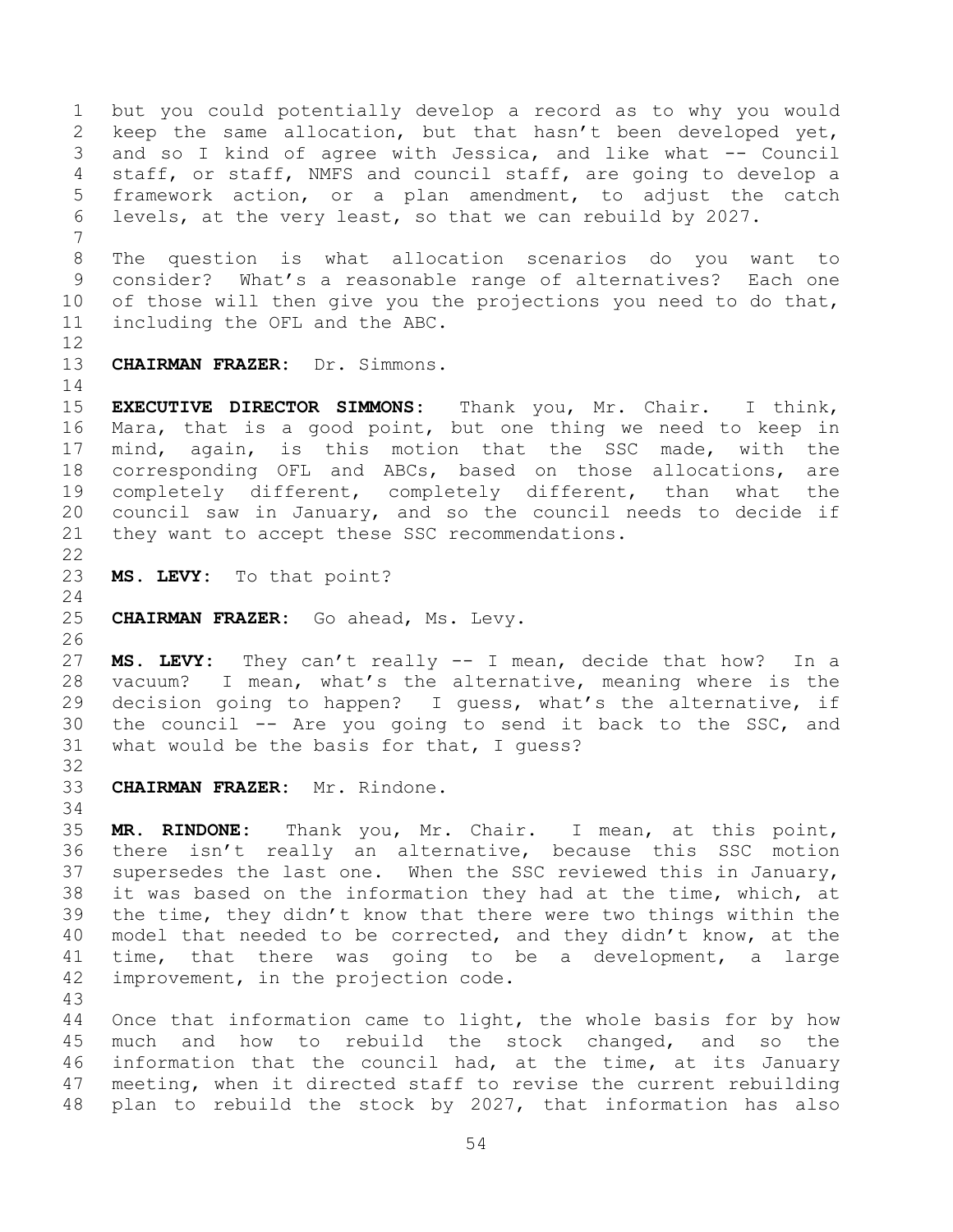changed with the information that the SSC reviewed in November. As far as the data are concerned, we're kind of at a new starting point with these new recommendations from the SSC, and the council hasn't seen any of this, up until this point, and so this is -- This kind of brings us back to ground zero, as far as the knowledge the council has, in order to actually try to rebuild the stock.

**CHAIRMAN FRAZER:** Mr. Anson.

 **MR. ANSON:** Thank you, Mr. Chair. Yes, I guess I want to echo the comments that Jessica had provided earlier, in that I think we're there, and it's just this is a reset button, essentially, with what the SSC reviewed this month, or in November, I should say, and is provided here in this motion that we're looking at on the screen, is that everything prior to that, that staff or we had discussed, is off the table, and so we are looking at this, and we don't have another option.

 I mean, this is the science part of the management, and the SSC has reviewed this, and these are -- They are signing-off that the projections for the scenarios that I guess we provided earlier -- They ran through the model, and they agree with the output, and so, from comments that Dr. Simmons had provided, and that Ryan has provided, I think staff has all the information they need, unless the council wants, at this time, to pare down 28 any of the scenarios that were reviewed and approved by the SSC, and, to Mara's point, maybe it would be best to leave them all in there, and we may not ultimately decide to choose the ones that differ in the projection percentages, but, for just having options in the document, it might be best to have more than just one and no action. Thank you.

**CHAIRMAN FRAZER:** Thank you, Kevin. Jessica.

 **MS. MCCAWLEY:** Kevin was kind of going where I was going. I don't know how else to start this discussion, other than saying why don't we direct staff to look at all five of these allocation scenarios that are listed there in the table, and I do understand that the SSC, recent SSC, discussion was kind of like a reset button, but it just seems like we need to get started somewhere, and so I guess I am suggesting -- And there's not a lot of difference between those five, but I don't know where else to start, but it seems like we should start with those five alternatives for the allocation scenarios.

**CHAIRMAN FRAZER:** Right, Jessica, and I think, again -- I think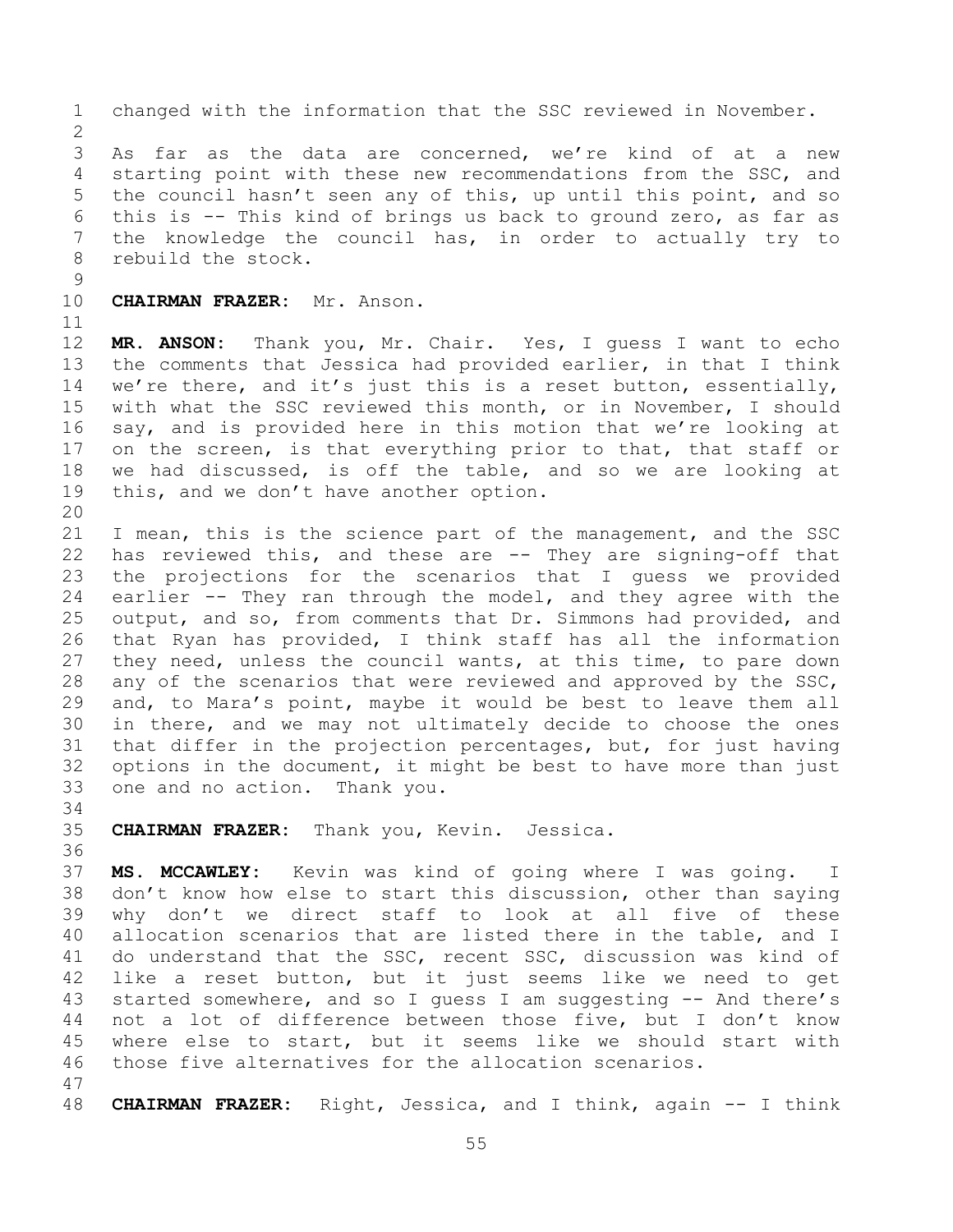everybody -- There's not a lot of disagreement here, right, and I think we've got new information and a direction from the SSC with regard to the methodology to establish OFL and ABC and how those fit into the projections, based on any allocation scenario that you want to consider. 

 I guess what I am trying to emphasize, and get across to the committee, at least from my own perspective, is that, when we start to consider multiple allocation scenarios, then we often 10 struggle with that, and it's the timeframe that bothers me here, and so we're going to essentially put -- Task staff with developing an amendment that considers multiple allocation scenarios, and that in itself will take some time, and then we'll go through a process to try to pick one of those various scenarios as a preferred, and rulemaking could take well over a year, and so we're looking at something happening in 2024, when we know that the stock is not in good shape now.

 I am just asking that people consider that. Do we want to move forward with the current allocations, and it makes it a very simple process, or do we want to try to eat the whole elephant and just move forward with the amendment? I don't have a strong preference, but I am just letting people understand what my perspective on this is, and it's not unusual for us to be in this position. Ms. Boggs.

 **MS. BOGGS:** Thank you, Mr. Chair, and so I guess a point of order. Leann, I think, has a motion on the board that hasn't been seconded, and so I will be glad to second it, so that we can dispense with this motion and move on to the discussion that's based on Jessica's comments. Thank you.

- **MS. BOSARGE:** Mr. Chairman, I think I withdrew it.
- **CHAIRMAN FRAZER:** I thought you did, too.

**MS. BOSARGE:** Because it was already being made.

 **CHAIRMAN FRAZER:** Yes, I thought you did too, but, formally, I guess we didn't withdraw it, but we have withdrawn it officially at this point.

 **MS. BOGGS:** Okay. Thank you. There's been a lot said since then.

 **CHAIRMAN FRAZER:** Okay, and so, again, I think everybody is pretty much on the same page. I think Mara made some excellent points, and I think so did Mr. Anson and Jessica and others,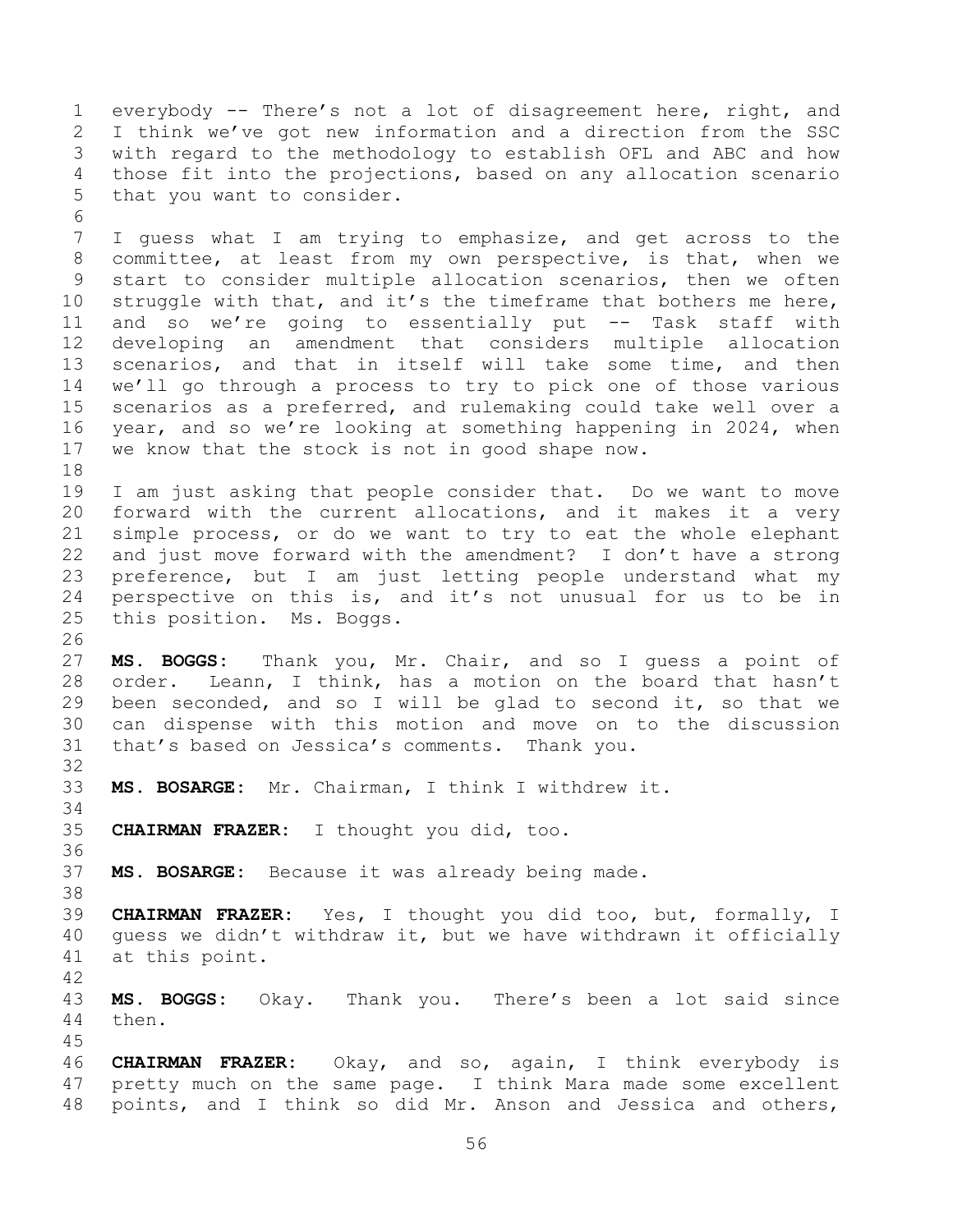right, and so, ultimately, we're going to have to move forward, and I think the direction to staff is, based on the newer information provided by the SSC with regard to OFL and ABC and rebuilding, that they prepare a document that considers that information with multiple scenarios, and is that direction that people want to head? Kevin.

 **MR. ANSON:** Mr. Chair, kind of picking up on your comment, to the extent that we can at this time, reduce the number of scenarios that the SSC reviewed and approved, to save time, if you will, and reduce staff time, I am willing to offer a motion to reduce the number of scenarios, but I guess maybe, Dr. Simmons, if you and staff had to work on a document with let's say three scenarios, including a no action scenario, but two of the SSC scenarios they reviewed, versus the five that are currently in there, does that increase the chance that you won't be able to get the document together in time in order to meet the requirements for implementation of a rebuilding plan?

**CHAIRMAN FRAZER:** Dr. Simmons.

 **EXECUTIVE DIRECTOR SIMMONS:** Thank you, Mr. Chair. I guess I'm speaking on behalf of our staff and the Regional Office staff, but I don't think so, Mr. Anson. I think the bigger issue is if there are other allocation scenarios that we would have to go back to the Science Center and back to the SSC for, and that's the larger issue that we have, if we're going to go forward with looking at sector allocations and a rebuilding plan for greater amberjack at warp speed.

 **CHAIRMAN FRAZER:** Thank you, Dr. Simmons. Okay. I am not seeing a lot of motions at this point, and we've had a lot of discussion, and I think, by Full Council, we're going to have to decide how we want to direct staff, moving forward, and so I would encourage people to consider this discussion and be prepared to offer some motions, so we can make some progress, moving forward. Otherwise, we're going to be in a very, very difficult situation, with regard to amberjack, and I don't think we have the luxury of that type of time. Mr. Strelcheck.

 **MR. STRELCHECK:** Thanks, Mr. Chair. Building on Kevin's comment, in looking at the scenarios, and I certainly could see eliminating either the 80/20 or 78/22 allocation under consideration, and considering those virtually overlap one another.

 The other comment that I guess I would make is -- I know, based on the AP, they're recommending that no management measures be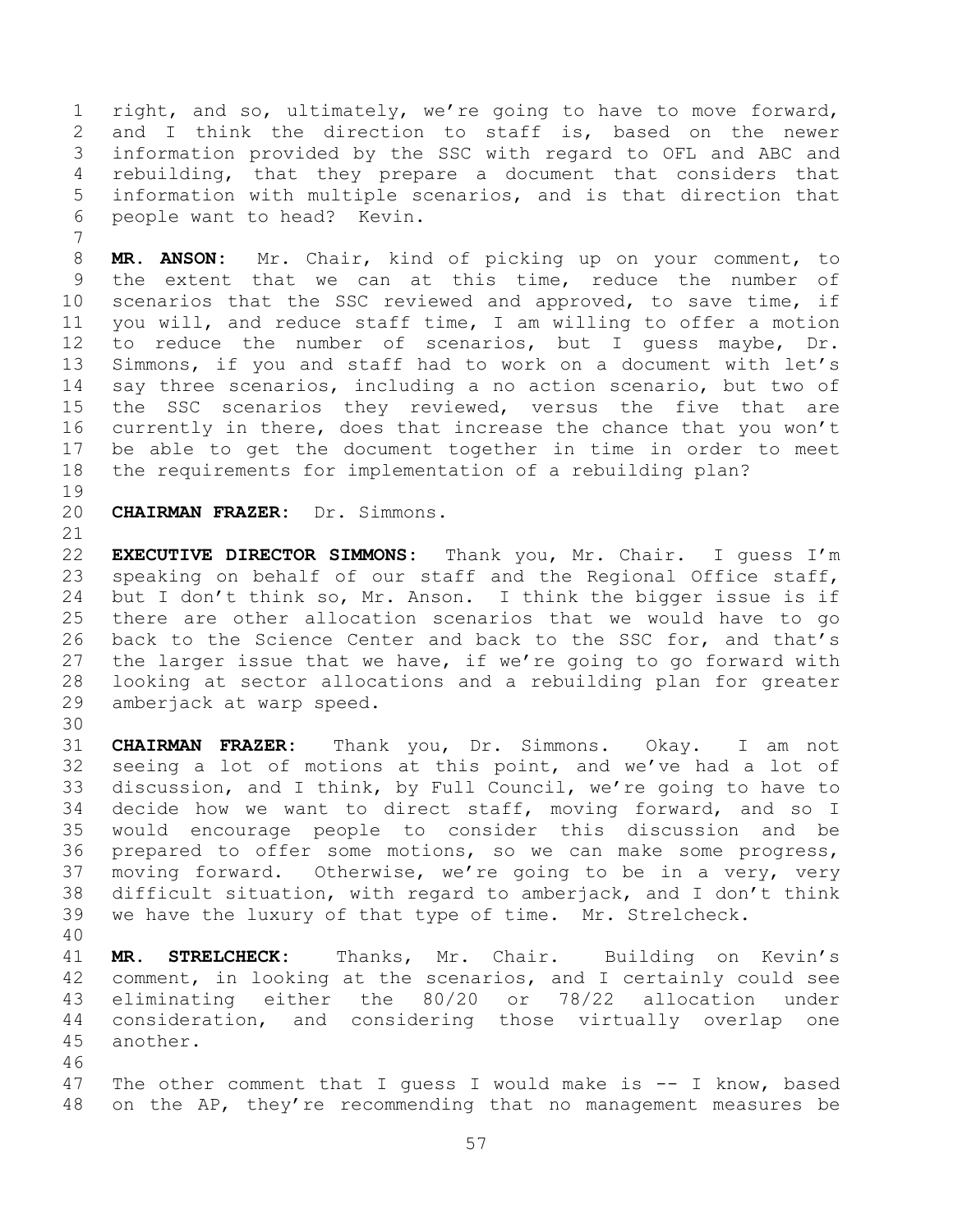made, or changes be made, and it was mentioned earlier about commercial trip limits. I think, because of the reduction in the catch level, I'm not sure we would want to even consider changing the trip limit. You could argue that, based on the commercial fishery and how it operates, that we would prevent overfishing by closing the fishery once that catch limit is met, and so you may not have to do anything on the commercial side. For the recreational, I know we've changed size limits, and bag limits are low already, but we might at least want to direct staff to revisit the structure of the recreational season, given 14 the small catch limits that we'll be looking at. Beyond that, I could see this being maybe a two or three-action amendment that focused solely on that, and then, if we wanted to get into more management options, we could subsequently follow-up, once we implemented this to end overfishing and rebuild the stock. **CHAIRMAN FRAZER:** Okay. Thank you, Andy. Ms. Boggs. **MS. BOGGS:** Well, to Andy's point, and I understand what the AP is asking, about us not making any additional changes, but, if I'm not mistaken, one of the reasons that it was changed several years -- I guess three years ago now, to go to an August 1 opening to a May 31 closing was to, in effect, have something available to be caught in August and September, and you now have triggerfish, theoretically, that goes through May, and so I think you would see a lot of pushback, from at least the charter fleet along the Gulf coast, about trying to change the year. 32 One of the things  $-$  The reason I raised my hand a moment ago, and since we're kind of talking about scenarios and what might work and might not work, is there a scenario -- Is there a reason why we couldn't look at a constant catch over these next few years, and, I mean, leave the allocation alone? I have gone and looked at some past documents, and, I mean, this has been going on since 2003, and so there's a lot to go back and look at, but it would seem to me, one, that you wouldn't want to try to reallocate right now, while you're rebuilding, and, two, would a constant catch scenario work in this case? Thank you. **CHAIRMAN FRAZER:** Again, Susan, I think these are all things to consider over the next couple of days, right, before we come back to Full Council on this, but, again, we're going to try to wrap this up, because we have a lot of business, but it doesn't

mean that we don't have to accomplish something in Full Council,

and so people really need to be thinking about that.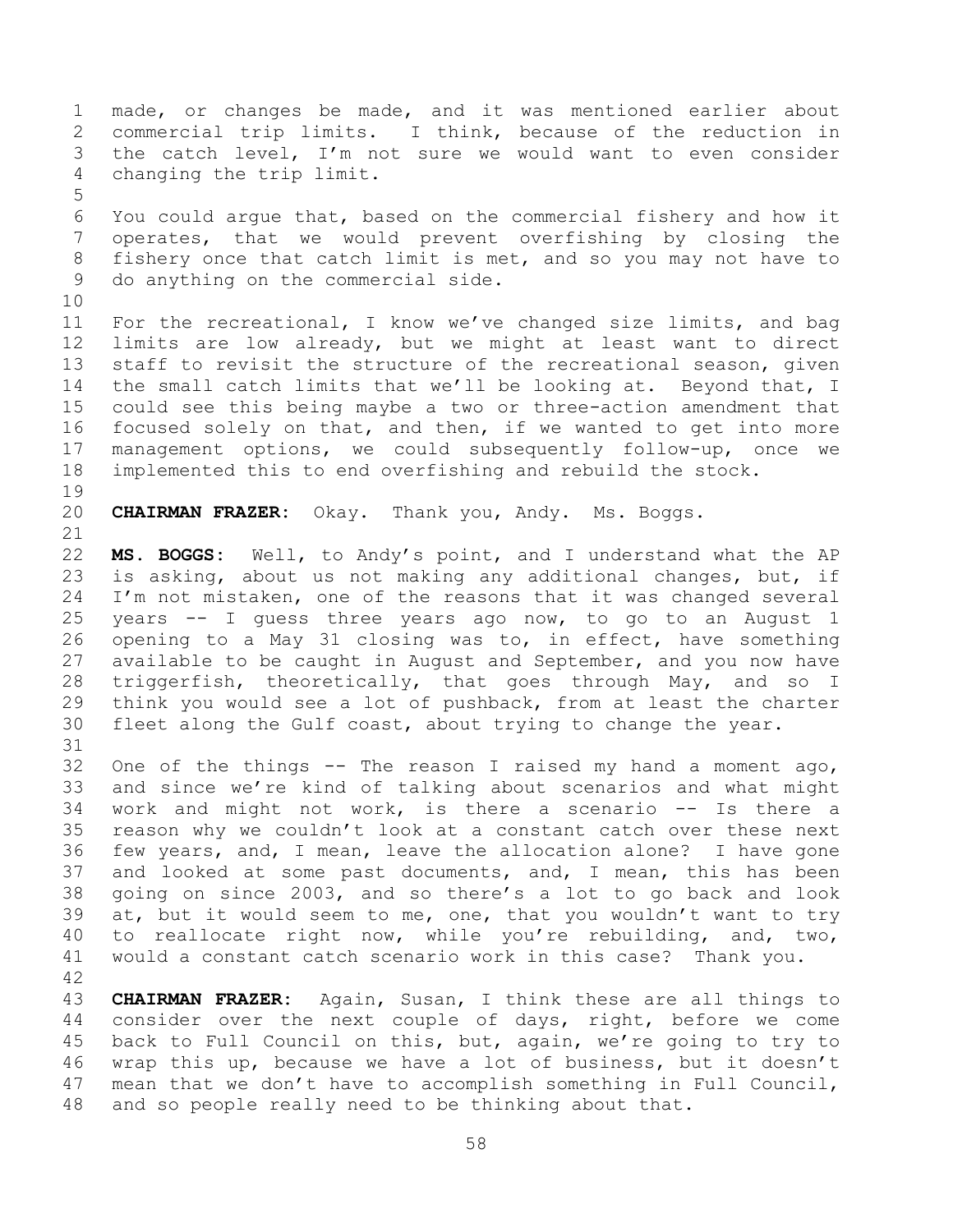Again, we're going to have to provide the appropriate direction to staff and where we want them to go with this amendment, and I think we have to be mindful of the time that's involved in moving that forward, and so that will affect what we want to put in it, and so, unless there are any other issues that need to be discussed with regard to greater amberjack right now, I think we will go ahead and wrap that discussion up and move on to gag.

 All right, and so I am not seeing hands for any more greater amberjack. All right, and so we will move into the SSC presentation, and, again, Dr. Nance if you want to lead us through that for gag. For those of you out there, that would be Tab B, Number 6(a).

## **PRESENTATION ON SEDAR 72: GAG GROUPER STOCK ASSESSMENT REPORT PRESENTATION: PROJECTIONS AND SSC RECOMMENDATIONS**

## **DR. NANCE:** Thank you, Mr. Chair. Bernie, can we bring up the PowerPoint and go to Slide 14, please? This is going to be the -- As Dr. Frazer pointed out, this will be the discussion the SSC had in regard to SEDAR 72, gag grouper.

 The Southeast Fisheries Science Center, at our November meeting, provided -- We had some questions on Fmax and those types of things, and so they provided some context for us for using maximum fishing mortality, or Fmax, proxy for the fishing mortality rate at maximum sustainable yield, or FMSY, for Gulf gag grouper.

 The Fmax proxy originated in the 2001 Reef Fish Stock Assessment Panel assessment of gag grouper. The stock originally assessed considered only female standing stock biomass. At that time, Fmax was providing an SPR proxy equivalent to approximately 43 to 65 percent of the SPR, which was greater than the F 30 percent SPR. When looking at female-only SSB for this type of species, there was less concern for the proportion of males in the population, and, in this scenario, Fmax was determined to be appropriate.

 However, males generally represent the oldest and largest individuals in the population, and so the inclusion of males now seems appropriate to better conserve and rebuild the gag grouper stock structure and status.

 The Southeast Fisheries Science Center reviewed the SSC's projection settings for gag grouper. We're using an Ecospace model used to inform the episodic mortality for red tide, and it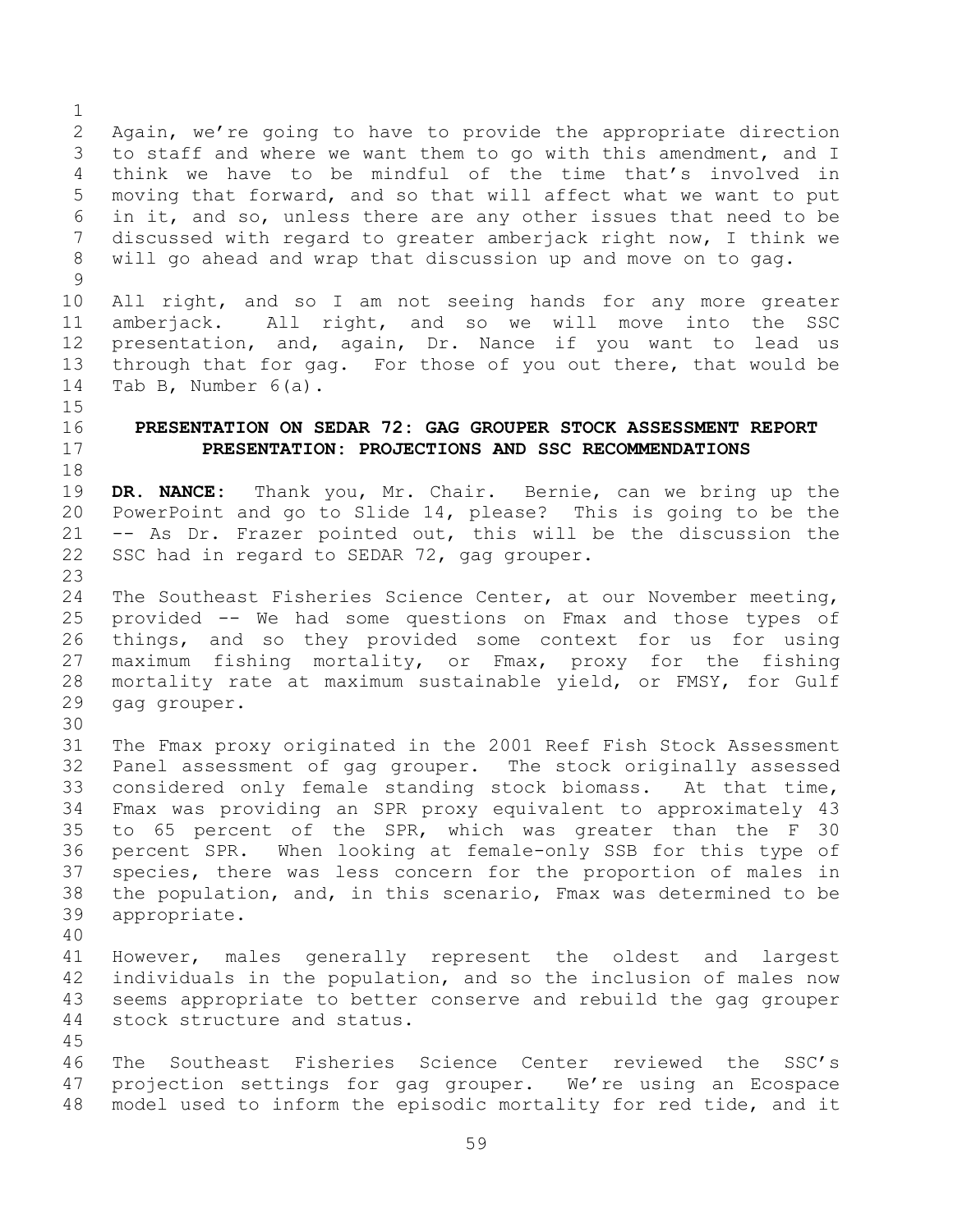was updated and included the data through October of 2021. The new proportionality severity estimates for low, medium, and high were 6 percent for low of the strength of the 2005 red tide, and so low was 6 percent of the strength of the 2005 red tide, medium was 24 percent, and high was 68 percent. The Southeast Fisheries Science Center reviewed the corresponding projections under both F 30 percent SPR and Fmax for low, medium, and high red tide severity designations. Under Fmax, the gag grouper stock rebuilds in just under ten years with zero fishing mortality. Under F 30 percent SPR, rebuilding takes ten to twelve years, depending on the red tide severity assumed. The SSC is recommending a change in the FMSY proxy from Fmax to F 30 percent SPR. Fmax is projected to rebuild gag grouper to an SPR equivalent of only 13 percent, compared to 30 percent for rebuilding under the F 30 percent SPR. The SSC thought that Fmax was representative of a harvest strategy that was too aggressive to support optimum yield. Given the low proportion of males in the gag grouper population, and it's now estimated around 2 percent, the SSC reaffirmed the value in consideration of the males in the rebuilding strategy. The SSC reaffirmed its estimation of using the medium severity index of red tide, as estimated by the Ecospace model. Age- specific estimates of red tide mortality are higher for younger ages. However, in the SEDAR 72 model, this mortality is averaged across all ages. The motion from the SSC was the SSC finds that the SEDAR 72 based Gulf of Mexico gag projections are the best scientific information available and are suitable for management. This motion carried without opposition. The SSC noted the continued importance of maintaining fishery- dependent data and that it would be disruptive if the fishery experienced a closure. The motion from the SSC is the SSC finds that, based on the new scientific information, that Fmax for Gulf of Mexico gag is no longer appropriate for use as a proxy for MSY, and the SSC recommends that F 30 percent SPR be the MSY proxy and the basis for status determination criteria. The SSC recommends that projections based on F 30 percent SPR and the medium red tide scenario be used to establish OFL, ABC, and the rebuilding schedule. Projections based on Fmax are scientifically valid and suitable for analytical purposes, excluding the setting of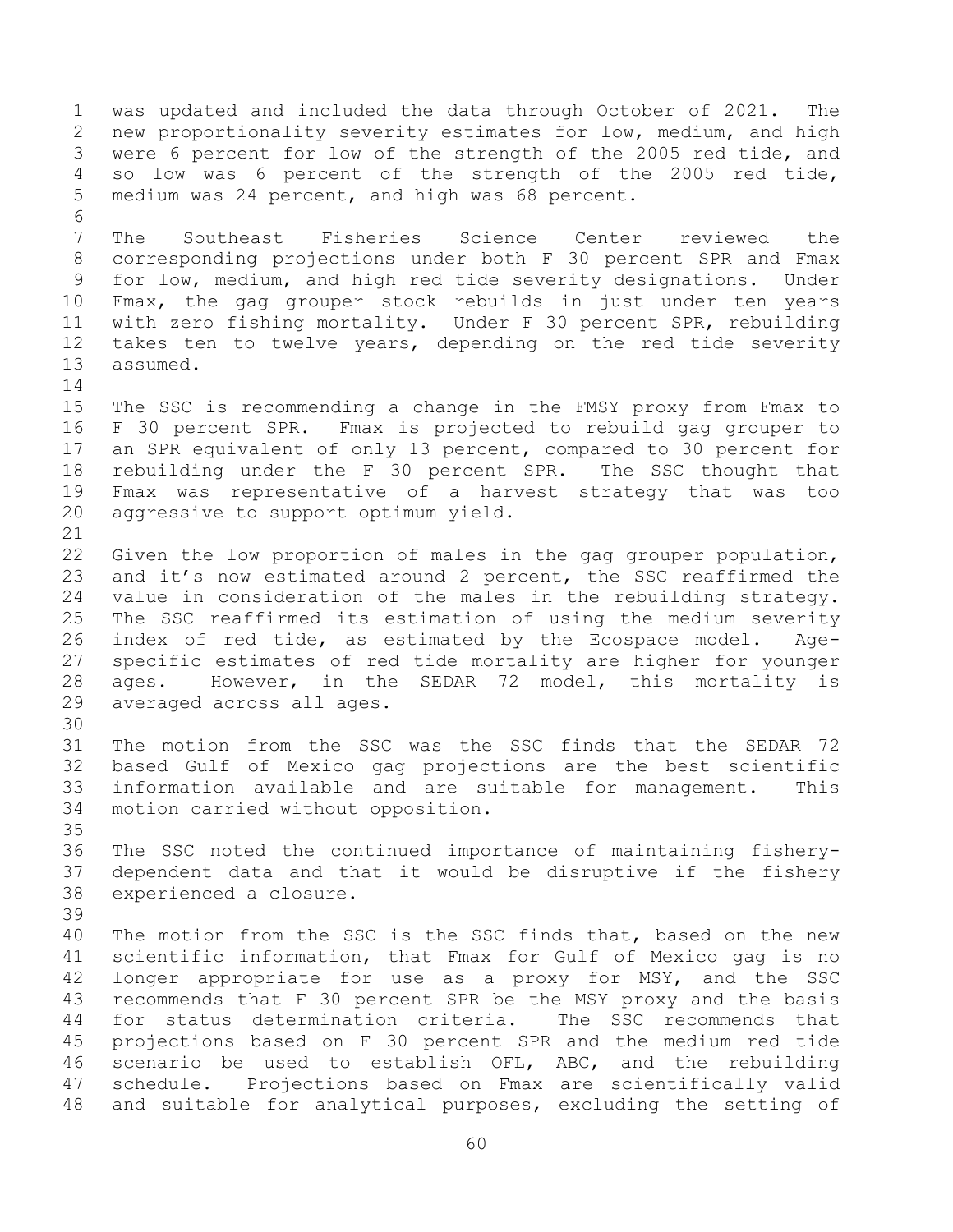catch levels for rebuilding purposes. That motion carried without opposition. During our meeting in November, the Southeast Fisheries Science Center took us through Tmin tables for Fmax and F 30 percent SPR for all the different red tide scenarios. The tables that I'm going to present are all the ones that the SSC is recommending, which are the F 30 percent SPR at the medium red tide level. This is F 30 percent SPR at the medium red tide level with F set at zero, and this scenario allows rebuilding to occur by 2034. This is -- Again, all of these are going to be for F 30 percent SPR, using the medium red tide scenario, and this is using F fixed at 75 percent of the maximum fishing mortality threshold. You can see, under this scenario, that the stock is rebuilt by 2040. If we set the timeframe as Tmin plus one generation, rebuilding occurs at 2043, and the next slide is, if you use F rebuild at Tmin times two, then rebuilding would occur by 2045. All of 21 these different scenarios -- They're all appropriate, and they give us different rebuilding projections or, really, different timeframes, depending on the different levels, and so one is F set at zero, one is F fixed at 75 percent of the maximum fishing mortality threshold, and the others are F rebuild, T min plus one generation, and F rebuild at Tmin times two. That, Mr. Chairman, ends the presentation from the SSC discussions. **CHAIRMAN FRAZER:** All right. Thank you, Dr. Nance, for that presentation. Is there any questions from the council? If not immediately, I'm sure that there will be as we go through the discussion. Mr. Rindone, would you like to work through the Reef Fish AP summary? **REEF FISH AP RECOMMENDATIONS** 

 **MR. RINDONE:** Can do, Mr. Chair. The AP discussed the gag assessment results and projections at its January meeting and had a couple of motions for you guys, and so the first of which was to recommend to the council, Science Center, and SSC to use the State Reef Fish Survey data curated by the State of Florida to rerun the SEDAR 72 stock assessment model for gag and get away from glaring and significant estimation issues clearly seen in the current private recreational and shore landings data between 1965 and 1995 inputs being used in the stock assessment. The AP urged the council, Science Center, and the SSC to ensure that this review is completed prior to formulating a rebuilding plan or management changes.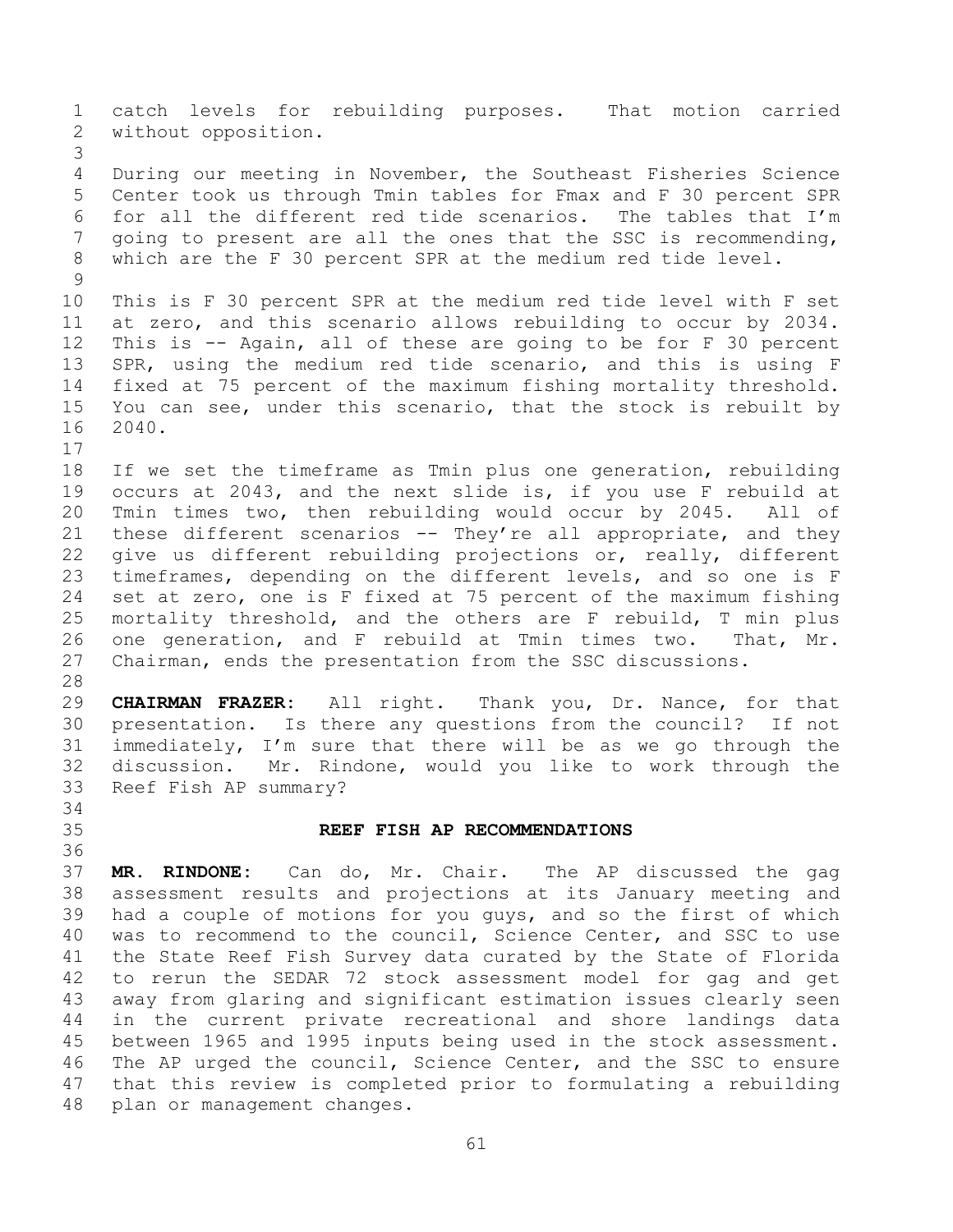The AP's next motion was to recommend to the council, and the council's SSC, not to close the gag grouper fishery, in order to avoid a loss of fishery-dependent data, and then, lastly, related to gag, the AP stated that, if the council must decide on gag management that includes the options presented to the SSC, that the Reef Fish AP recommends the adoption of the longest time series, which is F 30 percent SPR, under the medium red tide severity scenario, setting F rebuild at T min times two. Mr. Chair. 

 **CHAIRMAN FRAZER:** All right. Thank you, Mr. Rindone. Are there any questions, again, relative, or related, to either the SSC report or the overview of the AP? Ed, Captain Walker, is there anything you would like to add to the AP discussion?

 **MR. WALKER:** I think this is a pretty good summary of our discussion, and I would share with you that there was widespread discussion in the AP about recalibrated recreational landings data in years past, and that won't come as a surprise to anyone, I don't think, and some of the comments from the panel were the landings seem exceedingly large, considering that, back in time, not near as many people fished as far offshore as they do nowadays, and, if I may quote some of the panel members, the new/old recreational landings do not jibe with reality, and that's kind of the general gist of it. In the essence of time, I will hang on to the rest of it, unless anybody has any more questions about this for me.

 **CHAIRMAN FRAZER:** Thanks, Ed. All right, and so I'm going to open up the floor for any discussion, as it relates to gag. Mr. Gill. 

## **DISCUSSION - COUNCIL REQUEST FOR SRFS INTEGRATION AND UPDATE ASSESSMENT OF SEDAR 72**

 **MR. GILL:** Thank you, Mr. Chairman. The SSC, as Dr. Nance noted, recommended a change to the MSY proxy, and so, Bernie, if you would pull up the revised gag motion, I would like to make a motion to do just that.

 **CHAIRMAN FRAZER:** All right. Bob, we're going to work with Bernie to get that up there. Hold on, and we'll get it squared away, and we'll get right with you.

**MR. GILL:** Bernie, it's in a very recent email.

**CHAIRMAN FRAZER:** Bob, it doesn't look like we've got an email,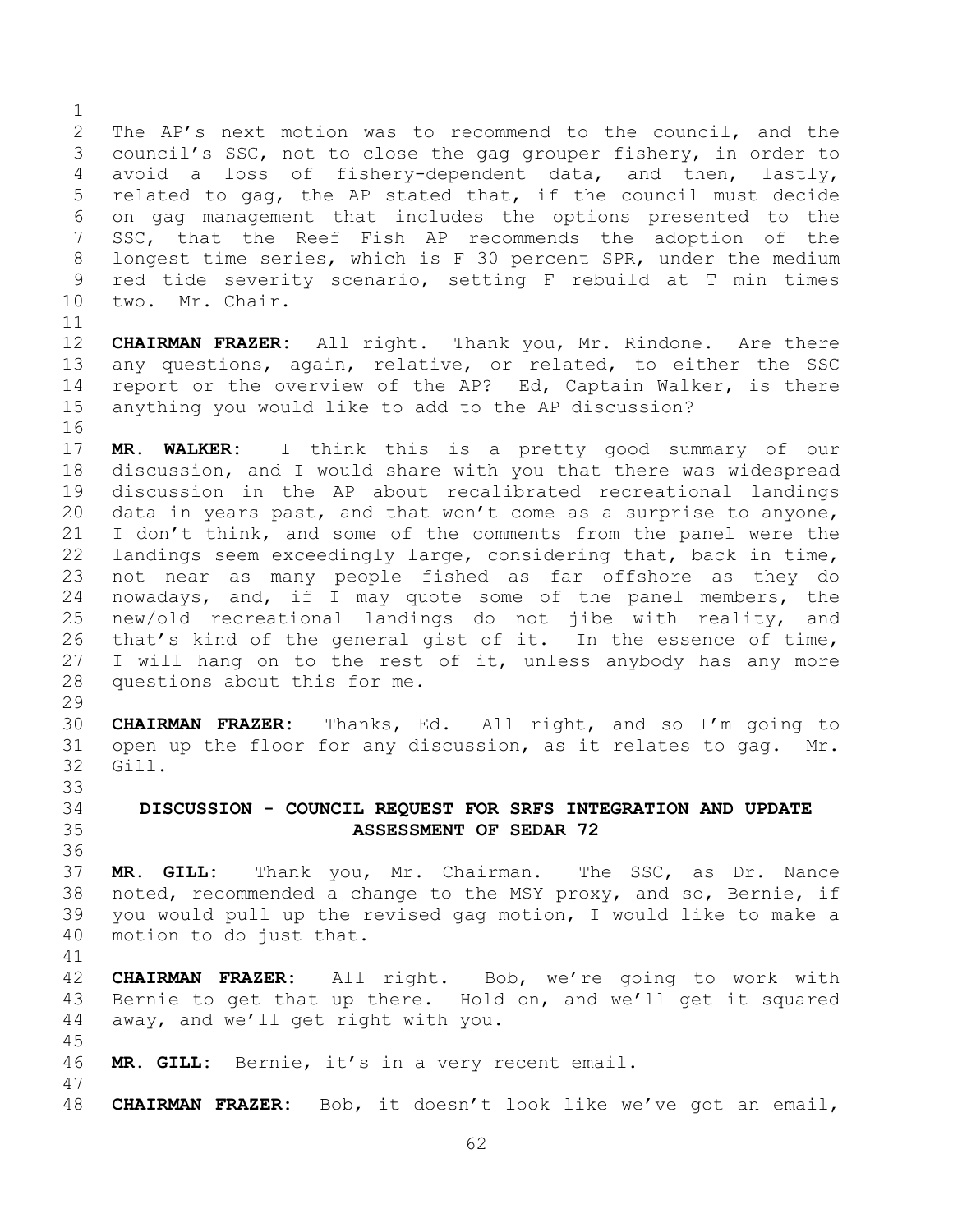and so did you send it to meetings? **MR. GILL:** Yes, I did, and, if you haven't got the new one, Bernie, use the one that I sent you yesterday. **CHAIRMAN FRAZER:** Bob, if it's okay, and we're having a hard time locating it in the email log, and can you just read it out to us? **MR. GILL:** Surely. One moment, please. **The motion is, for gag grouper, that the current proxy for FMSY, Fmax, be replaced by F 30 percent SPR, per the recommendation of the SSC. CHAIRMAN FRAZER:** Okay. We'll clean it up, but, in the interim, I would like Dr. Froeschke to weigh-in. **DR. FROESCHKE:** A couple of things to think about. Based on the process that we have in place right now, we would have to do this through an action in the document, and so that's one thing to think about. In Reef Fish Amendment 48, that is still in the rulemaking process, there is a process by which the council could adopt a new MSY proxy, based on the recommendation of the 23 SSC, by just noting it in the document, and perhaps we could get an update from SERO on if that amendment is expected to be implemented in time to allow that. **CHAIRMAN FRAZER:** Okay, and we'll let SERO ponder that for a 28 minute, while we work on this motion. Bob, are you -- Let's make sure we're good with the wording here, and I'm not sure that the motion is -- **MR. GILL:** The motion should read "the current proxy for FMSY". **CHAIRMAN FRAZER:** Okay. **The motion is to replace -- The current proxy for FMSY, Fmax, be replaced by F 30 percent SPR, per the recommendation of the SSC.** I think we understand where that's going. For gag. I mean, it falls under the -- I think it's -- Okay, and so this is the motion, Bob, and are you okay with that? **MR. GILL: Yes, sir, I am. CHAIRMAN FRAZER:** Is there a second for the motion? **MS. MCCAWLEY:** Second. **CHAIRMAN FRAZER:** It's seconded by Ms. McCawley. All right. Is there further discussion? Ms. Levy.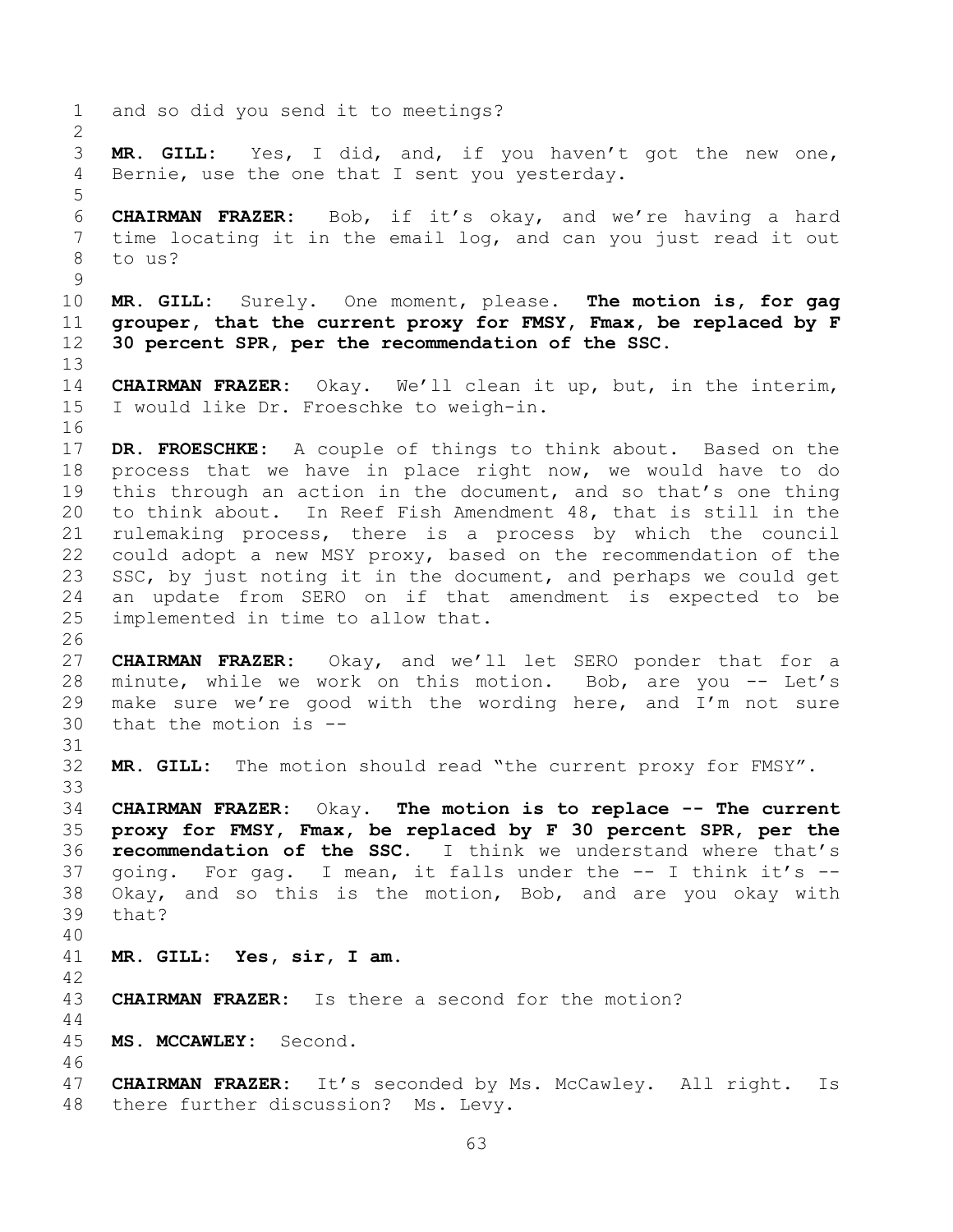**MS. LEVY:** Thank you. Ultimately, right, the council is going to have to prepare a plan amendment that has a rebuilding plan and ends overfishing, and, as part of that amendment, this should be a part of it. Whether you need alternatives or not, based on the prior amendment, I am not going to get into at this point, but, either way, you can't just adopt this by a motion, right, and you could direct staff to begin a document to put in place the rebuilding plan and end overfishing and look at modifying the MSY proxy.

 **CHAIRMAN FRAZER:** Ms. Levy, I agree, and so I think your comment essentially suggests that Bob's motion should be included as part of the plan amendment process. Again, I am pretty mindful of the time, Bob, if you and Jessica might allow me an opportunity to maybe provide a bit of a suggestion here, and partly based on what Mara had to say, and is that okay?

- 
- **MS. MCCAWLEY:** Sounds good.
- 

**MR. GILL:** Absolutely.

 **CHAIRMAN FRAZER: Using Mara's language, Bernie, let's try to craft this one. We'll say that the council directs staff to begin work on a plan amendment to establish a rebuilding plan for gag grouper to end overfishing of the stock, and so that deals with the fact that we know that the fishery is overfished at this point, and undergoing overfishing, but, after "stock", you can put a hard stop, or a period, there.**

 **What we're looking for is actions in the plan amendment, and so go ahead and write "Actions in the plan amendment should include revising the FMSY proxy", and you can get rid of all that other stuff right now, and just move it down, so we remember what it said. Revising the FMSY proxy, and a comma after proxy, and other things that would be in the plan amendment would be the catch limits, and there are other things, like accountability measures. I mean, we could go on, and so we'll just say, "and other management measures".**

 I think that will allow us to capture the motion, the original motion, Bob, and it takes into consideration, full consideration, the comments and the direction suggested by Ms. Levy, and so are you okay with that as a friendly amendment, Bob, to your motion? 

- **MR. GILL: Yes, sir.**
-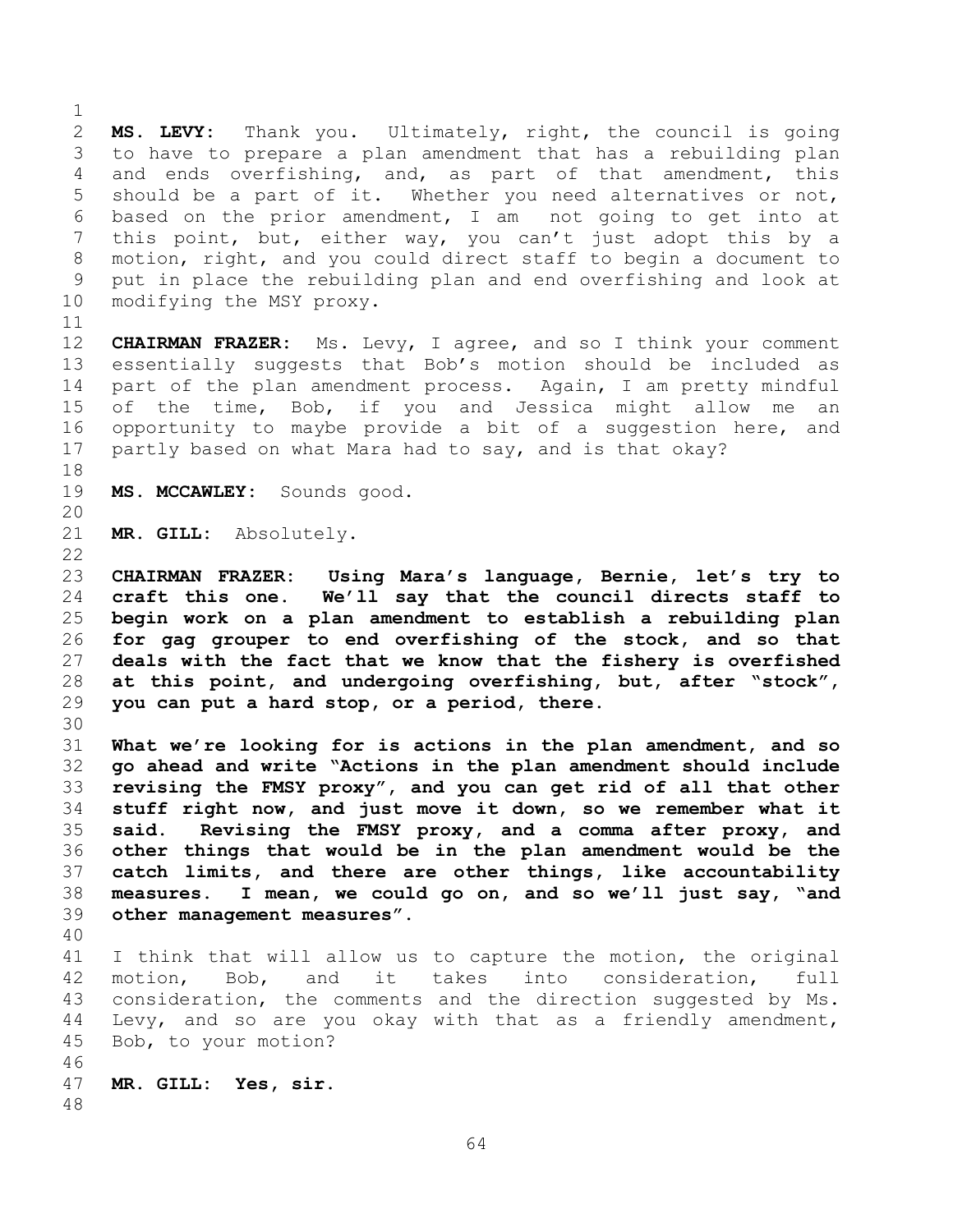**CHAIRMAN FRAZER:** Jessica, as the seconder? **MS. MCCAWLEY:** Yes, and I had a question, when you're ready. **CHAIRMAN FRAZER:** I think, since we've had the motion and a second, it's time for discussion. Go ahead. **MS. MCCAWLEY:** I guess my question is do we need to specify that we agree with the medium red tide scenario that the SSC discussed? Does that need to be captured somewhere, and do we need to have a discussion about it? I am just putting that question out there. **CHAIRMAN FRAZER:** I think it's a good question, and I think that we certainly have a discussion about it. Whether it affects this motion specifically, I don't think so, and I think we can move forward with this motion, but we can talk about those scenarios in a separate item. Okay, and so we know that we have to end overfishing, right, and so plus it's that we're accepting the recommendations from the SSC, or at least considering those recommendations in the plan amendment, having to do with the FMSY proxy catch limits and things of that nature, and so my question to staff is, is that enough direction to initiate the plan amendment, as you envision it? Dr. Simmons. **EXECUTIVE DIRECTOR SIMMONS:** Thank you, Mr. Chair. Yes, I think so, and I think it would be good for us to circle back and talk about the three different -- I think it was three different rebuilding scenarios that the SSC recommended, and, at that same time, we could discuss the -- I believe it was the medium, low, and high red tide scenarios as well. **CHAIRMAN FRAZER:** Okay, but can we do that separately from this motion, do you think? **EXECUTIVE DIRECTOR SIMMONS:** Yes. **CHAIRMAN FRAZER:** Okay. Given that input from staff, is there any further discussion on this motion as it exists? **Not seeing any, is there any opposition to the motion? I am not seeing any opposition, and so the motion carries without opposition.** To follow this up then, I think, to Jessica's point, do you want to talk about the various elements, I guess, or scenarios, and, Jessica, I will give you a chance to weigh-in here.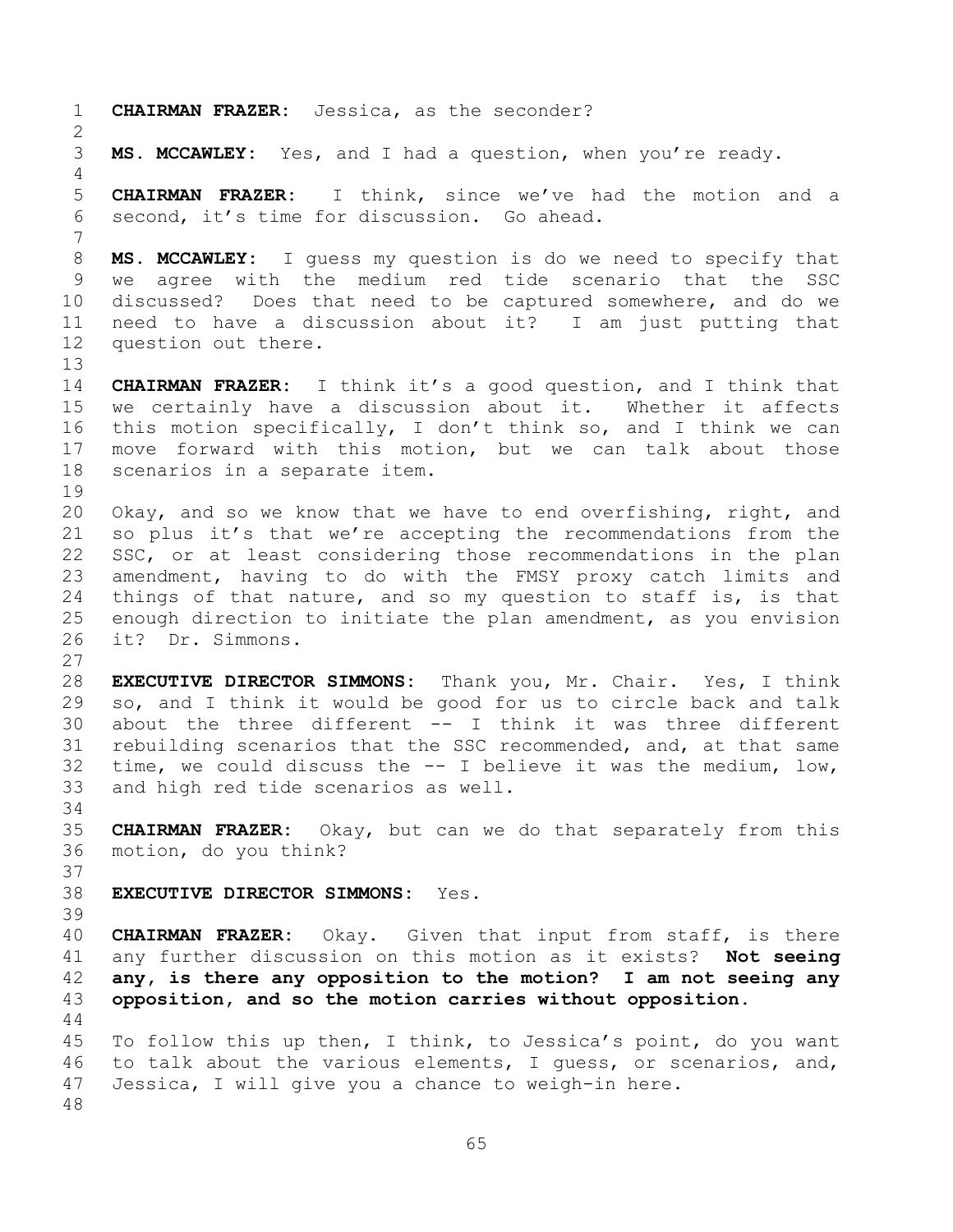**MS. MCCAWLEY:** Thank you, Mr. Chairman. It just seemed like we should have a discussion about that, like the medium red tide scenario, and I believe what Carrie was referring to is the number of years in the rebuilding plan, and is what she's talking about? **CHAIRMAN FRAZER:** Dr. Simmons. **EXECUTIVE DIRECTOR SIMMONS:** Yes, Ms. McCawley. That's what I was referring to. I don't know, and is it best to put up Dr. Nance's presentation or go to the report, so we can look at those? **MR. RINDONE:** We can put the presentation back up. Visualization is probably the most acceptable way for more people. Bernie, can you pull Dr. Nance's presentation back up and go to the last few slides in the gag portion of it? Just so you guys know about how long these things are projected to take, Tmin, which was the minimum time to -- **DR. NANCE:** Slide 21 is the first one, Bernie. **MR. RINDONE:** There you go, and so Tmin, which would be the minimum time to rebuild the stock, under zero fishing pressure, is twelve years, and so, because Tmin is greater than ten years, the council has a few options to it, or for it, and it's Tmin times two, Tmin plus one generation time, and F rebuild at 75 percent of the maximum fishing mortality threshold. Now, the last one there rebuilds the stock the quickest, in eighteen years, and Tmin plus one generation time rebuilds it in twenty-one years, and Tmin times two, which is the Reef Fish AP's recommendation, rebuilds it in twenty-three years, and, of course, the council has other tools at its disposal that it can use to help the SSC do heat checks and any catch limit revisions on gag over time, like doing interim analysis requests and then doing additional operational assessments as part of the SEDAR schedule. **CHAIRMAN FRAZER:** Okay. I see a couple of hands, and sorry, and it was crowded by the screen, but it looked like we had Ed Walker and then Mary Levy. Captain Walker. **MR. WALKER:** Thanks, Mr. Chair. I just wanted to throw it in there that the AP did discuss the different red tide scenarios, and they agreed with the medium red tide recommendation. **CHAIRMAN FRAZER:** Okay. Thank you, Ed. Ms. Levy.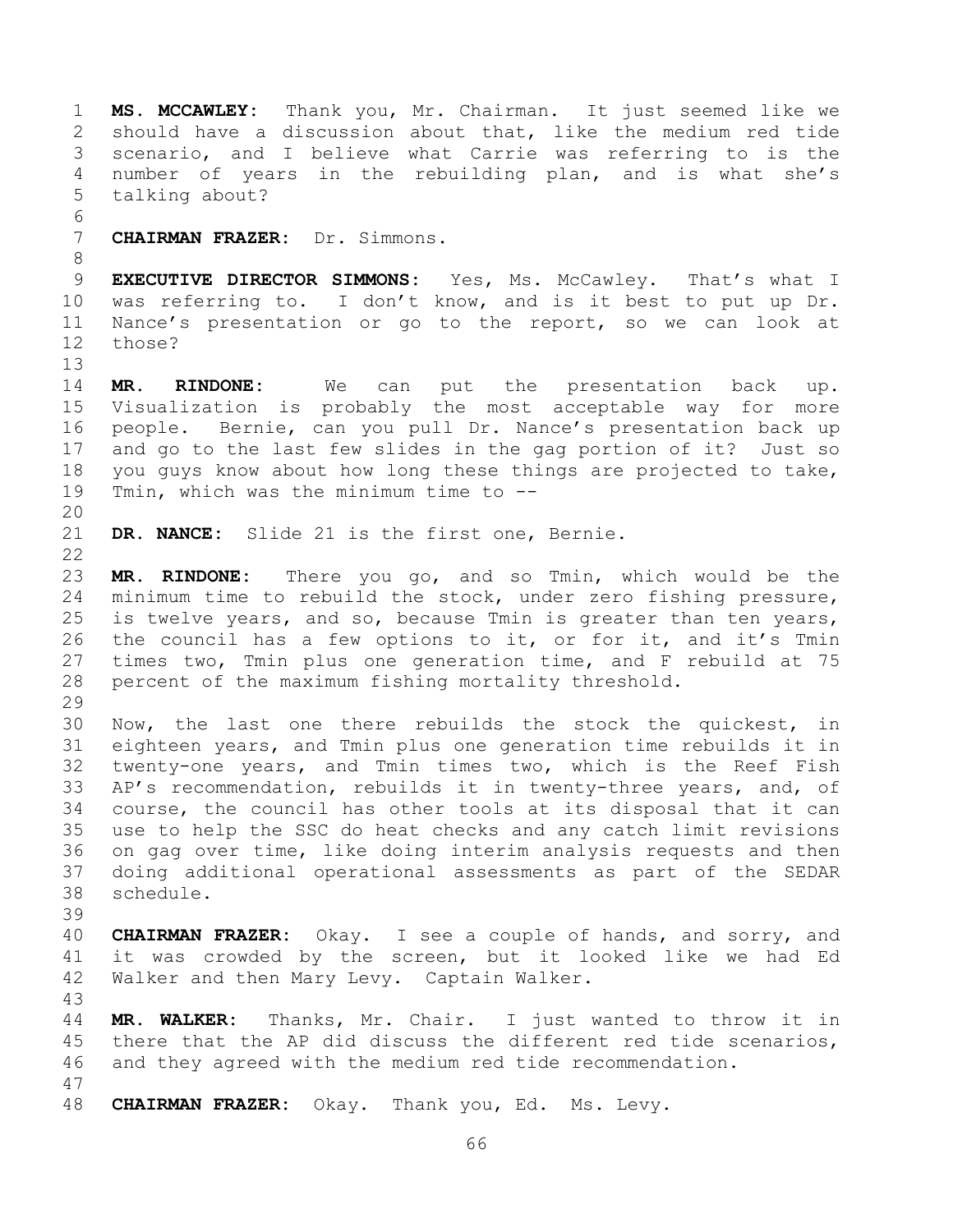**MS. LEVY:** Thank you. I just wanted to make clear that the three options that you see there, if the Tmin is greater than ten years, they represent the Tmax, right, and so, if you have a Tmin that's greater than ten years, then the guidelines provide several options that you can do to establish the Tmax, and there may be situations in which you have the information to look at all of these and say what the Tmax might be, and, in some situations, one might work. 

 In this case, it looks like all three would work, but that 12 doesn't necessarily need to be the target time, right, and so the target time is the shortest time possible, taking into 14 account the biology of the stock, the needs of fishing communities, and recommendations by international organizations, which don't apply here.

 I just want to make clear that that would be a Tmax that we would be choosing, and it doesn't necessarily mean it's the T target. It could be, but I don't want to automatically assume that the Tmax is the T target. Thanks. 

 **CHAIRMAN FRAZER:** All right. Thanks, Mara. Bernie, do we have any other hands? Again, I guess I'm just trying to provide the context, so people know what we're dealing with here, right, and so, in my mind anyway, we recognize that we've got a stock that is in, by all accounts, and the assessment, is not in good shape, and we are beginning to work on a plan amendment, or at least that's the suggestion, right, that takes into account the recommendations from the SSC with regard to the FMSY proxy and other things, catch limits, et cetera.

 That will take some time, again, right, and it's 2022, and I don't think we -- Even if we start this amendment now, and depending on where we might go with it, it's unlikely that we would have a completed amendment, an accepted amendment, that's been blessed, et cetera, by 2023.

 We're forced with the responsibility of kind of ending overfishing now, and so I'm going to actually ask, perhaps, Andy, from the Regional Office, what is a plausible path forward with regard to any recommendations coming from this body that allows us to end overfishing in 2023? It's already 2022, and the quota has already been released, from the commercial side of things, and we don't want to be in a position, I don't think, in 2023, where we haven't put a plan in place to manage this fishery in a responsible manner, and so, Andy, do you want to weigh-in on this?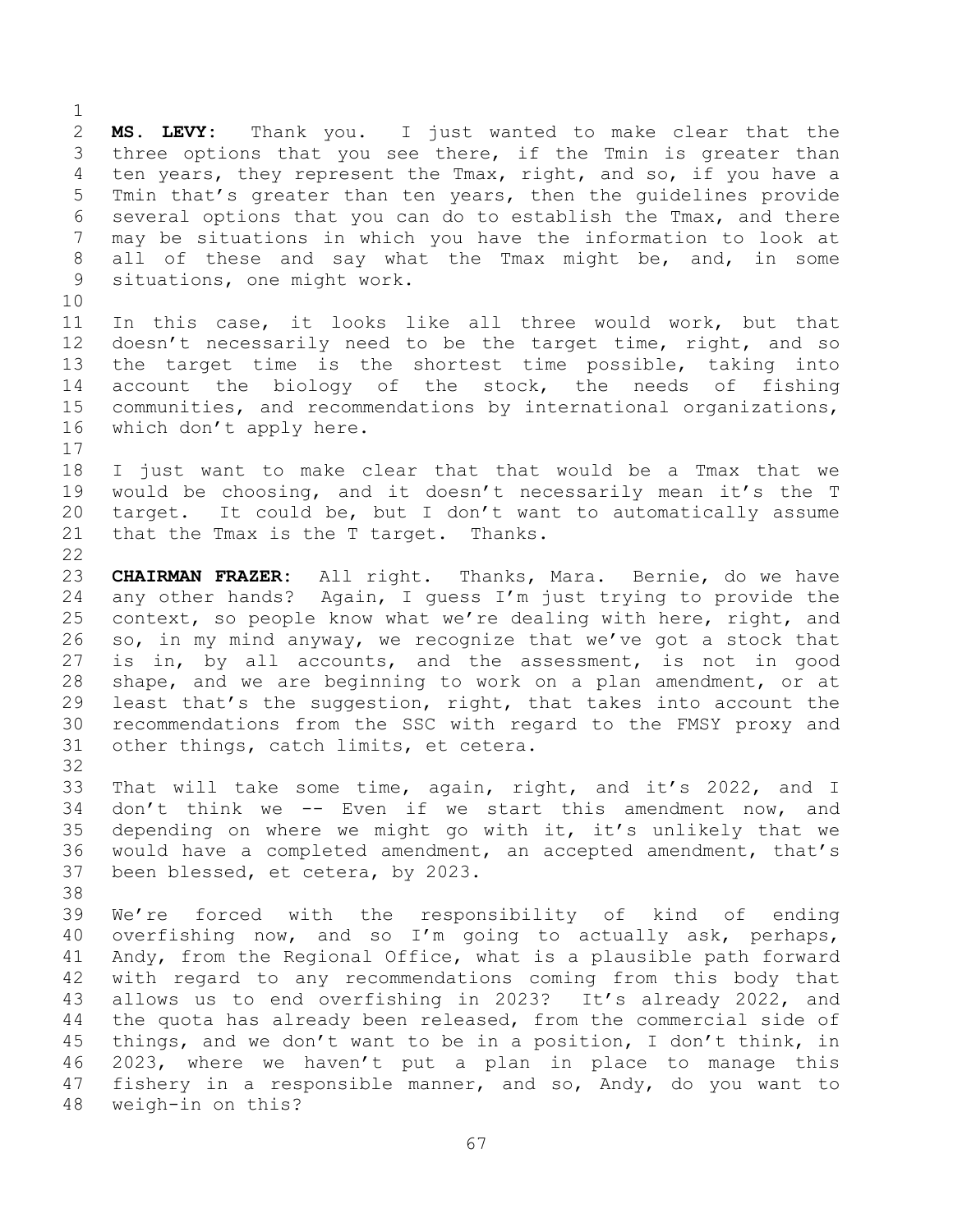**MR. STRELCHECK:** Thanks, Tom. Yes, I appreciate you teeing this up for me, and I was going to talk about it at the right time, and so, I guess, for the council's benefit, just so that everyone understands kind of the timeline we're working off of, when the council is notified that a stock is overfished and undergoing overfishing, that starts a two-year time clock to implement action to rebuild the stock, as well as end overfishing, and the Act states that you have to end overfishing immediately, and, obviously, the council needs time to do that, and so it's not going to, obviously, happen overnight. 

 Right now, where we're at is I have a letter that will likely go to the council, as early as this week, that will notify the council that overfishing is occurring, and the stock is overfished, and you have, at the previous meeting, recommended that the State Reef Fish Survey assessment be considered and used for scientific advice going forward, and Clay can certainly talk about the timeline of that, but that motion and recommendations do not negate the council from going forward and proceeding with measures to end overfishing and rebuild the stock, and so you're going to need to move forward and take action now, until such time that maybe that new scientific advice is available, and, obviously, there is some uncertainty, in terms of timing, and whether that gets approved by the SSC, et cetera.

 My recommendation is the council proceed and not bank on the fact that you are going to get that stock assessment in the near-term, knowing that we need to take some actions to address the overfishing, and it's very clear, from the assessment, whether you use the State Reef Fish Survey or you use the FES survey, that overfishing is occurring and that the stock is overfished.

 There could be a number of ways to do this, and the council could do some simple actions to end the overfishing in the near- term, and wait to maybe build out the rebuilding plan, but you run the risk of having a short timeframe for the rebuilding plan, if the scientific advice and guidance changes down the road.

 The other option is you could request an interim action, or emergency action, by the agency to proceed with rulemaking, in order to end the overfishing, while you work toward, obviously, a rebuilding plan, and so I think there is several paths, and the paths are going to be confused, based on the fact that we may be getting new scientific advice and information mid-stream,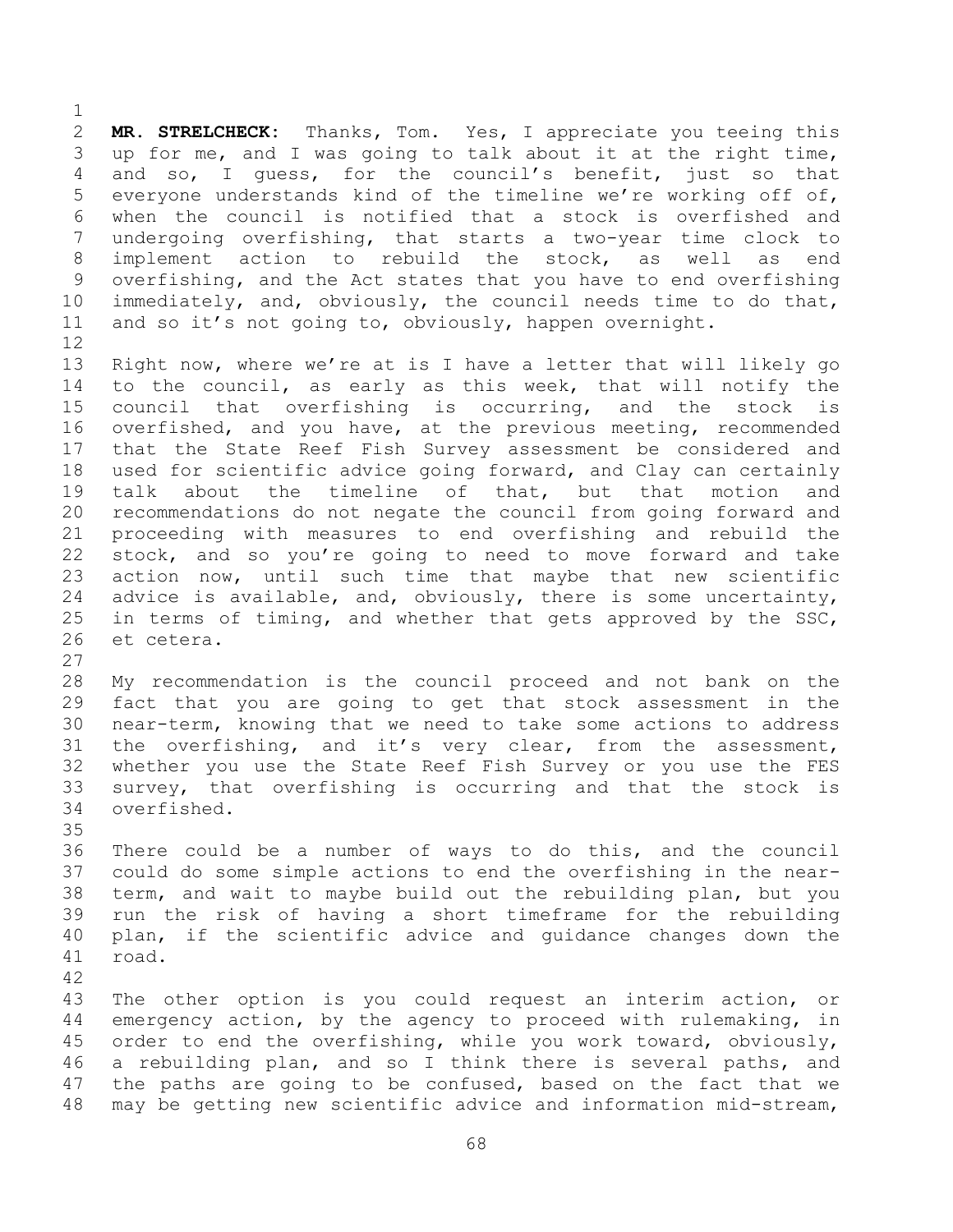but, as I said, that scientific advice does not prevent you from the need to act now, given what we know about the stock and the best available science that we have before us.

 **CHAIRMAN FRAZER:** Thanks, Andy. That information is actually really helpful, and I was trying to figure out a path forward, 7 and so, again, I mean, if the council opted to -- We're compelled to take action to reduce overfishing, but, if they were to recommend some type of an interim rule, or an emergency rule, so we could get numbers in place for the start of the 2023 season, we could do that using the recommendations coming from 12 the SSC, these most recent recommendations, as they relate to an appropriate MSY proxy, or, as Jessica had pointed out, considering the various red tide scenarios, the medium red tide being the one that was zeroed-in on.

 Then thinking about the suggested rebuild timeline, and so that would give us all the parameters that you need to set an OFL and ABC and other catch advice for 2023, and then allow the staff, when they are developing the amendment, moving forward, some latitude, right, in what that looks like. Did I capture that correctly?

 **MR. STRELCHECK:** Yes, I think that's correct. I mean, we certainly could take an action that addresses just 2023 and ending the overfishing, and that would be setting, obviously, new catch limit advice and recommendations from the SSC and then any modifications of management measures that would be necessary. Then, depending on where things stand with any new scientific advice emerging, the council would still have 2023 to implement the rebuilding plan in time to meet the two-year time period.

 **CHAIRMAN FRAZER:** Okay. Thanks, Andy. Again, my goal here is - - There's a lot of complicated things in this agenda today, but I would like us to be able to try to move forward in a productive manner, and so we do have one motion that we moved forward with gag with regard to the development of an amendment, and I think that's a positive direction, but, again, I recognize, and I think we all recognize, that we have to take action, immediate action, to alleviate overfishing, and one way to approach that is to recommend some rulemaking, an interim rule or an emergency rule, it sounds like, Andy, for the 2023 season, based on some of the SSC recommendations.

 I am happy to try to construct a motion for that purpose, but, before I do that, I just want to make sure that folks on the council are good with that approach, and so let me see if there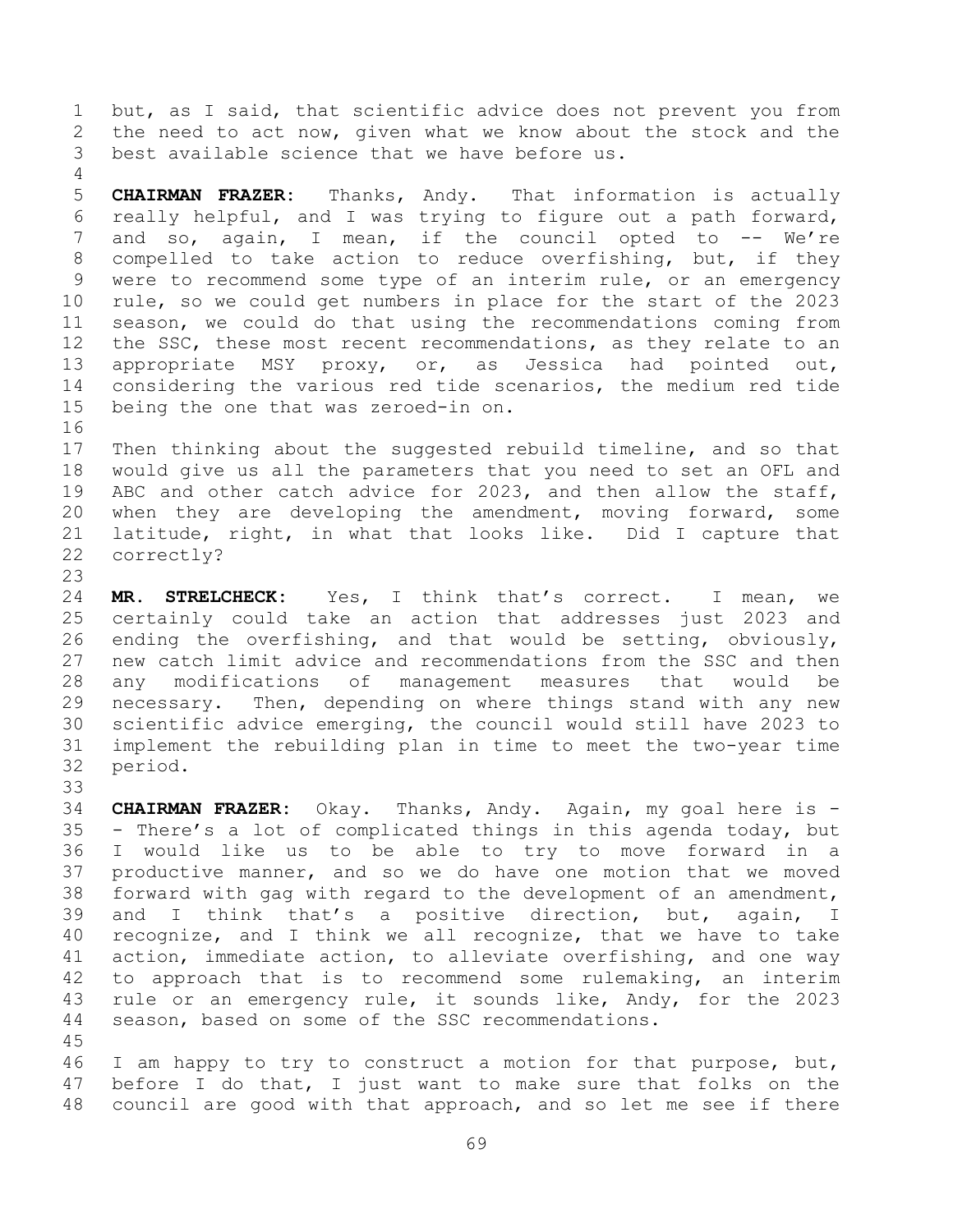are any hands. Go ahead, Andy.

 **MR. STRELCHECK:** Well, certainly Mara could weigh-in, and I don't see this as absolutely having the agency do an interim or emergency rulemaking here, and I think the council, obviously, has a number of meetings between now and August that they could take some sort of action and make recommendations to the agency and submit a rulemaking to us for consideration, and certainly the interim approach would put the onus on the agency then to move forward with rulemaking, if that's the path that you decide.

 **CHAIRMAN FRAZER:** No problem, Andy, and so I guess what I'm thinking about, because it's an IFQ fishery, and things certainly need to be in place by January, in advance of January 2023, and I'm pretty concerned about the timeline, but we don't have to do it right now, and I think that it's something to consider, and we can either do it at Full Council, or we can do it after we take a look or a little bit of a break. I am actually going to look at the Chair and ask at what point he wants to take a little bit of a break for lunch. 

 **MR. DIAZ:** What I am going to propose, but I do want to see if anybody would have any problems with this, and we're scheduled for a thirty-minute lunch, but I do realize that some people are doing this meeting virtually, and we made this schedule when we thought we were going to do an in-person meeting, and I know that some people are operating out of office buildings, where they may have to go out and get lunch.

 If we was to do a forty-five-minute lunch, does that give anybody any problem, where they won't have to get them some lunch? Anybody speak up now if you have any issues with that. Seeing nobody speaking up, let's come back at -- Let's come back at 12:20 Central. Thank you.

 (Whereupon, the meeting recessed for lunch on January 25, 2022.) - - - January 25, 2022 TUESDAY AFTERNOON SESSION - - - The Reef Fish Management Committee of the Gulf of Mexico Fishery

Management Council reconvened on Tuesday afternoon, January 25,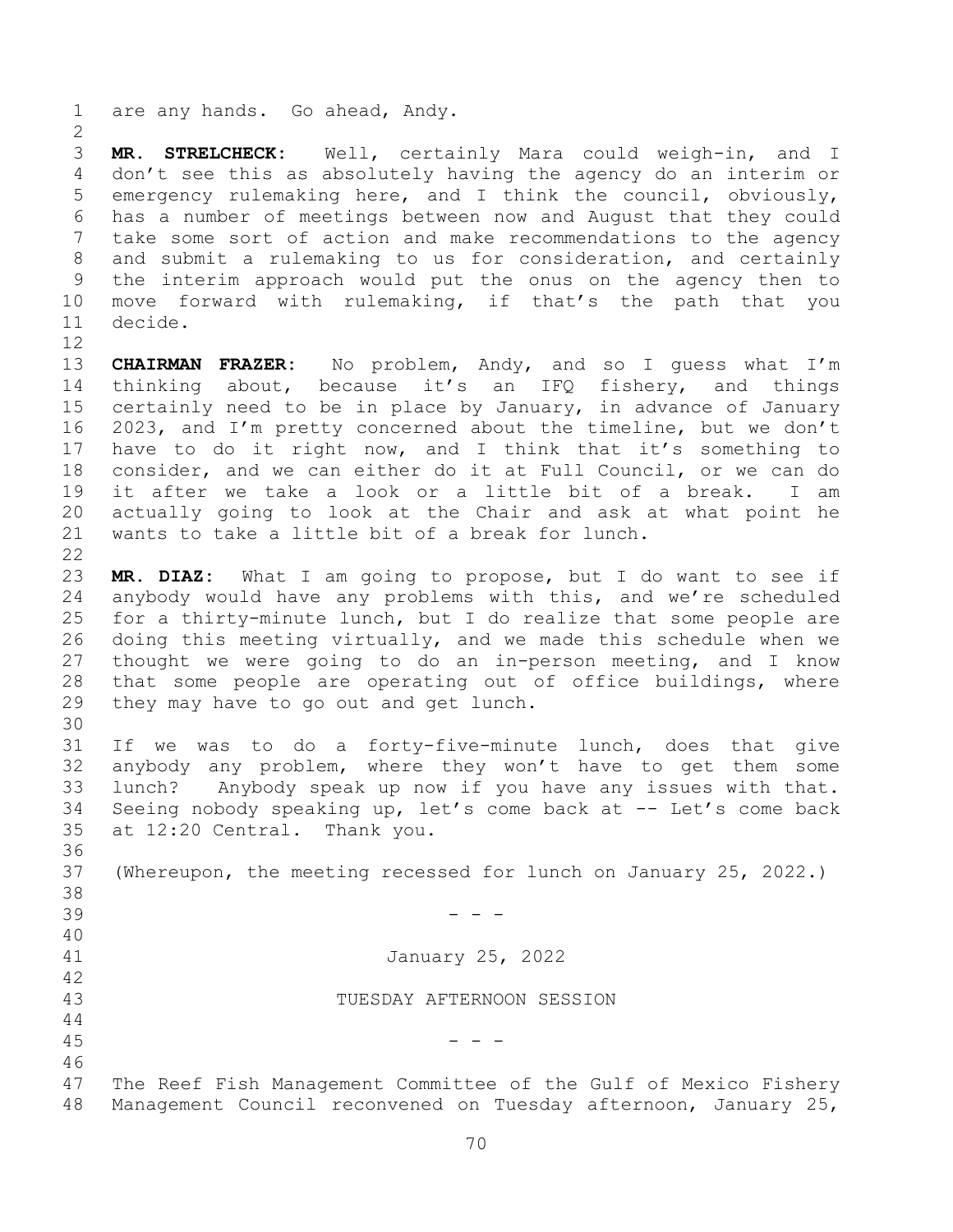2022, and was called to order by Chairman Tom Frazer.

 **CHAIRMAN FRAZER:** We are not quite done with our deliberations as they relate to SEDAR 72, gag grouper, and our path forward, and so I want to kind of revisit our next steps in that, and so we had one motion on the table to direct staff to begin a plan amendment, and I think we were good with that. The question on the table is what we want to do in the short-term to be able to respond in a timely manner to the fact that the stock is overfished and undergoing overfishing. I am going to -- I know a couple of people were interested, perhaps, in making some motions in that regard, and so I will open the table up for discussion. It looks like Jessica McCawley.

 **MS. MCCAWLEY: Thank you, and I sent this motion over to the motions email, and I don't know if they have received it yet, but I'm suggesting that the council recommend that NMFS implement an emergency rule for gag grouper that would start January 1, 2023, based on the yield streams corresponding to F 30 percent SPR and the medium red tide severity determination, in keeping with the SSC's recommendations from SEDAR 72 and using the current sector allocation. Further, the council recommends that the catch limits for the emergency rule for gag grouper be based on the rebuilding timeline of Tmin times two, to ensure that the council is able to end overfishing while it works to develop a comprehensive rebuilding plan.** Thank you, Mr. Chairman.

 **CHAIRMAN FRAZER:** Thank you, Jessica. We do have a motion on the board, and I am reading through it now. It captures the need to respond in short order to the stock status, and it incorporates the latest SSC recommendations, and it doesn't necessarily deal with the allocation issue, which will be dealt with in the plan amendment, and so all of that looks appropriate. Is there a second to this motion?

**MR. BROUSSARD:** I will second.

 **CHAIRMAN FRAZER:** It's seconded by Mr. Broussard. Is there any further discussion on the motion? I will wait a second, to make sure that people have an opportunity to read through it. Jessica, do you want to provide any rationale at all, before I go to Andy, or do you think it kind of speaks for itself? 

 **MS. MCCAWLEY:** I can add a little. I feel like this is capturing the discussion that we were having before lunch, and it's capturing the discussions from the SSC. We brought in the piece about the red tide, and we brought in the rebuilding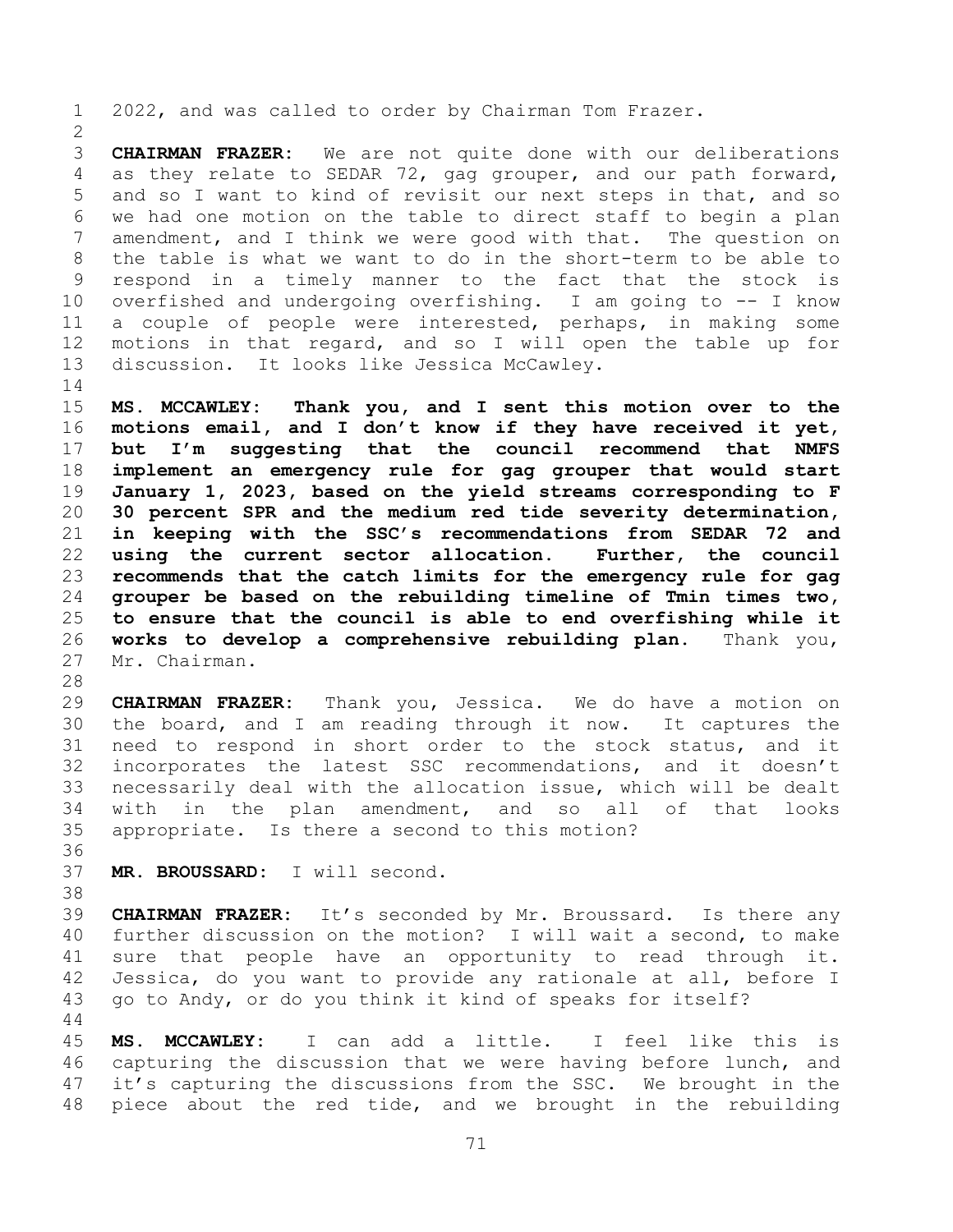timeline, and also talking about a date, and it's kind of phasing this in, just like it was suggested, I believe, by Andy, and maybe Mara, right before lunch, that we would work on one piece first, and then we would come in second with the rebuilding plan, and so that's kind of the basis for my motion, and I'm just trying to capture what we were talking about before we broke for lunch.

 **CHAIRMAN FRAZER:** Okay. Thanks, Jessica, and I guess one of the issues that we found ourselves trying to deal with is that, you know, because the gag fishery is an IFQ fishery, right, that we have already released, for example, the quota for 2022, and our hands are a bit tied, and we certainly don't want to find ourselves in that position at the beginning of 2023, and so I guess I appreciate the need for the motion, whether or not it's an emergency rule or some other mechanism, and it looks like Andy might have something to say there, and so Mr. Strelcheck.

 **MR. STRELCHECK:** Thanks, Mr. Chair. Jessica, I appreciate you 20 putting the motion on the board, and I do want  $-$ - We are looking at our guidance with regard to emergency versus interim rulemaking, in terms of what would be most appropriate here, and so I do think we'll need to clarify if this needs to be an emergency rule or an interim rule.

 Under interim rules, you don't have to end overfishing, but you would, at minimum, have to reduce the overfishing until such time that, obviously, council action takes place. 

 Prior to the break, I had mentioned possibly a framework action, but, after discussions with General Counsel, I have concluded that this is a more appropriate approach. The one thing that I guess I would add is, and maybe it's a subsequent motion that Jessica or others would offer, was any management measures that you would want the agency to take, obviously, to reduce, or end, the overfishing under this request, because we can't simply just, obviously, change the catch limit in order to achieve this for the recreational fishery, and we would want some guidance with regard to whether or not you wanted any further management measures. Thanks.

 **CHAIRMAN FRAZER:** Okay. Thanks, Andy, for that input. We could certainly think about additional management measures. If we don't have any on the table at this point, when we come back at Full Council, we could actually modify the motion, if it passes. Bob Gill.

**MR. GILL:** Thank you, Mr. Chairman. I like this motion, but I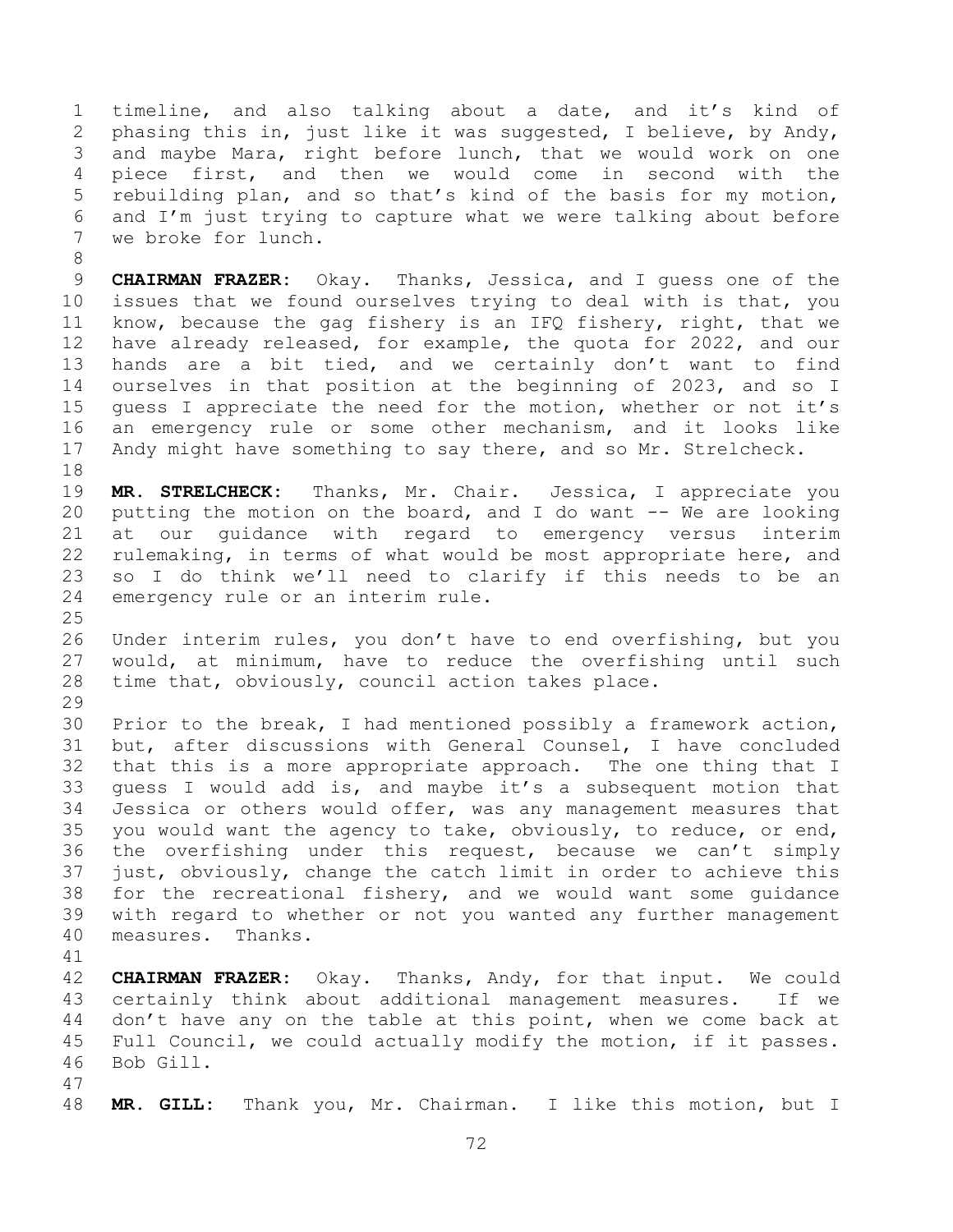would like to have a discussion on the suggested use of the rebuilding timeline of Tmin times two, and I understand that was the AP's recommendation, but that was the longest rebuild time, and one of the effects of that says that you get somewhat more fish available throughout the rebuild time to do it, and I guess the question, in my mind, is whether this predisposes the plan amendment for how we want to rebuild the gag stock.

 My kneejerk reaction to Tmin times two is probably not the way I would support for that plan amendment, and it makes no difference for the emergency rule, and I will go with it, but extending the rebuild timeline out, to me, it seems to me to be the wrong approach, and I think we want to take a little bit tougher look at it and rebuild it as soon as we can, within reason. Thank you, Mr. Chairman.

 **CHAIRMAN FRAZER:** Good comments, Bob, and my own read, and I will look to staff, after I think about it for a minute, but I 19 don't think that this action, in the short-term, would hamstring the development of an amendment, or tie anybody's hands, and so I just want to make sure that that's true, and maybe John or Carrie.

24 Bob, in just talking with John, again, whatever -- The amendment will supersede this action, for sure, but perhaps Ms. Levy might want to weigh-in here. Mara.

 **MS. LEVY:** I don't think taking emergency, or interim, action to reduce or end overfishing is going to stop the council from looking at the various alternatives for the rebuilding plan and the rebuilding timeline, and, as I mentioned before, those three scenarios, including this Tmin times two, are the T maximum, the maximum time, and that doesn't mean that it's necessarily the time that you should choose to rebuild the stock, which is required to be the shortest time possible, taking into account the needs of the fishing community, and so I think you have some flexibility, in terms of what you do in the plan amendment and the rebuilding plan.

 **CHAIRMAN FRAZER:** Okay. Thanks, Mara, and so, again, the understanding is that this motion, moving forward, will not preclude a consideration of other rebuilding timelines in the plan amendment, and so I think we have some flexibility in that regard. Is there any further discussion of this motion? Okay. I am just going to wait just a second. I am not seeing any hands. **Is there any opposition to the motion? Hearing none, and seeing none --**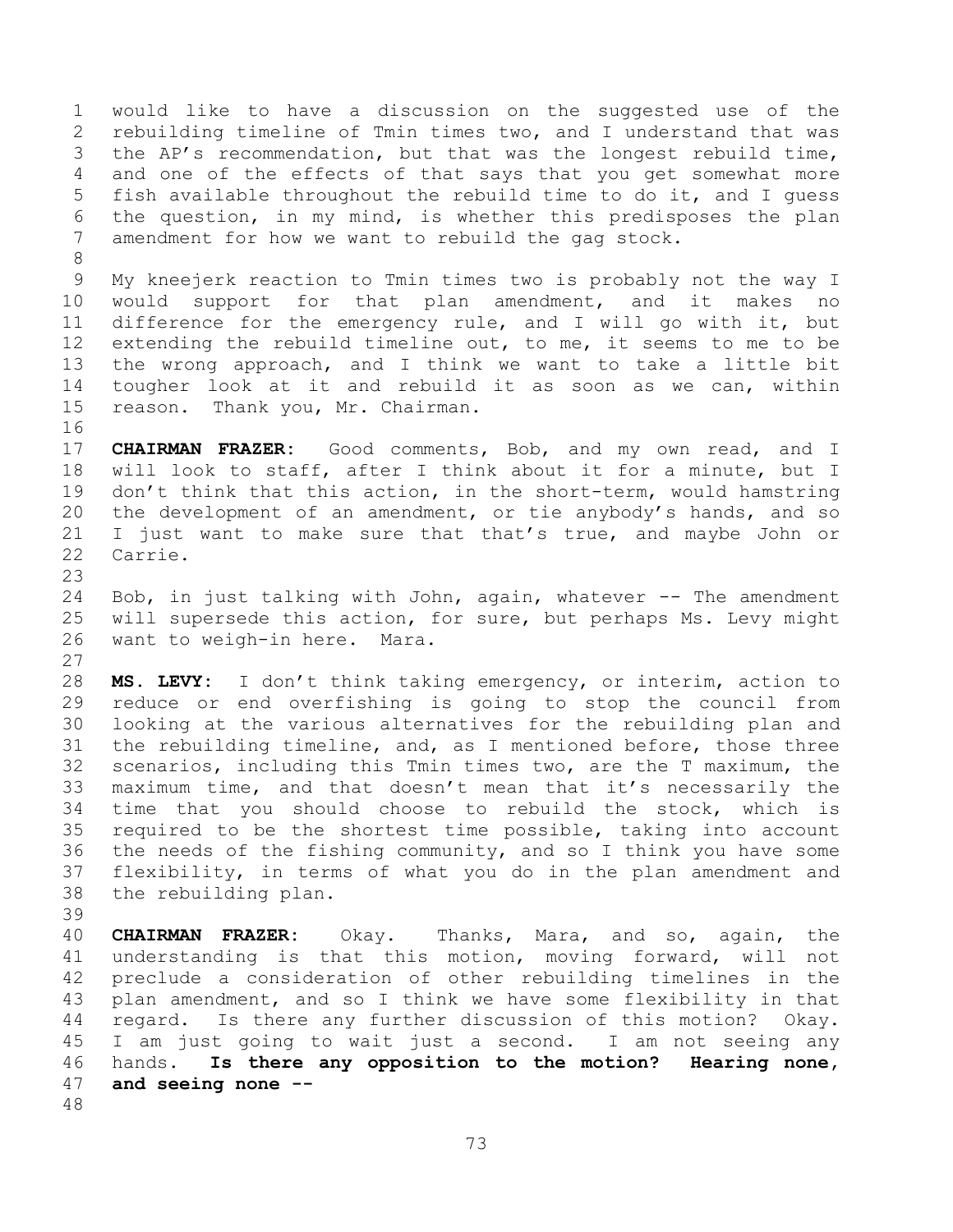**MR. STRELCHECK:** Mr. Chairman, I am going to vote against it. I am not voting against it because I'm opposed to it. I'm just not sure, by me voting for it, that the agency would be able to prevent moving forward with it, if we thought it was unnecessary, and so I will -- I apologize, but it's a Regional Administrator thing. **CHAIRMAN FRAZER:** I understand your position. **We have one no, and are there any others opposed to this motion?** Ms. Bosarge, did you want to -- **MS. BOSARGE:** No, I'm sorry, and I was trying to raise my hand for after the motion. **CHAIRMAN FRAZER:** Okay, and so let's dispose of the motion. **Again, is there any opposition to the motion, other than Mr. Strelcheck? Seeing none, the motion carries with one in opposition.** Leann. **MS. BOSARGE:** Thank you, Mr. Chairman, and so Mr. Strelcheck mentioned that, yes, we could put this in place, possibly, but he didn't feel like that would do it, and we would have to have some management measures as well on the recreational side, and what -- I wasn't sure exactly what he meant, and were you speaking to an ACT or something else, Andy? **CHAIRMAN FRAZER:** Andy, would you like to clarify? **MR. STRELCHECK:** Thanks, Leann. We, obviously, manage the gag fishery with size limits, bag limits, and closed seasons, and so I would have to look at the accountability measures, and I don't recall, but we open the season on June 1, and then, if the accountability measures allow us to close when the new catch limit is met, whatever is specified under this emergency action, then that would be sufficient, but, if they don't, or you wanted to recommend additional management measures that the agency would consider to lessen any sort of economic impacts, or biological impacts that go along with this, then that was what I was implying. **MS. BOSARGE:** A follow-up, Mr. Chairman? **CHAIRMAN FRAZER:** Go ahead, Ms. Bosarge. **MS. BOSARGE:** I'm sorry, Andy, and I guess I'm not following you about if it doesn't allow you all to close the season when the quota has been met, and I'm not following that, and I don't know if you mean that the quota is just going to be so small that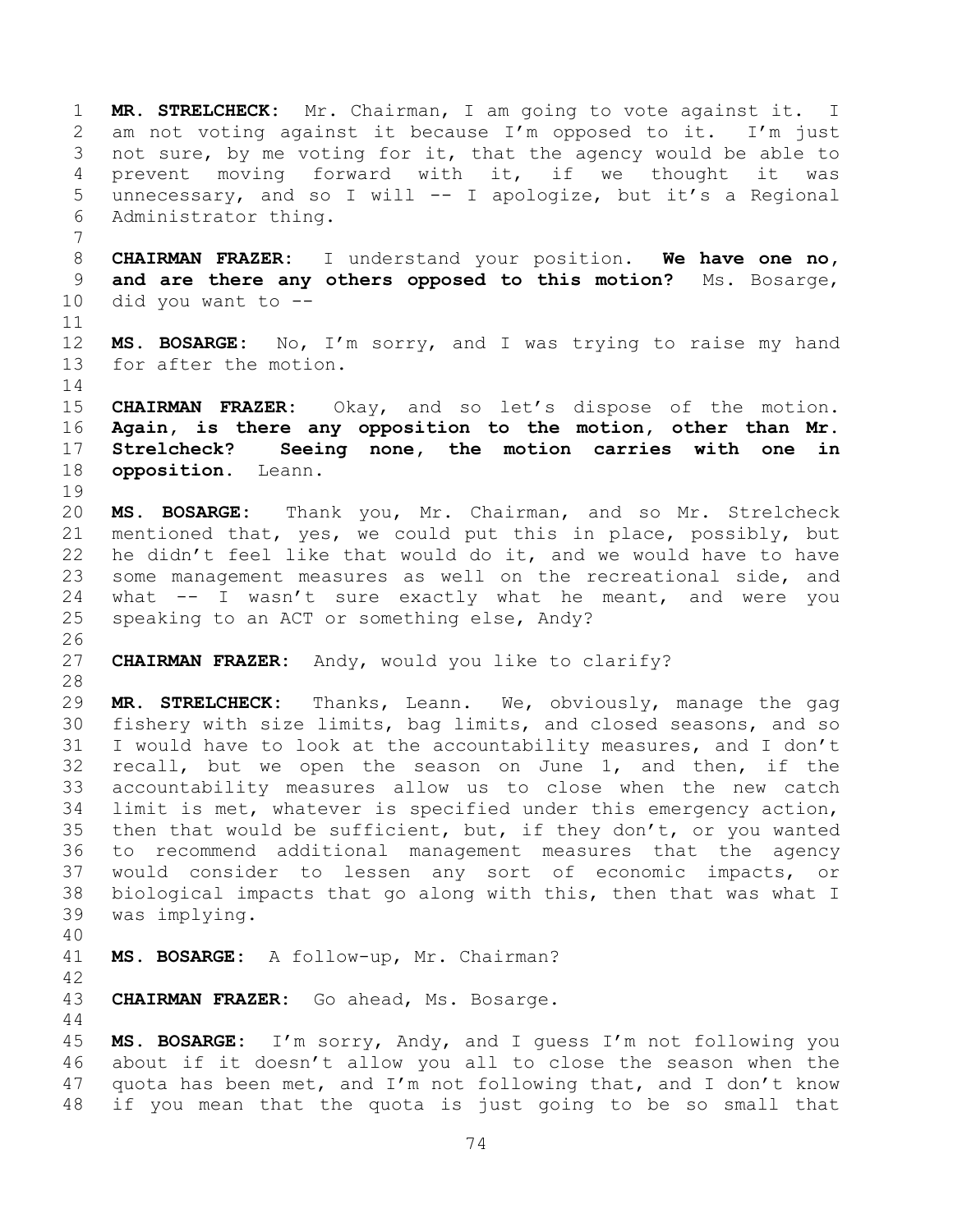maybe it could really be met in one wave, and you don't feel you would have the data soon enough, and, if that's the case, you know, I mentioned possibly looking at some Florida data on this, or even, if the quota is small enough, to make sure that we stay within it, and given it's that small, that the season would be that short, is this not a time where maybe we want to look at some alternative management scheme for this little-bitty amount of fish and see if we can find a way to dole it out to the fishermen that lets them go catch those fish when they're ready to go catch them, but has enough accountability built into it that we don't have to worry about going over.

 Honestly, I'm thinking about some sort of electronic tag system 14 of some sort, and not necessarily physical tags, but an electronic tagging system, and so, if you could elaborate a little more, Andy, then maybe we could come up with some ideas. 

 **MR. STRELCHECK:** Thanks, Leann. I am trying to ahold of the accountability measures, and so what your example was is exactly correct, right, and so we are reducing the catch limit considerably under this action, and so, if the agency has authority that, once the season opens, that we close when we project the catch limit to be met, then that would be sufficient, from a management measures standpoint.

26 If we don't have that authority, then we would essentially allow for harvest to ultimately exceed the lower catch limit that's been specified, and I would much rather have the council come in and ask the agency to consider modifications to when the season is open, or changes to the bag limit or size limit or whatever management measures that you would deem appropriate at that point to consider under the interim rule, or emergency rule. 

 **CHAIRMAN FRAZER:** Thanks, Andy, and so I'm trying to think through this a little bit, and the clarity helps, right, and so I understand that what we're faced with is a significant reduction in the quota, in the number of fish that are available to the recreational sector, or both sectors, but, because of the in-season monitoring may not be sufficient to curtail that catch before a significant overage, that becomes problematic, and so we could, for example, and, again, I am just throwing out some ideas here, look at the historical catches, after some period of time, one month for example, to get an idea of when we expect the quota that's allocated to a particular sector, to the recreational sector, in this case, to be caught, and that is the additional management measure, or the constraint, that you might consider moving along with this motion, and is that right, Andy?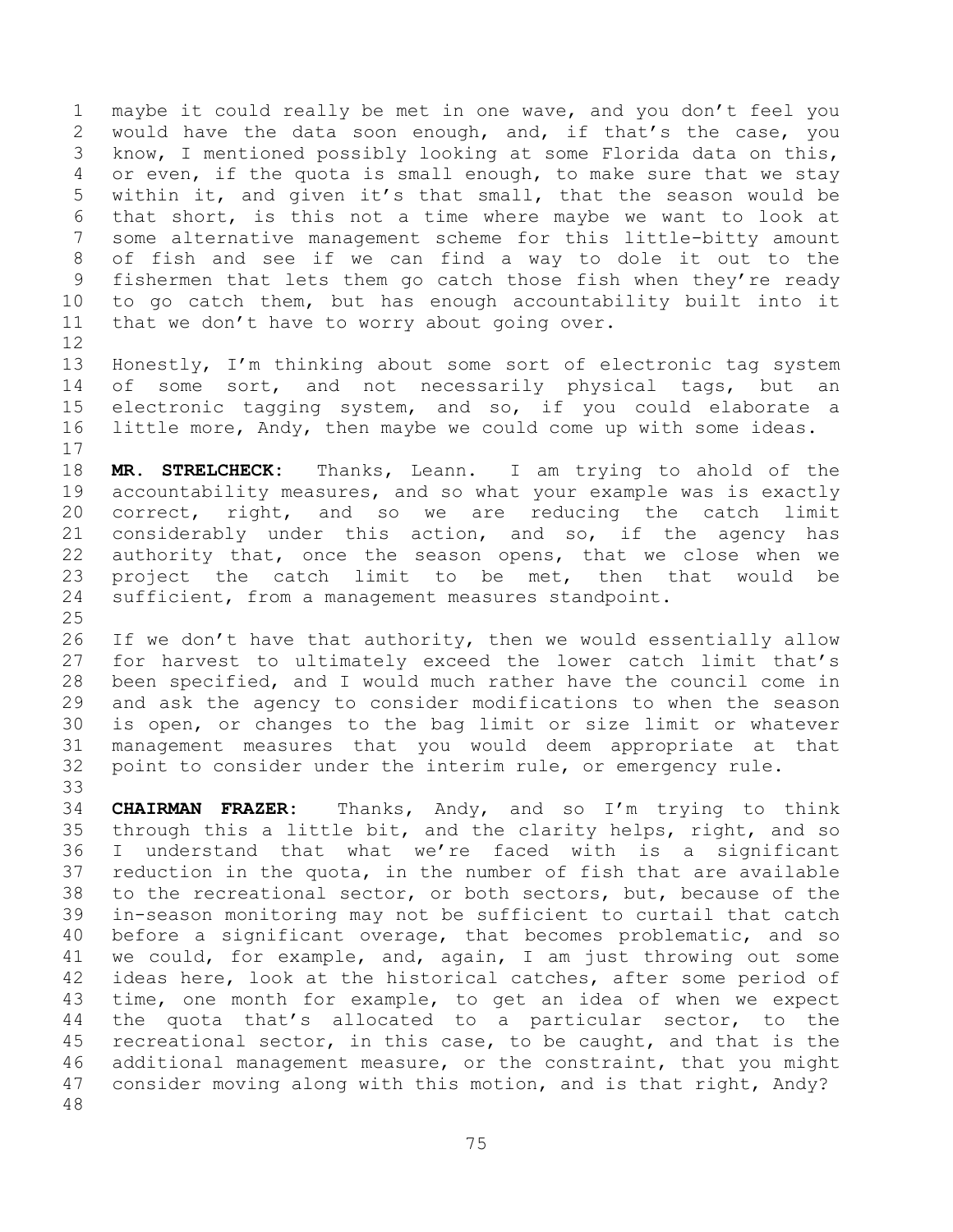**MR. STRELCHECK:** Yes, that's correct, Tom.

**CHAIRMAN FRAZER:** Okay. That is super helpful to me. Jessica.

 **MS. MCCAWLEY:** Mine is on a different topic, and so you might want to finish out that particular question from Leann and then maybe circle back to me.

 **CHAIRMAN FRAZER:** Okay, and so, Leann, did you want to continue with your line of questioning, or are you good for right now?

 **MS. BOSARGE:** I think I'm good for right now, mainly because I guess the internet cut out, and so I missed what was said there, and so I will just be quiet and listen in, but I do want to circle back to this idea, whether it be in the interim/emergency rule or whether it be something that we just request comes back at the next meeting for the longer-term plan, to find a way to allow the recreational fishermen as much flexibility with that handful of fish that they're going to get next year, and probably for years to come after that, to fish it when they want to, and so it's time to think outside the box with this one, I believe, and maybe not for this short-term, next year, but definitely moving forward, and so just circle back to me later, please, sir.

 **CHAIRMAN FRAZER:** Okay. Will do, Ms. Bosarge, and, again, I think that the core of this motion will not necessarily change, but it might be expanded upon, to tackle the additional management measures that might go along with the rule, and so, Andy.

 **MR. STRELCHECK:** Thanks, Tom. Just to add to this, I like the way that Leann is thinking, in terms of innovation, and I certainly wouldn't recommend adding that to any sort of rulemaking, just to keep that as simple and straightforward and move as easily as possible.

 In terms of the accountability measures, we do have an accountability measure that, once the catch limit is met, or projected to be met, we would close the fishery, or I have authority to close the fishery, and so that still then begs the question of, well, what type of season would that result in, based on a reduced catch limit, and, if the council is fine with moving forward, and the agency proceeding with, obviously, implementing, in all likelihood, that accountability measure, when we could proceed on that front. 

If you would like, obviously, additional management measures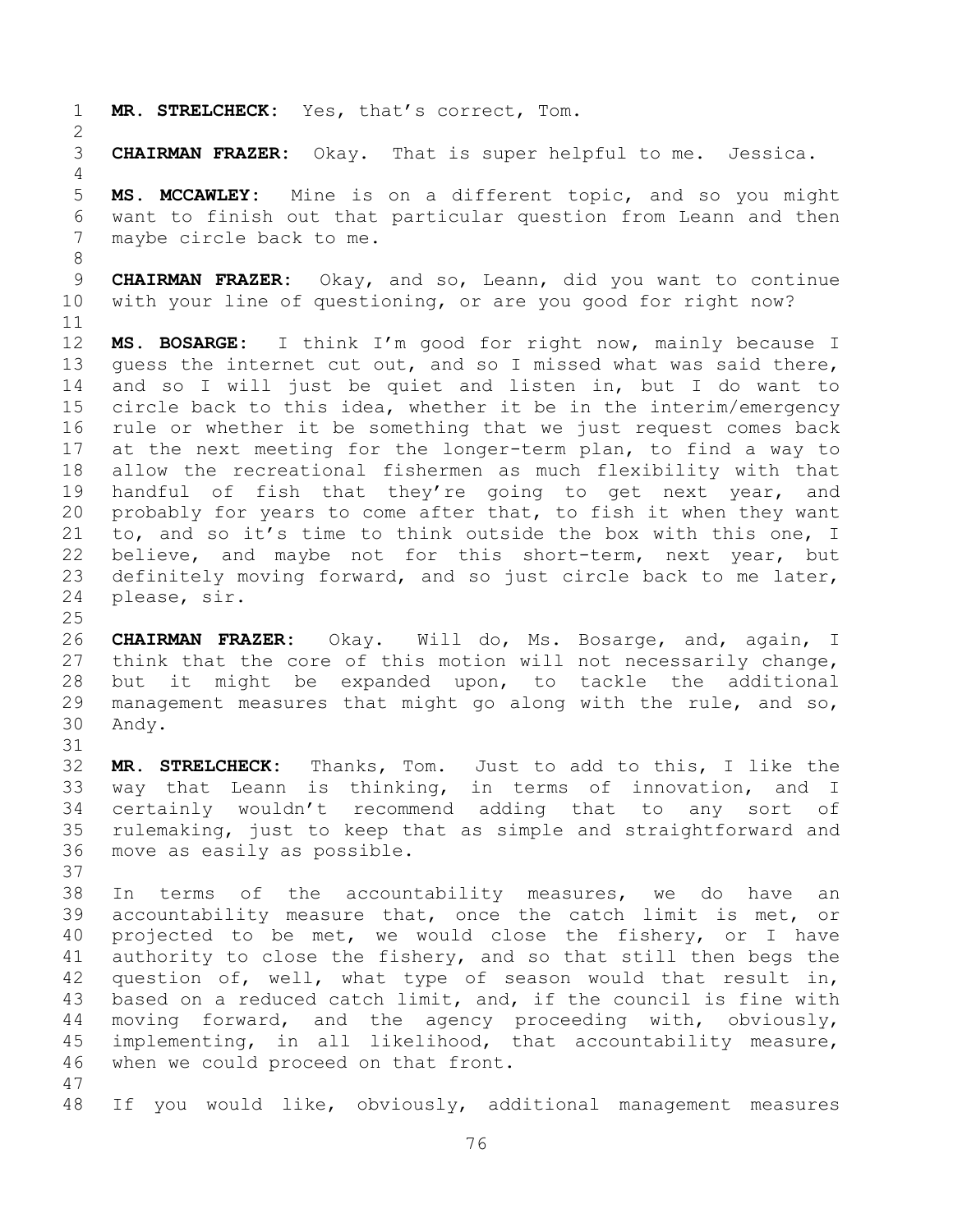that might extend the length of the season a little bit longer and avoid as long of a closure, then we would certainly want to hear recommendations from the council on that emergency rulemaking. Thanks.

 **CHAIRMAN FRAZER:** Okay. That makes sense. I think, again, in the interim between now and Full Council, when we come back to this motion, I think council members should give some thought to that, so that we can provide more detailed direction moving forward, and so, Jessica, is that an old hand? You had something else you wanted to talk about, and so let's go ahead - - I am not seeing any other hands that are up right now, and so, Jessica, if you want to go ahead and tackle whatever it that was on your mind.

 **MS. MCCAWLEY:** I guess I just -- This is gag, and I wanted to circle back to something that I think that you all did at another meeting, where you all were requesting the Florida State Reef Fish Survey be part of the gag assessment, and so I wanted to make a motion, and then maybe we can get an update after the 21 motion is made, and I also sent this to staff. 

 **A motion that the council requests that the calibration of the Florida State Reef Fish Survey, with the MRIP-FES for gag grouper, be a priority for the National Marine Fisheries Service and all associated parties to that process, and so just trying to understand the timeline and make sure that this is moving, and make sure that this is actually going to get done sooner rather than later, because I feel like we need this.**

 Also, Mr. Chairman, I believe that this was discussed by the AP as well, and so I wasn't sure -- I know we're behind, but I don't know if you wanted to go to Captain Walker to talk about that, and I'm not sure that we reviewed this piece when we went over the AP report.

 **CHAIRMAN FRAZER:** Thanks, Jessica, and so I will try to take these issues in order, and so, for the record, I will just read the motion. **The council requests that the calibration of the Florida State Reef Fish Survey, with MRIP-FES for gag grouper, be a priority for NMFS and all associated parties to that process.** Before I move to Captain Walker, is there a second for this motion?

**MR. BROUSSARD:** I will second.

 **CHAIRMAN FRAZER:** It's seconded by Mr. Broussard. Okay. We certainly will have some discussion about this, and I know it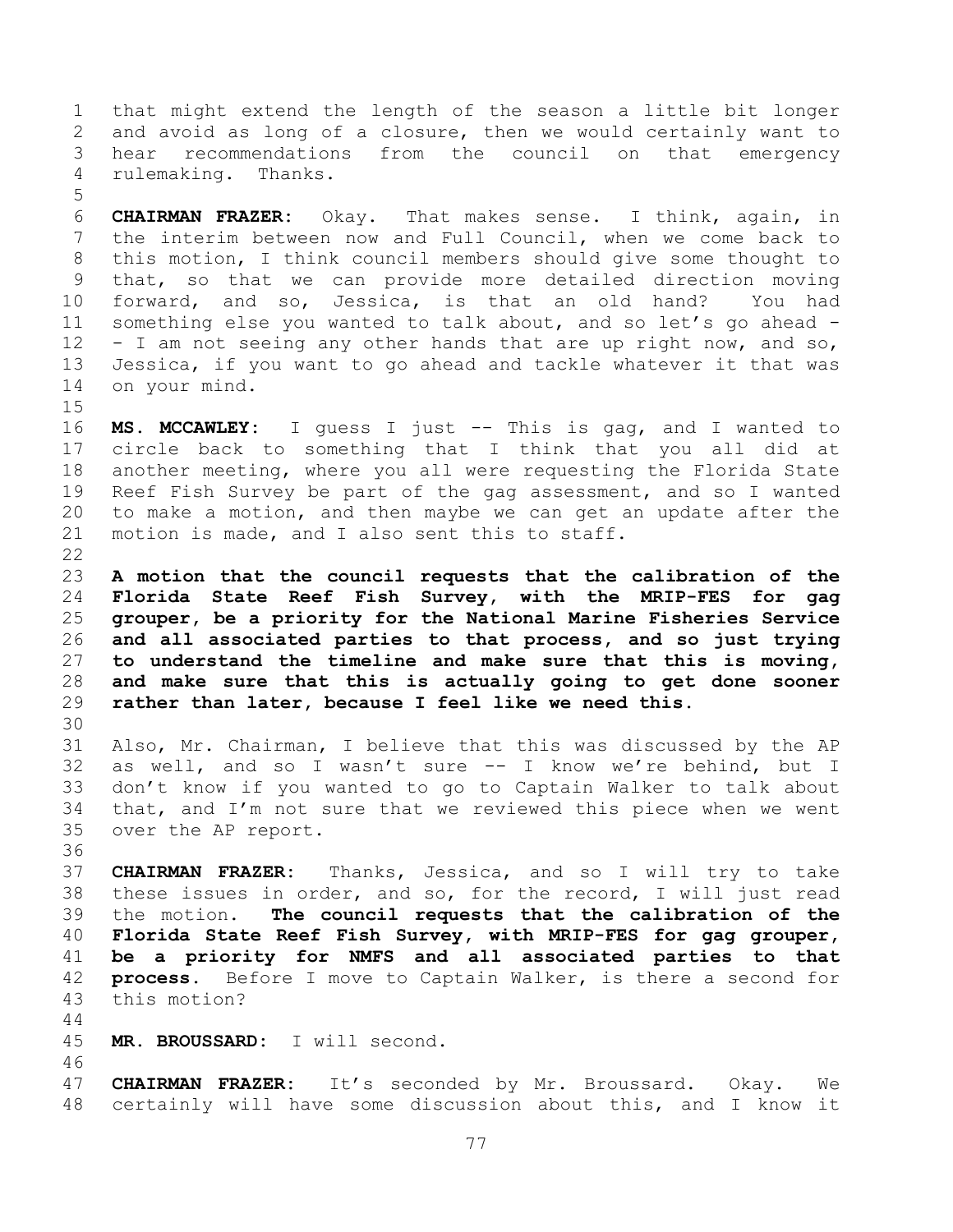looks to be a logical transition to the update that's going to be provided by Dr. Porch and Mr. Strelcheck, but we'll hear what Captain Walker has to say with regard to the AP's discussion as it relates to this issue. Ed.

 **MR. WALKER:** Thanks, Mr. Chairman. Just to reiterate what Ms. McCawley had to say, we did, at the AP, discuss and have universal approval of including the Florida State Reef Fish Survey data into the assessment, if possible, and we didn't take a vote, or a motion on it, but I can tell you that consensus in the room was definitely in favor of doing that.

**CHAIRMAN FRAZER:** Mr. Rindone, to the point made by Mr. Walker?

 **MR. RINDONE:** Thank you, Mr. Chair. Yes, there is a motion to that effect, and I can read it out to you guys. There it is. It's on the board. The motion was to recommend to the council, the Science Center, and the SSC that we, and I'm presuming the council and its constituencies, use the SRFS data to rerun the SEDAR 72 stock assessment model for gag and get away from the glaring and significant estimation issues clearly seen in the current private recreational and shore landings data from 1965 to 1995 inputs being used in the stock assessment. We urge the council, the Science Center, and the SSC to ensure this review is completed prior to formulating a rebuilding plan or management changes. That motion carried unanimously.

 **CHAIRMAN FRAZER:** Okay. Thanks, Mr. Rindone, and so that motion from the AP seems to be consistent with the motion made by Ms. McCawley. I am looking for other hands, and I'm wondering if it's -- Do we want to vote on the motion prior to having the discussion with Dr. Porch and Mr. Strelcheck? Before we get there, I see Susan Boggs. Go ahead, Susan.

 **MS. BOGGS:** Thank you, Mr. Chair. I will support this motion, but I just am concerned about the precedent that we're setting using state data collection to influence, to replace, a portion of the assessment, and I just hope that, going forward, we can - - I understand that this is kind of -- Gag is centric to Florida, but I sit back and I remember when we used to catch gag off of Alabama, and so the question, in my mind, is what has happened to the gag, and there's a lot of explanations, I'm sure, that are out there, but I just -- I will support this motion, but I want to be cautious, moving forward, and I don't know if council staff -- How we need to maybe go about this at a later date, setting strict requirements as to when we use state data in place of in a stock assessment.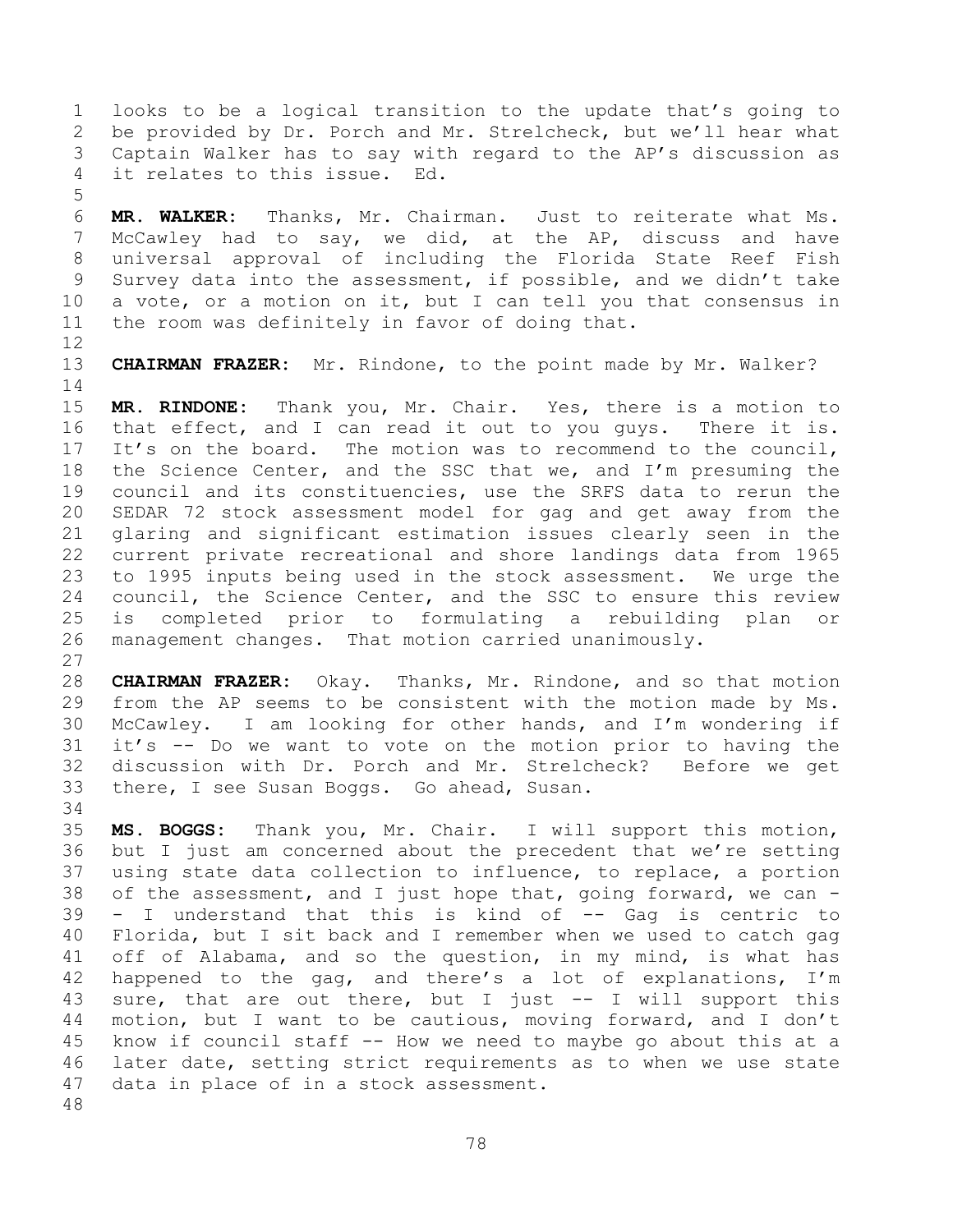I mean, normally, we use state data, yes, but it's not removing something out of the stock assessment, and so, again, I would like to -- I will support it, but I want to be cautious, moving forward, the precedent that we're setting the state data. Thank you so much. **CHAIRMAN FRAZER:** Thank you, Ms. Boggs, for those comments. Dr. Porch. **DR. PORCH:** Thank you. Just to give you an update on that, and we talked to Ms. McCawley about that, with actually the leader of our agency, Janet Coit, and the plan, at this point, is to finalize the terms of reference for the review of the calibration of the SRFS survey with FES at the February transition plan meeting, and so, at that point, they would clarify exactly what will be requested from the State of Florida for the review and specify the terms of the review. We expect that that review should only take a few months, especially since what the state did was supply a constant calibration to the FES time series, and so it shouldn't be anything that's too hard for the reviewers to study and understand and draw a conclusion about. The key is whether they agree that that's the appropriate way to calibrate the SRFS survey back in time, and we think that may take, on the outside, a few months, and so it could be that, within four to six months after the February workshop, that we should have a decision through that transition process. Remember that Dr. Cisco Werner sent a letter to all the state directors describing the transition process, and one of the things that was listed in there, in the last steps after certification, is to actually understand how to calibrate these time series back in time and then have some level of review of it, and so, unfortunately, that got delayed, due to COVID, and maybe other reasons, and we're trying to get it all back on track, and so, at that February workshop, we should do just that, get the terms of reference settled, and then the Office of Science and Technology, and Richard might be on, and he could comment on it, but they think they can get some consultants to review it fairly shortly after that. Like I said, the whole process done in maybe six months, on the outside. After that point, we just need to discuss if we need to bump one of the assessments that the Gulf is doing by a few months to accommodate the time it will take the analysts to run all the diagnostics and everything that they need to do for the gag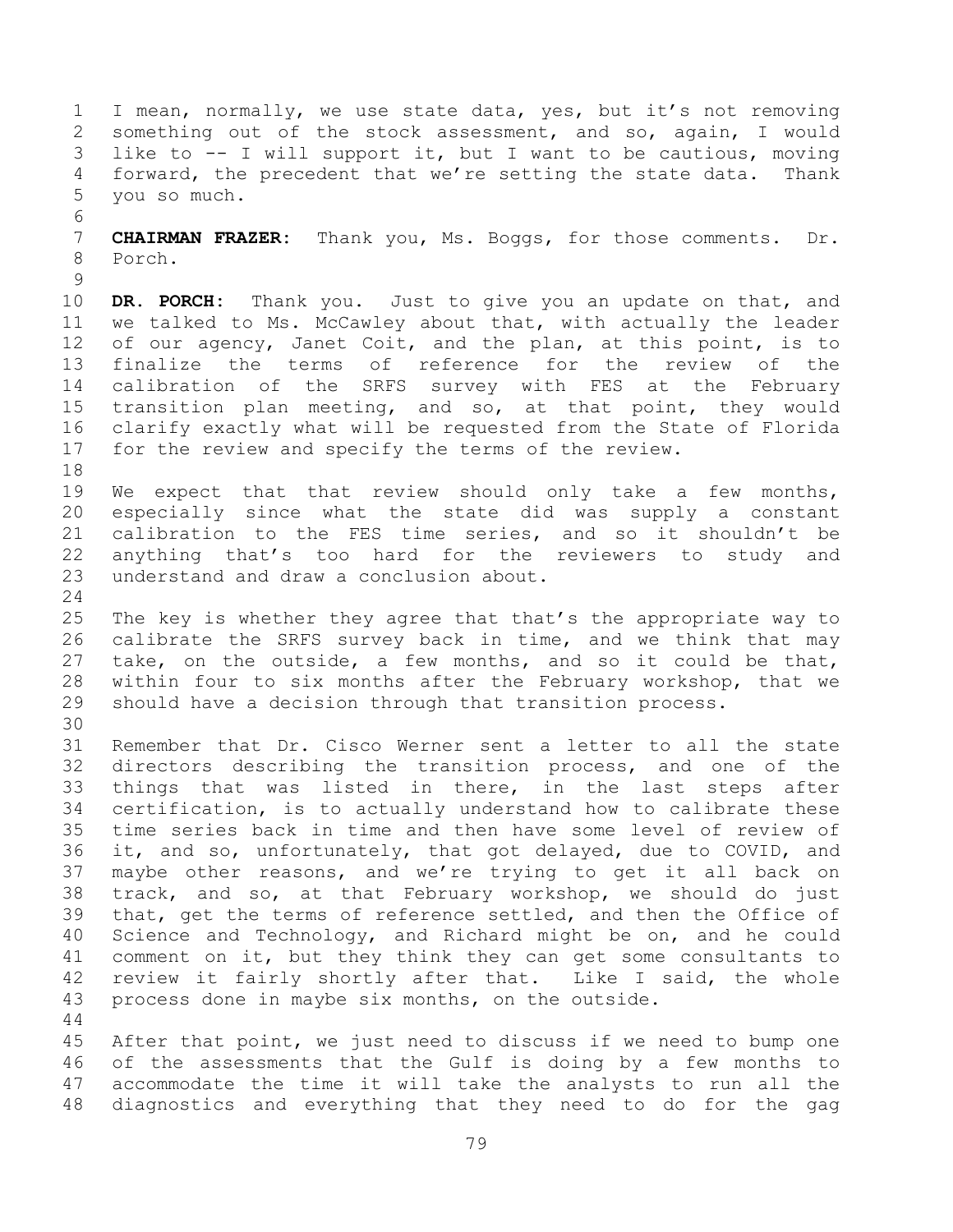assessment, assuming that it successfully undergoes the peer review, the SRFS calibration. **CHAIRMAN FRAZER:** Thanks, Clay, for laying out that timeline. It looks like Mr. Rindone has a question. **MR. RINDONE:** Thank you, Mr. Chair, and thank you, Dr. Porch. I do have one question about that, and so you had said that you thought that it could take four to six months after the February 2022 meeting for that calibration to be reviewed and approved, 11 and would it be after that point, after that four to six months, that work would begin on a SRFS run for SEDAR 72, if that calibration is approved, and, if so, how much longer would you estimate it would be before the SSC would have something that they could review? **CHAIRMAN FRAZER:** Clay. **DR. PORCH:** The final steps would happen after that, just because I'm not going to ask the staff to make a bunch of runs and go through all the diagnostics when we're not completely sure what the outcome of the transition process will be. It could be that the reviewers have some suggestions to improve that calibration back in time, and I don't know that they will, but it's possible. After that, it could take a couple of months 27 to complete all the diagnostics, and  $I'll$  just  $-$  We'll get back with staff and talk about what the progress is, and what it's likely to be, and then we'll figure out if we need to bump the next assessment that the analysts will be working on by an equivalent amount. **CHAIRMAN FRAZER:** Thanks, Clay. Mr. Gill. **MR. GILL:** Thank you, Mr. Chairman. Dr. Porch answered my question, and so I will pass. **CHAIRMAN FRAZER:** Okay, and so Ms. Bosarge. **MS. BOSARGE:** I'm going to support the motion, and I said this at the last meeting, but I guess it's worth saying again, now that we have new representation in the Florida seat, which we're glad to have you, and we love you to death, although we do miss Martha too, and she was amazing. The one caveat that I had, when I supported a similar kind of motion at the last meeting, was that the thing that I can say for MRIP, whether CHTS or FES, which I have been rough on them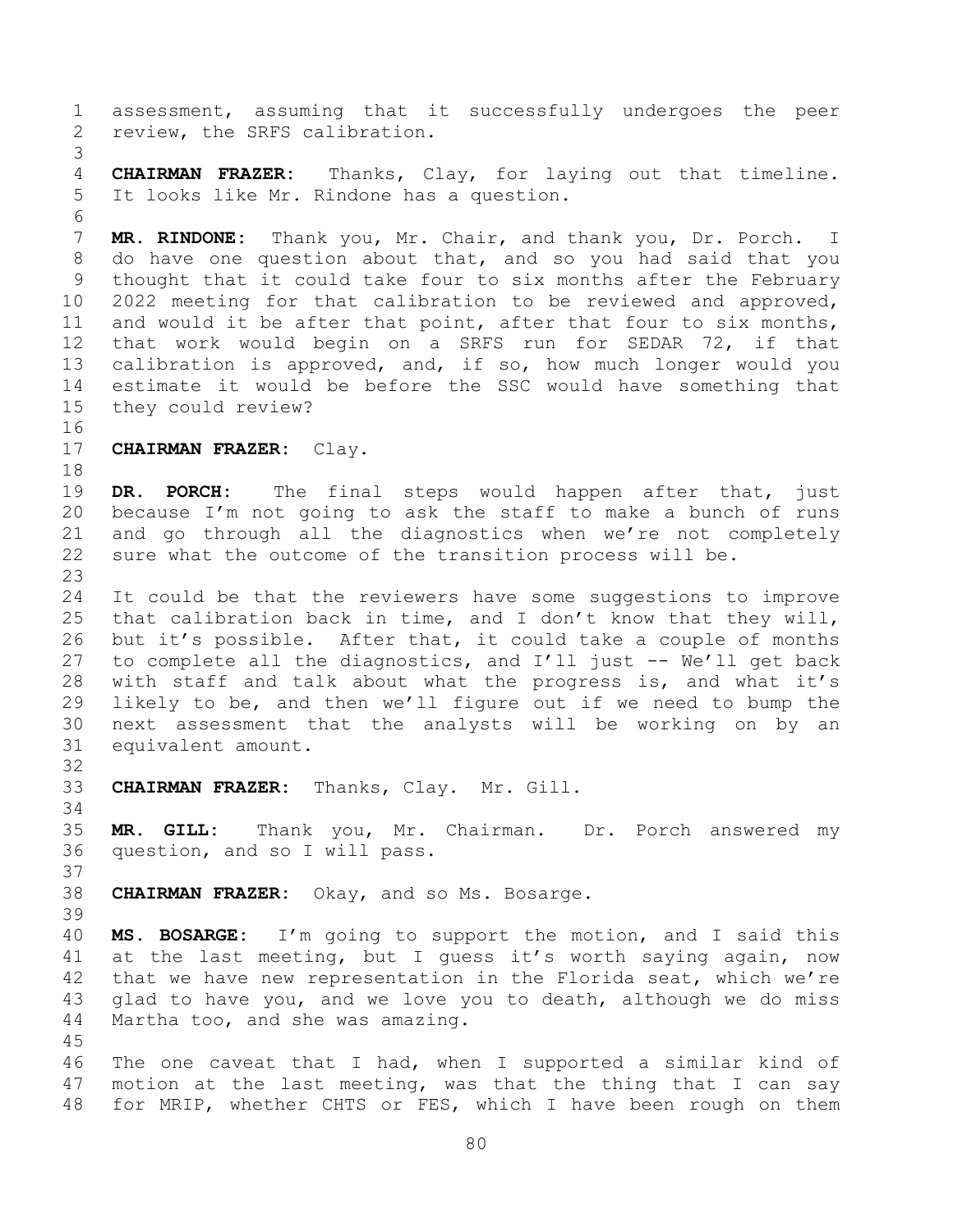about it, but the one positive thing I can say is that the data is transparent.

 In other words, me, as just a regular member of the public, I have a lot of access to see the data and really get down in the weeds on it, and, as we move forward using state data, in either this assessment or others, or in other ways, I feel that that same level of transparency has to be there, and so, at some point, I guess maybe we can have a discussion on where the public can access the actual intercepts and things like that, any calculations and formulas and the raw data, essentially, and so hopefully we can get to that point, but I do have that as an expectation in my mind, moving forward.

 **CHAIRMAN FRAZER:** Thank you, Ms. Bosarge. Okay. Are there any other comments or discussion on this motion? **I am not seeing any hands, and I am not hearing any appetite for further discussion, and so is there any opposition to the motion? Seeing none, the motion carries.** 

 Okay. We have, on the agenda, a discussion that was to be led by Dr. Porch and Mr. Strelcheck, and I am not sure that we need any more, based on Clay's comments, but I don't want to prematurely restrict their opportunity to provide information, and so, Clay or Andy, did you have something more that you wanted to talk about on that topic, or are we good? Dr. Porch. 

 **DR. PORCH:** The only thing that I would just add is remember we do have the results from the sensitivity run, with the latest version of the SRFS survey calibrated back in time, and it doesn't really change Tmin very much. In fact, it might even be ten years, and it doesn't result in really much of a change in the rate of rebuilding or anything like that. It's just scaling down the recreational catches back in time, and so I just want to manage expectations. Just because you change that time series, it doesn't mean it's actually going to change the management actions very much, and it's just going to change the currency that you're working in.

 **CHAIRMAN FRAZER:** Good point, Clay, again, and so, moving forward, I think people need to recognize that that change in currency isn't necessarily going to result in a large amount of additional quota relative to using the other data streams, and so that's just a precaution, or a little cautionary note, and I appreciate that as well, and so thank you. All right. 

 Is there any other discussion with regard to the gag grouper, before we move on? I am not seeing any, and so we will go ahead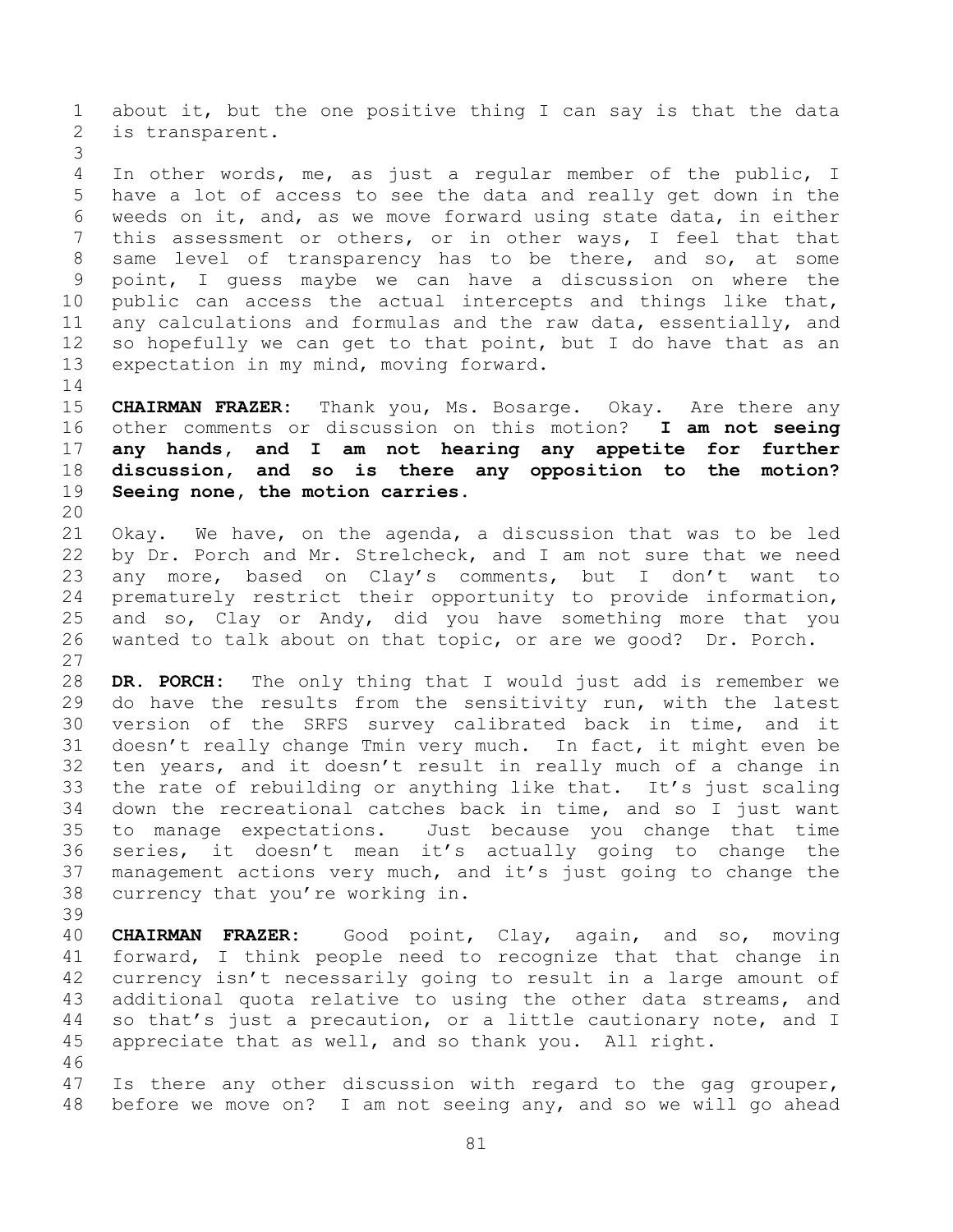and move to the individual fishing quota, or the IFQ, programs. **MS. BOSARGE:** My hand is up, Mr. Chairman. **CHAIRMAN FRAZER:** You've got to be faster, Leann, or I'm going to move on. **MS. BOSARGE:** I know. I'm just going to start jumping in, I guess. **CHAIRMAN FRAZER:** I'm joking. Go ahead. I'm sorry. **MS. BOSARGE:** No, that's okay, and so can we get something, a presentation, at the next meeting, and I asked last time, but I know this agenda is jam-packed, but on the out-of-the-box thinking that we've had in the past, and let's pull together some pieces of that, and let's look at something for gag, with the quotas that we're looking for 2023 forward on the recreational side, and how can we release those fish to the recreational fishery in a way that they have a little more flexibility in accessing their fishery. Right off the top of my head, obviously, tags comes to mind. However, I am totally open to other ideas, but I do want a presentation on that at the next council meeting, hopefully, so that we can start to talk about it and figure out what those other ways of divvying those fish out might be, so that we'll have it ready for 2023, or 2024, whatever it is, the longer-term plan. **CHAIRMAN FRAZER:** Okay, and so I think it's -- Again, there's a lot on the upcoming agenda, and I know that already, and I think that there's a working group that is dealing with kind of issues related to innovative management approaches, as it's related to the Modern Fish Act, and so we might be able to pull something out of there, but I am just -- I understand that staff is kind of nodding their heads right now that they can think about what might be possible, and so that's a suggestion under consideration, and we'll do the best that we can, perhaps, and maybe we can talk about it again at Full Council. All right. Thanks, Leann. Okay, and so let's go ahead and move to the IFQ programs, and there is a number of items there having to do with the focus group formation and next steps, and so I am going to let Dr. Lasseter take it away.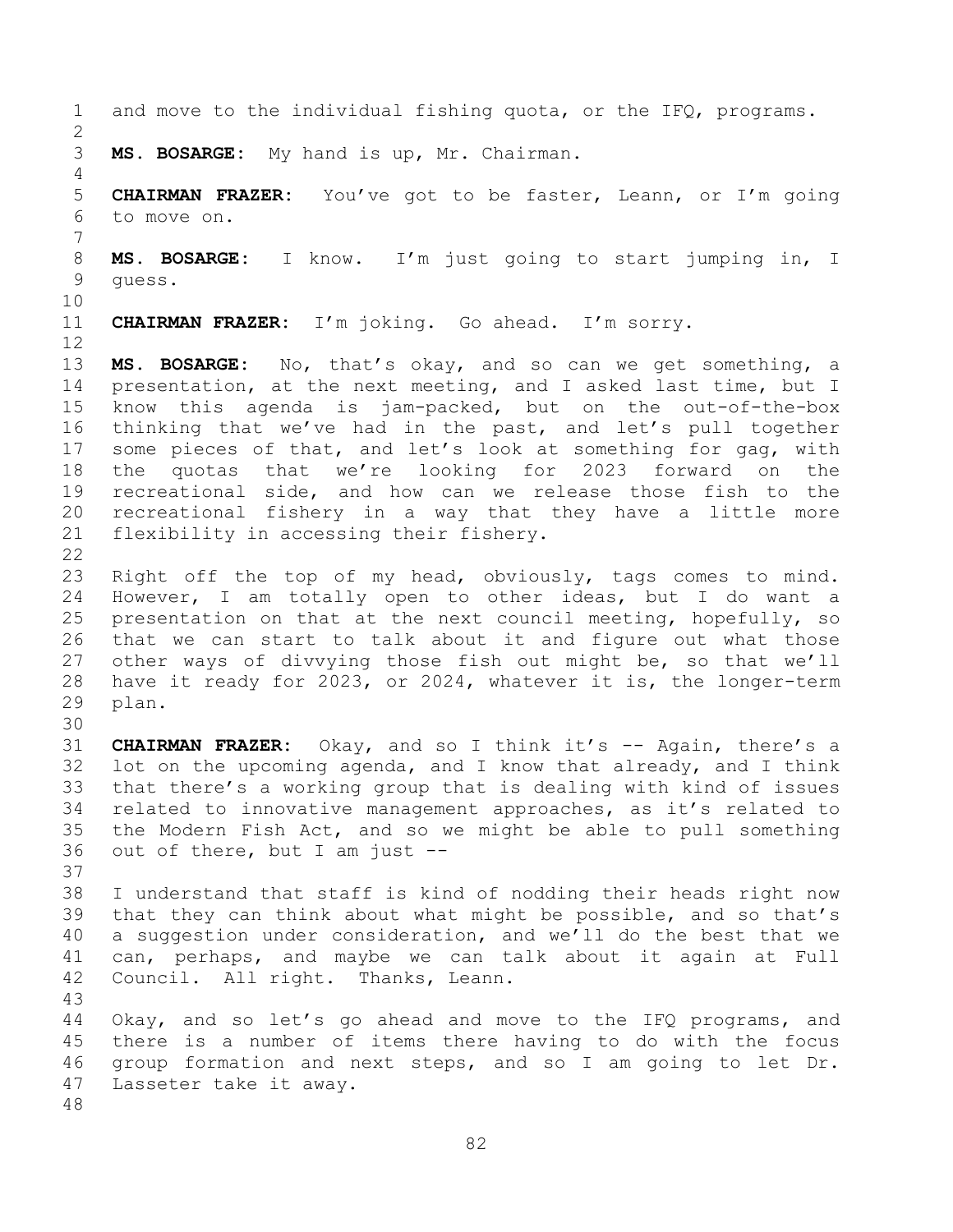## **INDIVIDUAL FISHING QUOTA (IFQ) PROGRAMS FOCUS GROUP FORMATION AND NEXT STEPS**

 **DR. AVA LASSETER:** Thank you, Mr. Chairman. Okay. We'll begin with the reef fish action guide, and so, for this item, I am going to use a presentation to go through everything about the IFQ focus group, how we got to where we are now and what our next steps are going forward, and I am going to have some questions for the committee to provide guidance for us, to make sure that we're all on the same page about how this is going to work. 

 We have also provided a revised public hearing draft of Amendment 36B as background, and then just to let everybody know that, at the end of the Reef Fish Committee today, in closed session, the council is going to review the applicants and make selections towards that, and so let's move into the presentation, which is located Tab B, Number 8(a).

 The IFQ focus group is why we're here, and a little bit of the context, and so this is the motion, with the revisions, that were made at the last meeting, and so the council has requested to form a small, facilitated focus group of knowledgeable individuals selected by a process that we completed in August to review the current IFQ programs' goals and objectives and recommend their replacement/retention. These revised goals shall serve as the basis for the focus group recommendations. That addition was made at the previous October meeting.

 The original motion carries on, which is to define the changes needed for an improved IFQ program, for both programs, to specifically address minimizing discards, fairness and equity, and new entrants' issues. The focus group should report their findings to the SSC and appropriate APs for review and advice to the council, and we're going to come back to this last part right here a little later in the presentation.

 What we're going to kind of cover here is we'll first review the application process and the ten possible member positions, and I will remind everybody about the closed session selection of focus group members this afternoon, and I'll talk a little bit about focus groups broadly and how this applies to the council's authority for convening such groups, and then we'll look forward for next steps, from that last part of the motion, the returning results to the council. We'll talk about the timeline and talk about staff's idea for the facilitators.

Member positions, this is just the bulleted list of all of them,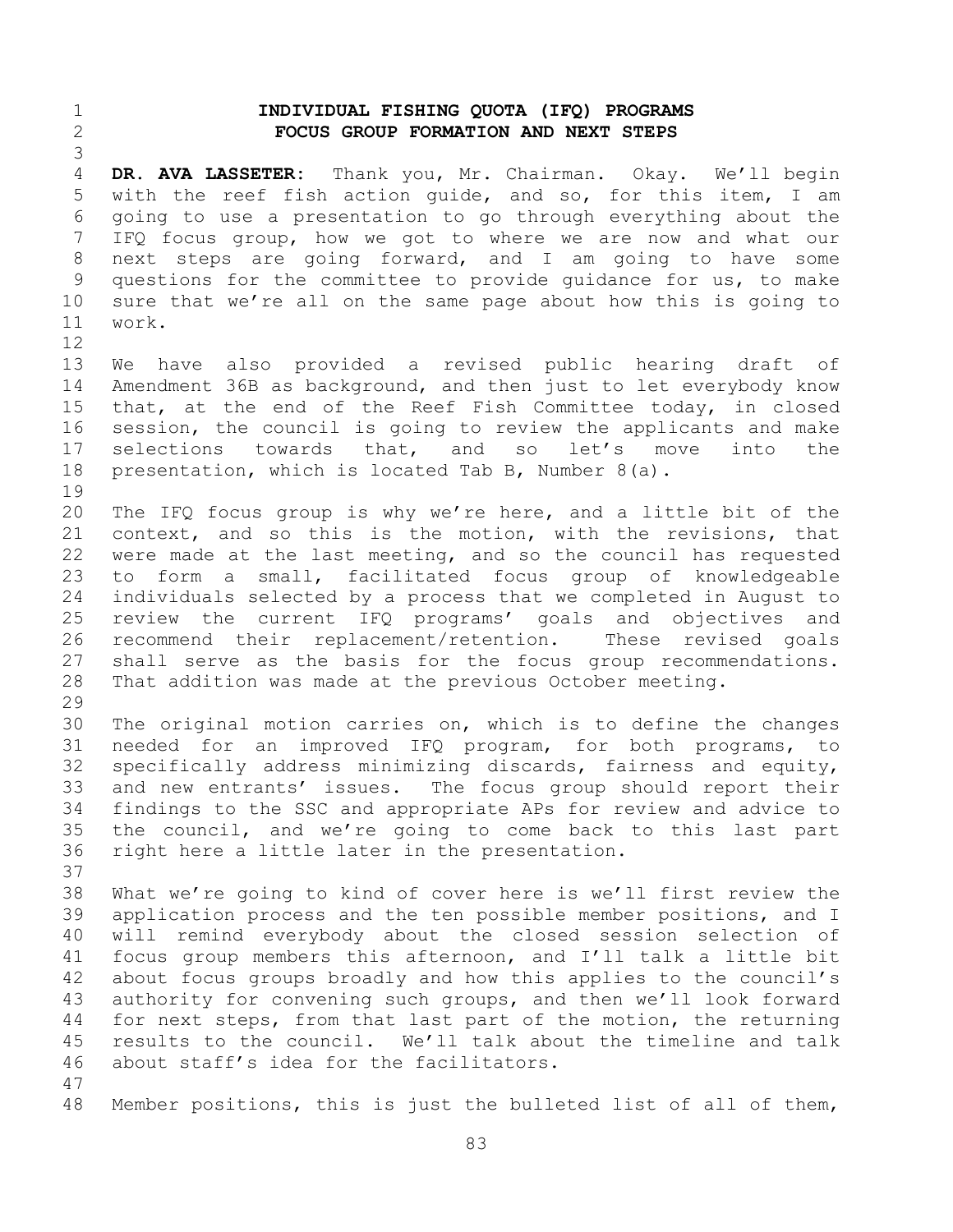and there is one available position for each, except for the shareholder, and there will be three shareholder positions, identified as small, medium, and large. Of course, because there is six share categories, an individual may be small, medium, or large in one and a different ranking in another, and so this does get a little more complicated, but let's take a look at each of the position descriptions that were provided on the application form and approved by the council.

 A dealer is someone who has the Gulf and South Atlantic dealer permit and has received IFQ landings through their dealer account, and so has processed landings through that dealer- permitted account. Crew with no shares is not required to have shares or a permit, and so there was an allowance that they could, but they do serve as captain or crew of a vessel that participates in the IFQ program, and so the idea here is that they may not be as visible in the program, in terms of having shares, permits, landings, and so, for this position, we did request additional information as a way to verify their participation, such as the phone number and name of the captain they work on, for example.

 The next one is permit holder who leases allocation, and this person must have a commercial reef fish permit associated with the same account used to transfer and land allocation, and this permit holder does not have shares.

 Then we have an eastern Gulf longliner who leases red snapper allocation, and so they would be required to have one of these longline endorsements, and I believe there is roughly fifty- eight of those, and they must also have a commercial reef fish permit associated with the same account used to transfer and land this allocation, because that's how we verified the participation. However, this longliner does not have red snapper shares.

 The shareholder positions, this is the full description that was provided for the positions in the application process, and, basically, it's focused on looking at red snapper and/or red grouper shares, to kind of focus on those, and so a small shareholder could be one that holds one or both, and a permit, and, again, I noted that you may be a small, medium, or large in one category and a different ranking in another, and we were broadly looking at all shareholders and then broken down into 45 the top third that have the most shares, roughly a middle third, and then a bottom third, and then staff attempted to rank applicants loosely, and, of course, the council has some leeway in interpreting how to assign people to these positions.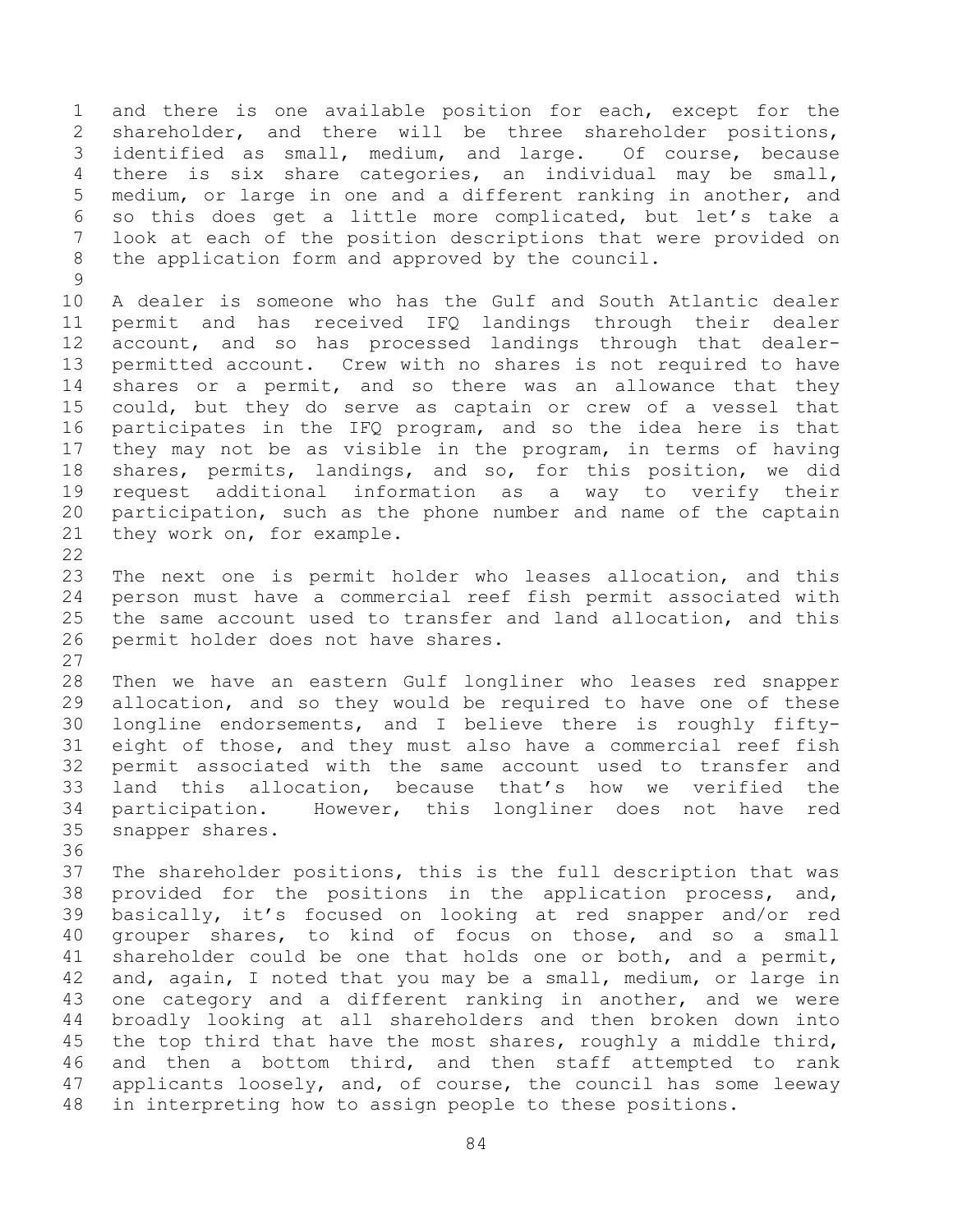Finally, the last three positions is we have public participant, and so this is the somebody who does hold red snapper and/or red grouper shares, but does not have the ability to land the allocation associated with those shares, does not have a permit. A new entrant has a commercial reef fish permit and has purchased shares and/or allocation for the first time within the last three to five years, and this is one point that I did take the liberty to expand on a little bit after the council met and approved new entrant to be within the last three years, and we thought about COVID, and how the last couple of years have been a bit of a time warp, and we did expand that to three to five, and felt that the council could -- If they didn't want to look at that broad of a timeframe, they could just narrow down. Then the final one that you added at the last meeting is a knowledgeable participant who is not financially invested, and so as in a non-participant, in the programs, and so this should be somebody that has a solid understanding of the Gulf IFQ programs, but is not a permit holder or shareholder in their name, and so those are the ten possible positions. We noticed the IFQ focus group and the application process on the council website and distributed a press release. The application -- There was an online application, and it was open from November 19 until December 17, and we received a total of fifty-seven applicants across ten positions. Some applicants applied for one, and only one, position, and many applicants applied for multiple positions, and we anticipated this, of course, and it really speaks to that there are multiple ways that any one individual can participate in the program, and so you can be, of course, both a shareholder and a dealer, and so this is something to keep in mind, that each of these positions is not a distinct perspective, but, often, many of them are related and overlapping. The staff at the Regional Office helped immensely in examining the holdings behind the applicants, and they looked at permits, and they looked at shareholdings, and they looked at whether landings had been made, and they also examined holdings tied to 42 the individual, rather than just at the account level, and so they did actually look behind a lot of the corporate accounts and tallied shareholdings across accounts, and so we're really grateful for their assistance. 

 Now just a couple of slides about the focus group and the context of the Gulf Council, and so what does a successful focus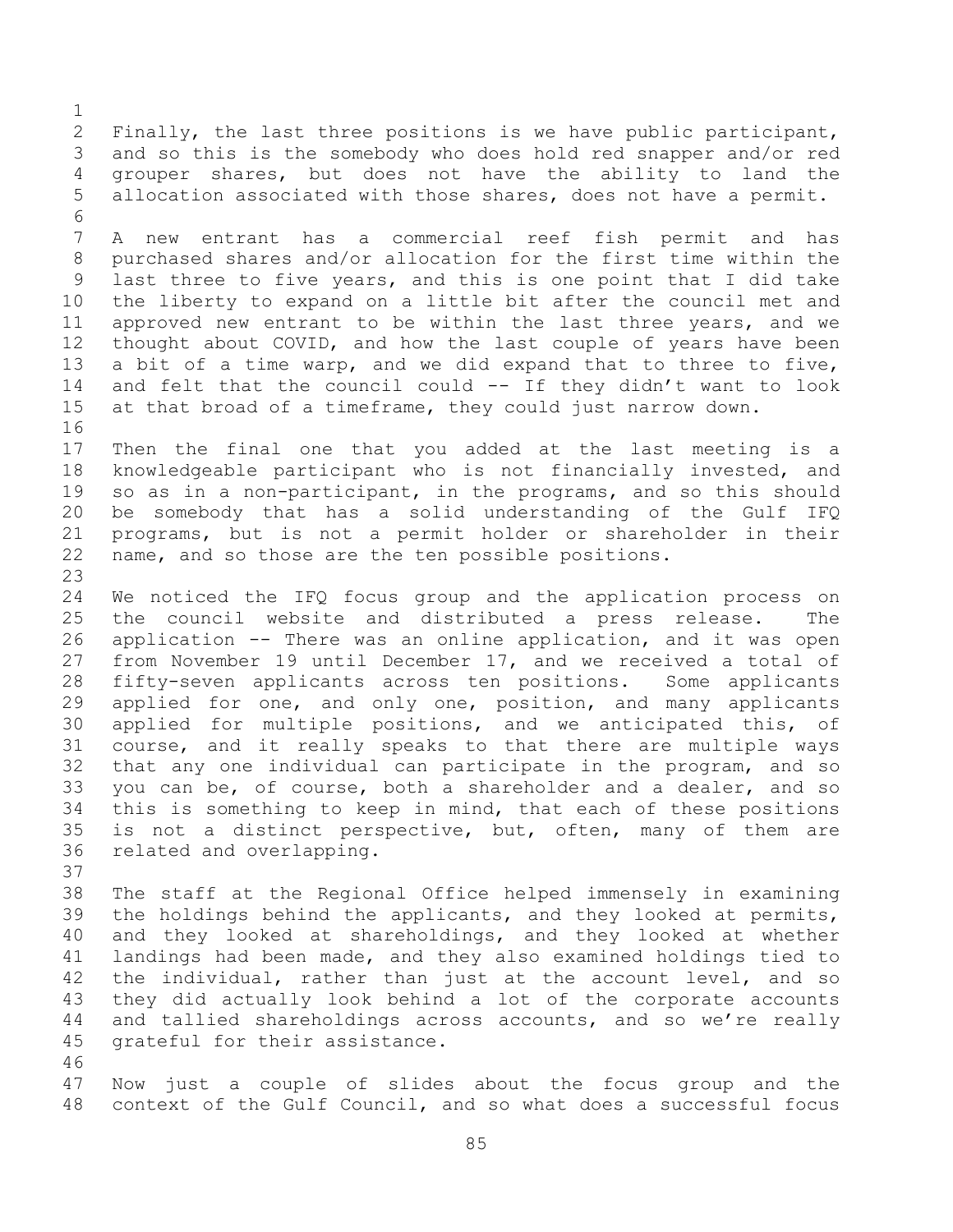group look like? I think we're all familiar with the term "focus group", and focus groups can be used in many different disciplines, and I think they're familiar in like marketing, and people may convene a group, and I have a little picture here. They're going to develop some kind of new pizza, it looks like, and they're trying to get input from random people, for example a diverse membership, that might have different views on the subject at-hand, like what kind of pizza would be best. 

 Another characteristic is that members are able to listen to others and consider perspectives different from their own, and, in our case here, we're having people who are -- This is their livelihood, and so this is going to be a slightly different context, where people really are invested in the outcome of this group, probably more so than deciding what kind of pizza toppings a company might be selling.

 Another characteristic is that the moderators will create an atmosphere where everybody can be comfortable to speak freely, and they also don't follow parliamentary procedure, like a lot of our meetings do, and it will be more likely to produce something like consensus statements, and I say like consensus statements because we're not expecting that specifically, but it would be more inclined towards the group agreeing on things rather than providing recommendations, motions, that are made 26 and seconded and then forwarded to the council, and so it's going to be a little more -- These are a little more participatory, a little more informal.

 In terms of the council, this IFQ focus group is an advisory panel, in that that's the Magnuson-Stevens Act authority that we are doing this under, and the MSA provides, requires, councils to convene advisory panels to provide input on fishery management plans and various issues, and so this IFQ focus group is essentially an advisory panel.

 It will be similar, in that the council has already expressed its priority to select members that represent a diverse geographic perspective around the Gulf, and it will be like an AP, in that it must be open to the public, and so non-members will have some kind of a role. They are at least observing, and so that's very much like an AP.

 Unlike AP meetings, which are like the council meetings, where members sit around a u-shaped table, we're expecting that the members may be broken down into small groups for discussions, 47 and there will be some kind of participatory exercises, and then those sub-groups would come back and report back to the council,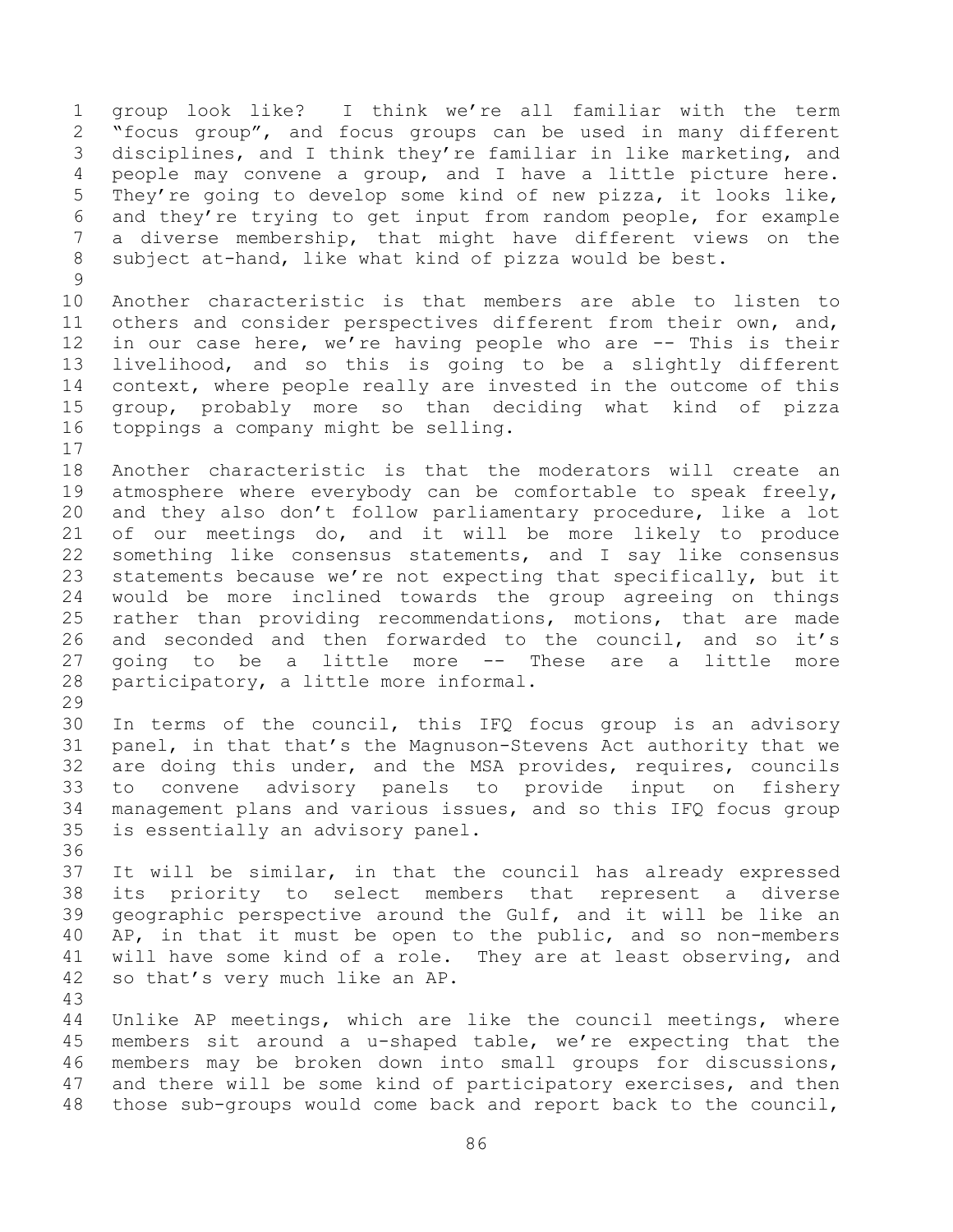and that's one type of example that the facilitators may be using. Another difference, of course, is, in AP meetings, the members themselves elect from amongst themselves a chair and vice chair, and the chair then runs the meeting, and, in this case, the focus group will be run by external individuals, one of more facilitators. The rest of the slides are going to go towards where do we go from here, what are the next steps, and so let's return back to that council motion that was on the first slide, and it specified that the IFQ focus group would report their findings to the SSC and appropriate APs for review and advice to the council, and so, after the meetings, and in consultation with the original motion maker, we did want to follow-up with this and discuss if this is really the council's intent for the focus group recommendations. It seems more appropriate that perhaps they should be coming directly to the council, and I would like to pause there and see if there is any discussion by the committee. **CHAIRMAN FRAZER:** Thank you, Dr. Lasseter. We have the slide up on the board, and so I'm going to rely on Bernie to let me know if people have their hands up. Okay. Thanks, Bernie. Chris. **MR. SCHIEBLE:** I think, if that is the intention, as written there, that this workgroup, or AP, whatever we're going to end up calling it, has to answer back to the IFQ AP, and it kind of precludes membership from that AP then, right, because they would just be answering back to themselves, if that is the true intent. If it's not, then we probably need to change the structure of what the intent of this really is, and so that's my two-cents. Thank you. **CHAIRMAN FRAZER:** Thank you, Chris. Mr. Gill. **MR. GILL:** Thank you, Mr. Chairman. My thinking on this is that the focus group is pretty wide open, in terms of what they can do relative to their thoughts on the IFQ program. If you look at the terms of reference, it's almost a blank page, and it says, hey, take an overview, and give it your best shot, and tell us what you think is best for the program and the fisheries. In that sense, it's different than the more tightly structured normal approach that we utilize the advice from the SSC and the

APs, and so, for my way of thinking, given that wide-ranging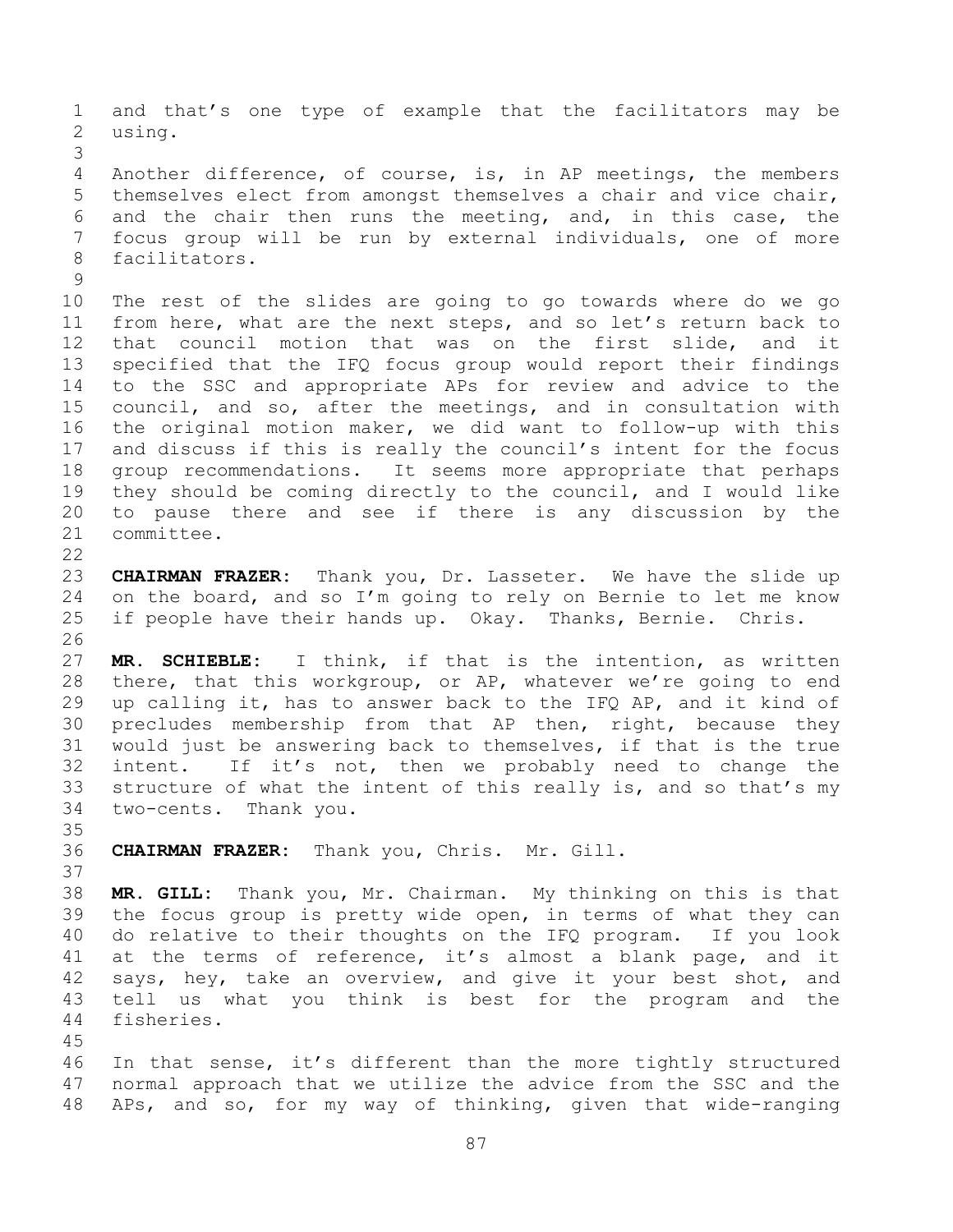potential nature of what this focus group might come up with, it's advisable to get both the science side, and I presume the 3 Ad Hoc IFQ AP, to comment whether they agree or disagree, so that we get the full range of advice on the results of the focus group and utilize that as the basis for going forward. To Chris's comment, I agree that this focus group should certainly not replicate either the Ad Hoc IFQ AP or the Reef Fish AP, but I would not go so far as to say it precludes some of their members. I think the important aspect of this focus group is the diversity, some of which we will presume is not 12 already represented on an AP, or an SSC, and maybe it is, or maybe it's not, but that it is a collective of folks that can share on it. I am thinking that, in all likelihood, I would expect that some of the IFQ AP members might possibly be there, or at least they're eligible, and, at the end of the day, what we want is a composite of individuals that we think can best handle the issue and provide their thoughts and suggestions on how to improve these programs, and so I don't preclude members of existing APs, or SSCs, as potential members for the focus group, and I would expect that some of those would actually be there. Thank you. **CHAIRMAN FRAZER:** Thank you, Mr. Gill. Mr. Williamson. **MR. WILLIAMSON:** Thank you, Mr. Chair. I think I probably agree with Bob on most points, except for the fact that I would prefer that the focus group come directly back to the council, rather than diluting their recommendations through the SSC and the APs. One other personal point is my experience with focus groups and facilitators is limited, but, when I have been involved, I find that facilitators tend to try to drive a particular point that may or may not be something that they feel strongly about, and maybe that won't happen here, but I guess my point is that, rather than dividing up into small groups, to be potentially influenced by a facilitator, it would be my recommendation that the group, the focus group, stay together, and I don't see any problems with a u-table type of situation, where everybody hears everyone else and has the opportunity to comment. Thank you, and those are my comments. **CHAIRMAN FRAZER:** Thank you, Mr. Williamson. Ms. Boggs.

 **MS. BOGGS:** Thank you, Mr. Chair, and I may be jumping the gun a little bit, but have we had any discussion about how many times this focus group is going to meet? I mean, this cannot be an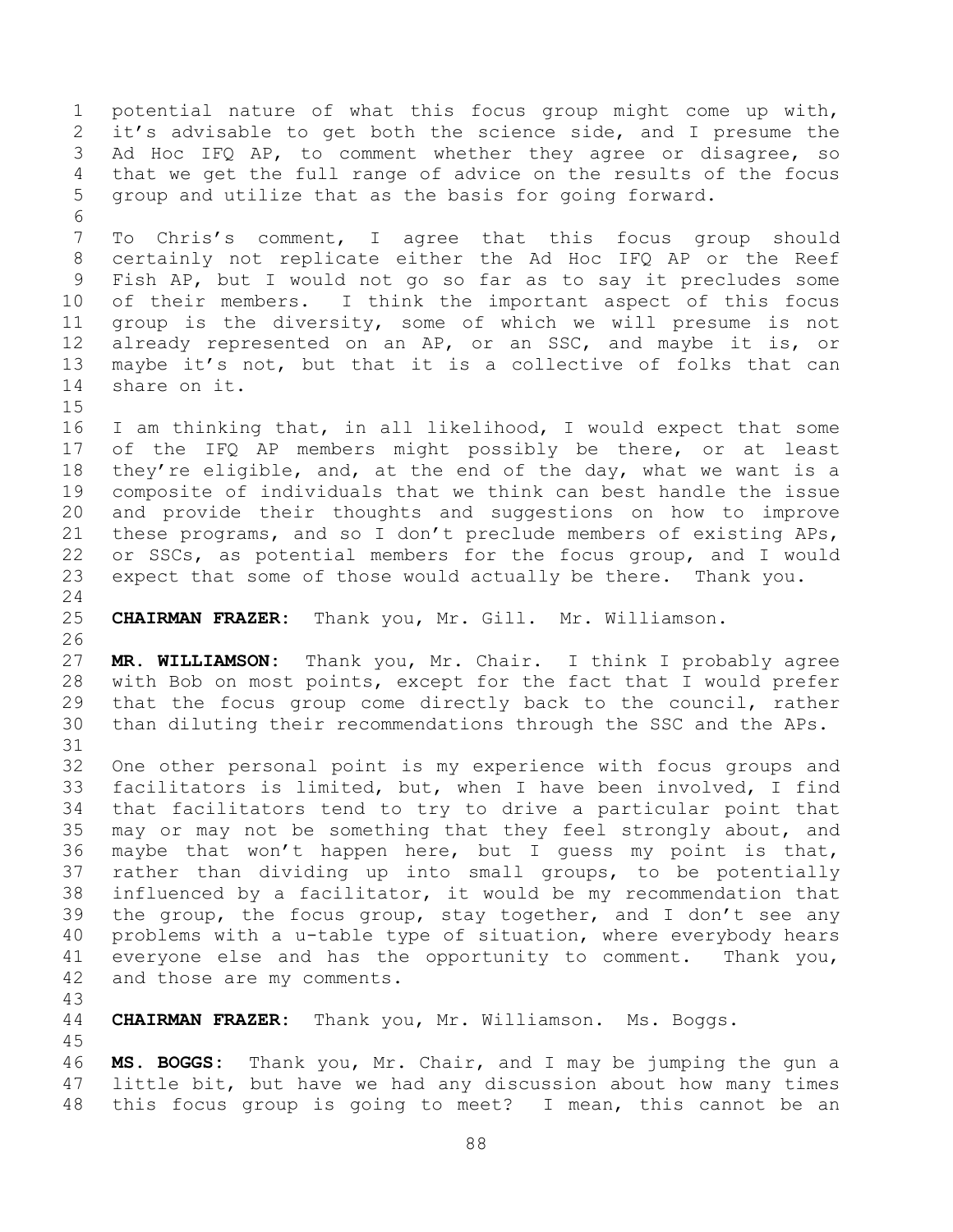open-ended kind of project, and I just wanted to -- I may be jumping ahead, Ava, and so I apologize, but have we set any kind of a timeline, one meeting or two meetings, or is it just open- ended? Thank you. **CHAIRMAN FRAZER:** Dr. Lasseter. **DR. LASSETER:** Thank you, Mr. Chairman. Why don't we go ahead and go through the next couple of slides, and then we'll just come right back here, and so we'll see everything, and that might be better. **CHAIRMAN FRAZER:** Yes, that's good. **DR. LASSETER:** Okay. Great. Susan, I'm going to come to that in just another slide or two. Okay, and so the next thing we want to talk about is a proposed timeline, and so this is what we are thinking. All of this may need to be changed, depending on lots of factors, the pandemic, COVID, whatnot, but, right now, here we are. 

 In January, at this meeting, we're expecting participants to be selected, and we believe we have all of the fishing violation checks completed. Before the April council meeting, we expect to notify the applicants of their appointments and select the dates for the meeting. The facilitators, and I will go into this in the next slide, will be meeting with each of the focus group members virtually prior to the meeting, and there's a lot of pre-work that goes into this type of a facilitated focus group. 

 We're going to provide background materials to the focus group members and then just be planning the meeting for April. At the April council meeting, we propose to review the plan with you all, for the initial focus group meeting, and then we have two potential weeks for dates to actually convene the group, that we have already cleared, again, with our proposed facilitators. A lot of this is -- We're kind of having to propose it and get things kind of lined up, before we can run them by you. 

 For the facilitators, and some more about these pre-meeting tasks, staff is proposing a dual-moderator focus group with facilitators from the Natural Resources Leadership Institute, which is through the University of Florida, and the two of them are Joy Hazell and Wendy-Lin Bartels, and I provided the website here, which Bernie is going to be so kind as to open that page up, so we can see a little bit more about them.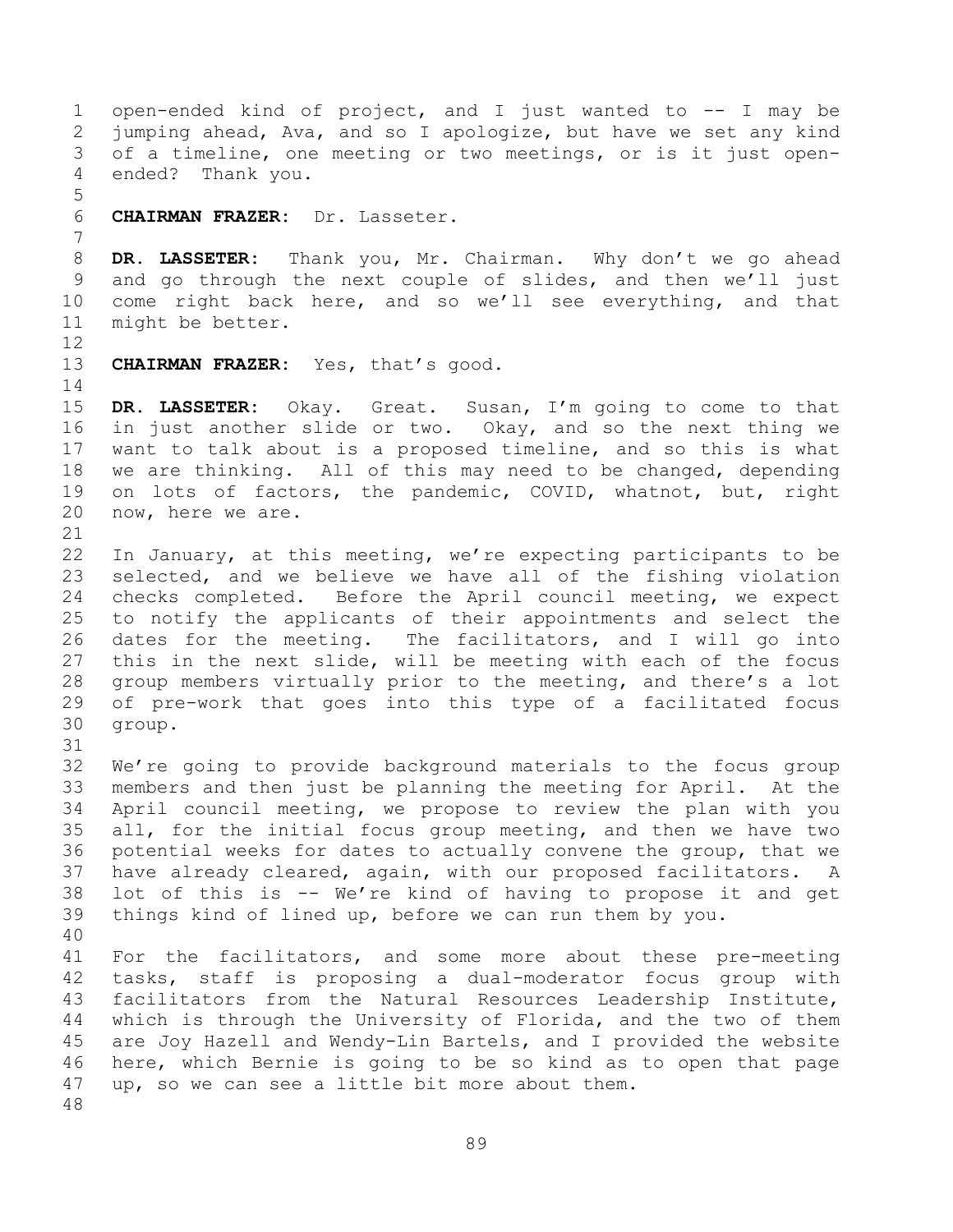I do know, personally, both of these women, and Joy is a little more familiar with the red snapper -- Not just red snapper, but the Gulf of Mexico IFQ programs, and they do a -- The NRLI does a leadership training program, and they do use the red snapper example in the Gulf of Mexico as one of their case studies to discuss, and so she's kind of familiar with that context. Wendy-Lin is a little less familiar with fisheries on general, and I spoke with her on that, that she really doesn't know anything about fisheries, and her -- I have known Wendy-Lin since 2003, and she's been doing these kinds of workshops and conflict resolution strategies since I've known her, and she's really stellar, and, when I approached both of them with this idea, it was their idea to kind of do this together and be able to provide more assistance, because there would be people in the public, possibly, that are not the official members, but it's wanting to somehow engage them or be aware of them and involving them in the group somehow as well. I don't have all the plans finalized out, and this is all kind of iterative still, as we see how things go along, but you do have the link here for the NRLI page, and you can explore their bios and more information about what the team does. Coming back to the presentation, the proposed facilitators also suggested to me that they would do a pre-meeting of up to an hour with each of the focus group members, where they get to know them and understand their perspective and what they are coming to the table with, and then staff will also be spending - - Homework is in quotes, because it's really just background materials, and we don't plan to -- Like, in an AP meeting, often we have many presentations that could even take a good part of the morning, and, here, we're planning on all of that to be done beforehand. People do need to come to the meeting prepared, so that we will be spending the meeting to actually be working on addressing the charge. Then, finally, getting to the slide for Susan's questions, this is what we need some feedback on as well, and, also, in speaking with these proposed facilitators, they had suggested a one-and- a-half-day initial meeting, and we don't know beyond that. I would think it depends on how this meeting goes, before we would want to commit to more than one meeting, or is there some kind of other metric that we want to consider for how to determine if they should meet again? 

 Some things to keep in mind is it is ideal to hold an in-person meeting. If that is not possible, the meeting should be held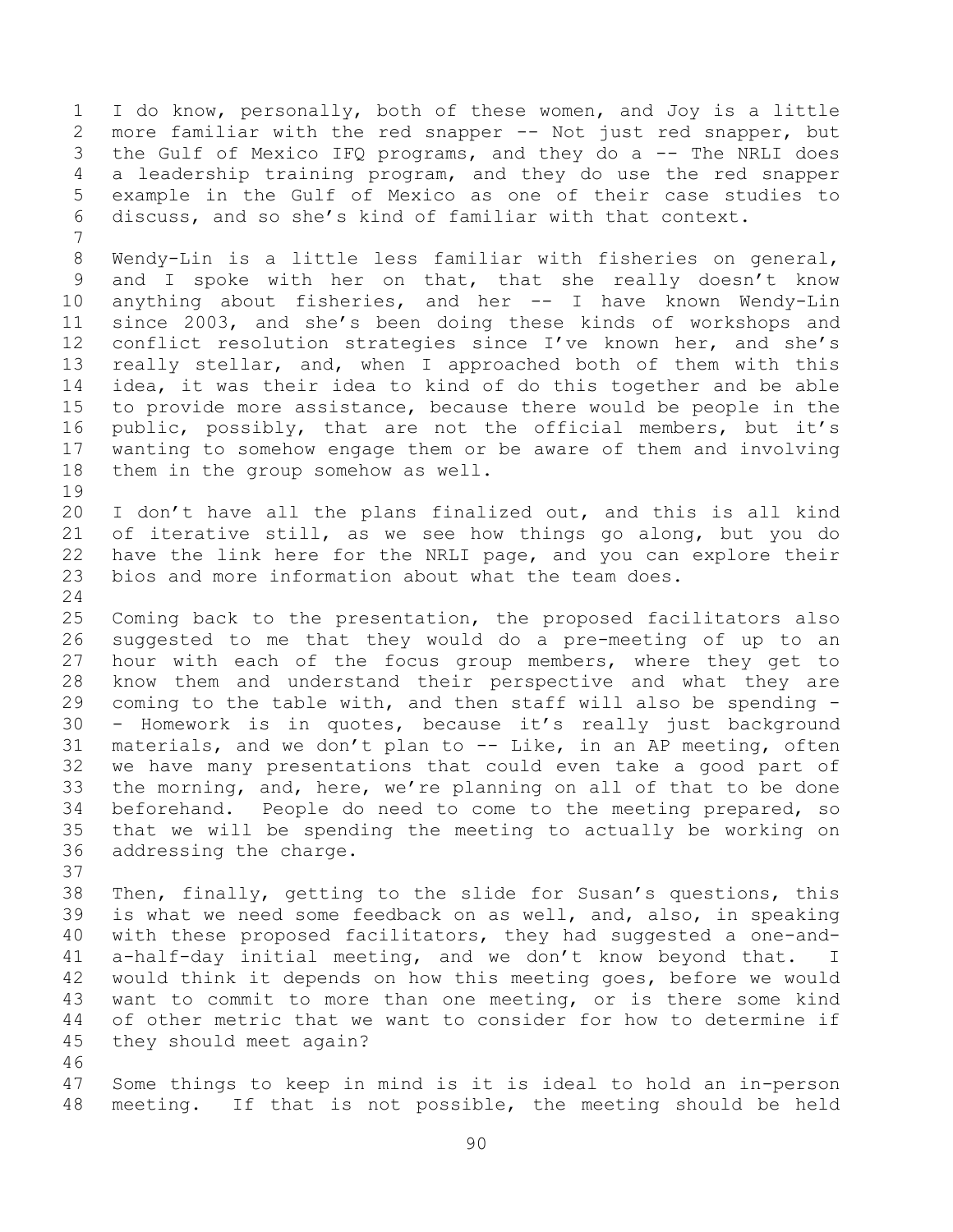entirely by webinar, and a hybrid model for this kind of topic, or not this topic, but this kind of a structure, the facilitators said just really wouldn't work, and they do know though that this is timely for the council, and so they didn't want to suggest that we should just delay it, but they really did emphasize that this type of group meeting really should be held in person, and that looks like, with the time coming up, that would be possible.

 Then a little more about this idea of the breakout groups that I had mentioned, and the idea is to have smaller groups have a more involved discussion and to report back, and this is similar to the way to the SEDAR data workshops are done, and, again, this was an idea from the facilitators, and then other points, again, is it's open to the public, like an advisory panel meeting, and then there's our question for Susan, is how many meetings, and so we'll leave the discussion there.

 **CHAIRMAN FRAZER:** Okay, and so thank you, Dr. Lasseter. Mr. Gill.

 **MR. GILL:** Thank you, Mr. Chairman. A couple of points. One is that the reason for the facilitators is to accelerate the likelihood of getting to a good endpoint. The bottom line on all of this is that, if it works properly, the focus group will provide meaningful recommendations relative to the IFQ program. 27 If they don't, it's a waste, and I think, the thought I had anyway, was that the facilitators might help drive that. 

 They're the experts, much more so than we are here at the table, and I think that we ought to let them design however they operate during the meeting that would best get to the endpoint. They know that, and, therefore, they're better at it than we. 

 My second point is it's a little bit unknown on when they'll get to that endpoint, and so, from our perspective, I would suggest that we consider capping the number of meetings at something like two, and so they've got a deadline, and the facilitators can know this, and the participants will know it too, but they know that the whole point of being there is getting to the goals established for the focus group, and, by the way, you can't go 42 on forever, and so we cap it at some number, and I would suggest two. Thank you, sir.

**CHAIRMAN FRAZER:** Thank you, Mr. Gill. Ms. Boggs.

 **MS. BOGGS:** Thank you, Mr. Chair. This is a complicated issue, and I understand that the people that we are choosing for this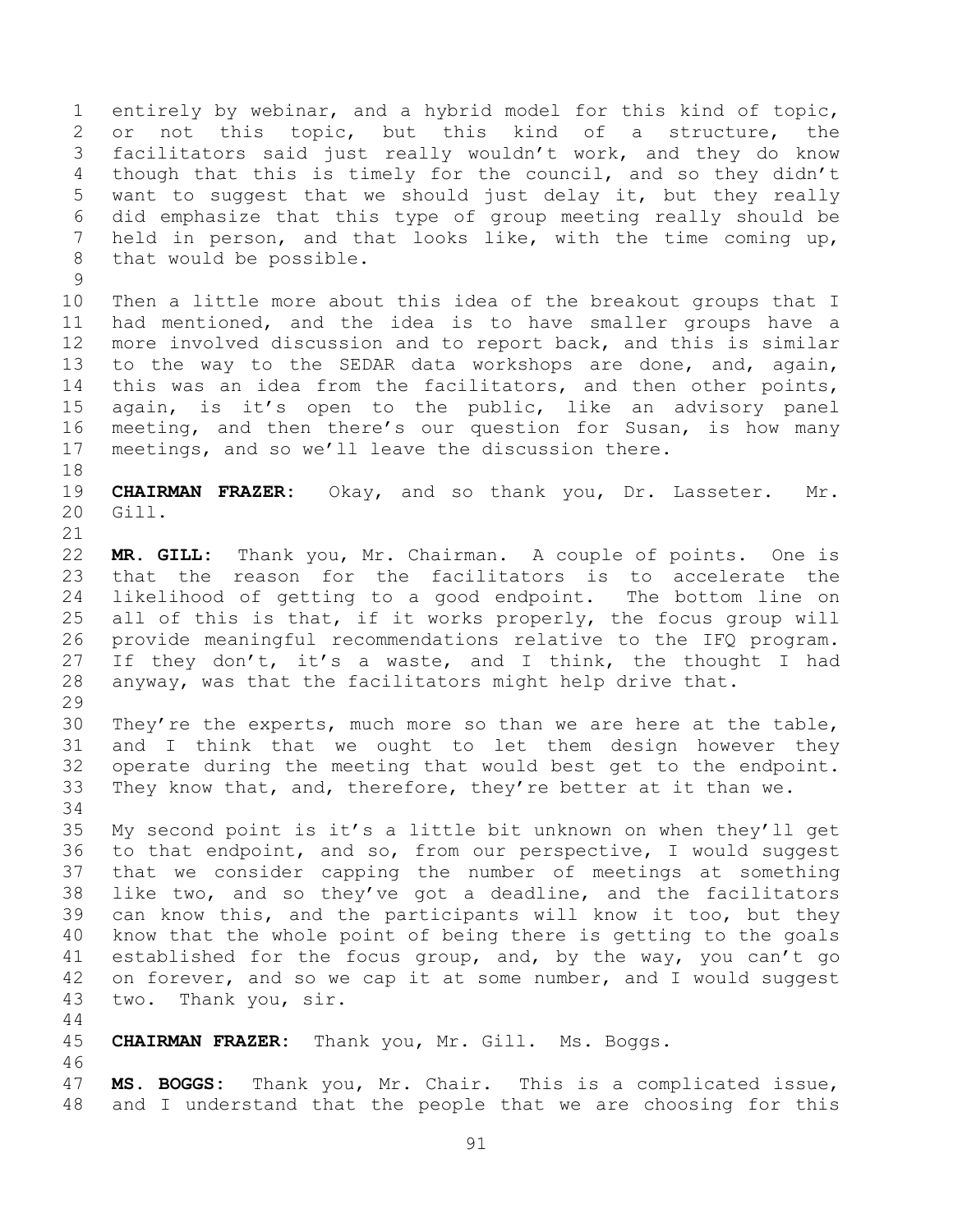focus group are fairly knowledgeable, and some of them, it appears, have been part of the council process, and some of them not, and so, with that, I would think maybe, instead of a day- and-a-half, you have a full two days, just because it's such a big, in my mind, lift. I do agree with Bob that, if you have the right facilitator, or facilitators, they will keep you focused and not get in the weeds, as we sometimes do, and maybe be able to come to some conclusions, or consensus statements, quicker than what the council does. The breakout groups, typically, is a good idea, but you're only going to have ten people, and so I guess you would divide them in half, and I really don't know. Open to the public, I understand that we have to be transparent,

 but I just hope that that doesn't interfere with people wanting to speak freely, and then, of course, how many meetings, and I tend to agree with Bob that, yes, we need to cap it, because we 19 can't let this go on in perpetuity, because there are decisions that this council needs to make, and there is a lot of people who their livelihoods depend on the decisions that we make, good, bad, or indifferent, but they have been hanging on for many years, and I think it's time that we try to draw this to a close, and so I would be okay with two meetings, two meetings max, and fairly quickly back-to-back, not to prolong it. Thank you.

**CHAIRMAN FRAZER:** Thank you, Susan. Kevin Anson.

 **MR. ANSON:** Thank you, Mr. Chair. Yes, I agree with most of the points that Bob and Susan have just stated. It would be open to the public, and I kind of agree with Susan's comment that it could -- Even though they aren't participating, members in the audience, there could be some apprehension amongst some of the folks participating in the meeting to not feel free to say things and such, and so I agree with Bob and Susan that probably two meetings will be enough, and it kind of puts the bounds as to when the group should come with their finished product, and certainly try to hold them in-person, if possible.

 Then, going back to the first question that was posed on the next steps, although it was in our motion, I can go either way, or I didn't really have too much to say if it goes through the APs and the SSC first, or it comes to the council first, and, either way, whatever ideas that are offered by the group that the council will pick up will eventually go to the SSC and APs for review, and so whether or not we should still have a specific item on an agenda that would summarize the focus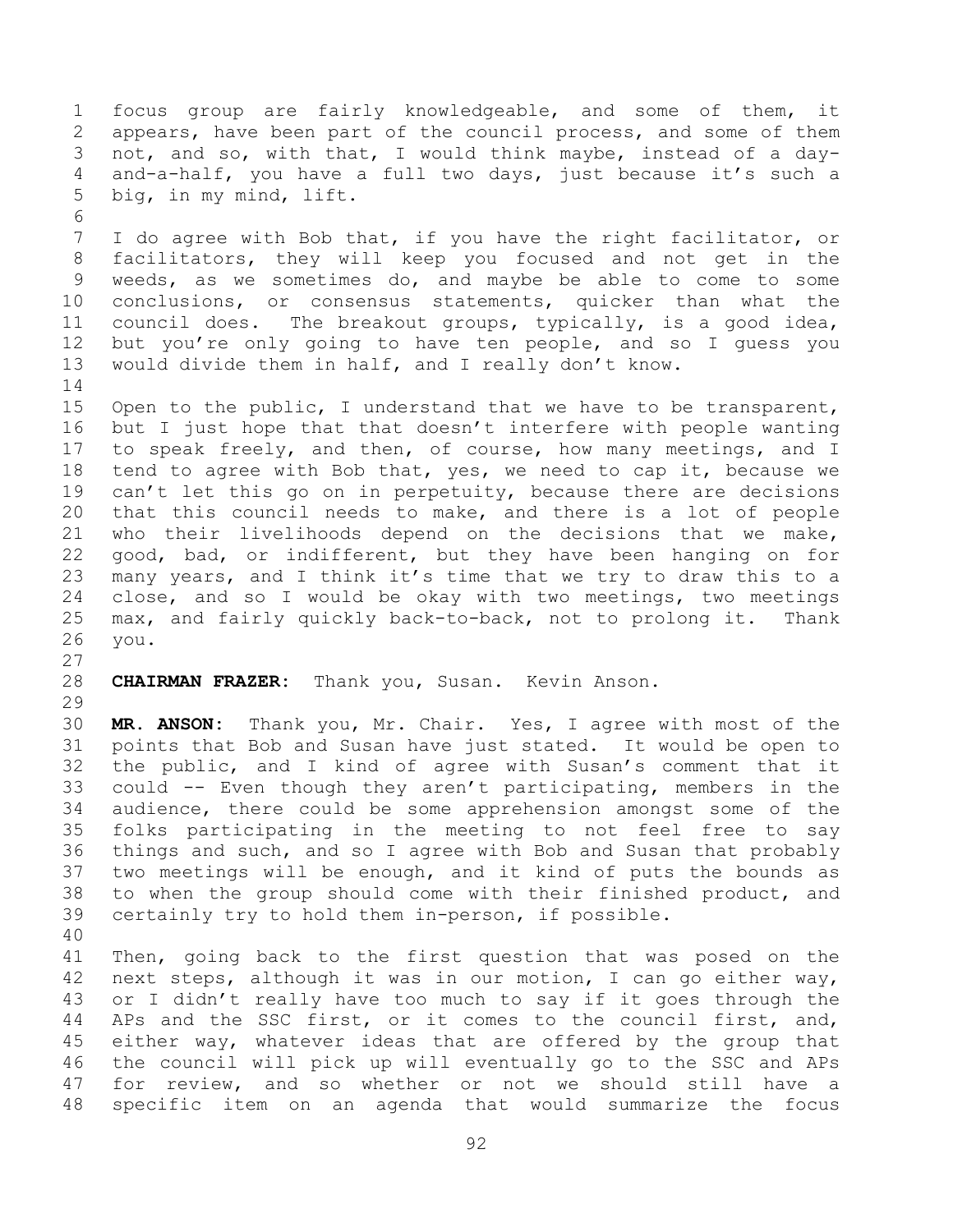group's recommendation, I think that's something that we should probably have, or plan on having. Again, whether that's after the fact, that it's gone through some prior SSC review, or AP reviews, but, regardless, we should still have a separate agenda item that would summarize their recommendations. Thank you. **CHAIRMAN FRAZER:** Okay. Thank you, Mr. Anson. Ava, did you want to go back to the slide? Just to make sure I get us to where we need to go, the question is what is the intent of the focus group, and I guess, and this is specific, Ava, to how any recommendations would be delivered, as the first point of delivery to the council, based on the discussion that I heard, that's probably the case. 17 I am not sure, depending on what those recommendations are, whether they need to go to another body or not, but we won't know that until it's all said and done, and so, from your perspective, Ava, is that something that this council needs to say in a specific motion? **DR. LASSETER:** Because this is the words of a motion, I just wanted to make sure we have it on the record and that it's very clear. What I feel most comfortable doing is, at the next -- Is bringing the council the report from this focus group as its next meeting, and then, if you the council look at this and say, oh, we would like this to go to the SSC, or the IFQ AP, then we could do that, but it does seem appropriate to have the council make that next decision, and so I don't feel like I need a motion, unless that is not the sense of the council, and that's

 the way we would handle it. 

 **CHAIRMAN FRAZER:** I will suggest, based on the conversation that I heard, because the council is the entity that convenes the focus group, that the focus group would provide a deliverable back to the council, and the council would have the discretion to disseminate it further, should they choose to do that or not, and so that is what I heard, and I think that's what the intent is of the various council members, but I will not speak for all of them, and I would like them to have an opportunity to interject. Mr. Diaz.

 **MR. DIAZ:** I kind of see it the way you're describing it, Tom, and so me and you had a discussion this morning, for a period of time, and I think what is liable to happen is the focus group is going to identify some issues and challenges, and then, based on what those issues and challenges are, I mean, we're going to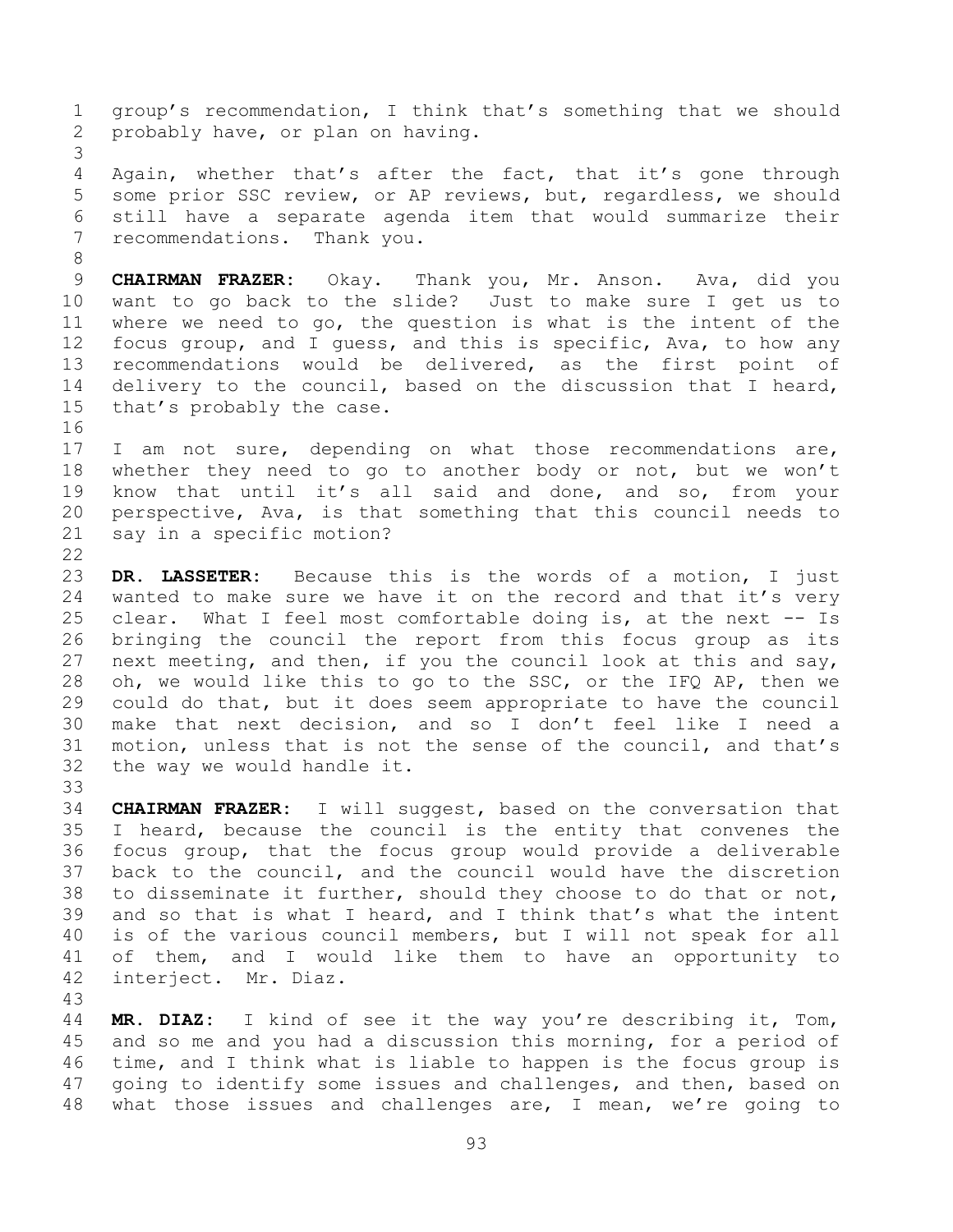have to try to figure out what things we're going to pick to try to solve problems with, and, at that point, that's probably where we're going to need help from the APs and the SSC. That's how I would envision it. We would get the report, and we would look at the challenges that are provided, that need to be addressed, and then we would decide what of those challenges we could use advice from, from those entities, which would be the AP and SSC, and so that's the way I perceive it, but I would like to hear some other input from other council members and make sure we proceed as the majority wants us to. Thank you. **CHAIRMAN FRAZER:** Thank you, Mr. Chairman, and so it looks like we have Mr. Strelcheck and then Ms. Boggs. **MR. STRELCHECK:** Thanks, Mr. Chair. The way you described it is similar to how I envisioned it as well, Tom, and the -- I think it needs to come back to the council, and then, based on the input and information we receive, we can decide kind of the appropriate pathways to then share that information out, or the next steps. I would say, when Dale and Ava and Martha and I were meeting to talk about the focus group, what we really want to avoid is having the focus group make motions and very, I think, specific recommendations with regard to how to proceed, and not typical information that would come back to the council with like an AP, and we talked some about them sharing, obviously, their perspectives, pros and cons. I think that's really informative and helpful, obviously, as we wrestle with the topics that are going to be before the focus group, and we can get, obviously, the picture from all sides of those participating in the process, with regard to whether or not there is consensus around something, as well as what the council needs to be thinking about in terms of proceeding with an action and maybe both the positives and downsides of approaching that action. I hope that a focus group can bring recommendations more along those lines, rather than what we typically do with motions. Thanks.

**CHAIRMAN FRAZER:** Thank you, Mr. Strelcheck. Susan.

 **MS. BOGGS:** Thank you, Tom. We were discussing this a moment ago, and you all were discussing deliverables, and so do we need to set a timeline, that, by the August council meeting, we will have a report from the IFQ focus group, or whatever meeting, but set a finite time, so that -- I understand that things that get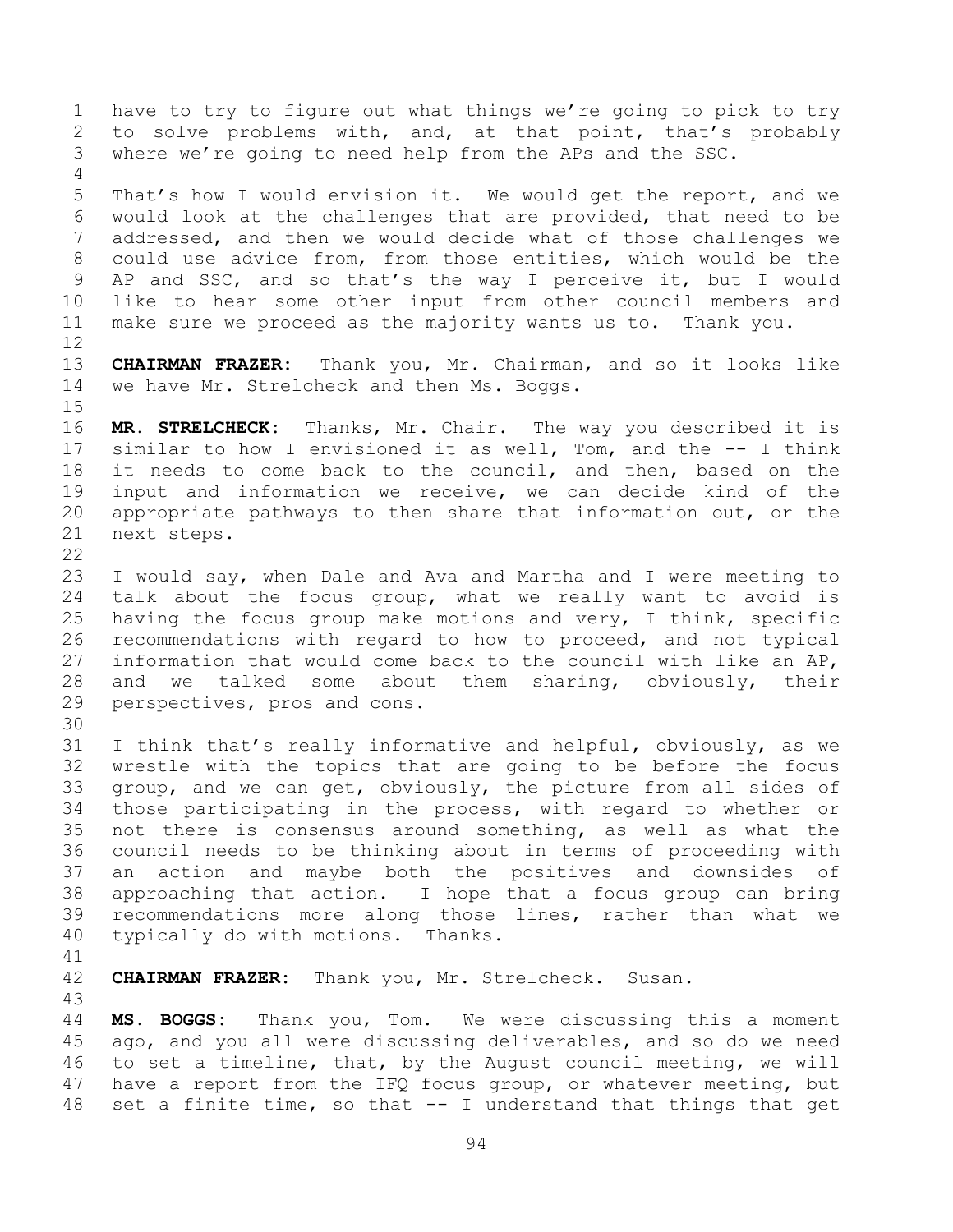1 in the way, but, at the same time, if we have by year's end or whatever, but do we need to set a finite time for a deliverable from this group?

 **CHAIRMAN FRAZER:** I mean, I'm going to look to staff for a second, but I'm assuming that, when they enter into an agreement with the facilitators, there will be some language around what they have to deliver, right, and so, to the extent there's a schedule involved in that, and I will look at Ava and Carrie, and is that part of what you plan?

 **DR. LASSETER:** Thank you for that question. This is as much as we've outlined right now, and, going forward with this, if everything goes well, I would envision the meeting would be held 15 either that last week in April or that second week in May, and, unfortunately, people are not available the prior week in May, and then we would draft the report, and so, at your June meeting, you would receive their recommendations, or the report from the first meeting.

 I would prefer that you kind of stop at that point and decide that, okay, yes, we approve this, and let's go ahead and schedule the next meeting. We could be ready to do so, so that we could, ideally, hold it between June and August, although it may need to be -- We're still getting out a couple of council meetings here, and so that timing is starting to -- I can't quite tell Carrie's expression.

 I think we kind of have a timeline to get us through the first meeting, and I think that's a pretty tight timeline that we've got here, but we could carry on with that and get you the results for the second meeting either in August or October, depending on how the first one goes, if that works.

**CHAIRMAN FRAZER:** Dr. Simmons.

 **EXECUTIVE DIRECTOR SIMMONS:** Thank you, Mr. Chair. I agree with Ava, Dr. Lasseter, and I also think that we need to be a little flexible here, because this is a little bit different way than we normally operate, and we will have to work with the facilitators to try to figure out the best way to develop a contract for this.

 **CHAIRMAN FRAZER:** Bernie, do we have any other hands at the moment? Kevin, I will give you an opportunity, real quick. 

 **MR. ANSON:** I am just -- I am having a little difficulty, I guess, with that plan, with having a meeting and then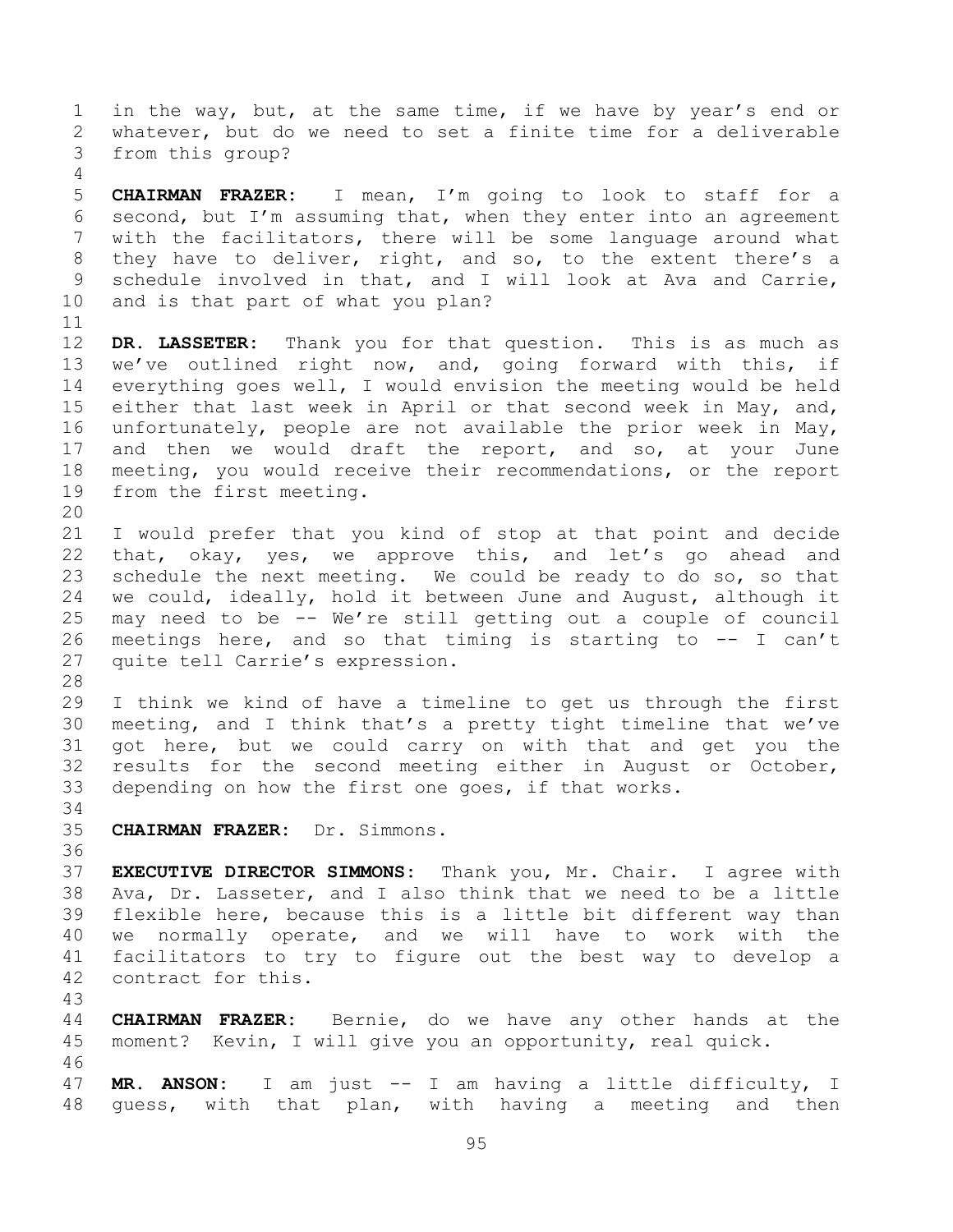summarizing the meeting as kind of a deliverable and then the council decides whether or not they should hold a second meeting, and so I'm okay with it, as long as it's very clear, upfront, that the facilitators and the participants have a day- and-a-half to try to get it worked out, and they do their best and try to get it accomplished, but the day-and-a-half is over, and there are still some issues that are yet to be resolved, or discussed, and that's one thing, but, you know, I just -- 

 I don't want, I guess, them to go in with the notion that they have a second meeting, or they don't really come to any deliverable, I guess, whether it's finalized or halfway finalized. If, again, they have the -- If all of their discussions are based on another meeting being held in the future.

 **CHAIRMAN FRAZER:** Thanks, Kevin, for that, and it looks like Dr. Lasseter wants to weigh-in. 

 **DR. LASSETER:** I guess I'm struggling through a lot of this, just to be able to anticipate what the next steps are before kind of knowing what comes before, and it does -- Like our ad hoc -- Our IFQ AP is an ad hoc AP, and they never know that 24 they're going to meet again, or subsequently, and I'm all for if you want to commit to two meetings with this group, or if you want to commit with just one and we see what happens, and I feel like we don't even know who the members are going to be, and we don't know how the first meeting is going to go. 

 Are we going to get something out of here that the group feels is actionable, and, if you don't feel it, are we then locked into going ahead and convening them a second time? I am just a little more uncertain of everything, and so I would like to have a little more of the flexibility in it, so that the council can decide if it's happy with the way that things are going or if it wants to say, oh, never mind, this isn't working, and let's take a different track, but as you like, as you think would work best.

 **CHAIRMAN FRAZER:** Okay, and so I am not seeing other hands, and, based on this discussion, maybe I will offer up a few thoughts. Again, I think that, if we are able to provide the facilitators with appropriate direction, prior to convening the focus group, and we allow, in that initial meeting perhaps, a full two days, as opposed to a day-and-a-half or something, Ava, we might anticipate getting the feedback that we want, right? 

It's quite possible -- I mean, so there's a hard stop at that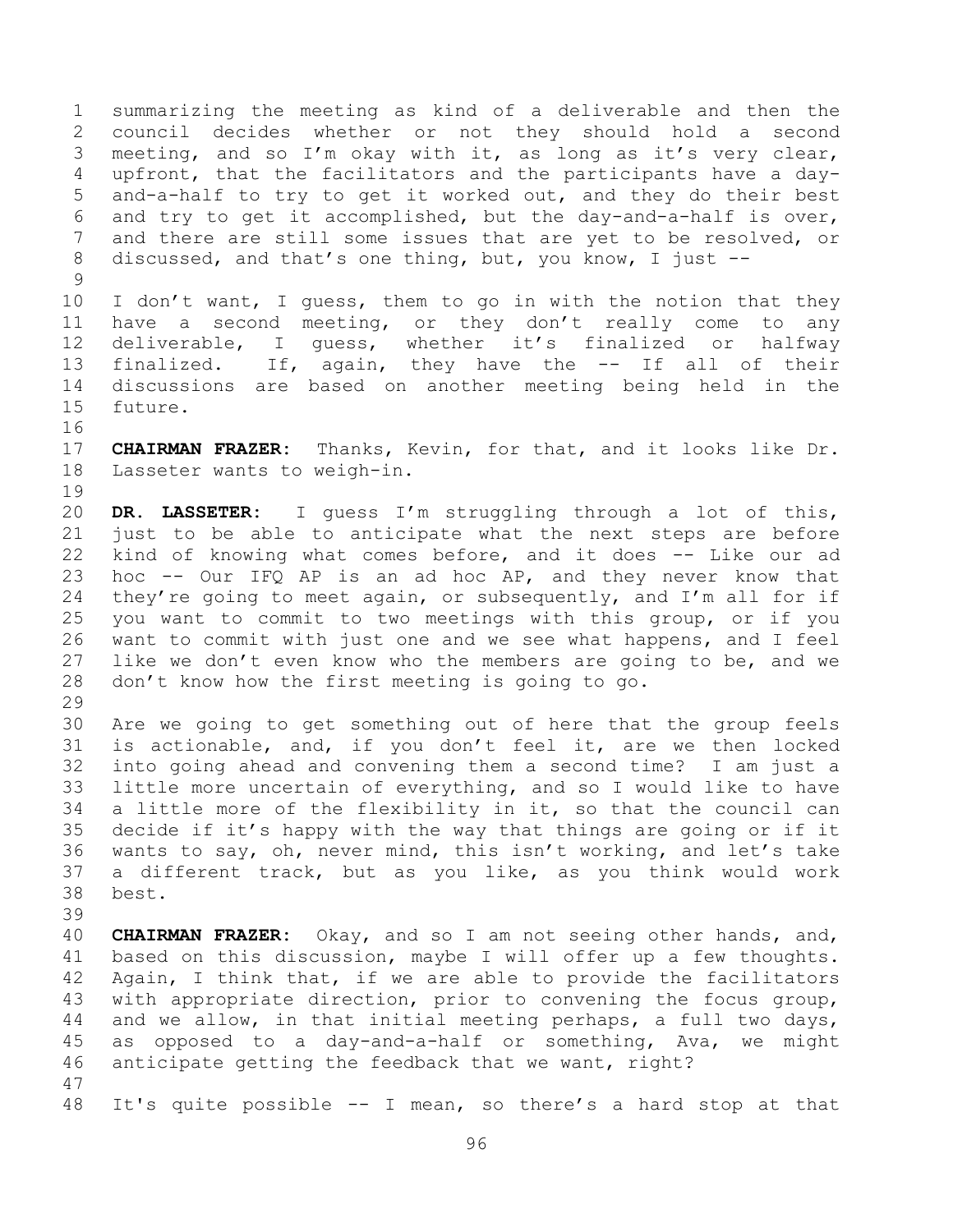point, and it's possible, at that point, that there's value to be gained, right, by convening that group again, but you have no expectations of doing that, necessarily, and I guess I am trying to just think of -- I don't want it to be totally open-ended, right, and we have limited resources, but I think that we can strive to convene the group for two days and strive to deliver to the facilitators direction that will keep them focused enough, right, to get the information, or the advice, that they need from the focus group, moving forward.

 That would be my inclination, based on what I am hearing around this table, and so it doesn't preclude us from reconvening that group, but it does put a bit of a hard stop on it, and so is that what -- I am going to kind of throw this back in Kevin Anson's lap. Does that make sense to you, Kevin? Is that consistent with what you were saying?

 **MR. ANSON:** Yes, and I think you've summarized my comments well, 19 and I just -- Certainly we don't want to -- This is a big issue, and, if we go to two days, that will probably leave enough time to get through at least the major items that we have already identified that the group should concentrate on, and so, if you word a contract, for the contract purpose, to make sure the facilitators are available to allow for a second meeting, but make it very clear that the intention is to try to walk away with this consensus around these topics at the end of the first meeting, the two days, that would be fine.

 Then we immediately review that, and, if there is something that was kind of left unclear, or the facilitators, or staff, can provide some feedback as to, well, this really just didn't have enough time to get fleshed out, and we feel it's worthwhile to bring them back the second time, then we've already got the paperwork, so to speak, in place to do that, and we'll just have to work out timing, and so I think that is what I would prefer to see, yes.

 **CHAIRMAN FRAZER:** Thanks, Kevin, for circling back with me. I am not seeing any other hands, and I definitely want to make sure that the staff is comfortable moving forward, and I am not convinced that they're entirely comfortable at this point, but I just want to make sure of that. Ava. 

 **DR. LASSETER:** I am very comfortable, but I am just wanting to make it clear that everything is going to have to be a little bit flexible, but I am comfortable with that flexibility, with just adapting and keeping the council informed, and we'll see what happens.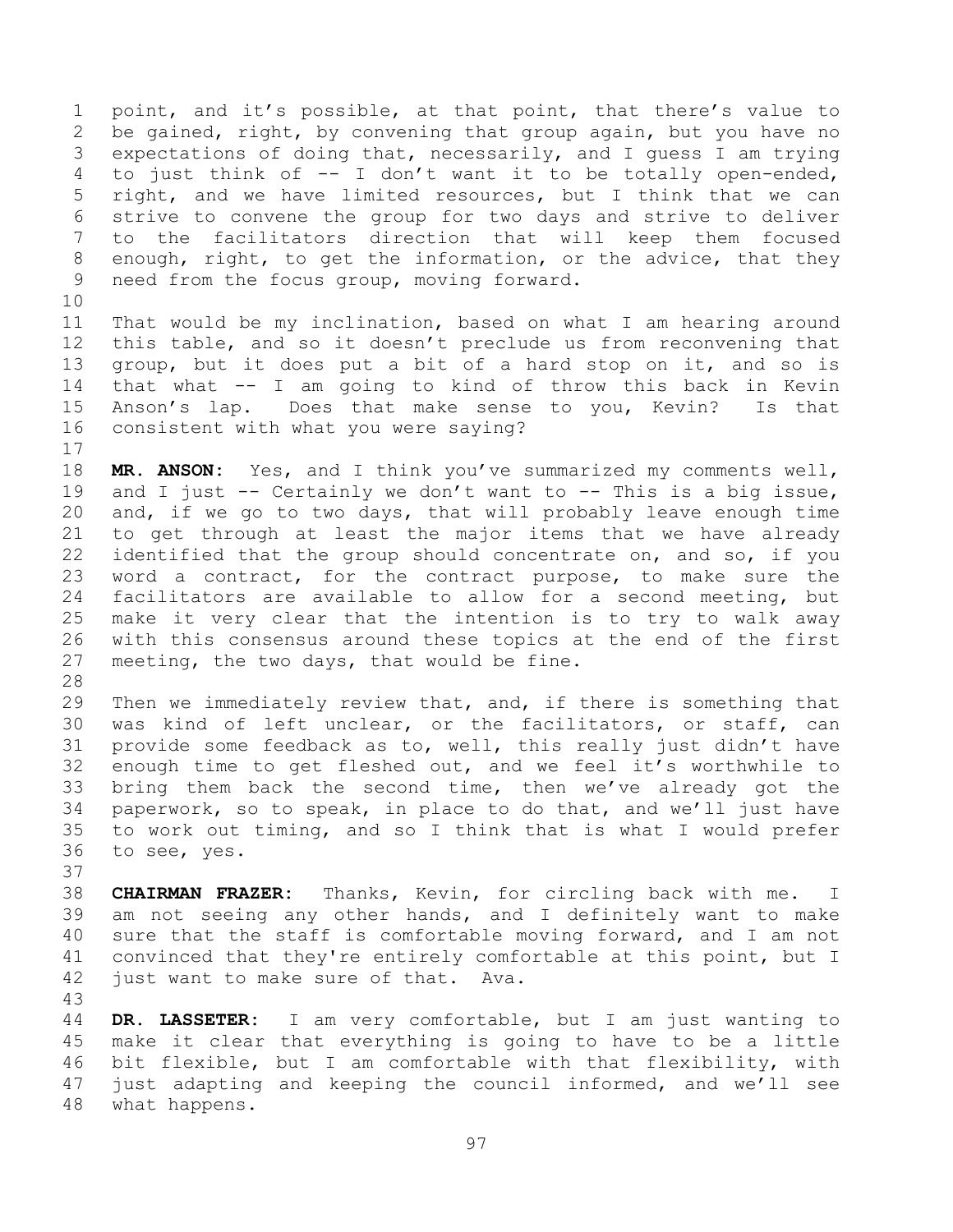**CHAIRMAN FRAZER:** Carrie, you're good?

**EXECUTIVE DIRECTOR SIMMONS:** I concur. Thank you.

 **CHAIRMAN FRAZER:** All right, and so I think we'll go ahead and move forward with this proposed timeline, recognizing that we have a little bit of flexibility in there, and I am not sure that we need to devote any more discussion to this particular item, and so if you want to go to 36B, and is that the next part of this discussion?

# 

### **PUBLIC HEARING DRAFT AMENDMENT 36B**

 **DR. LASSETER:** We were expecting to just be moving forward with the IFQ focus group. We did revise 36B. We did revise it and provide it as background. I have a couple of extra slides that I could provide, that I could go over, for 36B, if you wanted to do so, and we were concerned about time, and I know we have the closed session afterwards, and is the council interested in going through the amendment?

 **CHAIRMAN FRAZER:** I think, given the remaining number of agenda items, that we will go ahead and move into the Amendment 44, which is a snapper grouper amendment, and Reef Fish Amendment 55, which has to do with modifications to southeastern U.S. -- Sorry, Leann. Go ahead.

 **MS. BOSARGE:** That's okay, Mr. Chairman, and so one question about -- I had hoped to go through the extra slides that Ava has, but I will defer to you, Mr. Chairman, but I do have a question, at least, about timing. 

 We hope to get a report back from this workgroup, I guess we call it, and is there -- Once we have that report back, and so I guess, at the latest, we would have that at our June meeting, and this document could come to our June meeting as well, and is it ready to be posted for final action at that June meeting, or is there something that still needs to be worked on between now and then? Is it simply staff time that's involved, or are there decision points that have to be made by the council for it to be final in June?

#### 

**CHAIRMAN FRAZER:** I will let Dr. Lasseter respond.

 **DR. LASSETER:** The document is a public hearing draft, and it does have preferreds selected in them. However, it does appear that you're going a different direction that would affect 36B,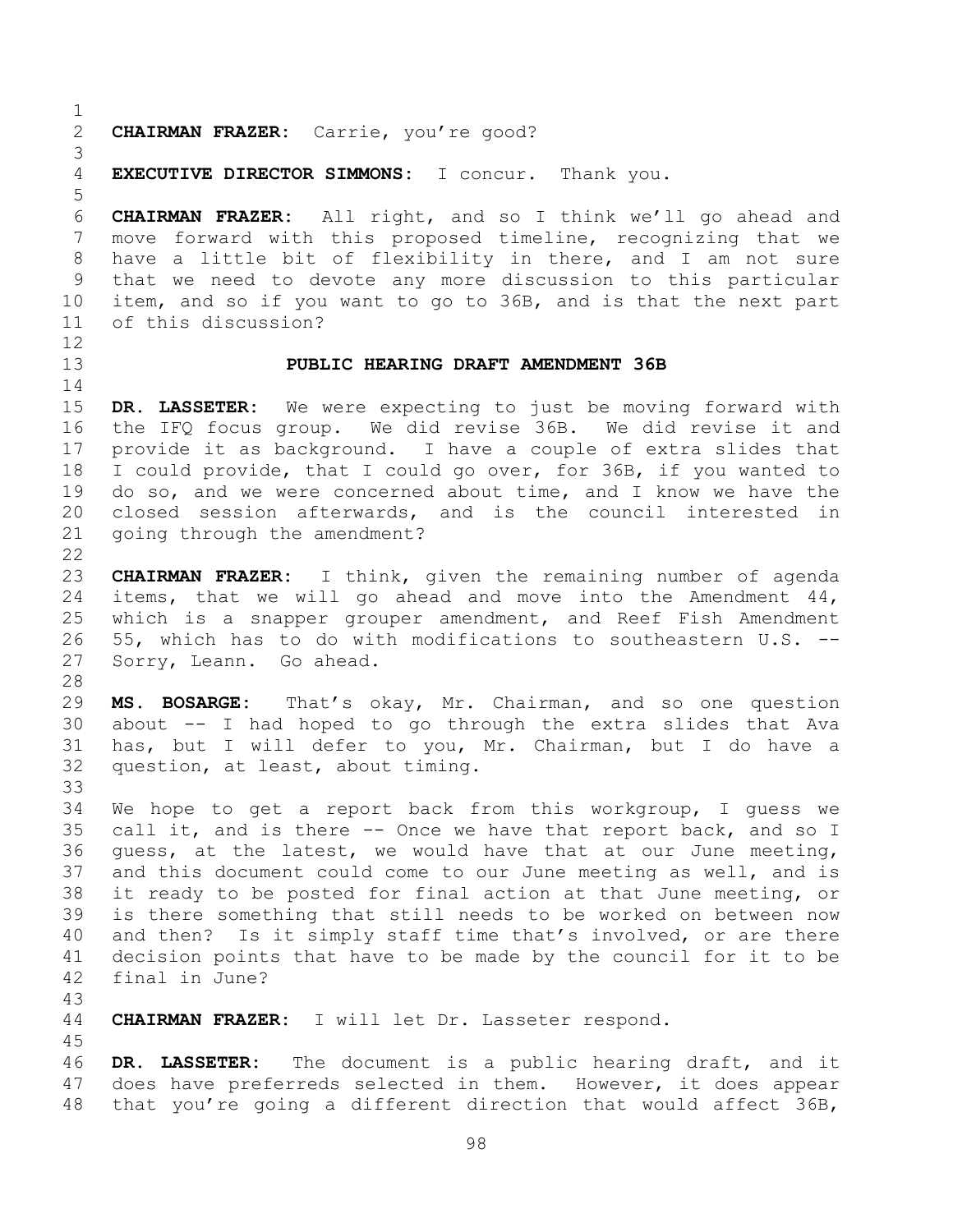and so I'm not really sure what your intent is there, and, if we did go through the rest of the slides, I actually did include the National Academy of Sciences report that you received the presentation on, about LAPPs in mixed-use fisheries, and it included a recommendation that is specific to what you're considering in 36B, and so I really think the council should kind of be aware of that, and maybe think about that, in terms of -- Perhaps we should look at that, real quick.

 The National Academy of Sciences committee spoke directly to what you are considering, and I won't read the whole recommendation, and it is included in there in two sections, but they did encourage that NMFS should sponsor a study of the direct and indirect consequences of moving from LAPPs that require holding active fishing permits or other measures of active participation in fishing, to the public scope of eligibility to own quota shares, and so, really they are recommending that you examine this a little more, and it should inform you on your decision-making, and so I did want to kind of tie that back in, and we didn't really talk about this specifically when they presented the report, and I will just see if anybody else has any concerns about 36B.

 **CHAIRMAN FRAZER:** Bernie, are there any other hands? Okay. Ms. Bosarge.

 **MS. BOSARGE:** All right. Thank you for that, Dr. Lasseter. I appreciate it, and so the other part of my question is can 36B - - Is 36B ready to come before the council for final action, as far as the document is concerned, in June, and do we need to ask staff to go ahead, and in conjunction with this meeting that's going to transpire with the workgroup -- I don't know if you're doing virtual public hearings on this, or you plan to go out to the different locations physically, but what do we need to do to 35 get the report back from this group in April or May, or whenever it comes, and be ready to go final with this by June?

 **CHAIRMAN FRAZER:** Leann, I just want to -- I am not sure that I understand the question here, and so we have two different issues that we're dealing with, right, and so we've got a focus group that is going to be facilitated, and the facilitators will synthesize the discussion material and provide it in a report back to the council.

 That is separate, in my mind, from the document, 36B, and so I am not sure that they necessarily depend on one another, and they may, but is your question related to where we stand on 36B specifically?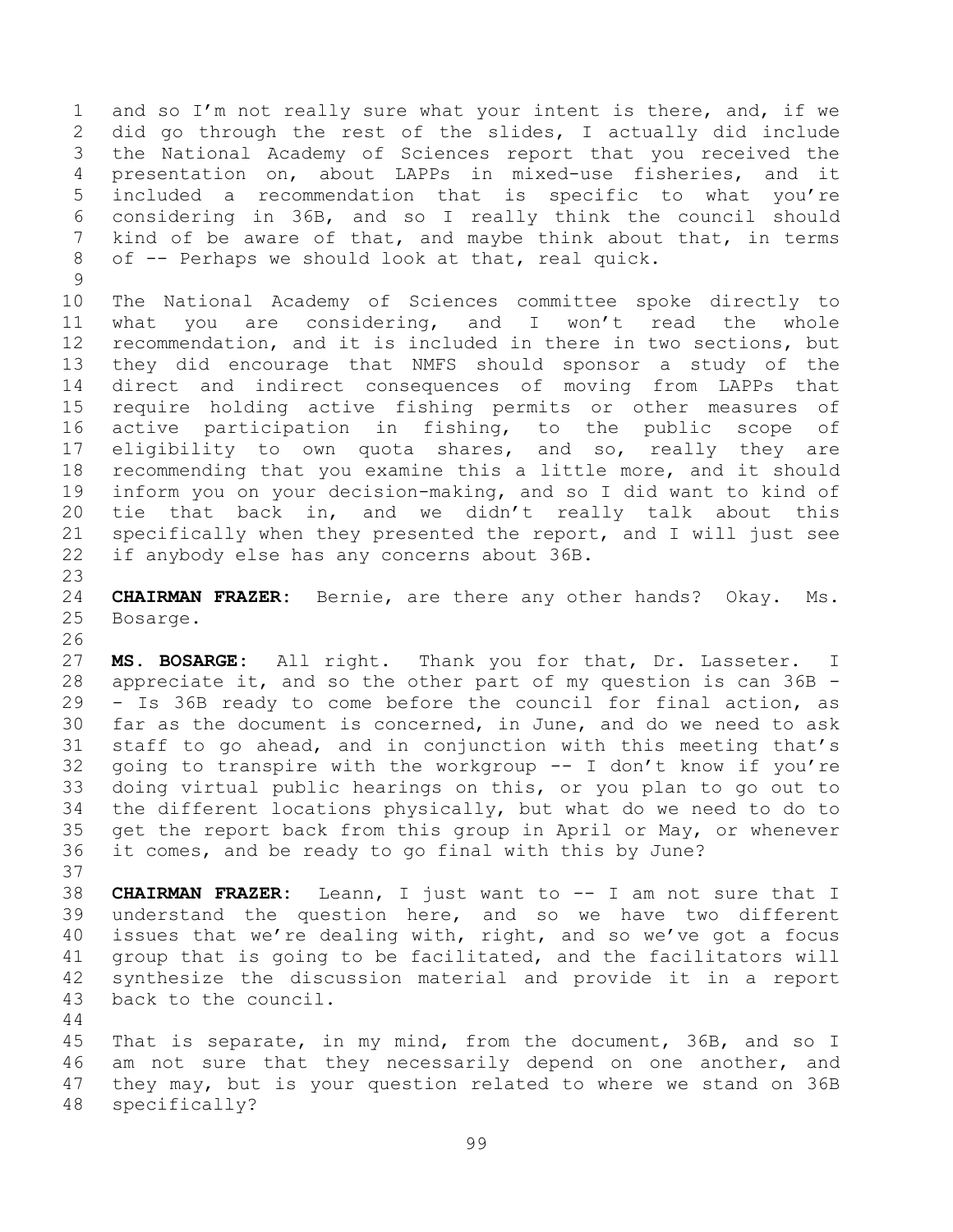**MS. BOSARGE:** Yes, it is to 36B. In other words, I would have continued working on 36B in this interim period of setting up this workgroup, populating it, having them meet, but I deferred to Bob, and Bob made the motion for the workgroup, and he really didn't want this document to proceed until they met and we got a report back from them, and so that's why I am asking. Since we're going to get the report back in -- I don't know if we'll get it before our April meeting, and it sounds like we'll get it after the April meeting, but is there any work that needs to happen so that this document could come back at the same time, this 36B, and we would be ready to take final action, if everything seems to line up? If the workgroup seems to have similar thoughts as to what we have as preferreds in here, or at least options in here, if the public also has similar thoughts, but I am ready to make a decision on it one way or the other, and it sounds like June is the earliest we can do that. What needs to happen before then, so that we can go final in June? **CHAIRMAN FRAZER:** Again, what I am hearing is that -- What do we need to do on 36B, and the only thing, to my understanding, is that it still needs to go out for public hearing, but I will let Dr. Lasseter respond to that directly. **DR. LASSETER:** Yes, that's my understanding. The document has all sections, and it just has not gone out for public hearings. 

 **MS. BOSARGE:** So do you need a motion to go out to public hearings?

 **DR. LASSETER:** If the council intends us to take this out for 34 public hearings, yes, and we're not -- The agreement has been that it would be virtual public hearings and a mail-out, was what we were going to do instead of in-person public hearings. 

**CHAIRMAN FRAZER:** Leann, do you want to make that motion?

**MS. BOSARGE:** Yes, sir.

**CHAIRMAN FRAZER:** Okay. Let's get it up on the board.

 **MS. BOSARGE:** I would move that we send Amendment 36B to public hearings, giving staff the leeway to decide the best path forward for that, whether virtual, in-person, or mail-out, or some combination.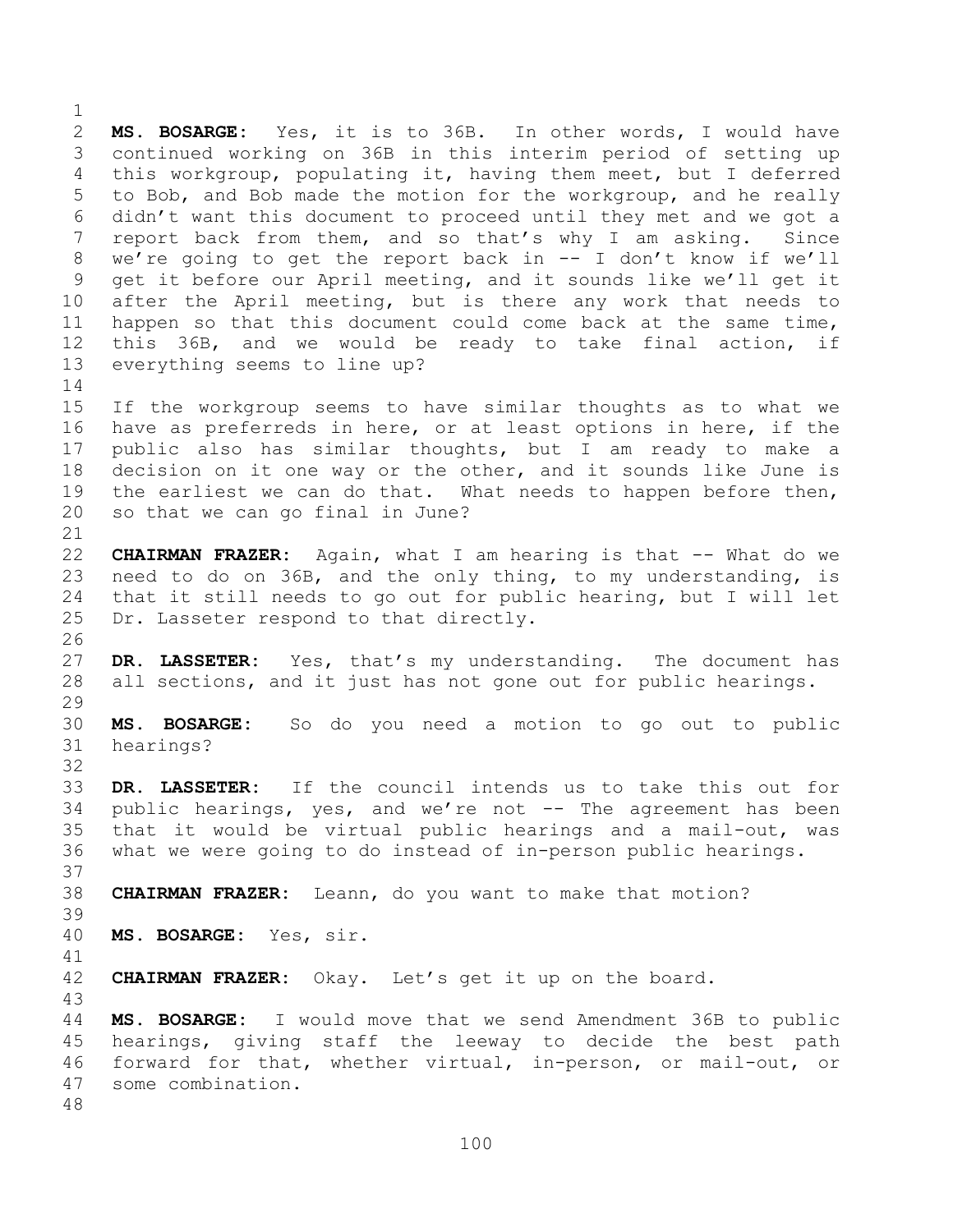**CHAIRMAN FRAZER:** We're getting it on the board right now, Leann. 

 **MS. BOSARGE:** Okay. I am watching her type it here, because there is a little piece that I'm going to put here at the end. (Virtual, in-person, mailout, or some combination), with the intention of bringing the document for potential final action by June.Thank you.

 **CHAIRMAN FRAZER:** Okay, and so the motion on the board is to send Amendment 36B to public hearings, giving staff the leeway to decide the best path forward (virtual, in-person, mailing, or some combination thereof) within the intention of bringing the document for potential action by 2022, and I think there might be a few grammar issues in there, but I think everybody gets the intent of the motion. Is there a second for that? Jessica, is that a second? I saw a hand up.

**MS. MCCAWLEY:** It's a hand up.

 **CHAIRMAN FRAZER:** Okay. Let's wait and see if we can get a second for the motion. Okay. I am not seeing a second at the moment. Jessica.

 **MS. MCCAWLEY:** I was going to speak against this motion, and it didn't get a second, and I'm going to pass.

 **CHAIRMAN FRAZER:** Okay. Is there any other further discussion? All right. I am not seeing any. The motion fails, due to lack of a second. Okay. Our next agenda item is Agenda Item Number IX, and Mr. Rindone is going to provide us a brief update of Amendment 44 and Reef Fish Amendment 55. Mr. Rindone. 

# **DISCUSSION: DRAFT SNAPPER GROUPER AMENDMENT 44 AND REEF FISH AMENDMENT 55: MODIFICATIONS TO SOUTHEASTERN U.S. YELLOWTAIL SNAPPER JURISDICTIONAL ALLOCATIONS, CATCH LIMITS, AND SOUTH ATLANTIC SECTOR ANNUAL CATCH LIMITS**

 **MR. RINDONE:** Thank you, Mr. Chair. Bernie, if you could bring up the action schedule, and that's the impetus for 99 percent of what I have to say, actually. All right, and so we've been working on Snapper Grouper Amendment 44 and Reef Fish Amendment 55, which is a joint amendment to both FMPs for the Gulf and South Atlantic Councils' joint management of southeastern U.S. yellowtail snapper, which was found to be healthy, based on the results of the SEDAR 64 stock assessment, which used data through 2017 and also used FES.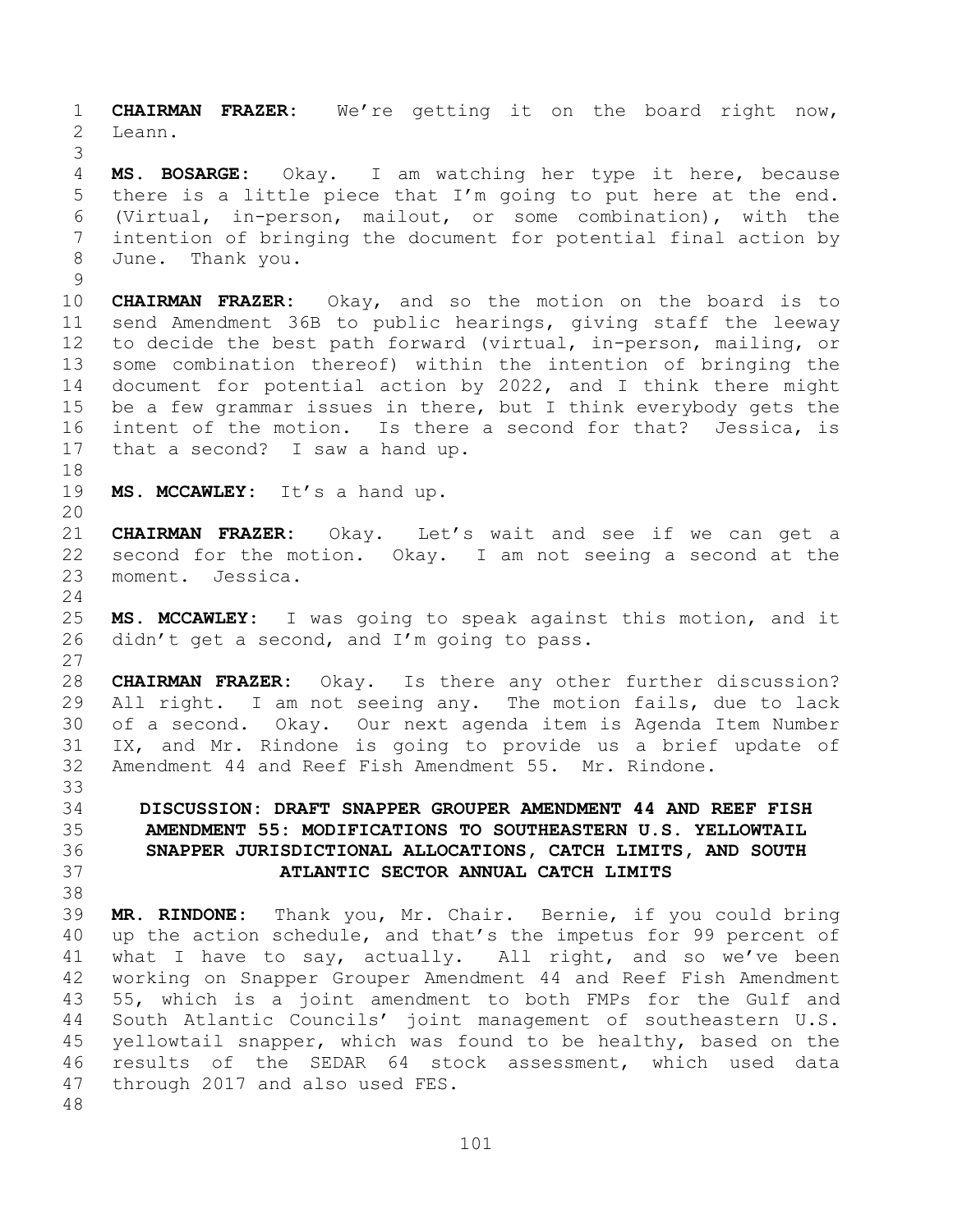We've had some pauses and delays and whatnot associated with the development of any work related to the results of that assessment, because the councils were waiting on the NOAA Office of Science and Technology to finalize all of the MRIP-FES historical calibrations back in time, so the councils had a better idea of what the landings were actually going to look like.

 Then each council had its own priorities shuffling for contemporary issues that each was dealing with, and so, when we finally got to a point where we were ready to take this action up, we were looking at the projections coming from the SSCs being at least six years old, by the time we could optimistically hope to get any management changes implemented.

 The SSCs, for both councils, have historically been very clear that they don't recommend the use of projections that are older than five years old, because, after that point, the uncertainty can get pretty wide, and it's really best, at that point, to reanalyze the stock and re-estimate what the catch limits should be.

 Considerate of all of this, the South Atlantic Council requested that the Florida Fish and Wildlife Conservation Commission, which was responsible for the SEDAR 64 stock assessment, update that assessment with landings data through 2020, and so that is the action that is before you guys to consider with respect to the development of work on this amendment, and, basically, we're in a situation where our projections are going to be very dusty by the time we get around to actually seeing this thing implemented, even if we moved with the utmost expediency. Mr. Chair, I think Ms. McCawley might be apt to speak directly to the South Atlantic Council's discussions on that, since she sits over there as well.

 **CHAIRMAN FRAZER:** Jessica, if you're willing to provide a little insight from the South Atlantic side of things.

 **MS. MCCAWLEY:** I sure can, and I will also provide some insight from the FWC side of things, and so, as Ryan mentioned, FWRI did complete the stock assessment, and they are willing to update 42 it, but another thing that we didn't cover here is that it's the same analyst that will be working on yellowtail, mutton, and hogfish, and so the analysts that need to go back and work on the yellowtail assessment -- This will delay the mutton snapper assessment, and possibly the hogfish assessment as well, and so I just want to throw that out there, but the South Atlantic Council felt that it was important to get the updated data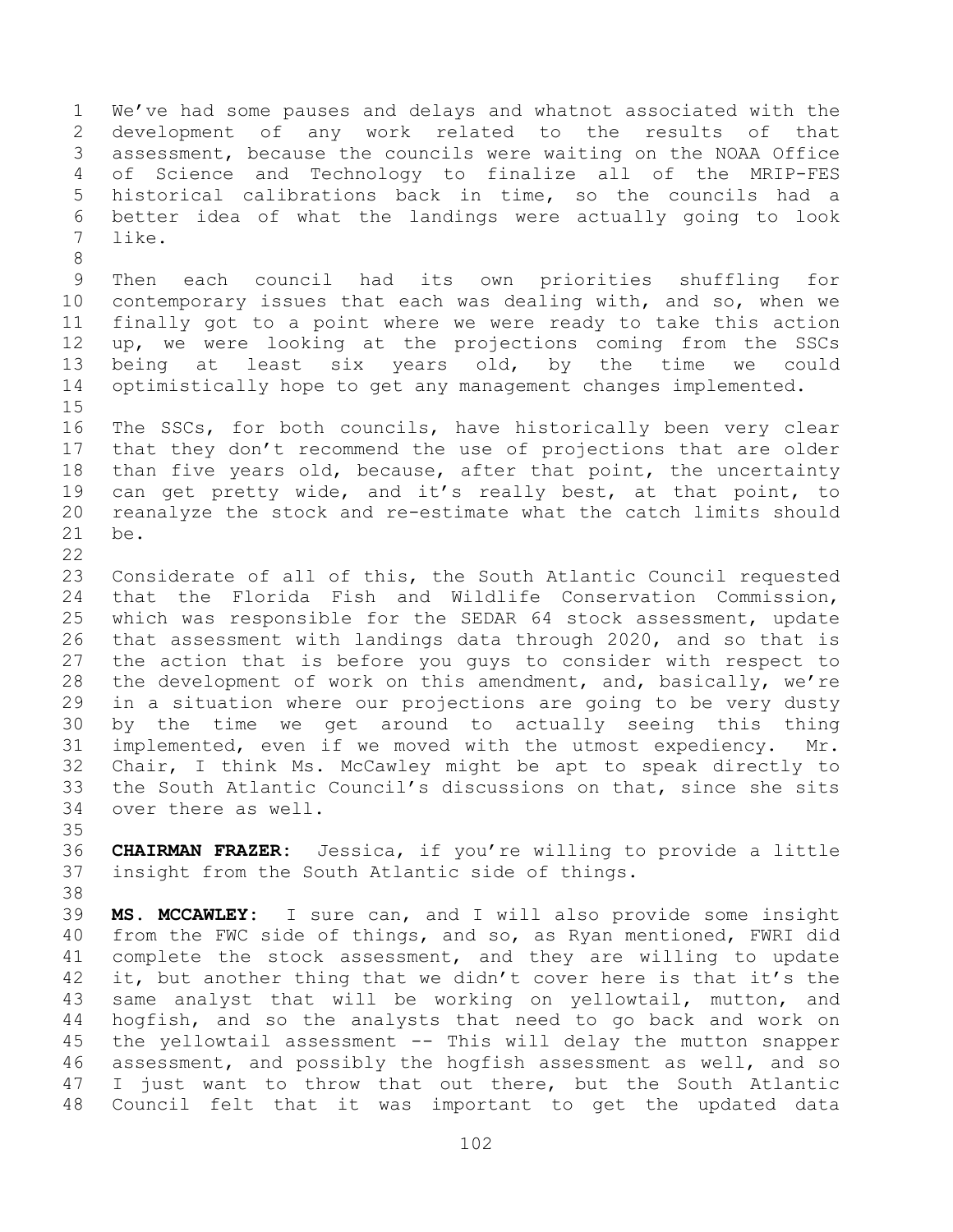before we made any sort of management recommendations, next steps forward in the document, et cetera, and so that's where we are, is just waiting for those new numbers from FWRI before we pick this back up again on the South Atlantic side, and I guess I would just suggest a similar action here on the Gulf side, would be just to wait until this could be completed, before picking this back up again.

 **CHAIRMAN FRAZER:** Okay. Thanks, Jessica, and so, with regard to providing any direction to staff, I mean, the South Atlantic has already requested that the FWC update the SEDAR 64 assessment with more recent data, and they have agreed to do that, and so I don't think that there is a need for this council to write a letter, necessarily, and I think what we need to do is recognize that we agree with the South Atlantic's recommendation, recognize that action is being taken, and I see that Ryan has his hand up, and I will finish my thought here, but I guess wait for the assessment, the updated assessment, but go ahead, Ryan. 

 **MR. RINDONE:** Thank you, Mr. Chair. I was actually going to compel you guys to consider a commensurate motion as the South Atlantic's, since this is a jointly-managed species, and, forecasting where we would go from here, I would include writing a letter including the council's and FWC's agreed-upon terms of reference for what to do with the update, to outline everything, per the SEDAR standard operating procedures, so long as there is agreement between the analytical body and the cooperator, or, in this case, cooperators, with respect to any changes or additional work to the stock assessment schedule.

 This is something that can be worked out outside of SEDAR, between the cooperators, in this case the Gulf and South Atlantic Councils and the analytical agency, which is FWRI, but a motion to that effect, of what to do that mirrors the South Atlantic Council's, and then a joint letter of sorts, including the terms of reference, of which we have a draft that we're working on with FWRI that we can get approved by the SSC, all inclusive of that, to be sent to the FWRI, to let them hit the ground running on that, I think would be appropriate.

 **CHAIRMAN FRAZER:** Okay. Thanks, Ryan, for that advice, and so I think it's good advice, and so we can throw out a motion, or, if somebody is willing to offer one to that effect, we can -- Let me look at hands, real quick. Dr. Porch.

 **DR. PORCH:** Thank you, Chair. Unfortunately, I'm not sure it's quite as simple as that, because we also provide data for that assessment, and so I think we may need to have more discussion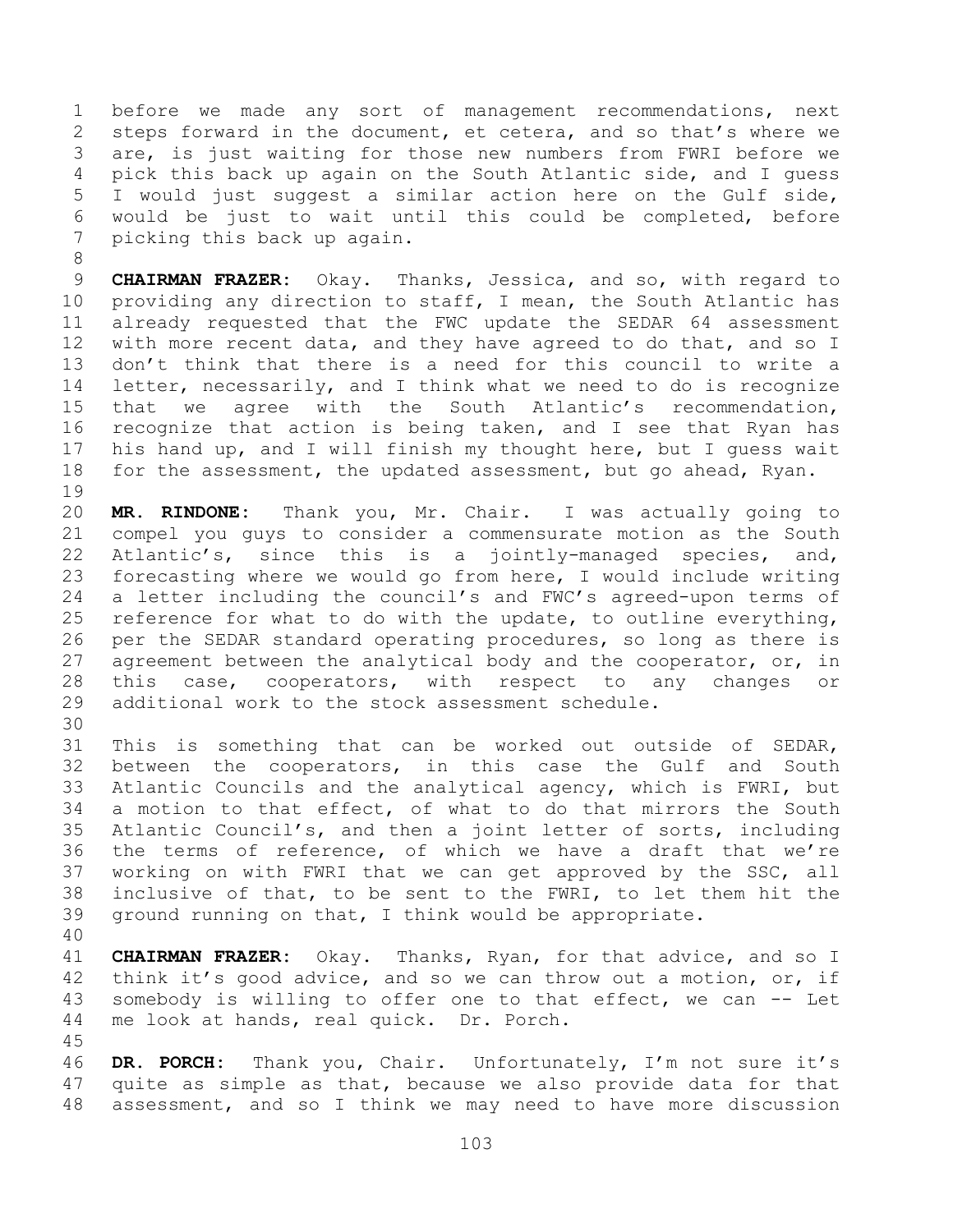before we just assume that it would be between the councils and the State of Florida, because, if we have to provide information there, it will change our schedule, and we may have to push back the data deadlines for some other assessments, and so we need to have a dialogue before we assume that the conversation is only between the councils and the State of Florida. **CHAIRMAN FRAZER:** Thanks, Clay. Again, I want to keep this moving, and I think we should come back to this one in Full Council, actually, and be prepared to make a motion, after consultation with the appropriate entities, including both the FWC and the Science Center. Jessica. **MS. MCCAWLEY:** I had a motion ready, but it can wait until Full Council, but I sent it over to the email. **CHAIRMAN FRAZER:** Well, go ahead, and let's take a look at it now. **MS. MCCAWLEY:** I don't see it being pulled up, and someone is probably trying to find it, but -- **CHAIRMAN FRAZER:** There it is. Hold on. **MS. MCCAWLEY:** There it is. **Suspend work on --** This is what came out of the South Atlantic Council meeting, and so I grabbed this one from the South Atlantic Council Snapper Grouper Committee Report. We can certainly amend it to add the things that Clay mentioned. **CHAIRMAN FRAZER:** Yes, and so, again, I think, at this point, I want to give us a little bit of meat and direction, right, so we're not floundering on the last day of this meeting, and so we can certainly take the next day or so to think about how we might refine this motion, to make it more inclusive of some of the things that Clay commented on, and so we can -- I don't know, Jessica, if your preference is to just leave it out, and this is where we want to head, or we could vote on this motion and refine it, if necessary, and I will leave that up to you, Jessica. **MS. MCCAWLEY:** That's up to you, Mr. Chairman. I am fine going ahead and making this motion. **CHAIRMAN FRAZER:** All right, and then I would prefer to have something to work with, and so let's go ahead. Is there a second for this motion?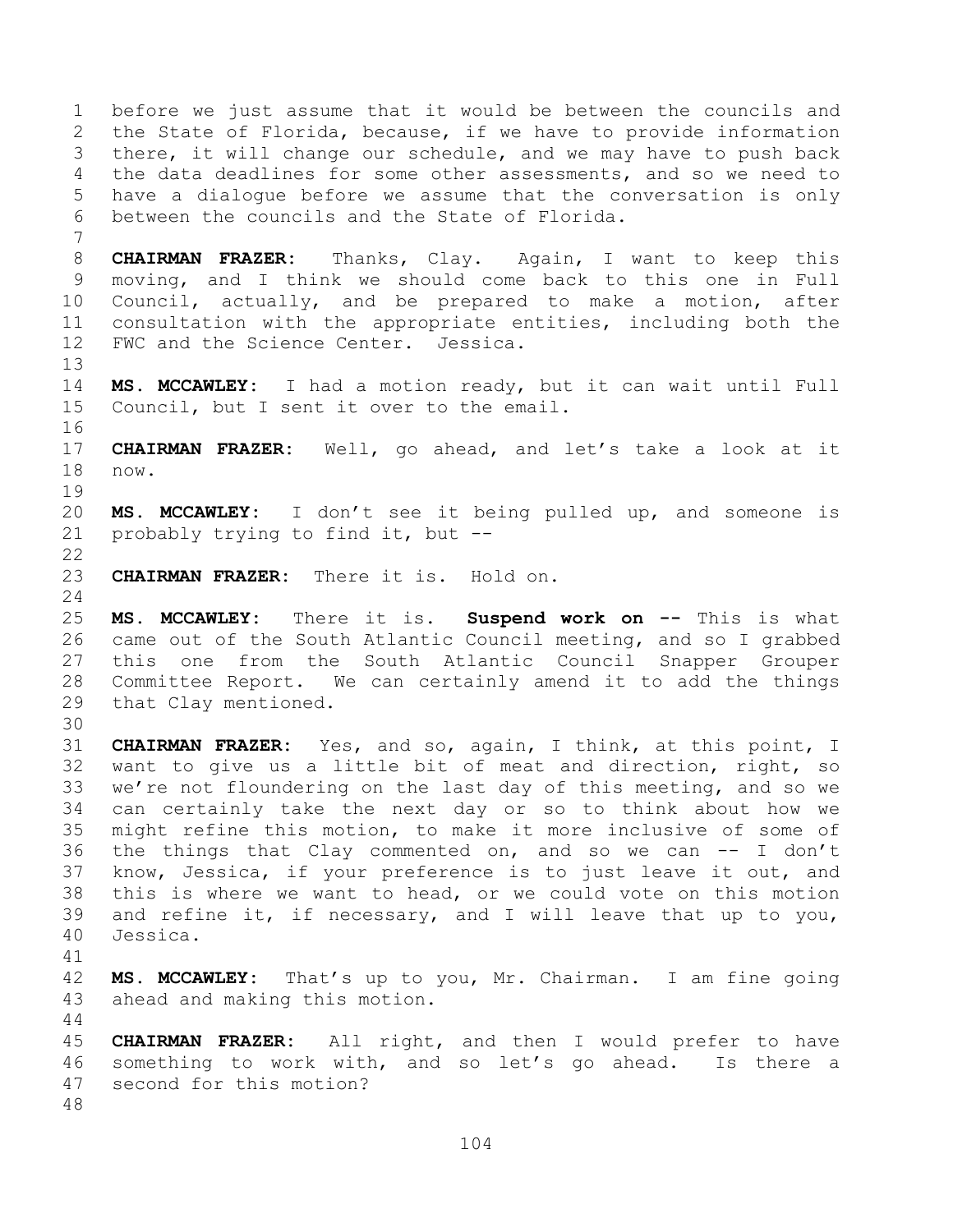**MR. GILL:** Seconded, Mr. Chairman. **CHAIRMAN FRAZER:** It's seconded by Mr. Gill. Is there any further discussion of the motion? I am not seeing any. Mr. Anson. **MR. ANSON:** I am just wondering, as far as setting the ABC, and do we have constant -- I thought, in the past, we have requested constant catch analysis, and I am just wondering, Jessica, and it's pretty much your fishery, and I'm just throwing that out there, if you want to include that, if it needs to be specific. **CHAIRMAN FRAZER:** I think it is specific in there, Kevin. I am not -- Hold on. Three additional years of data and a constant catch projection. **MR. ANSON:** I skipped right over that. I apologize. **CHAIRMAN FRAZER:** Okay. Is there any further discussion of this motion? I am not seeing any. **Is there any opposition to the motion?** Leann, is that opposition or something to add here? Ms. Bosarge. **MS. BOSARGE:** That was just a slow hand on my part. Sorry, and I had a question, but it's fine. I was just wondering when the last time we saw that Reef Fish Amendment 55 was. **CHAIRMAN FRAZER:** We saw it at the last meeting, and so that's coming directly from Mr. Rindone. **MS. BOSARGE:** Thank you. **CHAIRMAN FRAZER:** You betcha. Okay. **I am not seeing any other hands at this point, and is there any opposition to this motion? I am not seeing any, and the motion carries.** Thank you, Mr. Rindone, for that. We will revisit this in Full Council, if necessary. The next item on the agenda is wenchman, Item Number X, and we will go ahead, and it looks like, Mr. Rindone, if you want to go to the action guide. **DISCUSSION: WENCHMAN IN THE GULF OF MEXICO MR. RINDONE:** Sure, and so SERO staff are going to present a landings history of wenchman, and we're also going to look at the management history of the stock from the council's Generic Annual Catch Limits and Accountability Measures Amendment, and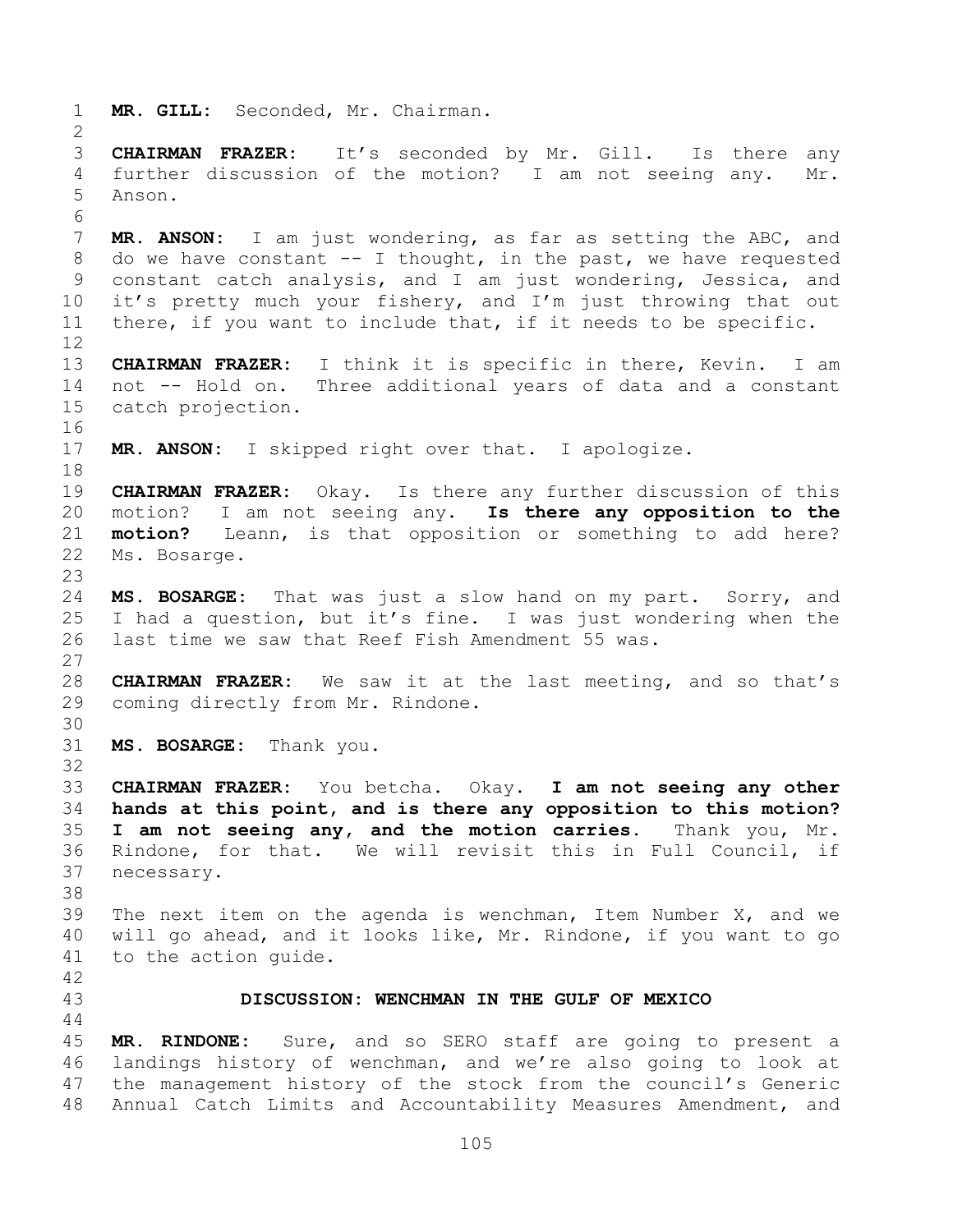this is all being presented in response to public comments received by the council in October of 2021, where you guys learned of substantial commercial landings of wenchman in the northern Gulf, which may have contributed to the midwater snapper ACL being met for 2021. The committee should discuss all of this information and make recommendations, as appropriate, and just to note that, at the October meeting, you guys also requested that council and SERO staff begin work on an amendment to update the catch limits for data-poor species, and, of course, work on this will begin as council priorities allow. **CHAIRMAN FRAZER:** Thank you, Mr. Rindone, and so we'll go ahead and pull up the presentation, and I believe that Peter Hood is going to deliver that. **MR. PETER HOOD:** Yes, I am. Thanks for teeing things off there, Ryan. Wenchman is part of the midwater snapper complex, and this complex was developed in the Generic ACL Accountability Amendment, and, basically, there was some analyses that were done looking at various life history data, landings data, and whatnot, such as, I guess, gear type that were used to target species, statistical area, depth, a variety of things, and one of the outcomes of this analysis was this midwater snapper complex. Just as a note, silk snapper was considered the most vulnerable species for this complex. Unfortunately, I don't know exactly how it was considered most vulnerable, and I think that came out of some SSC discussions, and I didn't dig down quite that far. You saw these figures this morning, presented by Kelli, and, on

 the left-hand figure, you can basically see the commercial and recreational landings of midwater snapper, starting from the left and going to the right, and the 2021 fishing year, 2020, 2019, and then the average for 2018 through 2020. If you look at the 2020 fishing year, we just barely exceeded the annual catch limit, and it was by 760 pounds.

 Basically, that triggered the accountability measure, which is basically, if the sum of commercial and recreational landings exceed the stock complex ACL, then, during the following year, 44 if the sum of the landings reach, or is projected to reach, that stock ACL, then we would file a notification to close the fishery, and that's what happened last year, and we did a closure on September 18.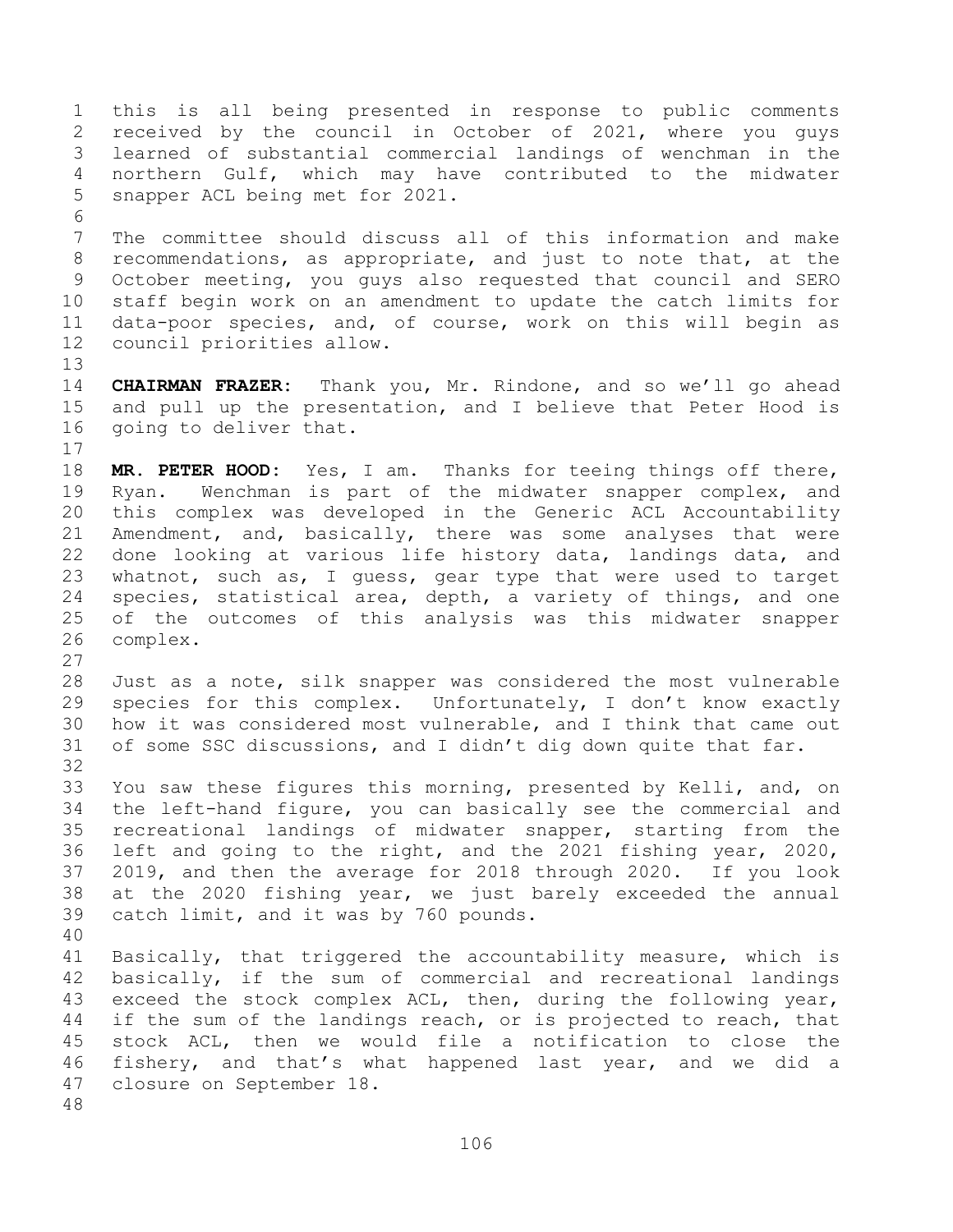You can see that, in 2021, and I think it caught us a little bit off-guard, because we weren't expecting it, but we did exceed the ACL, and the landings were 130 percent of the ACL.

 In the right-hand slide, if you break it out by species, you can see that wenchman contributed to the total from 2021 through 2019, but, in 2020 and 2021, we saw a big increase in wenchman, and that's what ended up putting us over, and we were fortunate enough to have Captain Early come and provide public testimony at the October meeting, and he indicated that he used trawls to target butterfish and goggle-eyed scad, and big-eyed scad is another name for goggle-eyed scad, if you're more familiar with that name, and he stated basically that he can't get away from wenchman, and he said he started to see them at about fifty fathoms, and then, if I understood his testimony right, when he would then fish with his trawls between sixty and 120 fathoms, that's when they really started to show up.

 I just would also add too that, based on what he told us, his vessel name was Captain Salty, and I did go in and look at what types of permits were on a vessel named the Captain Salty, and it does have a reef fish permit.

 For midwater snapper, and I hope, Ryan, that I am not stealing any of your thunder here, the ACL, ABC, OFL, and ACT were all put in place through the Generic ACL and AM Amendment, and, basically, this looked at -- It used average landings from 2000 to 2008, and stock is considered a Tier 3a stock, and that's basically a category for stocks that have not been assessed, but are stable over time, or, in the judgement of the SSC, the stock, or stock complex, is unlikely to undergo overfishing at current average levels, and so that is how these different values were calculated.

 I am going to talk a little bit about wenchman now, and they are found over rough bottom, and the depth range -- I have it in meters here, but, basically, twenty-four meters is about thirteen fathoms, or eighty feet, and they're found as deep as about 270 fathoms, or 1,600 feet, and that's at 488 meters that McEachran and Fechhelm provided.

 Then, in FishBase, they said that they're generally found between about 150 feet, which is about fifty meters, and that would be twenty-seven fathoms, and then out to about 820 feet, or 140 fathoms, roughly. That kind of fits with Captain Early was telling us, and he was picking them up there at that sixty fathoms, out to 120 fathoms, or 300 feet to 720 feet.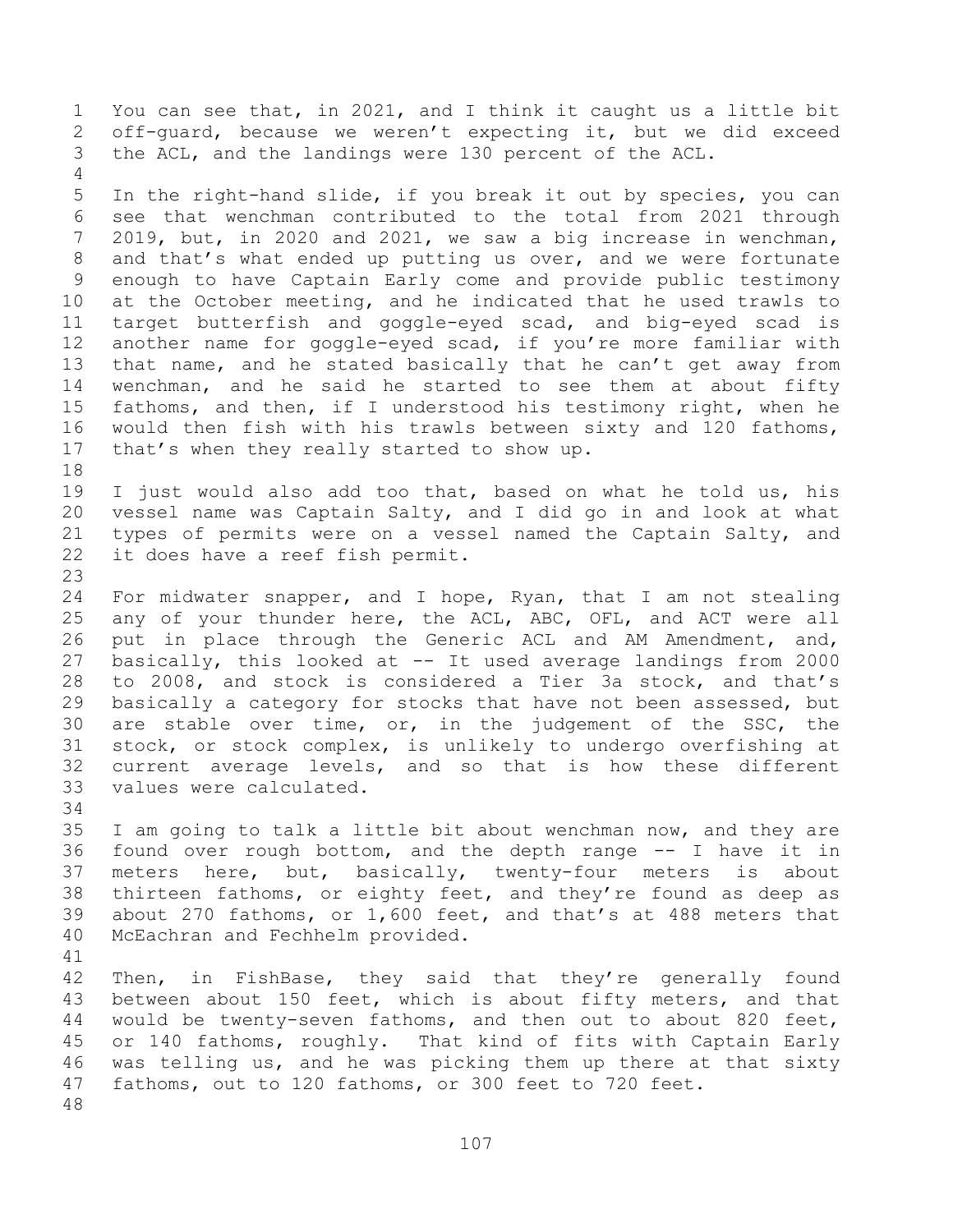In terms of the sizes that are caught, I went in and got some maximum lengths from FishBase, and then also from SEDAR 49, and, basically, the largest fish are up around eighteen to twenty-two inches, which is what that forty-seven and fifty-six centimeters correspond to, and FishBase said that they're very common at about twenty centimeters, which is about eight inches, and the figure on the left there is just a size frequency distribution of fish caught in the Mississippi Lab's small pelagic survey, 9 and you can see that's -- The peak to the right, those fish are generally, I would say, between five to ten inches. I don't know what Captain Early is seeing, and it would be very interesting to see what sizes he was catching. 

 A little bit about landings data. Because few fishermen land wenchman, confidentiality issues make it difficult to present landings information. With respect to recreational landings, I 17 won't be showing anything there. They are very low, generally less than 300 pounds per year, and then, also, it seems like this slide would be pointless here, but, in terms of commercial landings, they mostly come from trawls, and, depending on the year, between 2014 and 2020, it was 93 to 99 percent, but I would say that, most years, it's at 98 or 99 percent.

24 This shows landings by year, but, again, because of confidentiality issues, what we did was we scaled them to 2021, which is the furthest year to the right, and it's certainly higher than what we see in other years, and so, basically, you can kind of think of these lines as a percentage of what was caught in 2021.

 There is a peak in 2001, which is at the other extreme, the right-hand side of this -- Or sorry. The left-hand side of this figure, and this actually is a peak. I went back to SEDAR 49, and they had some landings starting in 1990, and you sort of saw landings similar to what were caught between 2002 and 2008, and then you have 2001 that was the peak.

 Basically, in about 2002 to 2005, landings were about 40 percent of what was landed in 2021, and you can see that there is a gradual decline in landings as you go forward from 2005, until you get to 2020, and then we start to see that increase. 

 Just in terms of trying to get at when do landings occur during the year, what this figure does is, for each month, the percent 45 of the total landings for a particular year are shown here, and, basically, what it shows is that most landings occur in the summer, and so we're looking at landings showing up in about May, going through to August or September.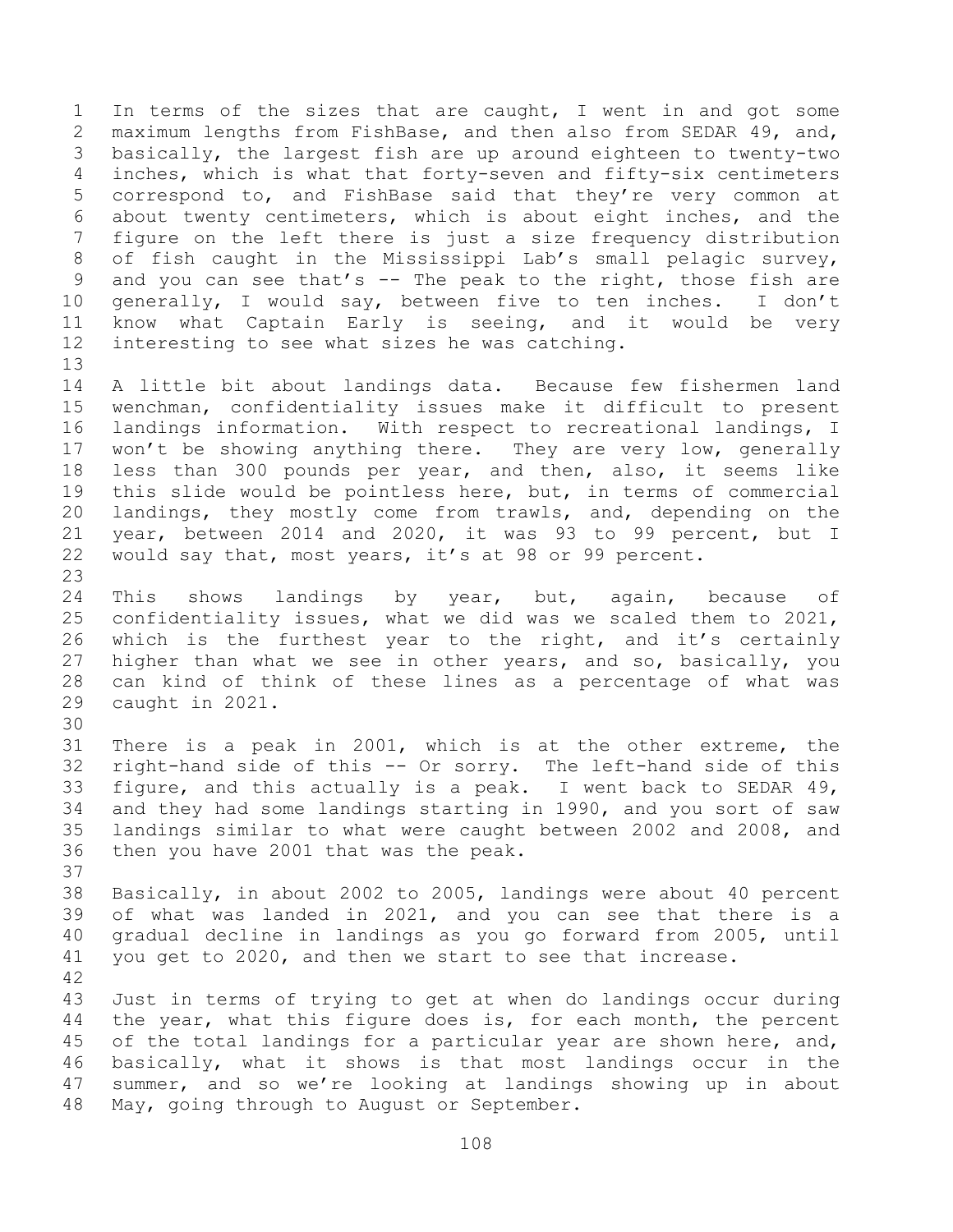2020, which is, at least on my figure, is kind of a dark green line, but it's that one furthest to the right, and we can see that there were some landings in October through December, and I am not exactly sure what caused that, but, for the most part, landings seem highest in the summer.

 Then just about allowable gear types, and I pulled this from your website, and there's an allowable gear table, and this shows allowable gear for the Gulf of Mexico reef fish FMP, and I know that, when I was first hearing trawls, I was going like I 12 didn't think that reef fish were really caught with trawls, and is that an allowable gear type, and so I put this table here to show you that, yes, if you look under B, Other Commercial Fishery, we have spearfishing, cast nets, and trawls, and so a trawl is an allowable gear type. I would be willing to take any questions, if anybody has anything to ask.

 **CHAIRMAN FRAZER:** Thank you, Peter, for the presentation. I will open up the floor for comments or questions from council members. It looks like we've got Chris Schieble. 

 **MR. SCHIEBLE:** Mr. Hood, thank you for the presentation, and I will keep this real quick, and I just have a couple of questions. I spoke with Captain Mike Grieco earlier this week, and I believe he's going to be giving us some public comment tomorrow also, and he can probably elaborate on all of this, but I asked him, when you look at those landings graphs specifically, what happened in 2019, and why did he suspect the landings are only about 50,000 pounds on that graph, and what he thought happened, and he described the fishery as he did to us at the last meeting, stating that he focuses, or targets, butterfish, and these happen to be a bycatch for that. 

 He stated that, in 2019, they just didn't find butterfish, and they weren't around, and so they didn't fish as much, and that's really an artifact of why it's so low there, but then, obviously, the butterfish have returned, but what I am trying to find out, and maybe you know this, and maybe we need to look it up, and I don't know, and I haven't had time to research it, but he is finding these large concentrations of wenchman around the 42 same depth that he is finding the butterfish, and are these potentially spawning aggregations, and that's the time of year, life history wise, that these fish spawn, or did he just happen to find the epicenter of wenchman? Can you speculate on that at all? Thank you.

**MR. HOOD:** No, I can't. Unfortunately, there is very little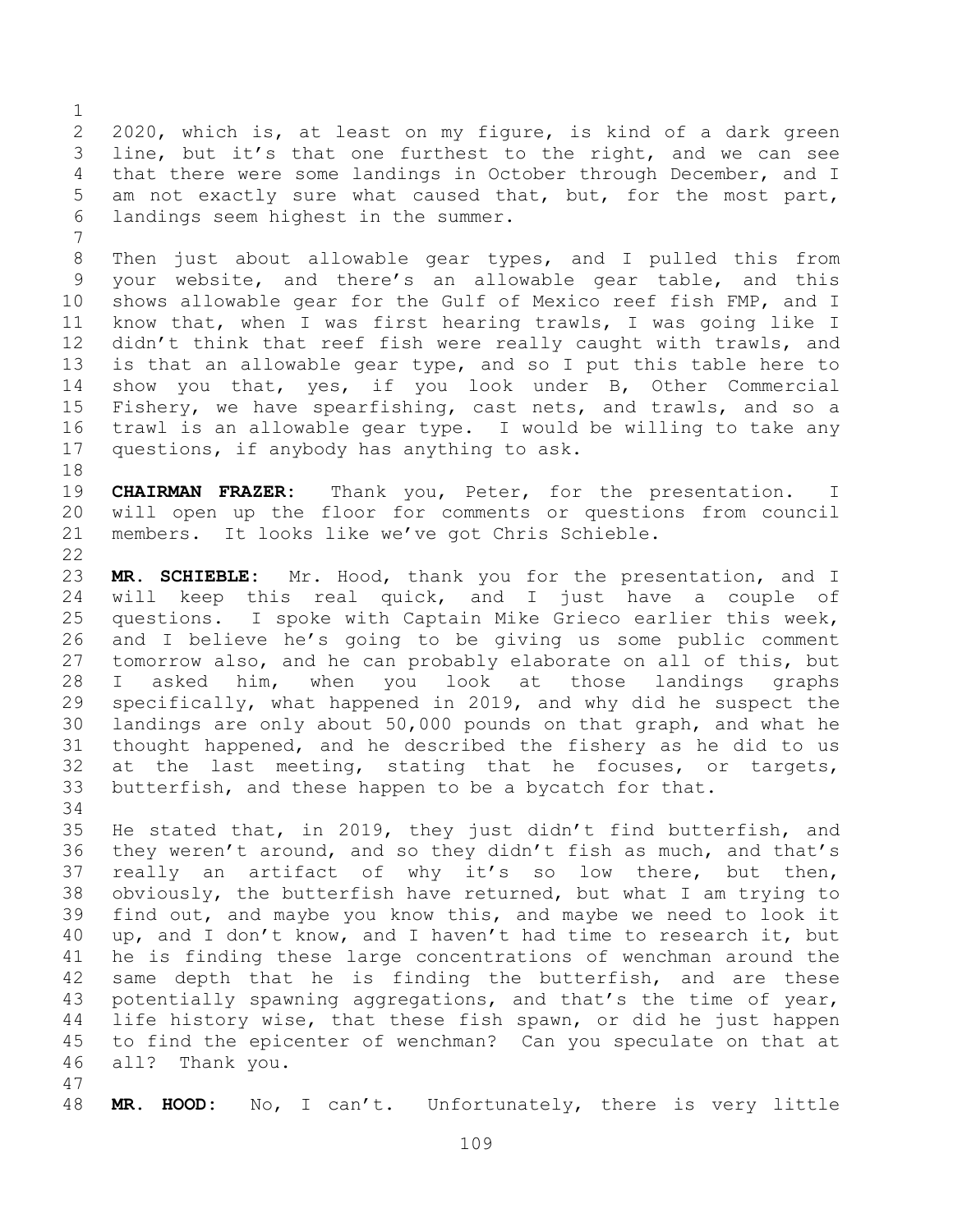information on the life history of wenchman. I am trying to think if FishBase had anything on reproduction, and I don't think they did, and I think this is one of those species that 4 people don't see them, and, as a result -- Well, at least most - - We just don't see them showing up in a lot of different catches that are normally sampled, and so, because of that, life history information really isn't collected, and so I have to basically plead ignorance, like yourself, about their life history.

 I do thank you for that clarification about the 2019 landings, because that was kind of a head-scratcher, in our office, trying to figure out, well, why were they so low, and that's a great explanation, and so I appreciate that. Thanks.

 **CHAIRMAN FRAZER:** Okay. It looks like Ryan Rindone had a question, and then we'll go to Ms. Bosarge. 

 **MR. RINDONE:** Thank you, Mr. Chair. I just wanted to add that SEDAR 49 had looked at wenchman as one of the eight species that were considered for that data-poor assessment, and, at the time, there were not enough data available to have a reference period of catch and to inform the other parts of the data-poor models, to try and do a proper assessment for this species, and so wenchman is considered to be quite data poor.

**CHAIRMAN FRAZER:** Thanks, Ryan. Ms. Bosarge.

 **MS. BOSARGE:** Thank you, Mr. Chairman. A couple of things. Chris's kind of questions -- I will say that I talked to Mr. Early last night, late last night, and he was trying to get to the dock, and he was offshore in that weather, but he was close enough that he had some signal where he was at, and so we talked for a minute, and I confirmed with him again, and he said that those fathoms that we were just quoted -- Those are about right, and he said, as far as from east to west, he finds them from about the Canyon as far -- As far west as he's gone thus far, trying to get away from them, essentially, is about the western side of Louisiana, and so the Texas/Louisiana line, essentially. 

 He said he was going to try and go farther west, to get out of them, just trying to get away from them, but he said that they - - I kind of asked the same thing, are they aggregated, and he was like, no, they're dispersed all over the grounds, and he said it's not -- I saw in this slide, and it says hard -- What did it say, hardbottom or something like that, but he said it's actually mud bottom and hardbottom, and they're just kind of 48 everywhere, and in large enough quantities that -- Dispersed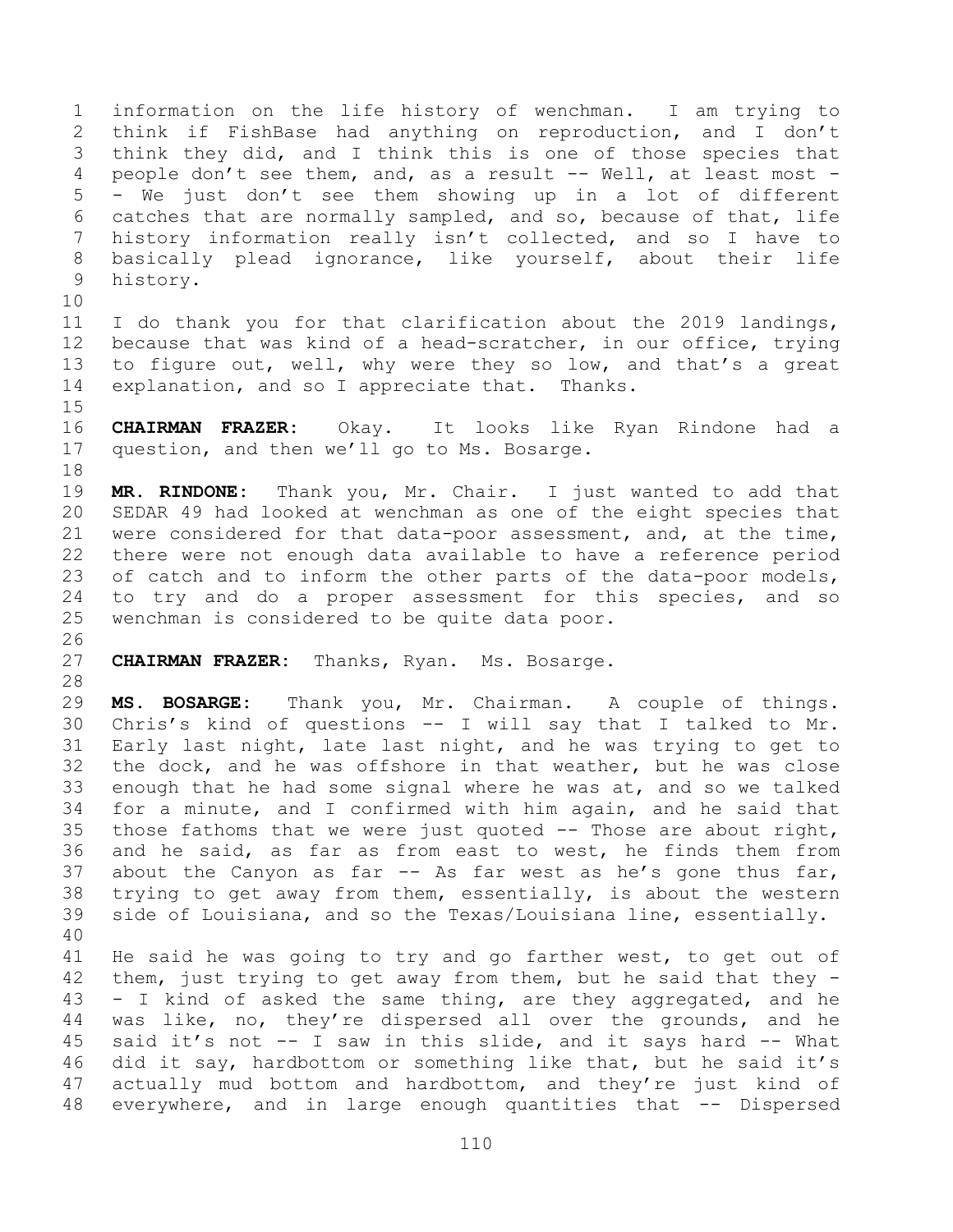throughout the grounds, but enough catch that it drives him to have to stop catching his target species, so that he doesn't essentially blow that quota out of the water for wenchman. He is accountable, and he's an accountable fisherman, and I think we have a lot to learn from him, and he actually started off in the North Sea, and just a little bit of background, and he actually went through an apprenticeship program there, for two solid years, as a deckhand on a boat, and then he finally became I think it was a half-share man, which means you make half as much as a regular deckhand, for another two years after that in the North Sea, and so he has fished all over. Now he's here, and he's been here for a while now, and targeting some things that, in the past, have been more heavily targeted, butterfish and things, but that have fallen off here in the more recent past, and so he's picking that back up again, and I'm proud to see that. I think that's a good thing in our commercial fisheries, where we have healthy stocks and we essentially don't lose all the talent pool that we had for those stocks, and we have people coming back into them. Anyway, the point being I think we have a lot to learn from him, 24 and I am not sure that our group, the management side, this council, could really decide what is the best path forward, and 26 I don't know that we have the expertise for that, and I am wondering though if we could set it up for the SSC to take a look at this and have Mr. Early there at that SSC meeting, because it is a data-poor species. I think, the more information we can get on it from the fishermen, the more likely we are to be able to take a look at this and see what is the best path forward, as far as looking at this quota again, looking at the health of this stock and just the range, the historical range, what the population may look like, and there may be some anecdotal data from the fishermen that is the best data we have and actually helps us figure out the best path forward, and so I wanted to put that out there. Hopefully Dr. Porch could maybe weigh-in, and maybe Carrie and Ryan, as far as the SSC schedules, and maybe there's a better idea, but we need to look at this. It's data-poor, and it's becoming a choke species, and that seems a little crazy, for me to think that we can't do anything about that on a data-poor species. **CHAIRMAN FRAZER:** All right. Thanks, Leann. I am looking around for other hands. Billy Broussard.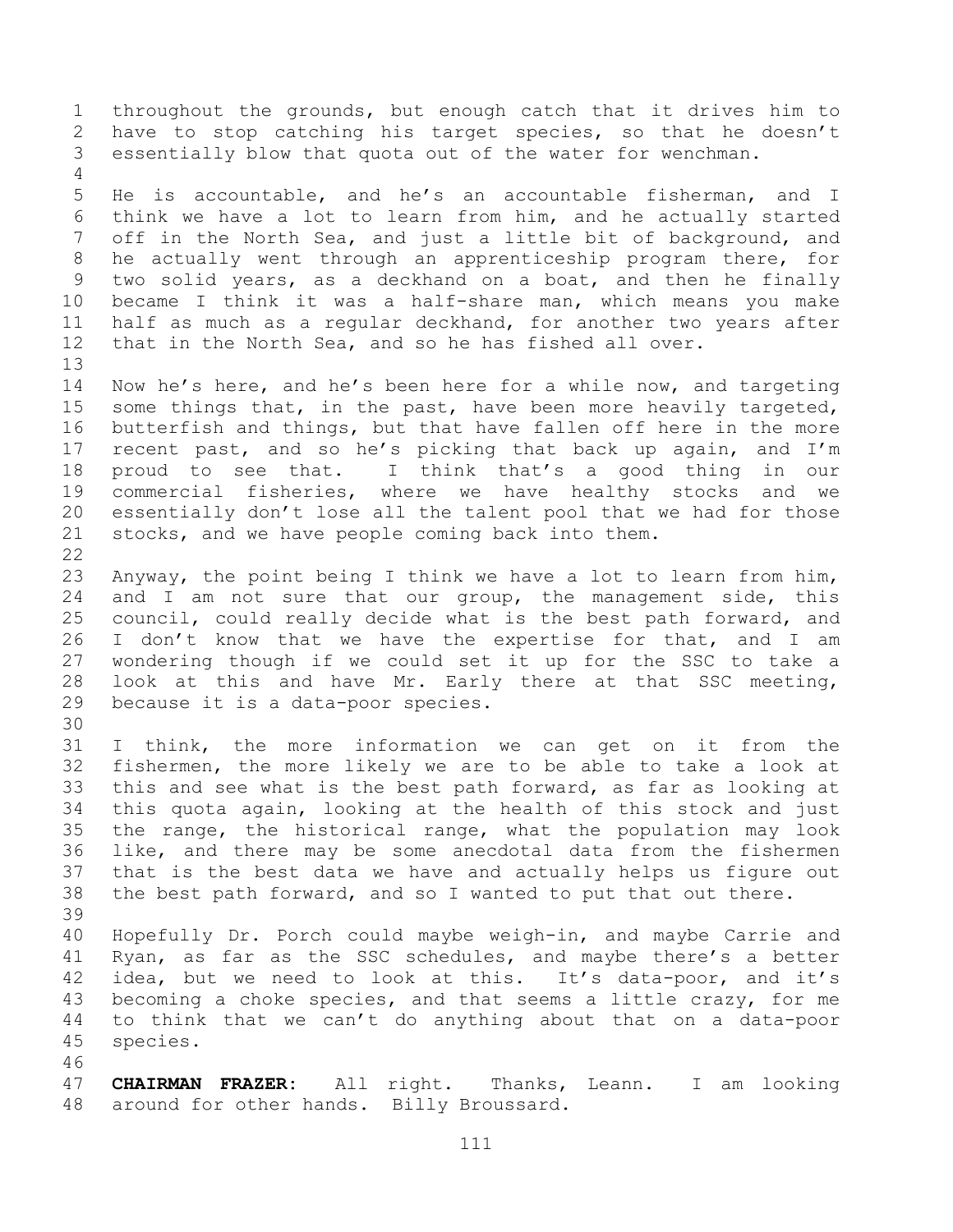**MR. BROUSSARD:** Thank you, Mr. Chair. This is more of a question than an answer, but, several years back, didn't the council remove some of the grouper from the grouper complex, because it was a data issue, and what would it take to pull those from the midwater snapper complex, or is that even doable?

 **CHAIRMAN FRAZER:** I will let somebody from the council staff weigh-in. Dr. Froeschke.

 **DR. FROESCHKE:** The last time we looked at the species in the FMU was in the Generic ACL/AM Amendment in 2011, and we developed criteria, and primarily those were associated with low landings and things like that, like really low landings, a few hundred pounds here and there, and we did remove some of those stocks, but I don't think, for example, wenchman or something, where we have landings that are increasing and becoming a choke species, perhaps, would be a criterion for removing from management.

 **CHAIRMAN FRAZER:** Thanks, Dr. Froeschke. It's not quite as simple as removing them, particularly as they are targeted by some folks in the industry. Mr. Strelcheck.

 **MR. STRELCHECK:** Thanks, Mr. Chair. In follow-up to that, the council would have to determine whether or not wenchman are in need of conservation and management, and, if we determined that they weren't in need of conservation and management in federal waters, then they could be removed from the FMU, or fishery management unit, and I don't think, based on what John just said, and the landings, that that's probably something that could be justified.

 What I did also want to follow-up on is Leann's comments, and so I agree with her, and I think this is an interesting issue, and it's kind of unique and something that would be worth at least putting on a future SSC agenda for discussion. If you recall, at the last council meeting, I made a motion to address catch limits for non-assessed species, and that will ultimately come around to us and include the complex, the midwater snapper complex, that we're talking about now, but that could be some 42 time, and so I think the question really is more of, you know, if there is changes to be made here, how quickly does the council want to address those changes and get something before the SSC for consideration? Thanks.

**CHAIRMAN FRAZER:** Thanks, Andy. Mr. Broussard.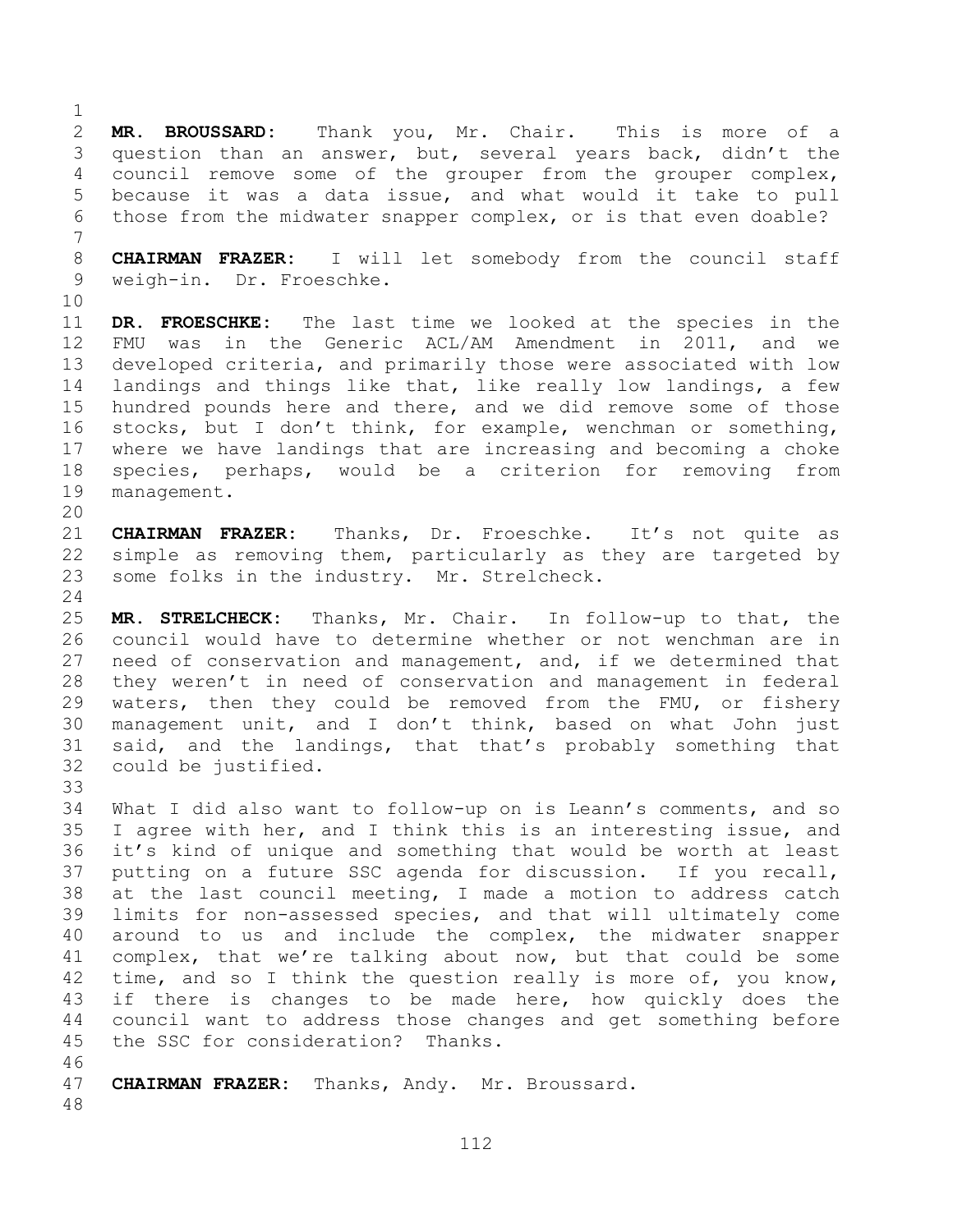**MR. BROUSSARD:** I think Andy answered my question. Thank you. **CHAIRMAN FRAZER:** Okay. Dr. Simmons and then Dr. Porch. **EXECUTIVE DIRECTOR SIMMONS:** Thank you, Mr. Chair. I am a little concerned about asking this question, but I will ask. What is the agency's plan, or path forward, for calibrating MRIP-FES recreational landings for the midwater and jacks complex, because I feel like, before we bring this back to the SSC -- We're looking at a time series of landings, and even though wenchman is not targeted recreationally, some of those other species in that complex are, and I think that we need to have that information at-hand before we take it to the SSC. Thanks. **CHAIRMAN FRAZER:** Okay. Dr. Simmons, do you want a response from the agency? I will pop that over to either Andy or Clay. **DR. PORCH:** I was going to pop that over to Richard, actually, but I think there's a system in place that could do that, and I will have to consult with Richard on that, if he's not available to answer that, but I don't think that's necessarily all that difficult, but I do need to consult on it. The other thing, to Leann's point, and Andy partly answered what I was going to say, and the only other thing I would add is the challenge we have is we don't actually have any fishery- independent surveys for wenchman, and so, absent the kind of fishery data that we usually have, like good age composition, or even really catch per unit effort time series, I don't see us ever doing a very informative data-limited assessment. I think, at least for the foreseeable future, it would just be some kind of average-catch-type approach, as it exists in the council's ABC Control Rule, which isn't really very useful for a developing fishery, and so, basically, we would have to purposely go out and get more information on that species, and it's not clear how it would be cost effective to do that. **CHAIRMAN FRAZER:** Okay. Thanks, Clay. Ms. Bosarge. **MS. BOSARGE:** Thank you. So, since you don't have very much fishery-independent data, to me, that makes the fishery- dependent data that you have that much more valuable, as opposed to us maybe writing it off. To me, it gives it even more value, and so I would like to see this go before the SSC. Personally, if I was on the SSC, I would find it kind of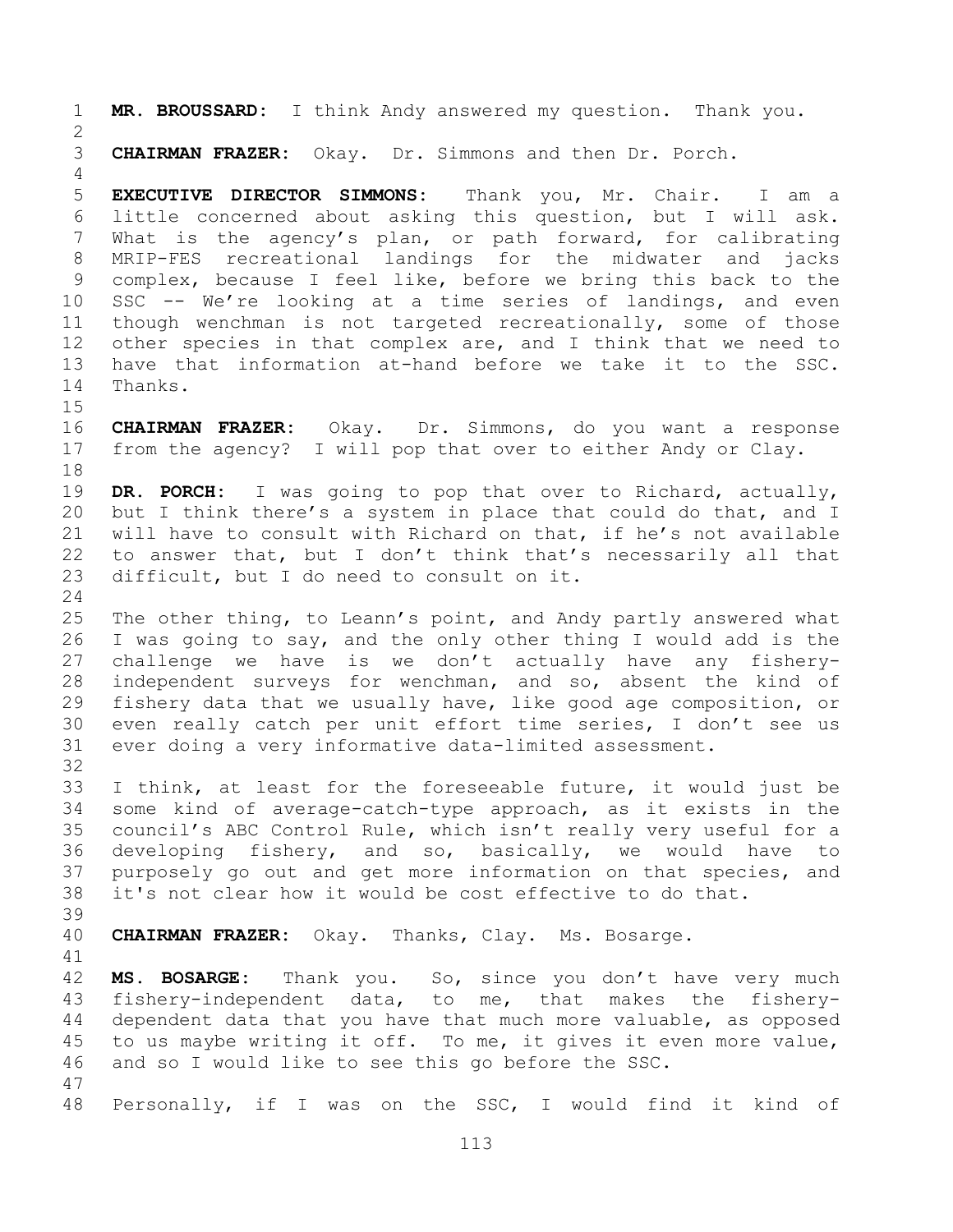interesting, something outside the norm of what they look at over and over, but I think the key is to have Mr. Early at that meeting, so that he can share his knowledge with them, and then they have the scientific knowledge, and the understanding of how we assess these, and they can come up with some ideas on maybe something that we can do, but I am not going to give up and sit here and just live with the fact that, essentially, one, or maybe two, fishermen are going to shut down -- Be able to shut down harvest -- Because of our data-poor assessment of this stock, shut down harvest of species that we don't even have quota management on, that we don't manage, that are just fine and healthy, or we would be managing them, if there was a problem with them, and so I'm not going to give up. 

 I understand what Carrie is saying about the recreational landings. However, I think -- That's just -- This is data-poor, and so that's just going to be a scaling thing, as we move forward. Right now, we're in the currency that we're in, and, 19 one day, we will get a new currency on those, and, being as it's data-poor, and it's just an average of a number of years, it's just going to be a new average. There is no sector allocations or anything, and so I don't really see where we have to hold things up for that.

 Honestly, I'm tired of holding up issues that are -- Issues for commercial fishermen right now that are stopping us from fishing because we're waiting on recreational data. This is a commercial issue, and it's an issue now, and it's shutting down seasons, and so I would like to see it go before the SSC and given some sort of consideration.

 **CHAIRMAN FRAZER:** Thank you, Leann. Mr. Rindone. 

 **MR. RINDONE:** Thank you, Mr. Chair. Ms. Bosarge, I guess I'm trying to think of what direction to provide to the SSC. What is it that we're asking them to do, I think is what the question becomes, because what we did in the Generic ACL/AM Amendment was we used the average landings from 2000 to 2008 to inform the OFL and ABC and ACL and ACT for the entire complex.

 I don't think that we're necessarily talking about breaking this stock out of that complex, but it would require looking at all four species, all four of which are data-poor, and we know next to nothing, and we have no fishery-independent information for any of those species, and so it is all fishery-dependent, and it just -- We will be very limited in what we can do, and probably not able to do much more, if anything more, than what was done in the Generic ACL/AM Amendment.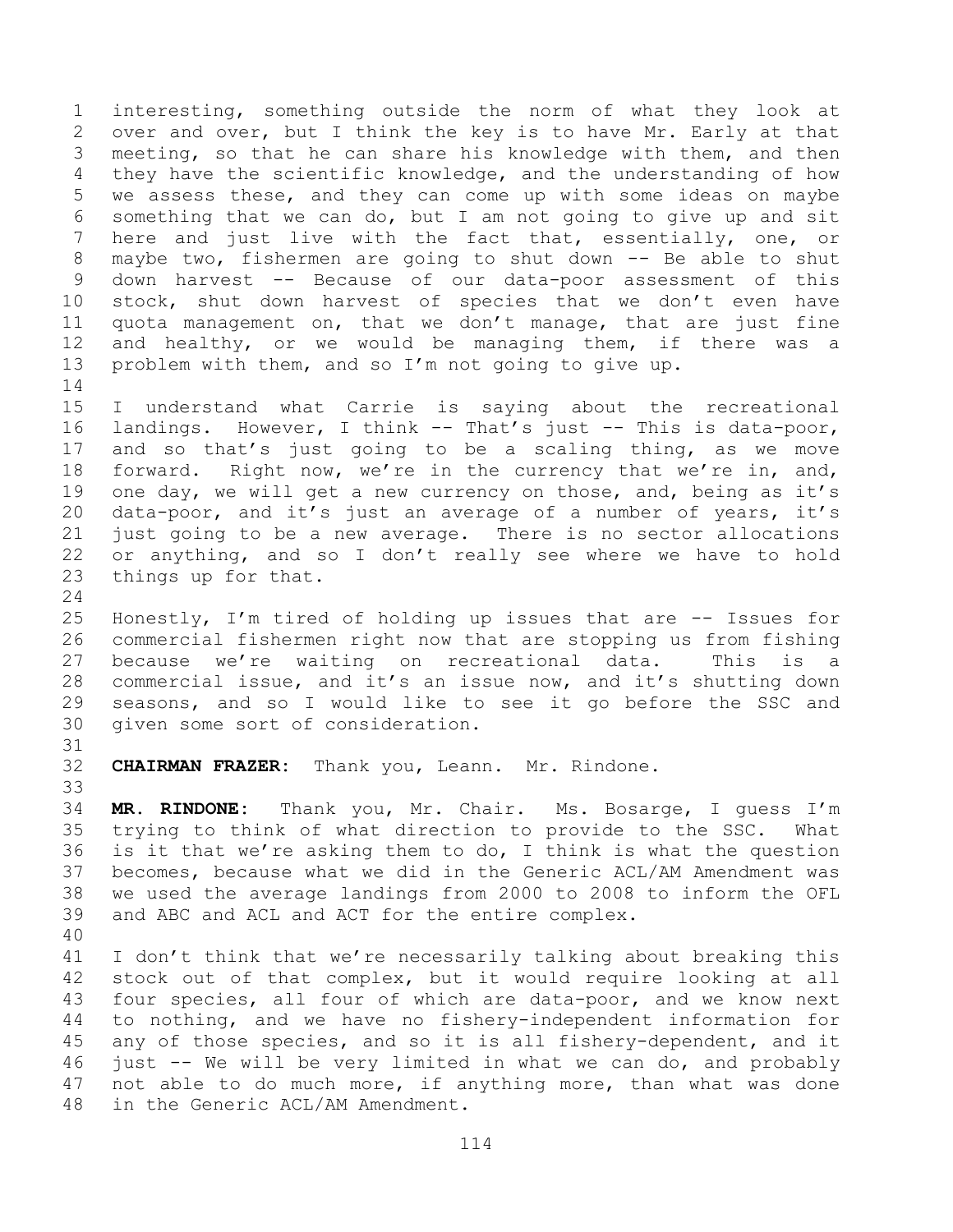Looking at the recent landings history, especially considerate of 2019, I don't know how different the most recent ten years would be from the first set of ten years that we used to come up with this information, and so I'm thinking out loud and asking you, and the rest of the committee, specifically, what direction are you giving the SSC with respect to this item?

**MS. BOSARGE:** Mr. Chairman, may I follow up?

**CHAIRMAN FRAZER:** You may.

 **MS. BOSARGE:** Thank you. I appreciate that. I can't tell you what the outcome from the SSC would be. I wish I was a PhD and had that knowledge, but I don't, and that's why I am sending it to them. What I would hope that we would do is present them with the available information on how it was assessed the last time, give them a refresher on that, because I remember going through that, and that was many years ago, at this point, and give them the historical landings, those landings all the way back to the 1990s that NMFS was just talking about, that they saw in that last assessment.

 Present all that landings information to them, and then have Mr. Early present his information to them, which would just be a conversation, and I'm not expecting this man to come in with a PowerPoint. He's a fisherman, and I'm sure he would not appreciate that, but he would like to discuss it with them, and we talked about that last night, and he would like to talk to them and tell them what he sees of this population, which sounds like it's more information than what we have from anywhere else. 

 We have new information, and we need to examine that new information, and the SSC needs to examine that new information, and then they can deliberate on what -- If there are any potential possibilities and what those might be, as a path forward, and bring that back to the council.

 **CHAIRMAN FRAZER:** Okay, and so I guess, Leann, I just listened to that, and I'm thinking -- I mean, it's hard to go to the SSC and talk about an assessment, what was done last time, because - - I will look to Ryan or John or Carrie, but I don't believe we've ever done an assessment on wenchman.

 **MR. RINDONE:** There is no stock assessment for wenchman, and there never has been.

**MS. BOSARGE:** We tried to do one though, right, Ryan? It was in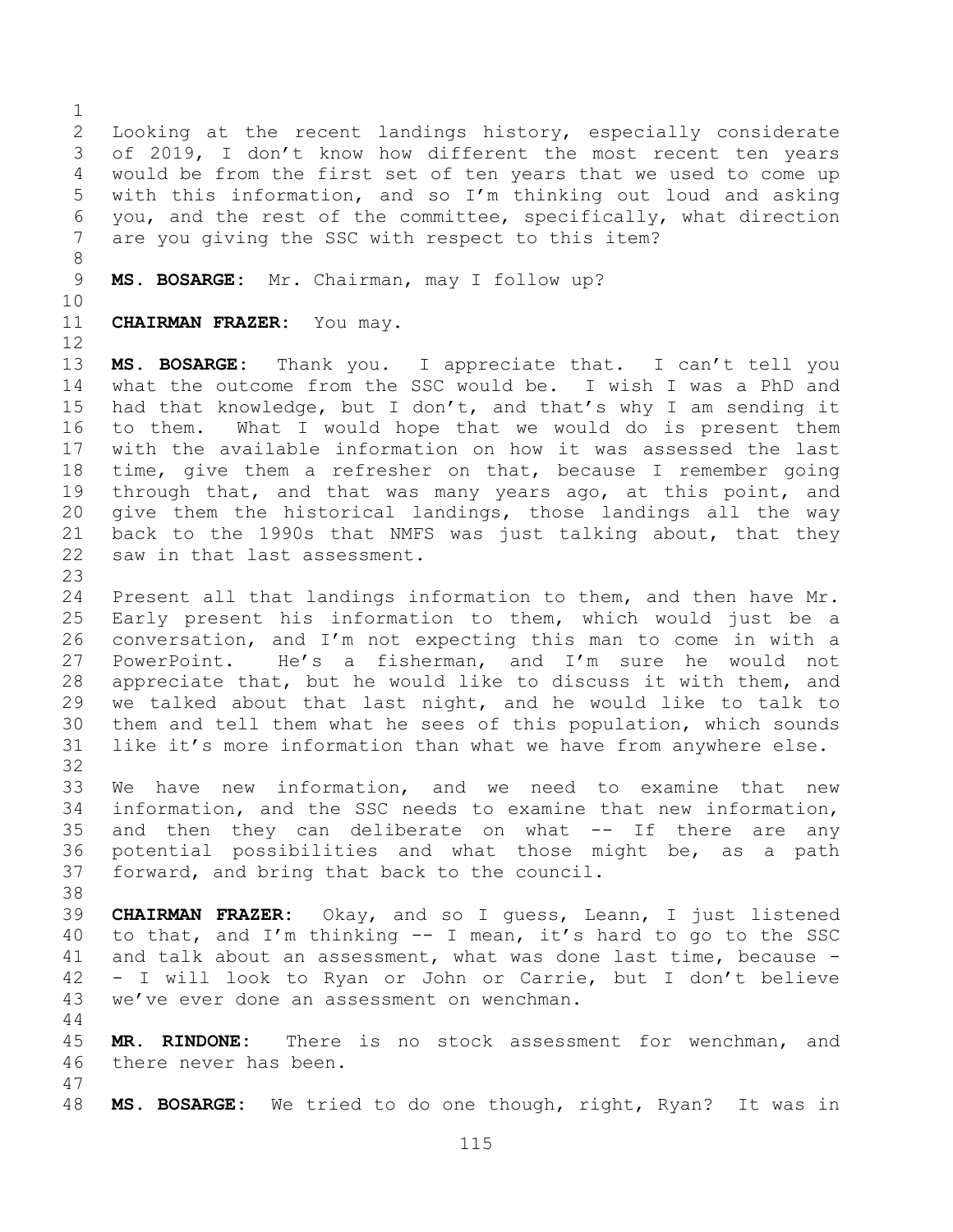that -- There was like six species that we tried to do that data-poor assessment on, and we didn't have enough data on wenchman to do it, and isn't that right?

 **MR. RINDONE:** Yes, ma'am, and nothing about the condition of those data has changed. We had commercial landings at the time, but that was it, and there is no other information to inform any sort of model, even a data-poor model, at this point for the stock.

 **MS. BOSARGE:** I am not an expert on wenchman, Ryan, but I can look at the slide that we were presented right here, where it 13 says found over rough bottom, and that's from McEachran and Fechhelm in 2005, and I can tell you that what our fishermen that are out there encountering these fish right now are telling me is, well, we have updated information on that, that in fact they're found dispersed over the grounds, over mud bottom and all sorts of other bottom, and so I do think there is new information. 

 I don't know what the scientists will take from that new information and be able to do, but I think it warrants -- It has value and warrants a conversation. It's a problem for commercial fishermen, and I don't understand why we have to fight so hard, as commercial fishermen, to even have a conversation with the scientific community about our issues.

 **CHAIRMAN FRAZER:** Okay. Thanks, Leann. I am going to circle back to you in just a minute, but I will get Kevin Anson. 

 **MR. ANSON:** Thank you, Mr. Chair. I appreciate Leann's sentiment here, and Andy said this would be an interesting investigation, or exercise, and, I mean, who is to say what the next wenchman is going to be, and it might be in a similar situation, as far as being a data-poor species, but, you know, technologies change, and economies of scale, as such, change, and so a fish that may have been unimportant and underutilized in the past may come to the forefront, and so I am going to support Leann's motion to send it to the SSC and have them evaluate it, look at the older information and have that discussion with the captain, and kind of think about it a little bit outside the box and see if there is a way that we could get there, but it shouldn't stop the process of trying to see what could be done.

 Ryan, we may come to an impasse, and there's just no agreement, other than what's been already deliberated in a prior amendment, relative to data-poor species, but maybe there is some new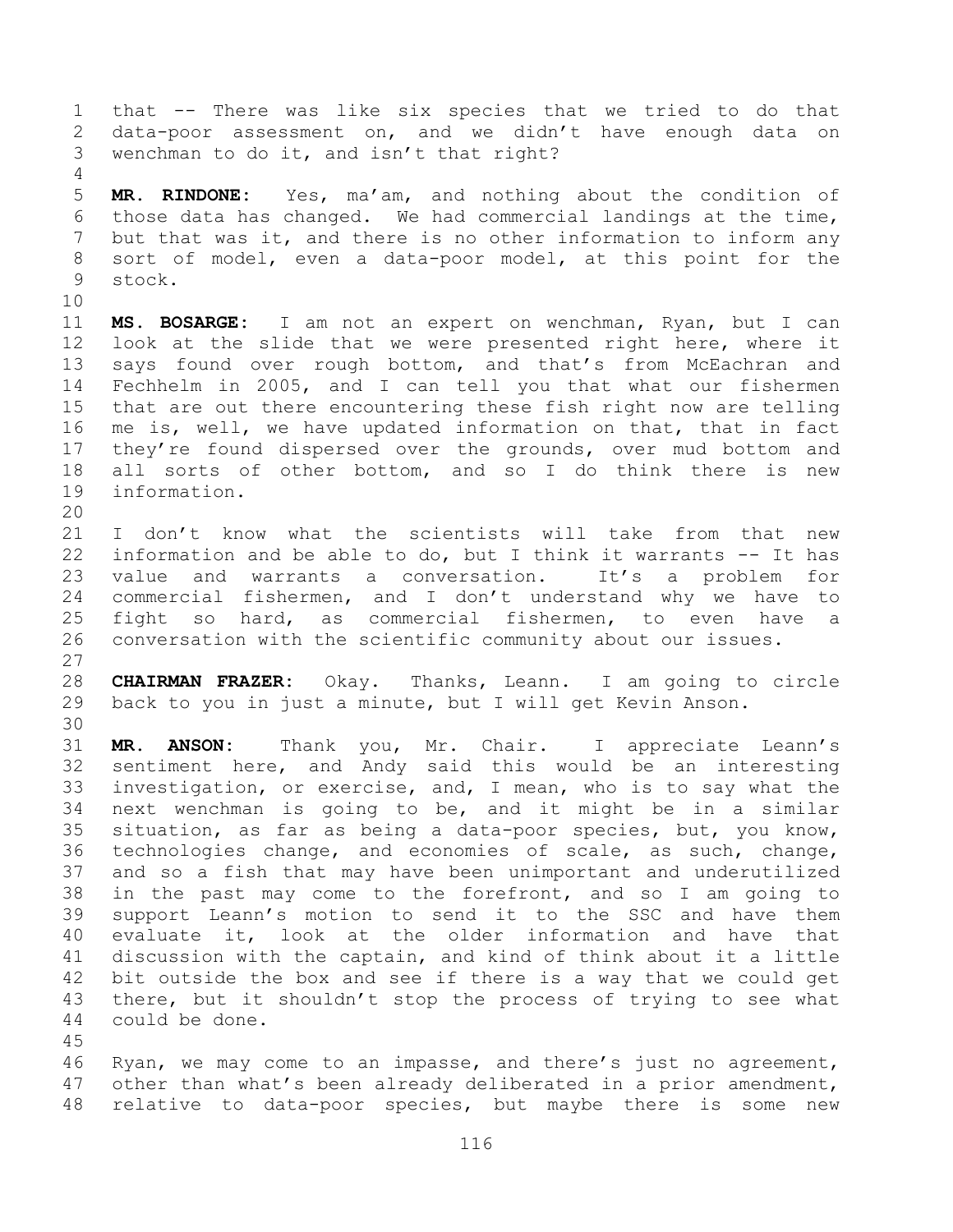information that has transpired that may bring some new tools or ways to look at these things a little bit more -- How do I say - - In-depth, but with less information, to give the scientists, you know, at least a better understanding of that that stock is. 

 I mean, when you look at one of the slides that was in the 7 presentation, and I realize it's data-poor, and there may be other data sources for it that just weren't highlighted in Peter's presentation, but, if the maximum length is 570 millimeters, and the only data that we have is the data that goes up to about 240, you're essentially in a bind, because the fishery-independent information we have is selected to those younger-aged fish, and so, if there is just even a way of -- Maybe it's just simply identifying it as, hey, this will be an interesting research project for a master's level student somewhere in the northern Gulf of Mexico, and, if that professor can find some money and fund that, maybe that might be enough information. Anyways, I don't want to belabor it. Thank you. 

 **CHAIRMAN FRAZER:** Okay. Thanks, Mr. Anson. Again, I understand the conversation, and clearly it's frustrating that we don't have the information that we would like to have to, you know, do something a little more progressive, and, in fact, we don't even have enough information, at this point, to clearly articulate a question or provide direction for the Science Center or the SSC, and so I'm not discounting the discussion at all. 

 What I am suggesting, perhaps, to Leann, and/or Kevin, or any other council member, for that matter, is that we -- If we think about this a little bit, and recognize where we are with regard to information gaps, and, as we move forward, what would we ask of either the Science Center or the SSC, to at least start to move the ball forward to improve our understanding of this fishery, but I think we don't have that right now, but so take a day and think about it. Okay? Ryan, did you have something to add? Okay. All right.

 Again, I just don't want my comments to be interpreted that I don't care, and I don't think it's a meaningful endeavor. That's not the case. I just, again, recognize that we have a tremendous amount of things to do. The staff, at the council 42 and the Science Center and the agency in general, are fairly taxed, and so I just -- If we're going to give them a task, or if we're -- I want to make sure that it's focused and time appropriate. Mr. Strelcheck.

 **MR. STRELCHECK:** Thanks, Mr. Chair, and I agree with you, and that's partly been kind of my struggles, is what are we asking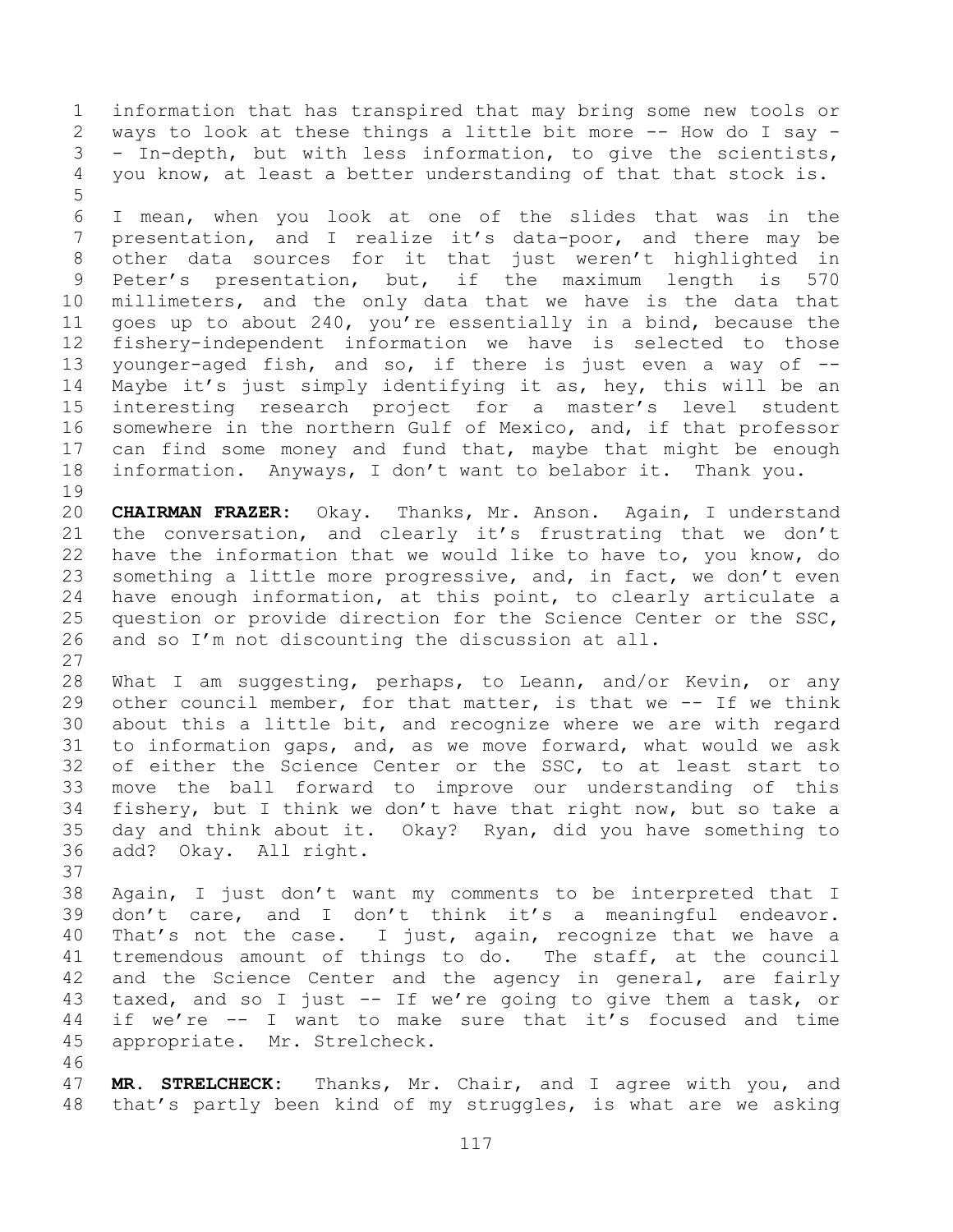1 the SSC, and just to speak on this, and certainly others can think about this, as we come back to this conversation, and, to me, what we have is a situation that's changing, and I think Kevin said it well. There is new landings and information, and this potentially is a fishery that has some area for growth, and so the question, I think, that the council wants answered is, based on the decision of the SSC and how they determined the catch level, or ABC, advice previously, is that something that could be reconsidered and changed, and, if so, what would be recommendations about how we go about doing that, which we may or may not have sufficient information to proceed. Then the other aspect of this, looking at Peter's presentation, is there certainly is data that's being caught by the Mississippi labs, with regard to wenchman, and maybe there is some information and data with regard to the surveys that they are conducting, in terms of abundance and fishery-independent indices. I mean, this is all data-poor, once again, but it's potentially something that could be explored, and, maybe before it goes back to the SSC, they could provide some additional information and data with regard to what data and information they actually have in-hand that may or may not be useful to help us with obviously, the conundrum we're in with having insufficient information to set the catch levels. **CHAIRMAN FRAZER:** Thanks, Andy. I think those are all really good suggestions. Ms. Bosarge. **MS. BOSARGE:** Thank you, Andy. I appreciate that. I think Andy just gave you essentially the agenda item, or the charge, for the SSC and potential data sources that they could look at and be presented with, in addition to the anecdotal data from Captain Early, and so do you need a motion to make that happen? **CHAIRMAN FRAZER:** I see that Mr. Rindone has his hand up, and we'll come right back to you, Ms. Bosarge. Let's see what Ryan has to say. **MR. RINDONE:** Just, in preparation for any motion, I just wanted to note that the SSC reviews information that is presented to 45 them, and it's not often that they are actually doing these analyses, and so, in terms of who is tasked with compiling all of the landings data necessary, and the council's motion at the last meeting that Mr. Strelcheck referenced wasn't just for this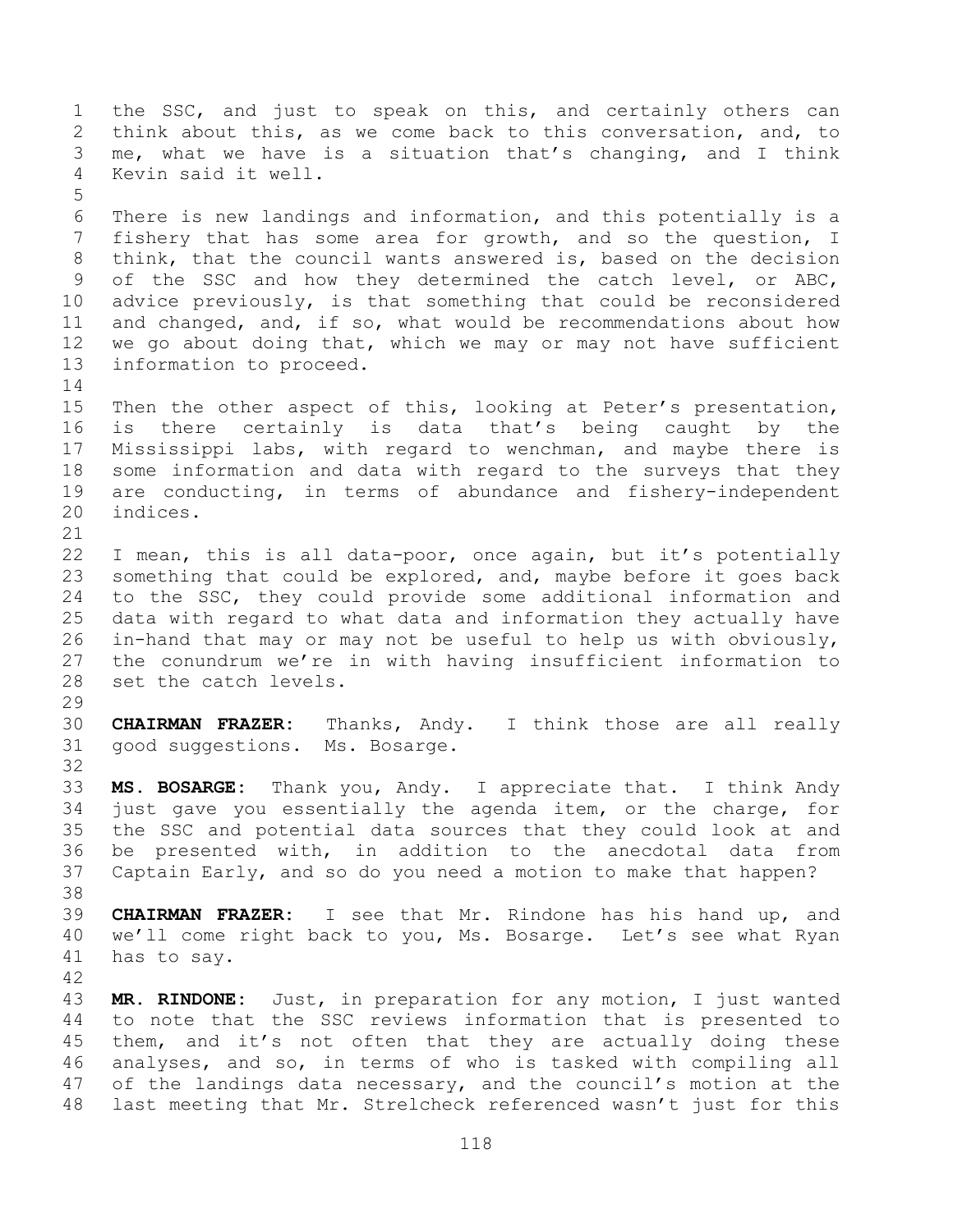species, but it was for all of those data-poor species that we 2 don't have assessments for. I'm just trying to capture the entire scope of the work that is being requested here and noting the differences between who it is that's actually doing the analysis and who is doing the reviewing of the analysis. **CHAIRMAN FRAZER:** Okay. Thanks, Ryan. Back to Leann, and so, Leann, certainly it's your prerogative if you want to provide a motion at this point or if you want to think about it a little bit further and provide it at Full Council, and I am not strongly wed to either one. **MS. BOSARGE:** Thank you, Mr. Chairman. Andy, do you think that you can word that motion? I will make it, if you can word it, but, if you would rather wait until Full Council, we can do that. I'm going to leave it up to Andy, because he said it best. **CHAIRMAN FRAZER:** He did say it very well. Andy, do you want to work on that a little bit and get with Leann before Full Council? **MR. STRELCHECK:** Yes, and let's work on wordsmithing something for Full Council. **CHAIRMAN FRAZER:** Okay, and so I look forward to seeing what you guys come up with. All right. Is there any other business related to wenchman? I am seeing no hands, and so we -- Our next agenda item is the Great Red Snapper Count and SSC recommendations, and that's Agenda Item Number XI. I'm going to look over at our Chair for a minute. Do you want to take a five-minute break? All right. We'll take a ten-minute break, and then we'll come back and hit red snapper. (Whereupon, a brief recess was taken.) **CHAIRMAN FRAZER:** We will go ahead and move into Agenda Item Number XI, which is Review of the Revised Great Red Snapper Count Estimates and SSC Recommendations for Reevaluating Red Snapper Catch Advice. I would like to invite Dr. Nance to come on back and fill us in from the SSC's perspective. **REVIEW OF REVISED GREAT RED SNAPPER COUNT ESTIMATES AND SSC RECOMMENDATIONS FOR REEVALUATING RED SNAPPER CATCH ADVICE DR. NANCE:** Dr. Frazer, thanks. Bernie, let's go to Slide 26,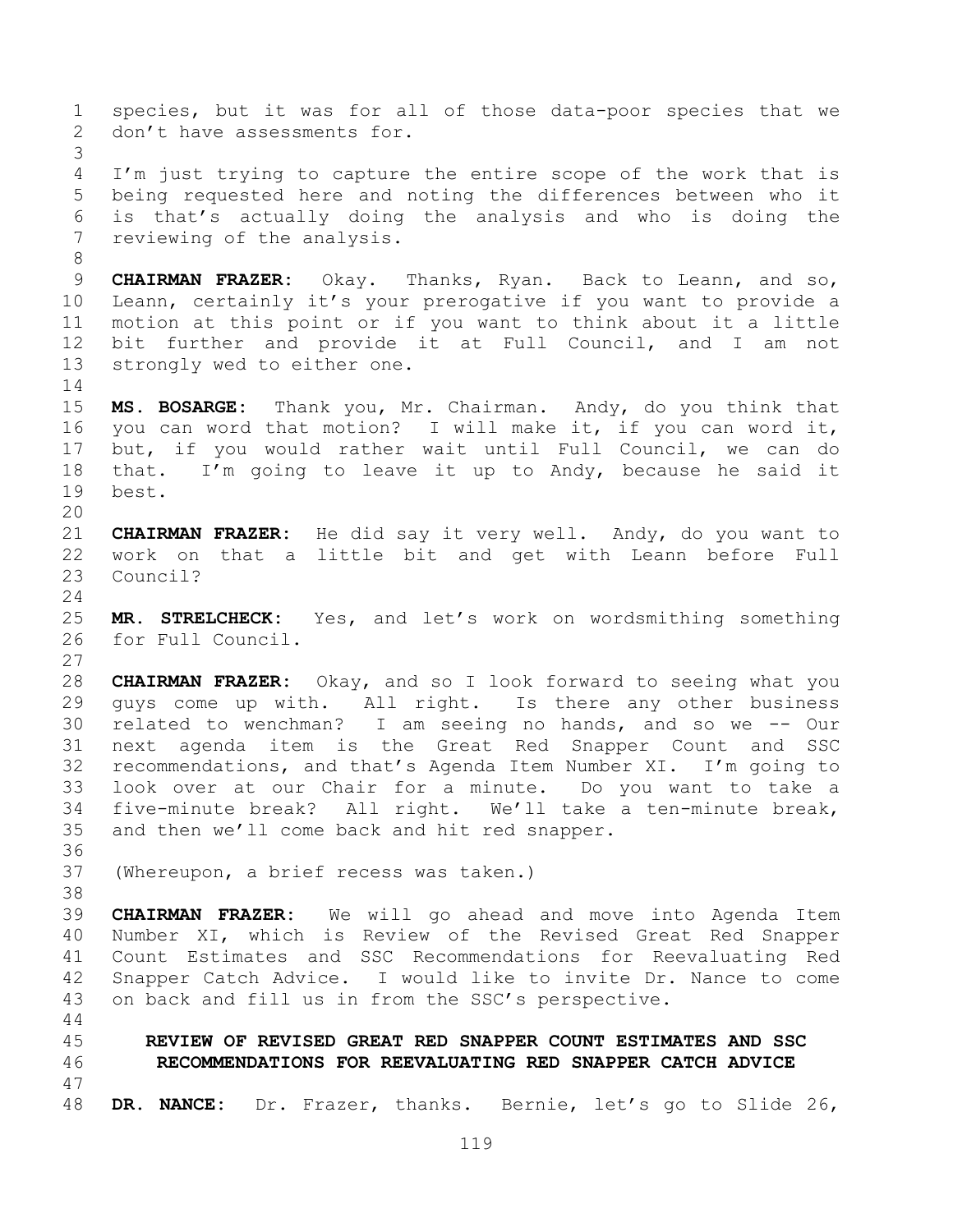please. Thank you. As had been stated, in this presentation, we're going to look at the review of the revised Great Red Snapper Count estimates and then discuss the SSC recommendations for reevaluating red snapper catch advice. During our meeting a few weeks ago, we went over these four different items during our review process. First, we went over the revised Great Red Snapper Count estimates, and we discussed and looked at the framework for poststratification of the Florida nearshore depth stratum, and, third, we looked at an updated fishery-independent indices for relative abundance, and, fourth, review of the fishing effort over the uncharacterized bottom. As we discussed the Great Red Snapper Count, there is different estimates that kind of float around, and so the council and staff put these into a grouping, so we can kind of look at each one. The initial estimate that was reported, probably about a year ago, we had 110 million fish from the estimate, and it was the second estimate of 118 million fish, and that estimate came by the removal of the random forest sample selection for Florida, and then it addressed some of the peer review comments, and that's where that estimate came to be. There was a third estimate of 96.7 million fish, and this came about by inclusion of the random forest sample selection for Florida, at the Southeast Fisheries Science Center request, and it also addressed other peer review comments. Then there was a fourth estimate of ninety-two million fish. There was inclusion of a random forest sample selection for Florida, and it includes some other peer review comments, and then it addressed some other Southeast-Fisheries-Science-Center- requested revisions, and so that's where those four estimates came to be. **CHAIRMAN FRAZER:** Dr. Nance, just real quick, I see that Mr. Dugas has his hand up, and I want to give him an opportunity to ask a question, if he needs to. **DR. NANCE:** Absolutely. **CHAIRMAN FRAZER:** J.D. **MR. DUGAS:** Thank you, Mr. Chair, and thank you, Dr. Nance. I am a little uneducated on some of this, and so I guess I have a

 question, but it seems to me that there's been a request, or several requests, to reanalyze what the Great Red Snapper Count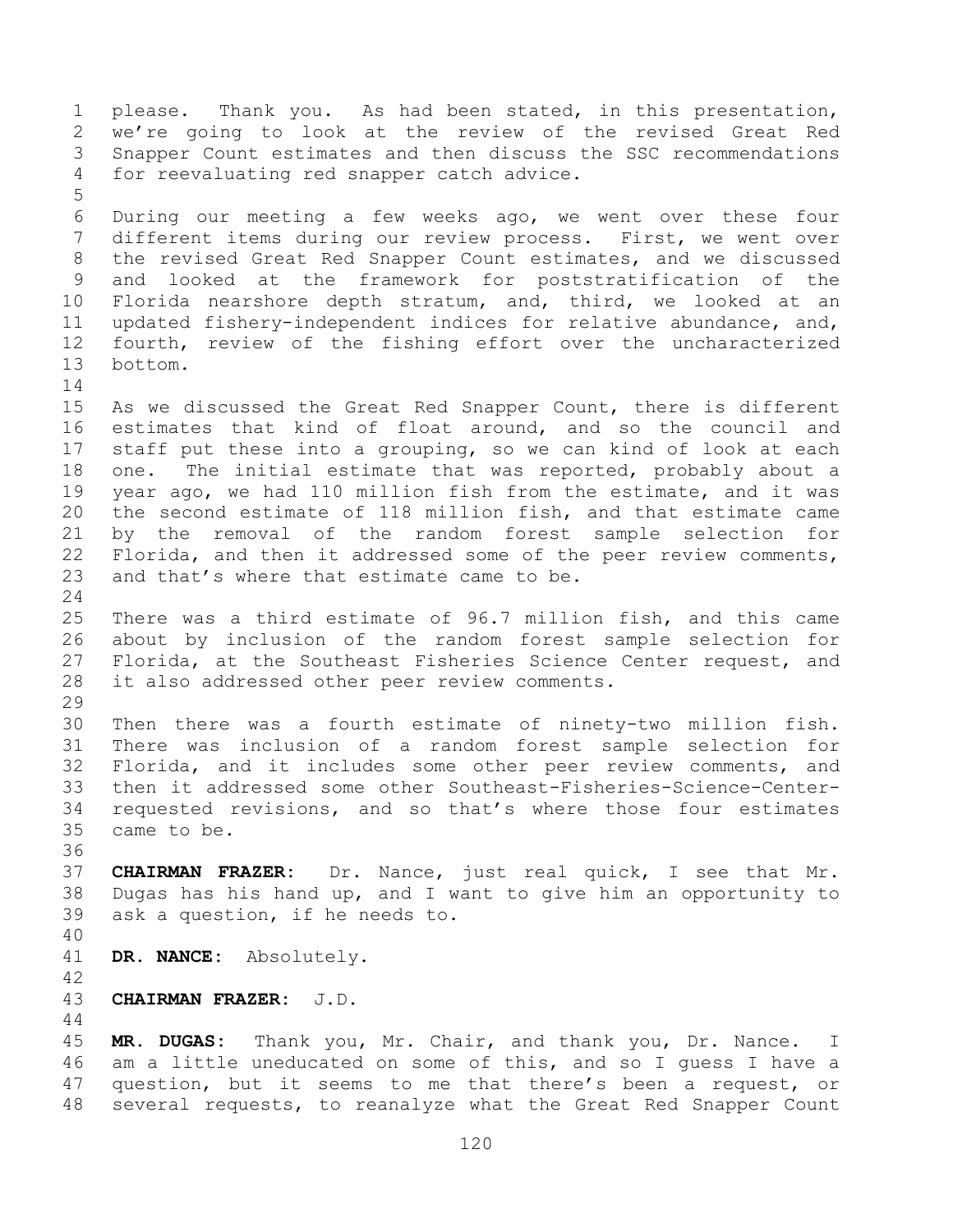has done, and I am just wondering how many times you guys are going to have to go back to the drawing board for these requests. I mean, who is asking for this? Is this the Science Center, or is this the SSC? I am just -- I thought this was done, and we were past it, and we were moving on, and we had great data, with some of the best scientists in the world on this project, and Congress got over \$12 million for this, and I feel like we just keep revisiting and revisiting and revisiting, and so I'm just wondering who keeps asking you guys to revisit this. **DR. NANCE:** Well, we have excellent scientists that have done 14 this, and I have no issue with anything they've done. There have been a few changes that have occurred over the past year, as we've looked at this data, and, Greg, I see your hand up, and could I call on Greg, Mr. Chair? **CHAIRMAN FRAZER:** Go ahead, Jim. **DR. NANCE:** Greg, I think you probably are in a good position to kind of go over these numbers in a lot better sense than I have. **DR. STUNZ:** Jim, I'm happy to do that, and that's why I raised my hand, and I wanted to clarify just a few things, Mr. Chairman, but I can't clarify J.D.'s question, and so do you want to finish with this motion that you're on? At some point, I want to clarify that, but I don't want to stop you in the midpoint here of where we're at. **CHAIRMAN FRAZER:** J.D., I'm just going to interrupt, and I'm sorry, Dr. Nance. **DR. NANCE:** No, that's fine. **CHAIRMAN FRAZER:** J.D., I think what I will do, and I'm, again, not ignoring your question, but let's go ahead and work through this presentation and then circle back on some of the key elements, with regard to timing and where we might be at moving forward, okay? Is that all right with you, J.D.? **DR. STUNZ:** Tom, I definitely want you to please call on me again, because there are a few things that I want to clear up, and Jim pointed out some things that were -- They're accurate, but there's more to it that I think is relevant to the council that I want to highlight. **CHAIRMAN FRAZER:** Okay, and so, for continuity purposes, we'll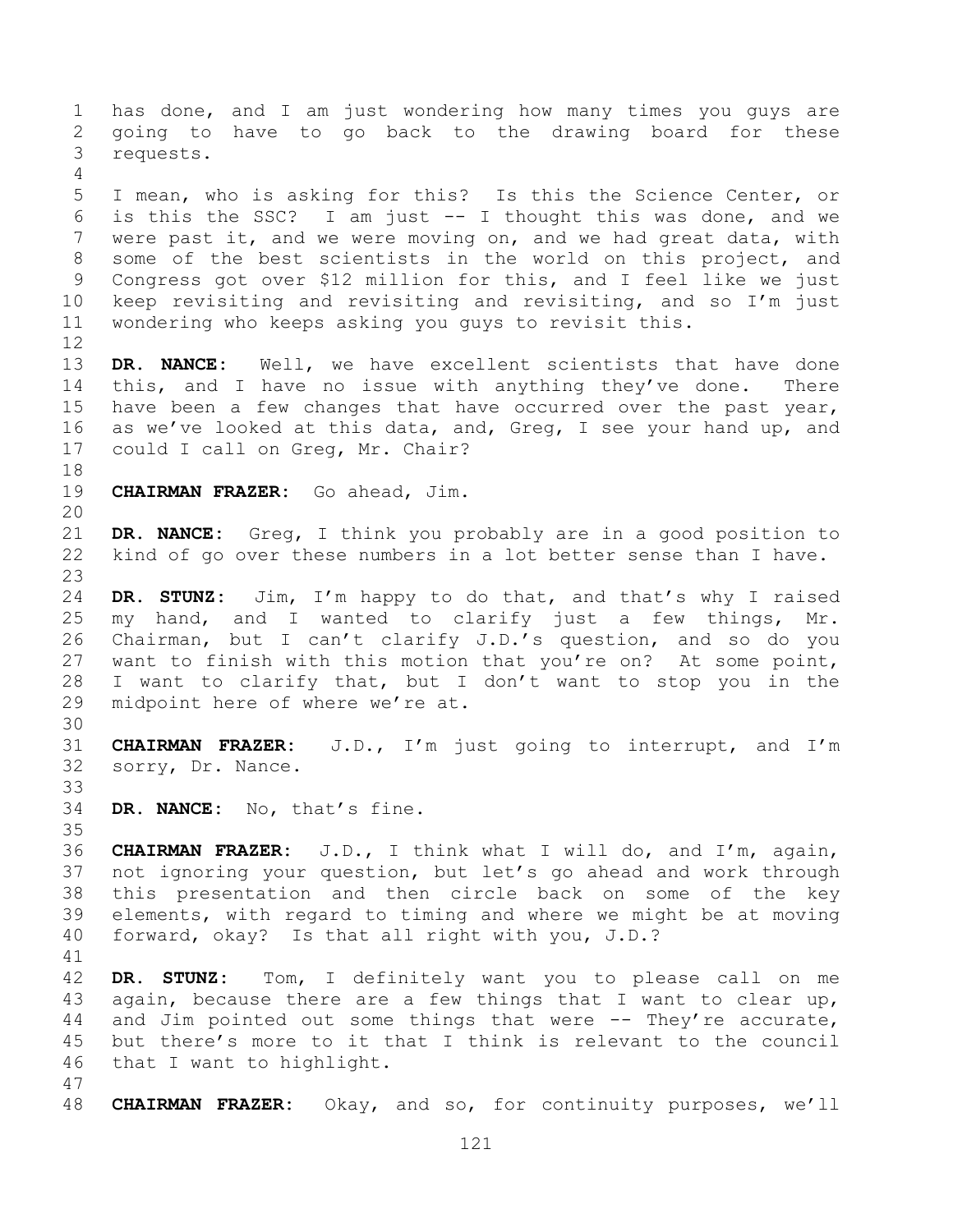go ahead and let Dr. Nance finish his presentation, and then I will circle back to you, Greg, and then follow-up with J.D. **DR. NANCE:** Okay. That sounds perfect to me, if everybody else is happy. **CHAIRMAN FRAZER:** I think we're all good. **MR. DUGAS:** Thank you, Mr. Chair. **DR. NANCE:** Okay. Thank you very much. What I was trying to do on that previous slide is just there are different estimates that have kind of floated around over the past year, and I wanted to give some substance to where those came from, so we're all kind of looking at the same thing, but, as the SSC looked at these different things, we came up with a substitute motion. One of the things that we're trying to do here is to move forward with reevaluating the red snapper catch advice, and that's one of the things that the SSC was chosen to do for this meeting, and so that's what we're trying to do. We have reviewed the estimates again, and now we're trying to move forward with reevaluating the red snapper catch advice. This motion moves us forward on that a little bit, and the first motion is the SSC recommends the Southeast Fisheries Science Center use the 96.7 million age-two-plus red snapper from the Great Red Snapper Count estimate of absolute abundance for the catch analyses, to be considered at the SSC's March 2022 meeting, to enable the SSC to consider new management advice for OFL and ABC. That substitute carried nineteen to three, with two abstentions and one absent. The next thing we did is we looked at -- We were presented with poststratification of the Florida nearshore depth stratum, and the Great Red Snapper Count estimated a large proportion of red snapper in Florida occurs in the Big Bend region between ten and forty meters. The Southeast Fisheries Science Center and Florida Wildlife Commission surveys and landings data do not estimate the same abundance in that area. The Southeast Fisheries Science Center is interested in 43 reanalyzing those data in smaller depth bins, and so, instead of using the ten to forty, they were looking at re-stratifying those into ten to twenty-five and twenty-five to forty. This would give increased resolution and may improve interpretation of the data. The Great Red Snapper Count team, at that time, cautioned that deviating too much from the original study design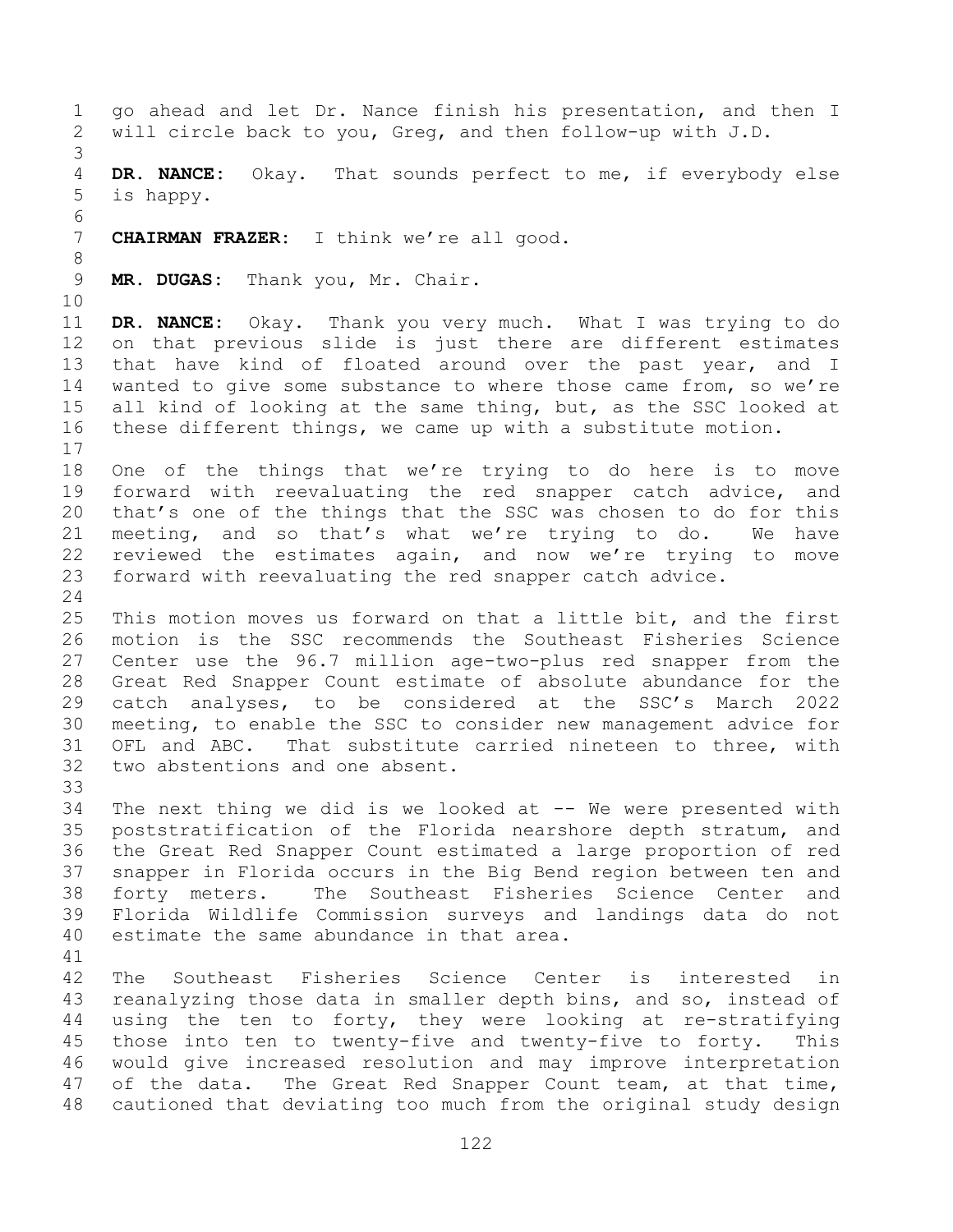may cause issues.

 The SSC had another motion. The SSC requests the Southeast Fisheries Science Center proceed with the post-stratification analysis of the Gulf of Mexico shallow-water stratum (ten to forty meters, per the Great Red Snapper Count) where possible, and present the results at the March 2022 SSC meeting, along with a second catch analysis incorporating these poststratification results. The motion carried twenty to zero with five abstentions.

 With these two motions, we were asking for two different data being presented to the SSC at our March 2022 meeting, the first using this -- Or the second using this poststratification analysis, which will bring us some data, and the first one is the 96.7 million pound data, and so those are the two motions that we hope to be able to see at our March meeting. 

 Then we also looked at an updated fishery-independent indices of relative abundance. The SSC reviewed the catch per unit analysis from the SEAMAP and FWRI video surveys and the NMFS Bottom Longline Survey. The indices showed decreases in estimates of relative abundance of red snapper in the last few years in the eastern Gulf, and the National Marine Fisheries Service Bottom Longline showed increasing abundance in the western Gulf.

 The fourth item we looked at was review of the fishing effort over the uncharacterized bottom. The Southeast Fisheries Science Center used spatial mapping studies, VMS data, and recreational effort data from the Gulf states to estimate fishing effort over the uncharacterized bottom.

 The spatial mapping study used data from 2011. During our discussions, many of the SSC members thought that the study may be too dated. Red snapper distribution and abundance has likely changed since 2011. Spatial mapping studies and the Great Red Snapper Count likely are not comparable.

 Commercial harvest is estimated to be split 54 percent from natural bottom and 46 percent from artificial structure, and so that's where the harvest comes from, and recreational effort is measured using distance from the nearest pass, depth, and region for all the different Gulf states, and so we started to try to get a handle on the fishing effort over the uncharacterized bottom. 

Analysis showed that less than 50 percent of the total biomass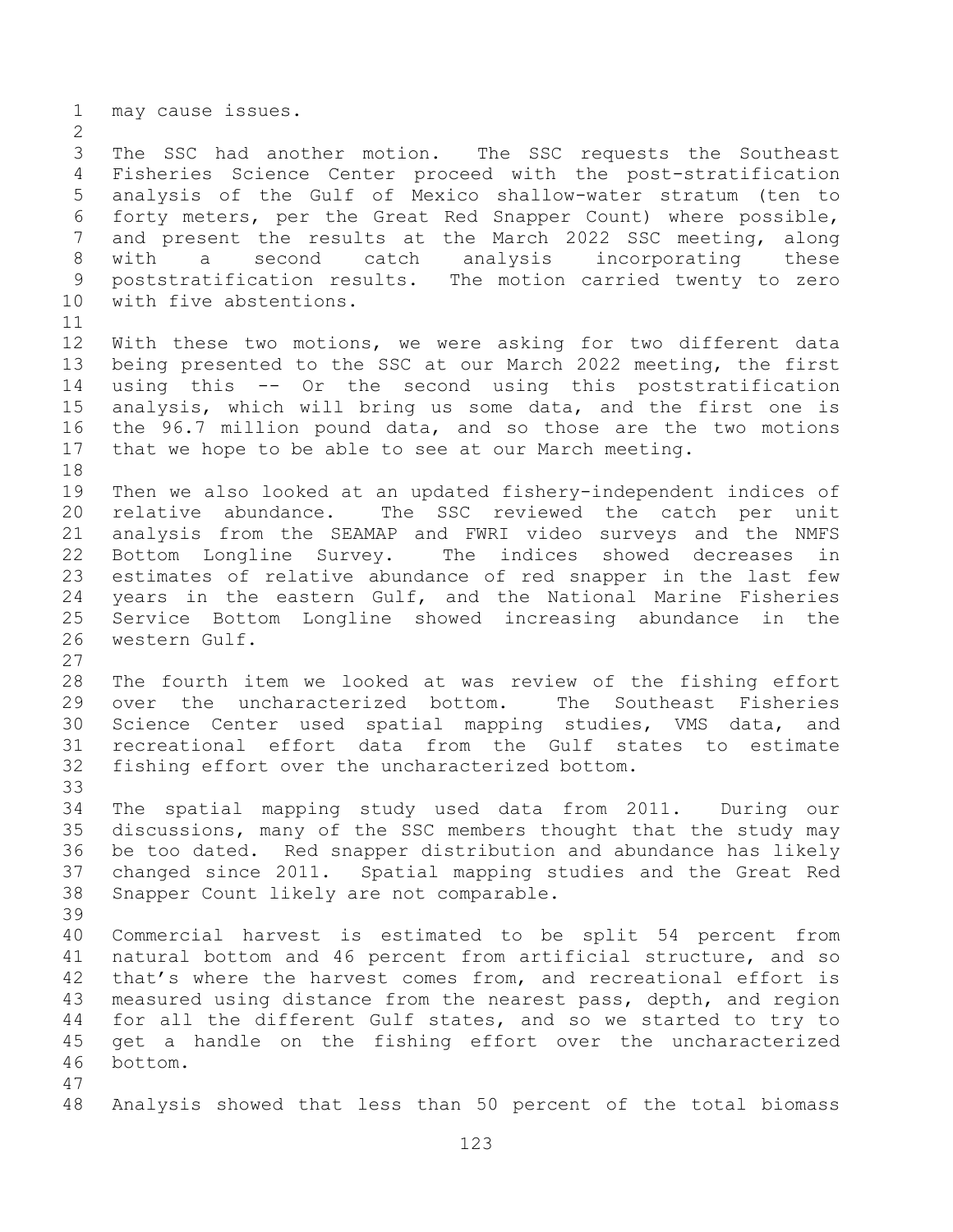of red snapper is vulnerable to fishing off of Florida, Louisiana, and Texas, and more than 80 percent of the total biomass is vulnerable to fishing off of Alabama and Mississippi. The Southeast Fisheries Science Center estimates the total proportion of red snapper biomass vulnerable to fishing to be around 37.6 percent. The previous estimate of 22 percent did not include more recent recreational data. The third motion from the SSC, at our meeting, is this. The SSC encourages the Southeast Fisheries Science Center to analyze how catch level increases could impact different fishing sectors with respect to the ability to redistribute fishing effort according to localized abundance and depletion patterns. If sufficient social and economic data are not available for these analyses, the SSC encourages the Southeast Fisheries Science Center to identify specific data gaps and needs for assessing the impacts of changes in catch limits. The motion carried nineteen to one with five abstentions. The recommendations, while we have those two different data streams that are going to be providing data for us at our March SSC meeting, we also -- This is a recommendation for how those would be used for the analysis. The motion is the SSC requests the Southeast Fisheries Science Center catch analysis of the OFL look at the following scenarios, and so each of the two items, each of the two scenarios that we looked at, would incorporate these four other scenarios, and we would look at all structure, all structure plus 10 percent of the uncharacterized bottom, all structure plus 15 percent of the uncharacterized bottom, and the fourth is incorporate two key uncertainties regarding, first, the total biomass that might be accessible to the fishery, and second is potential impacts to the stock from localized fishing. That motion carried nineteen to one with two absent and three abstentions. Mr. Chair, that ends my presentation, and I would be happy to take any questions. **CHAIRMAN FRAZER:** Thank you, Dr. Nance. Before we get into the

 questions from the council, I want to, as I indicated, circle back and let Greg Stunz have an opportunity to fill in some gaps and then circle back with J.D., and so, Dr. Stunz, if you want to go first.

 **DR. STUNZ:** Thank you, Tom. I will be as brief as possible, and, Jim, thank you for summarizing that. That was a lot of ground that you covered in a short period of time, and I know it's confusing, and a lot of iterations, and I just wanted to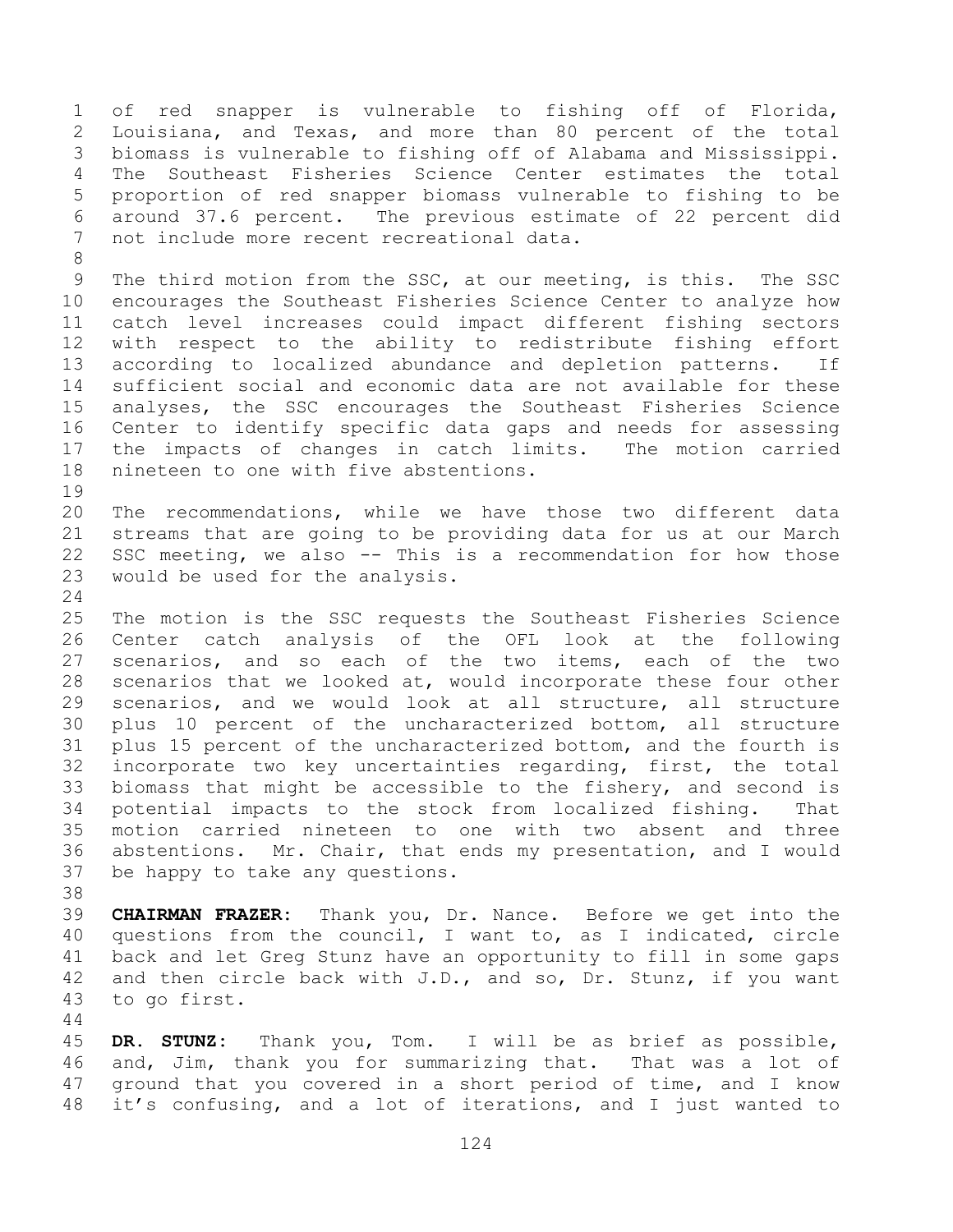clear just a little bit about how we arrived at this estimate. Bernie, I don't know who is switching slides, and I think it's you, but if we could go back to Jim's slide on -- I think it was 28. **DR. NANCE:** It would be Number 28, Bernie. That's the one that gives the different abundance estimates, Greg? **DR. STUNZ:** Yes, that's it. That's the one there. Okay. As you all know, this project assembled the best red snapper biologists that exist, and we put that team together. So everyone is very clear, it wasn't just us completely independent, and there was a team of federal scientists and other experts, through the steering committee that worked with us closely the whole time, and so, despite there being what is four estimates here, and I will explain that in just a second, 18 our team stands by that number, despite the other reanalysis. I think what J.D. might be referring to -- J.D., I don't want to put words in your mouth, but it's the last part of this is that Florida restratification, in terms of who is requesting that. We stand by the numbers that we have produced here, and that's what you're going to see in those peer-reviewed journals. As everyone knows, and speaking of different levels of peer review, and, you know, we went through this I don't know how many day, but four days, roughly, of a live peer-review process, and I don't think any of our team thought that this was the most rigorous review that any of us had ever had by some of the top- shelf independent quantitative fisheries folks that exist in the world, so it was reviewed by as good as you can get. While that was certainly a painful process, in the end, it resulted in a better estimate that we were able to respond to, and that's what Jim, was referring to here. We brought in that initial estimate of 110 million fish, and the review panel carefully evaluated that, over several days, including with the SSC weighing-in as well, and they recommended we remove this random forest routine, is what we're talking about here, and that's getting way in the weeds, and, by the way, this is for Florida only and not the whole estimate, and also address some variance concerns and a bunch of other things that we were able to do. If that was Analysis A, the initial estimate, we responded back with Estimate B, which was 118 million fish, responding to that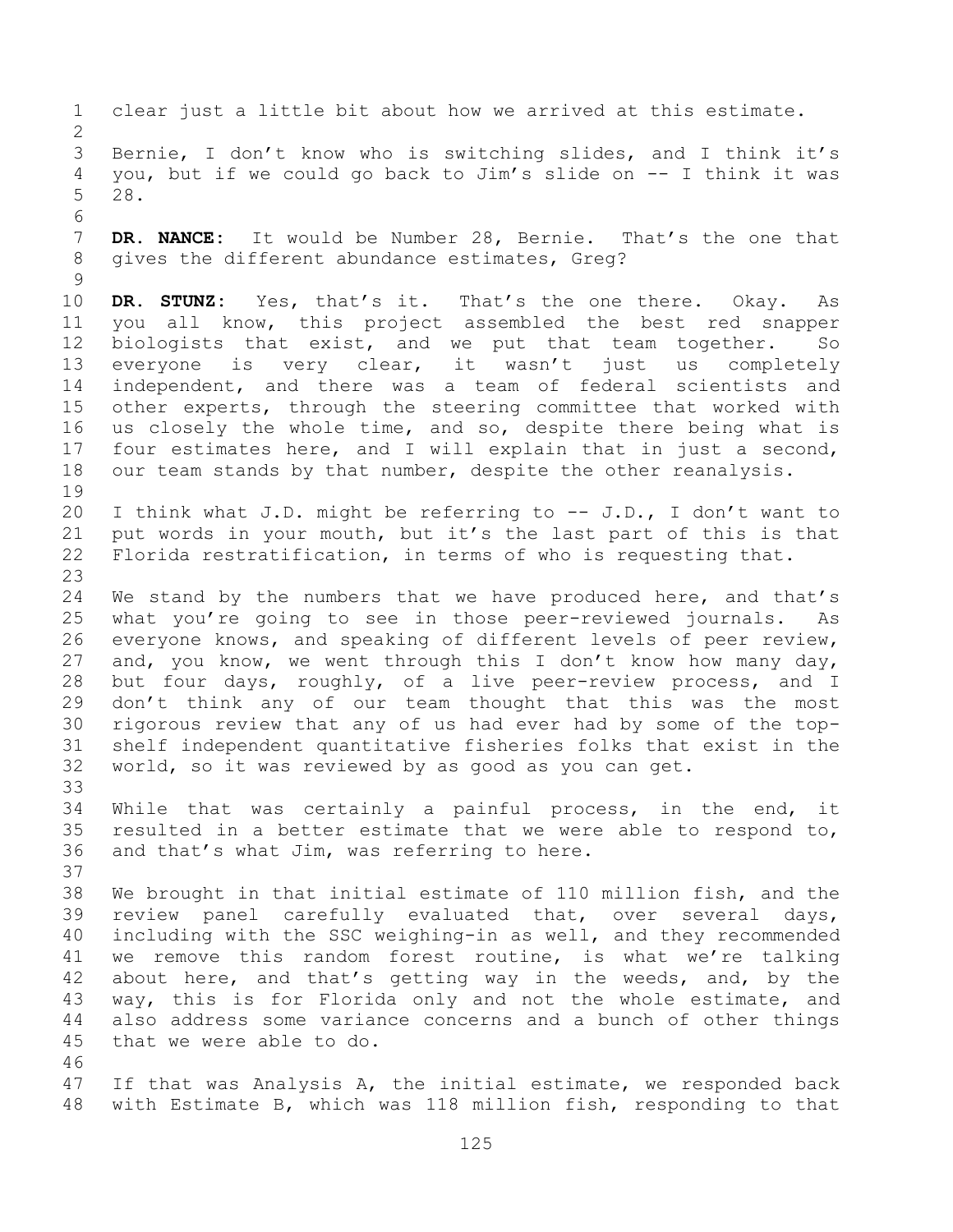peer-reviewed comments and concerns, as well as the SSC. That was our official estimate. On the heels of the SSC meeting before last, just a day or so prior, the SSC came back and said, well, we would prefer if you built that random forest back in and stay true to your original design, even though the reviewers said that we should remove it, and we did that, but we did it really quickly, right at the last minute, and the SSC did not have time to review that. That is where the third, or I guess you can say Estimate C, originated, of the ninety-six million fish, and it reduced that by incorporating back in that random forest. Now, the SSC couldn't have time to review that, because we were only asked to do it a day before, and then we provided it at the meeting. Jim, just to be clear, there was never a fourth estimate, and this is where everyone gets confused. Each estimate comes with our official estimate and then a validation, or alternative estimate, using different estimators, to see if we arrive in the same ballpark if we have an independent team just do this, to sort of groundtruth what we're doing, and that's where the ninety-two million fish came from, and those were -- For some reason, everyone, including the Florida restratification that you were referring to, Jim, focuses on that alternate analysis, and that's not even our official analysis, and so I want to make sure that, for the record -- We want to be focusing on our main analysis and not the validation analysis. We never -- This study was never intended to break down at that fine scale of resolution, and our goal was to generate a Gulf- wide estimate, with, of course, some regional considerations and some depth stratification, but, as soon as you start parsing this down into smaller and smaller pieces, it begins to violate some of the statistical assumptions of our design, and a whole variety of other things, is why we are concerned. You know, if you start not staying true to this original design, there is some serious statistical concerns that we have. That's how we arrived where we are.

 **DR. NANCE:** Greg, I appreciate you going over that, and I probably did a poor job in looking at that, because the first 44 three estimates were from your reports, where those came from, but there is that ninety-two million fish floating around out there, and that's why I wanted to put it in there as something 47 people may have seen, and I shouldn't have put it maybe the same grouping, because people then think you estimated all four of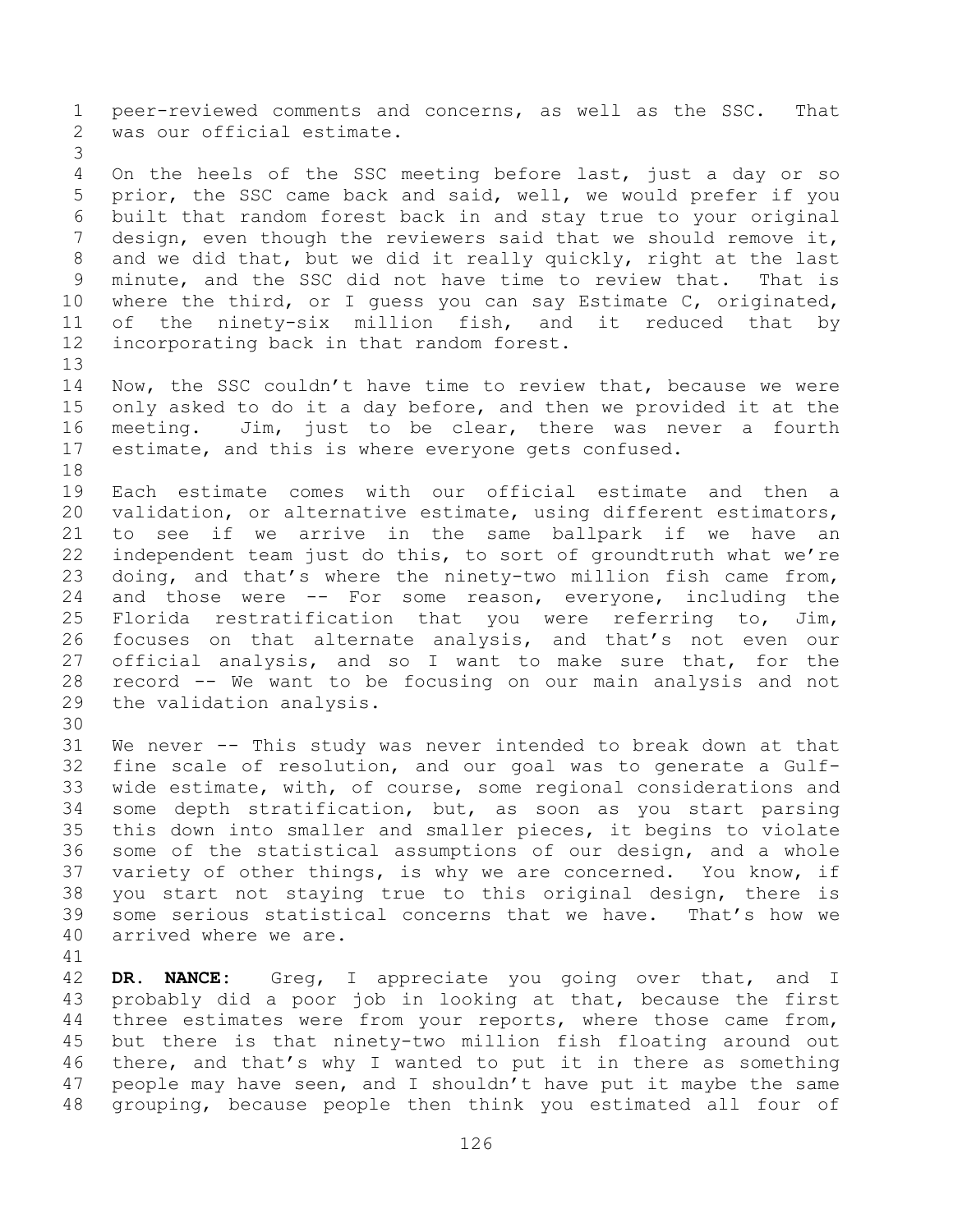those.

 **DR. STUNZ:** Jim, there is no fault at all, believe me, and this is why we all have this all archived and transparent on the snapper count webpage, because even for me, who lived and breathed this project for the past three years, keeping track of exactly how this happened, and, by the way, the Science Center 8 and others have this data, and anybody -- What I meant by we're standing by our number is anybody can take this information and reanalyze this for as long as they want to, but our team has completed it and finished, and so you're going to see that second estimate, and potentially maybe the third, depending on how our PIs want to deal with this peer review, because those same peer reviewers will be reviewing this again, if we keep in or remove this random forest. 

 In reality, there were -- Each estimate came with two, and so 18 there were six estimates, rather than just four, and that ninety-two was just the validation estimate that breaks down all these strata that people keep getting stuck on, and that's not even our official analysis, and so, anyway, I just want to make sure that that's clear.

 I also want to point out, on this Florida reanalysis component that I think J.D. is referring to, there is some issues there too that we all know. Since we did this study several years ago, obviously, the fishery has changed, and we hear a lot of testimony, here at this council, about recolonization of 29 snapper, and the grouper guys can't get snapper quota, and they're only catching snapper, and we all know that story. 

 Also, the areas that -- The data for the Florida estimate was sampled by different methods at different times, and I just want to make sure, with any future re-analyses, that our team is carefully involved, because we want to make sure that we're comparing apples-to-apples, but the short of it, right now, is, you know, our team is finished with that second, or maybe third, estimate realm, and we're publishing our peer-reviewed papers, and then I guess it's someone else to move forward with this, with the data that we provided, and I believe that's what J.D. is asking, is where is that coming from, and it's not coming 42 from our team, but I don't know the answer to that, and so, Tom, I know that was exceptionally long-winded, and so I will stop 44 right there and answer any questions, if there are some, or not, 45 but I just wanted to make sure that that's where we are, as of today.

**CHAIRMAN FRAZER:** All right. Thanks, Greg, for providing that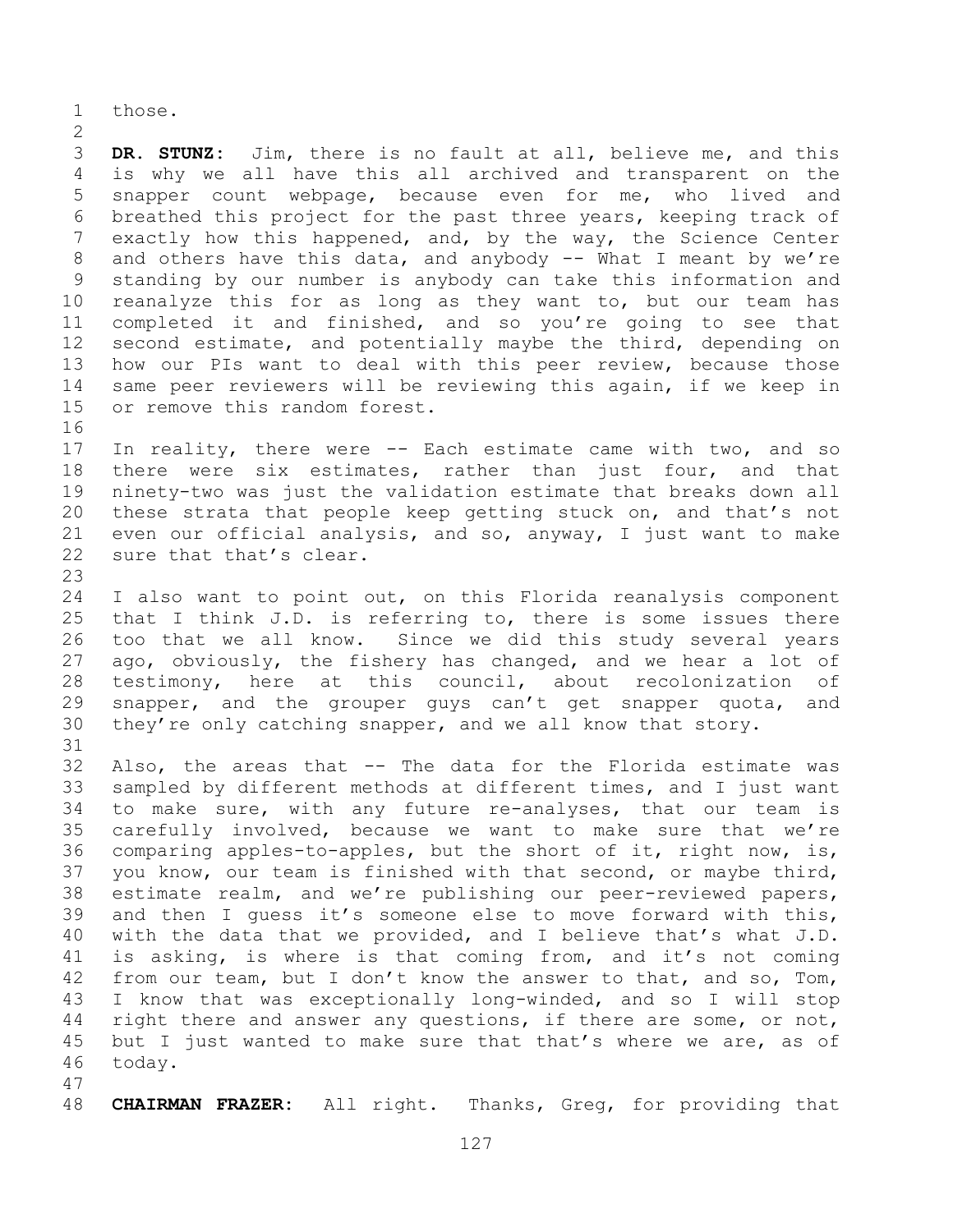information too, and so I just want to remind folks where we are, and this is essentially an opportunity for the SSC to provide a recap of how they are using the information that they have available to them moving forward, and I thought that Dr. Nance did a good job of walking through some of the suggestions and motions that were made and how the Science Center and the SSC will incorporate those recommendations, moving forward. With that said, Kevin. 

 **MR. ANSON:** Thank you, Mr. Chair, and thank you, Dr. Nance, for presenting the information. I wonder if you can go to the presentation, your presentation, and I had a question or two about a motion.

 **CHAIRMAN FRAZER:** Where in the presentation, Kevin? Do you have a particular motion?

 **MR. ANSON:** It's the SSC motion to encourage the Southeast Fisheries Science to analyze how catch level increases could increase different fishing sectors.

**DR. NANCE:** It's on Slide 35, Bernie.

**CHAIRMAN FRAZER:** All right. Slide 35.

 **MR. ANSON:** I guess, Dr. Nance, if you could provide a little bit more clarification regarding the portion of the motion where it says, "with respect to the ability to redistribute fishing effort according to localized abundance and depletion patterns", and what's the basis of that statement in the motion?

 **DR. NANCE:** During our discussions, we were going back and forth with trying to look at the recreational and commercial effort in the uncharacterized bottom and trying to figure out, if you start to take fish off this one area, what's that going to do for impacting other areas that may be fished by other fishermen, and so this is more of a social and economic look at how changes in fishing patterns may impact other fishing sectors. If one group takes fish from one part, and you're redistributing that, how does that socially and economically affect other sectors of the fishery? That's where this motion came from.

**MR. ANSON:** Thank you. Can I have another question, or comment?

**CHAIRMAN FRAZER:** Go ahead, Kevin.

 **MR. ANSON:** I guess I'm just a little concerned about that thought process originating and going directly to the SSC,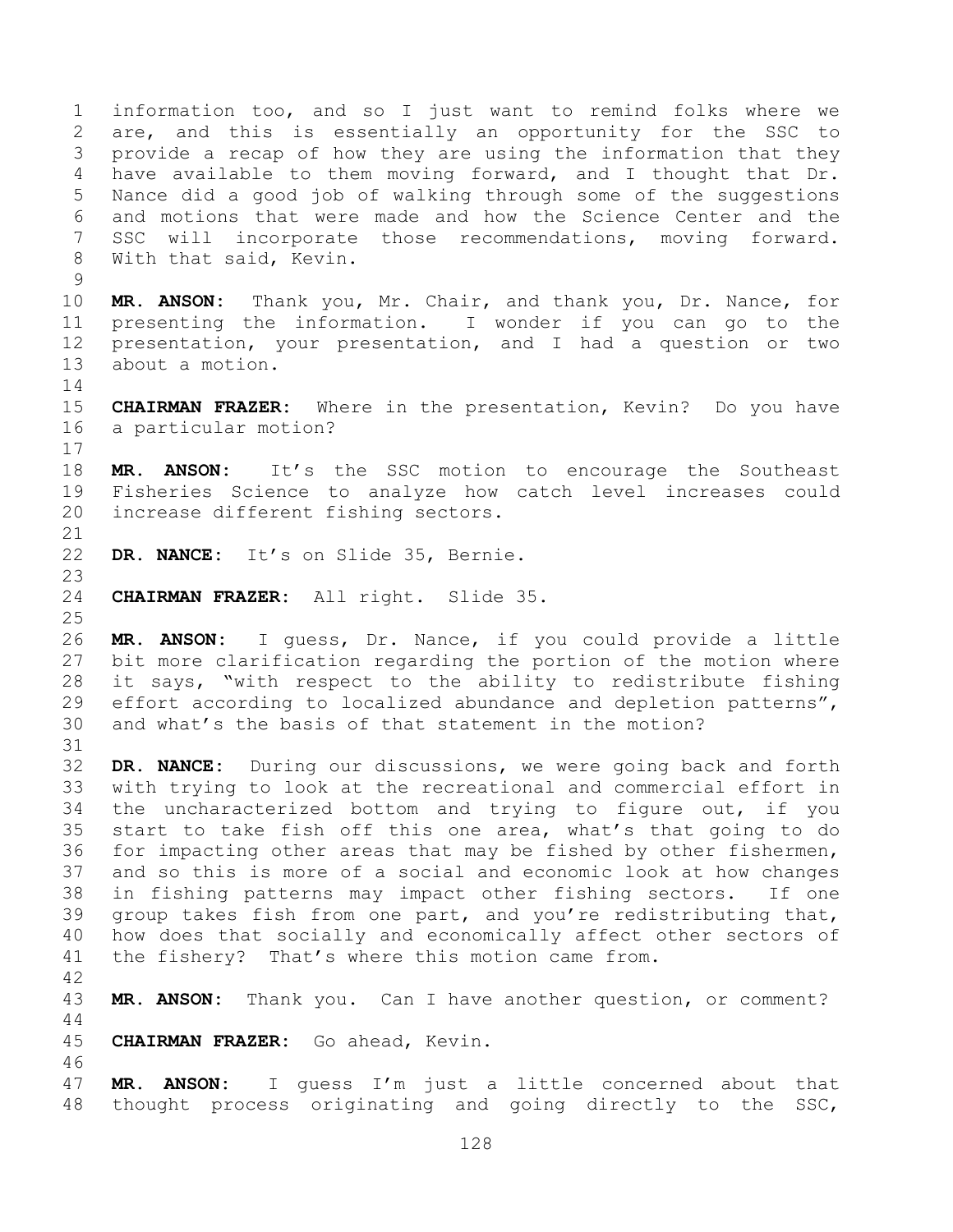because it kind of, to me, that's kind of encroaching upon the council's territory. I mean, the SSC determines the science and how much fish can be caught, and then we put forward recommendations as to how the access then is carried out, who gets what and how they can catch them and when they can catch them and how many they can catch when they go catch them, and that's -- It just seems a little bit outside of the purview of the SSC at this stage. **DR. NANCE:** I agree with that, Kevin, for sure. **MR. ANSON:** If we really want to get down to where you're going, or the SSC is going, what those type of discussions, particularly when you look at the previous slide, where it talks about the distribution of effort, or at least where the red snapper are vulnerable off of each state, I mean, it just points more and more to each state being able to manage their own 18 portion of the pie, and they manage to an F, and they manage the sectors within each state and within the amount of fish that are available off of their respective state, but, anyways, thank you. **DR. NANCE:** Thank you, and I think Ryan -- **CHAIRMAN FRAZER:** Go ahead, Ryan. **MR. RINDONE:** Thank you, all. Mr. Anson, the other thing that the SSC was interested in, with respect to this motion, was the potential for localized depletion, and so a lot of these areas where fishing effort is concentrated are not the secrets that maybe some fishermen wish that they were. You know, for every secret spot you have, there's probably fifteen other people that have that same secret spot, and I'm looking at Emily, who I also share lobster spots with on the east coast of Florida, but the idea that there is certainly the potential for localized depletion, as fishing effort continues over the same natural and artificial areas, and so, as those areas are fished down to some lower threshold of fish density, and that fishing effort is then redistributed, as the search for fish continues, and what sorts of effects that might have on fishing effort on the whole, on the stock, on the percent of each region that may be vulnerable to exploitation, or the percent of the stock in each region that may be vulnerable to exploitation, et cetera. There is certainly the potential for social and economic effects to be analyzed, if these patterns can be identified specific to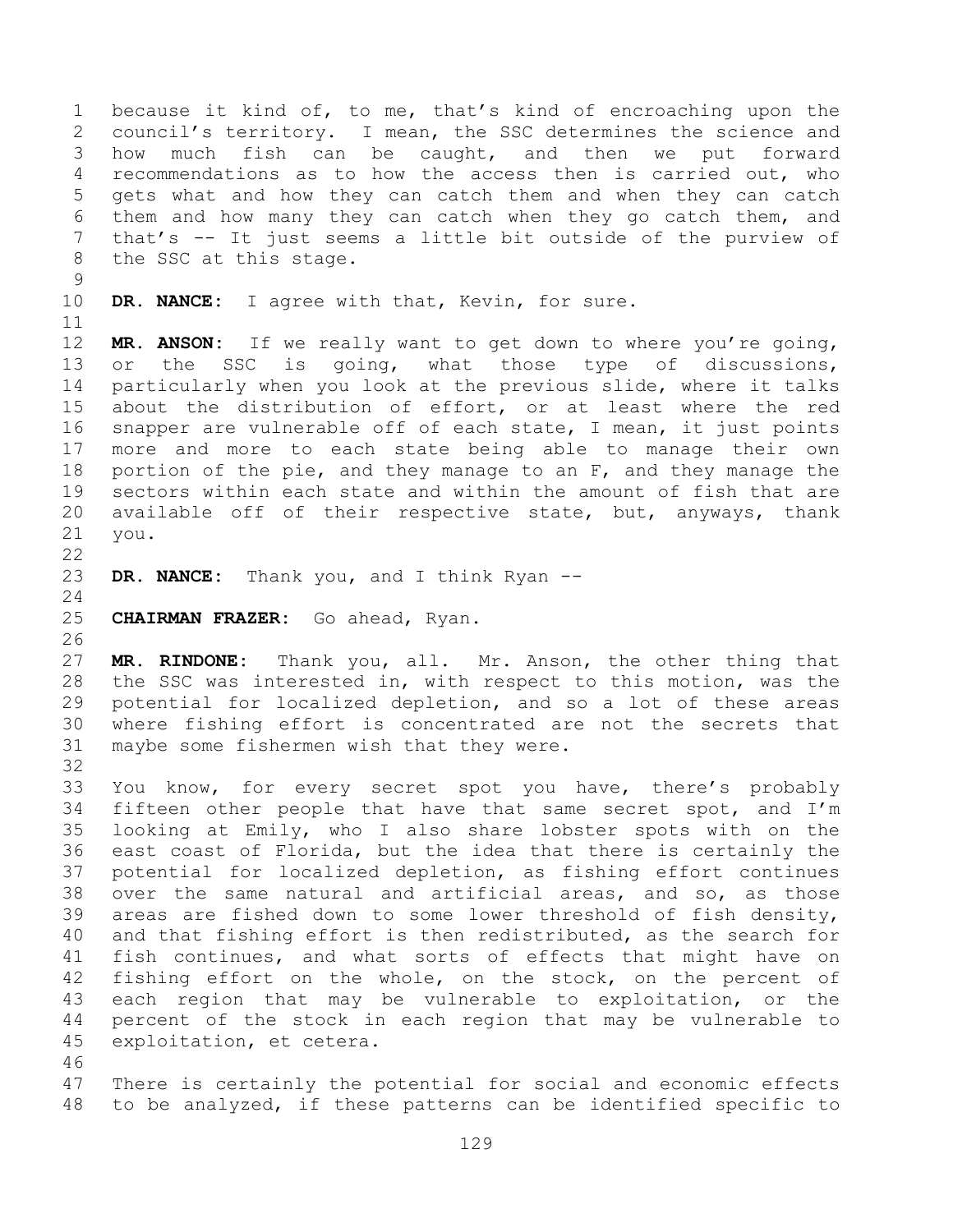these regions, but the SSC acknowledged that sometimes those data can be sparse, and so they asked that any of those data gaps, if those data gaps could be identified, that that be noted, so that work on this can be examined in the future. **CHAIRMAN FRAZER:** Thank you, Ryan. Dr. Porch. **DR. PORCH:** Thank you, Chair. First of all, I wanted to thank Dr. Stunz for clearing the record, because it's not as though the Southeast Fisheries Science Center was requesting all this reanalysis and driving that. It's true that our analysts were talking to the lead analysts of the Great Red Snapper Count and just having discussions, but we certainly didn't make any formal requests for changing anything, and so I appreciate Dr. Stunz clarifying that. With respect to some of the changes that were made, I think there was a little bit of a misunderstanding in maybe what the reviewers intended, or how they expressed themselves with respect to that random forest issue, and the bottom line is that samples -- The sample design was based on the random forest analysis, and so, if you take samples in certain strata, you need to preserve those strata when you're doing the estimation, and the lead analyst, I believe, agreed with that, and so that reanalysis, I think, drove that ninety-six-million number, and I think that was appropriate. Also, I think it's important to point out that the State of Florida, in particular, had concerns about the estimates for Florida, and one of the biggest was that the Great Red Snapper Count put the majority of red snapper in Florida inside thirty meters in the Big Bend area, and, if you look at both the fishing data, and you look at Florida's data, and our own data, there aren't many red snapper there, and so something didn't quite jibe with all the other data that we have for that. That's why the State of Florida, in particular, and we also agree, wanted to see this poststratification analysis, and, obviously, the SSC agreed and passed a motion. I will leave it to John, if he wants to contribute any more comments. **CHAIRMAN FRAZER:** I think we're good. I do want to circle back to J.D. and then close out this item, and it's largely informational, and there is no action necessary on the part of the council at this point, but I think J.D.'s question had to do with are we actually using this information, and why we continue 47 to not use it, and so, J.D., you can step in at any point, but I will just say this, and this is my take on your question, and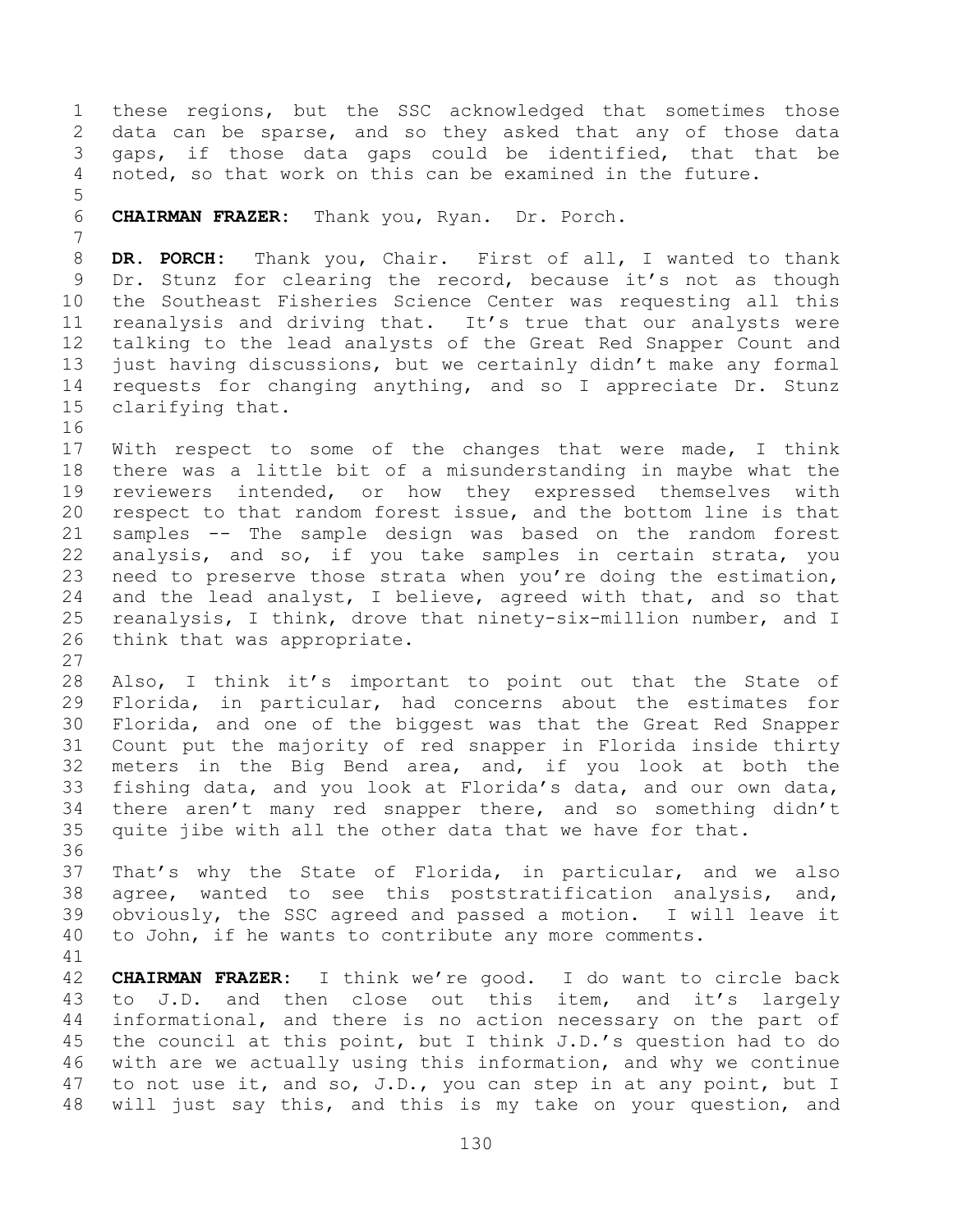you can correct me if I'm wrong, and so the data from the Great Red Snapper Count have already been used, in the sense that they were -- They were used to establish the OFL, and that guided our current catch advice, but the data are continuing to be refined, and revisions to the dataset, to modify that catch advice, to make more informed use of that data, moving forward, and so it's not that it hasn't been used, and so I just wanted to make sure that I understand what you're asking, and so, J.D., if you want to pop back in..

 **MR. DUGAS:** Thank you, Mr. Chair. Sure. I think I got some clarification from Dr. Porch, saying it wasn't the Science Center requesting anything, and it leaves me to ask the question 14 or to believe that the State of Florida asked, and clearly somebody is asking for it, for the SSC to continue reviewing this.

- 
- **CHAIRMAN FRAZER:** Dr. Simmons.

 **EXECUTIVE DIRECTOR SIMMONS:** Thank you, Mr. Chair. At the beginning of this January SSC meeting, I reminded the SSC that the council had an outstanding motion from their April 2021 meeting, and you probably remember, at that meeting, the Great Red Snapper Count had just been reviewed by the SSC as a draft, 25 and I don't think that final report had been submitted yet, and that was submitted much later, as has been discussed earlier, and so there was a lot of discussion, during that council meeting, about other available data sources.

 The council passed that motion to request the SSC to consider new information in the revised report, being the Great Red Snapper Count, to provide catch advice for red snapper, and it said for 2021 and beyond, and, as part of that discussion, the SSC should consider the existing ABC Control Rule, as well as the National Standard Guidelines, and that was a council motion, and so that is why the agenda was established the way it was during the January SSC meeting, with all the materials that were new, or we did not have time to adequately discuss during that March/ April SSC meeting last year, and so hopefully that helps a little bit.

**MR. DUGAS:** Thank you, Dr. Simmons.

 **CHAIRMAN FRAZER:** All right, and so, J.D., again, if you have any other questions about that, if we haven't answered them adequately, just let us know, and we'll make sure that we get back to you. Okay?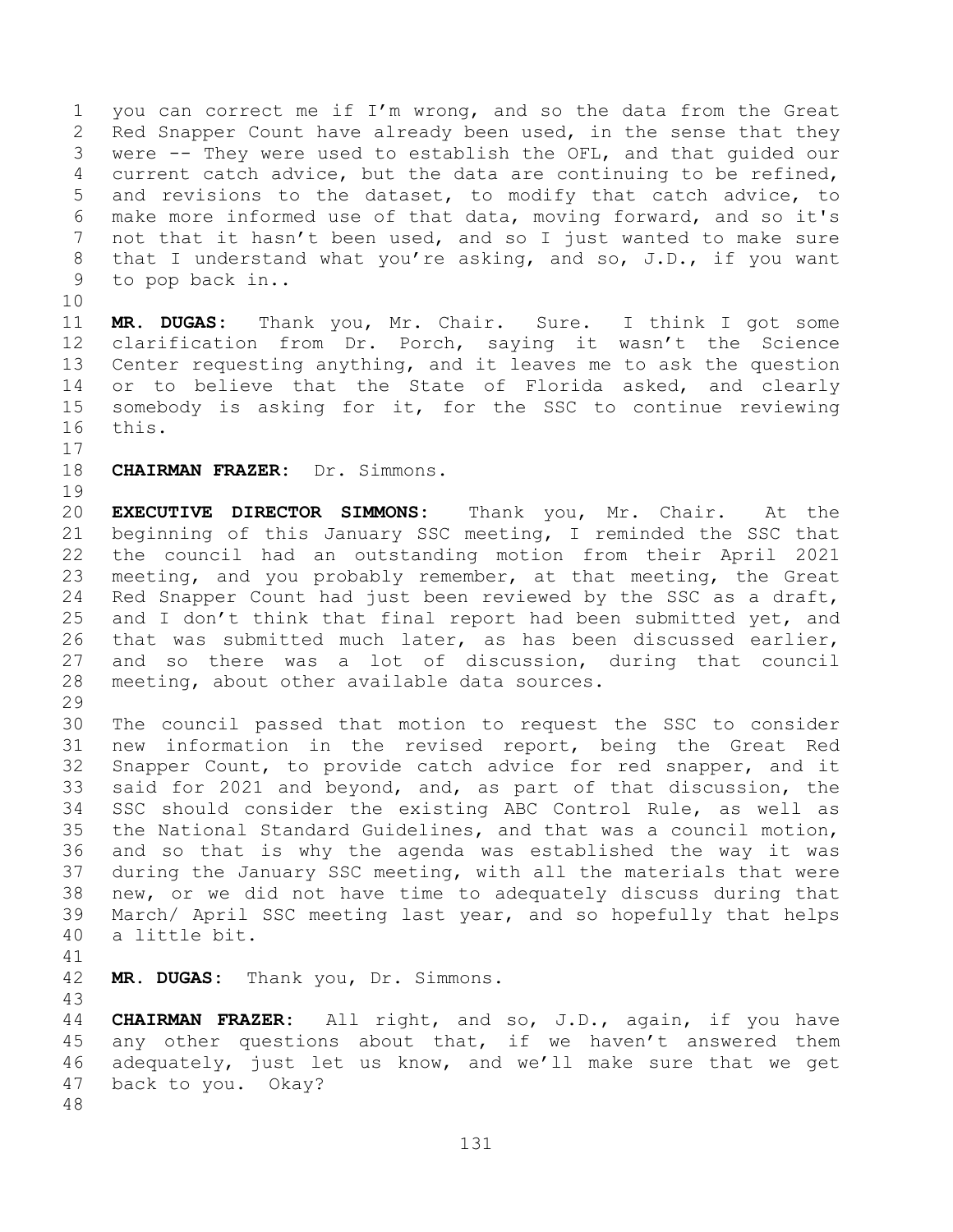**MR. DUGAS:** Thank you, Mr. Chair. **CHAIRMAN FRAZER:** All right. I'm going to try to keep us on

 schedule here, and I'm going to turn it back to Dr. Nance for Agenda Item XII, which is a discussion of any remaining SSC -- Sorry. We've got two hands. I don't want to get too far ahead of myself. I apologize to both Troy and Phil. Mr. Williamson.

 **MR. WILLIAMSON:** When we established the OFL, using the Great Red Snapper Count, as I recall correctly, the SSC used the bottom longline survey for establishing the ABC. After all of this reevaluation, are we looking at reevaluating the ABC?

 **CHAIRMAN FRAZER:** Troy, I will certainly let Jim weigh-in on 15 this, and I had the opportunity to attend the SSC meeting, and I recognize that it's preferable to have the OFL and the ABC established using the same information, and so, in large part, I think, as they're evaluating these additional items, that that would probably be the approach that they go, but I will defer to Dr. Nance.

 **DR. NANCE:** Troy, the whole purpose is we're going to reevaluate the OFL and the ABC at our March 2022 meeting.

**CHAIRMAN FRAZER:** Okay. Thanks, Dr. Nance. Mr. Dyskow.

 **MR. DYSKOW:** Thank you, Dr. Frazer. I would like some clarification, and I have been patiently listening through this whole presentation, and I've seen a lot of finger-pointing back and forth, that it was this guy that asked for it, that it was that group that asked for it, and, as far as this reevaluation process, I think the way this was left is that it was Florida that requested this final reevaluation, and I have never heard of that before, and, since we have Jessica here on the line, Jessica, could you comment on that? Is Florida the one that is requesting this additional reevaluation?

 **CHAIRMAN FRAZER:** Phil, I don't believe that Florida specifically requested any reevaluation. I think that the data that were collected from Florida were not in complete agreement with those that were generated, or collected, in the Great Red Snapper Count, and I think that there was a working group that was put together to reconcile, in part, those differences, and that working group provided some suggestions regarding the reanalysis and the stratification, and so I think that's the genesis of the effort to reanalyze the data, and so, again, I would caution people -- I'm not sure that people are actually pointing fingers one way or another, but that is my recollection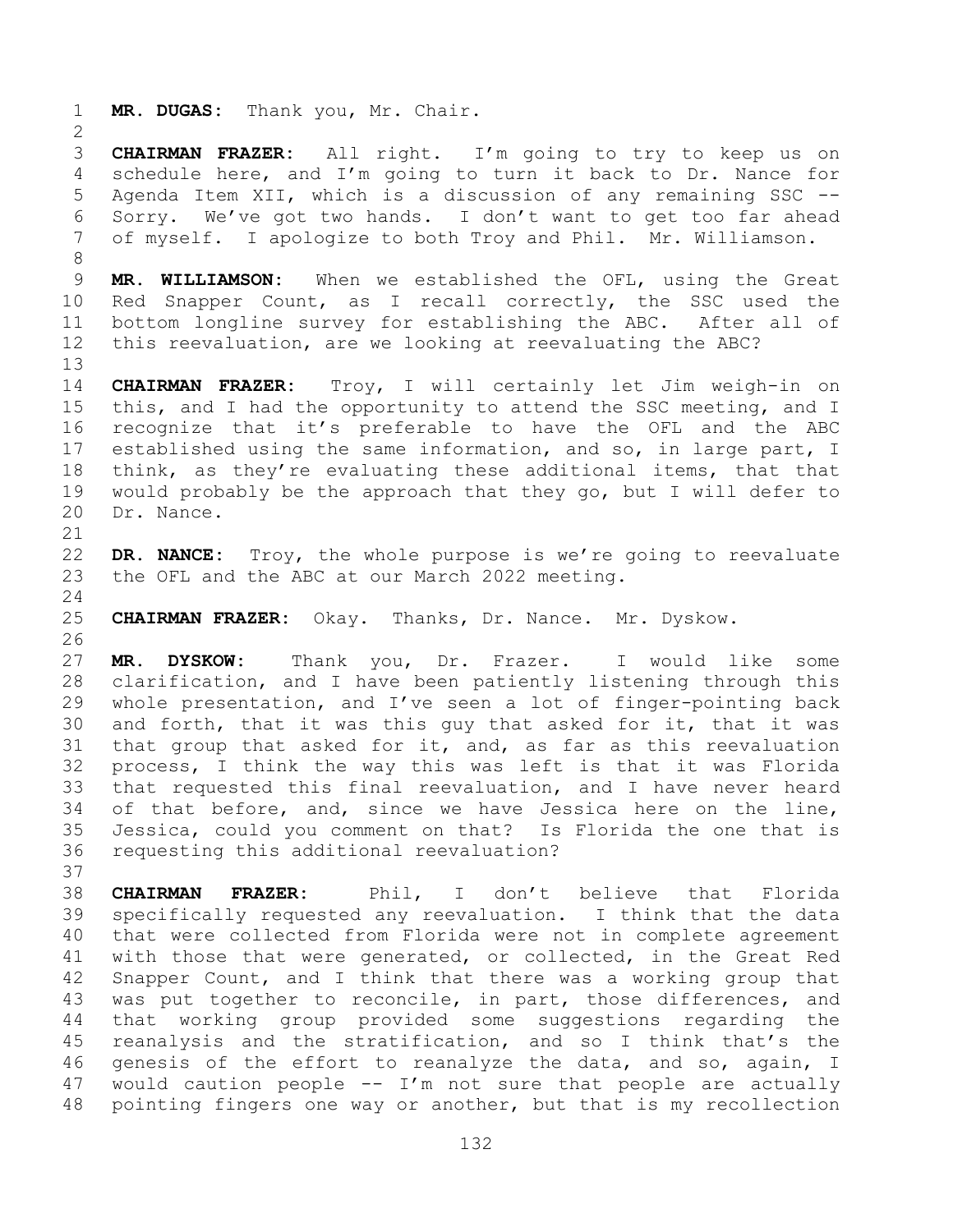of how we got to where we are, is an inconsistency in the output of the two different data collection efforts, and so does that sound consistent with the discussion of the SSC, Dr. Nance? **DR. NANCE:** Yes, it does. **MR. DYSKOW:** Excuse me, Dr. Frazer, but can I ask for more clarification, because I don't think my question was answered. **CHAIRMAN FRAZER:** Sure. **MR. DYSKOW:** Who requested this working group? **CHAIRMAN FRAZER:** Clay, can you jump in here? **DR. PORCH:** Just to clarify, it's not that any one group requested these analyses, but it's just part of the ongoing, evolving scientific discussion. You know, we looked at the information, and Florida did express some concerns, and I mean at the SSC meeting, looking at that estimate that most of the red snapper in Florida were inside of thirty meters in the Big Bend area, which just doesn't jibe with any other information. The other parts about the random forest model were based on discussions that various analysts had amongst each other and at the SSC, and so it's not that anybody was really pointing the finger, in particular, but it's just part of the collective discussion, and then you saw the motion that the SSC made, and so I hope that makes it a little clearer. **MR. DYSKOW:** It does, Dr. Porch, but I would like to ask one follow-up question, if Dr. Frazer will allow it. **CHAIRMAN FRAZER:** Absolutely. Go ahead, Phil. **MR. DYSKOW:** Dr. Porch, does the typical stock assessment that is performed by the Southeastern Science Center undergo this same level of scrutiny? **DR. PORCH:** I would say easily, especially red snapper. It's probably, overall, I would say even more, when it's a benchmark or a research track assessment. **CHAIRMAN FRAZER:** Thank you, Dr. Porch. I am going to go ahead and let Jessica McCawley and Andy Strelcheck add to the conversation. Jessica, you can go first. **MS. MCCAWLEY:** Thank you, Mr. Chairman. I don't know that I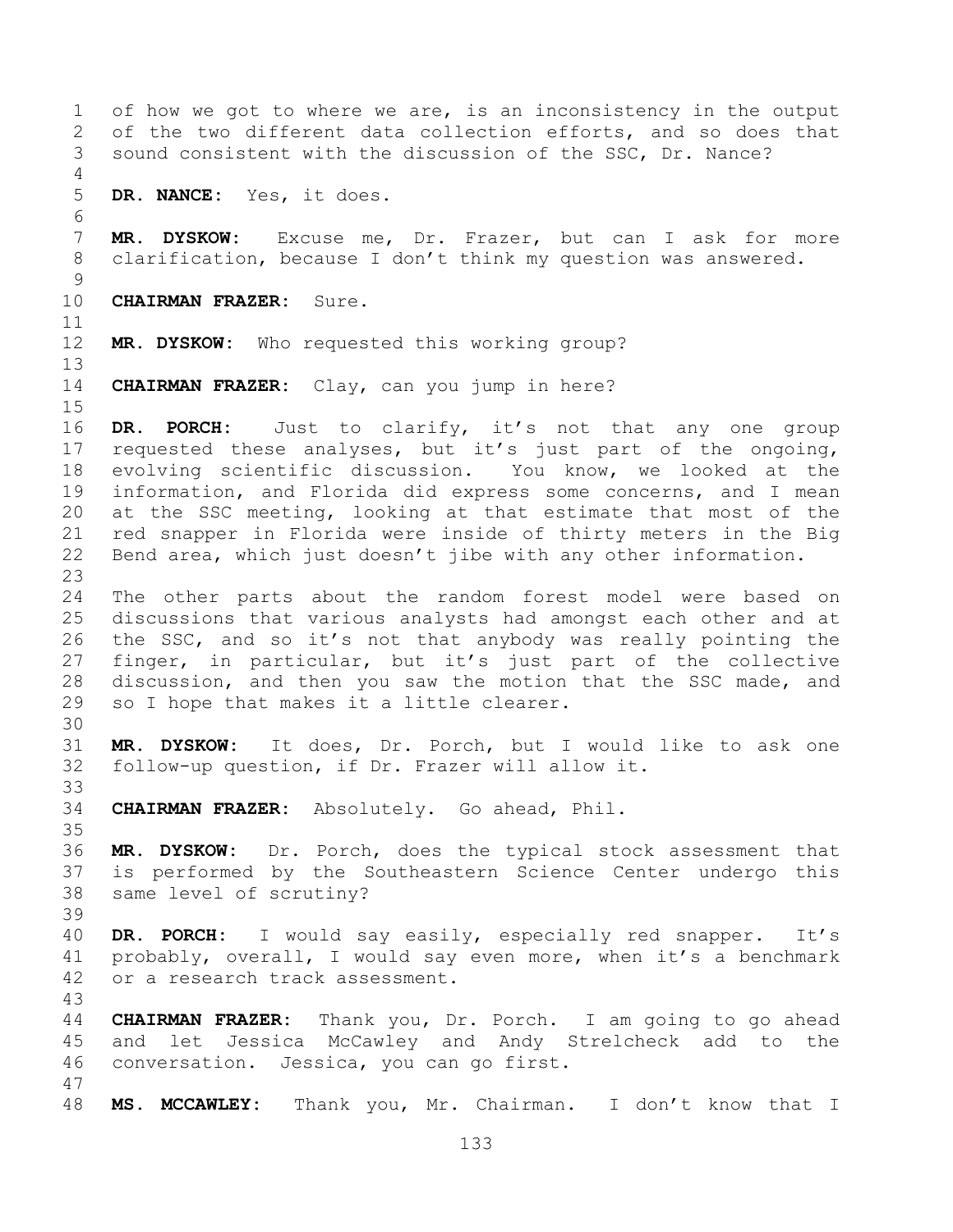have a lot of answers here. It looks like Luiz Barbieri is on the line, and he is really the expert on the types of questions that are being asked about the Florida information, and so I don't know if you want to go to him, and it was just a thought, but I don't have all the answers. 

 **CHAIRMAN FRAZER:** I will see -- Again, I am trying to -- I am mindful of the time, right, here, and, if we need some clarification on process and how we got to where we are, I think we might be able to provide maybe a more concise explanation in Full Council, and so I will give Andy Strelcheck perhaps the final word here, before we move on to our next agenda item.

 **MR. STRELCHECK:** Thanks, Mr. Chair. I guess, to add to this, and I am hearing frustration, obviously, with regard to the length of time it's taking to review this and the fact that people are asking questions, and there's more exploratory work ongoing, and I would hope that you could look at this as a good thing, right?

 I want to commend Greg and his team, and they have been willing, obviously, to continue to work on refinements and improvements to the analyses. As he has indicated, it's gone through a very rigorous peer review. There's a lot of people now that are looking at this, and eyes are on it, and people are looking under the hood, and they have questions, right, and so, to me, our goal is to have the best available science that we possibly can have to make decisions, and, in order for the Science Center to proceed with an interim analysis, in advance of any sort of research track assessment, we want to make sure that the numbers that go before the SSC are going to be utilized, obviously, appropriately and effectively to set OFLs and ABCs. 

 I view this as a very positive thing, and, given the substantial increase in information and knowledge with regard to red snapper that has been provided from it, I think this extra level of time to go through the information is really important. Thanks.

 **CHAIRMAN FRAZER:** Thank you, Andy. All right, and so we are going to try to stay on schedule here, and I'm going to ask Dr. Nance if he would go ahead and discuss any remaining SSC recommendations, and that would be Agenda Item Number XII, and so, Dr. Nance, the floor is yours.

 **DISCUSSION OF REMAINING SSC RECOMMENDATIONS FROM THE NOVEMBER 2021 AND JANUARY 2022 SSC MEETINGS**

**DR. NANCE:** Thank you. I don't have any to present right now,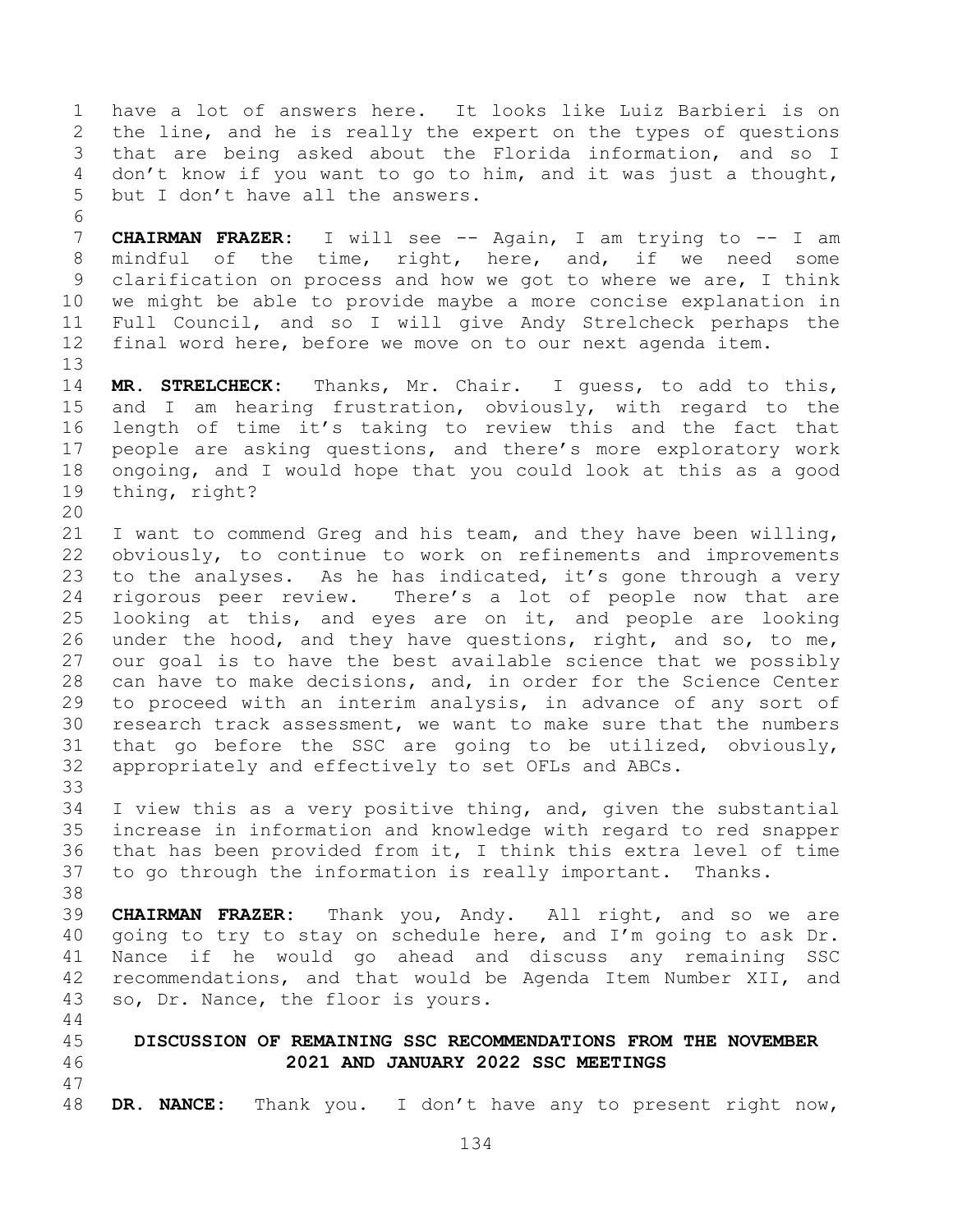Mr. Chair. There will be a presentation tomorrow, during the Sustainable Fisheries Committee, on the bycatch, and that's our last remaining item from our January meeting summary.

 **CHAIRMAN FRAZER:** Excellent, and so we'll go ahead and pick up the SSC report during that committee, and that will allow us to move into Agenda Item XIII, which is the discussion of any remaining Reef Fish AP recommendations from the January 2022 Reef Fish AP meeting, and that's Tab B, Number 13. Mr. Rindone, if you want to lead us through that.

## **DISCUSSION OF REMAINING REEF FISH AP RECOMMENDATIONS FROM THE JANUARY 2022 REEF FISH AP MEETING**

 **MR. RINDONE:** I hope that Captain Walker is still on. Otherwise, I'm going to say that everything that I say was his idea. Okay, and so Captain Walker was reelected as the Chair, and Captain Troy Frady was reelected as the Vice Chair. The Chair and Vice Chair were reelected because the AP was reappointed at the council's June meeting.

 We already talked about everything with gag, and we reviewed, with the AP, the progress that had been made on the scamp research track assessment, which is now transitioning into its operational assessment, and that is what will ultimately provide the catch advice that can be considered by the SSC and the council, and we expect that sometime in the late summer or early fall of this year.

 We already talked about greater amberjack and the AP's comments on that, and yellowtail snapper, and so the AP also discussed the Southeast For-Hire Integrated Electronic Reporting Program, or SEFHIER, and its proposed rule changes, and they discussed the COLREGS and the autofill reporting, and they had a motion, in the wake of all of that.

 The motion was that, in agreement with the Data Collection Advisory Panel, the Reef Fish AP recommends the council take whatever necessary action to work with NMFS to revise the SEFHIER program to allow vessels to move within a predefined demarcation line without declaring. If a vessel intends to fish inside or landward of that predefined demarcation line, the requirement to hail-out would apply. If seaward of a predefined demarcation line, regardless of the intent to fish, the requirement to hail-out would apply, and this carried unanimously. I will let Captain Walker expand on their intent behind all of that, Mr. Chair.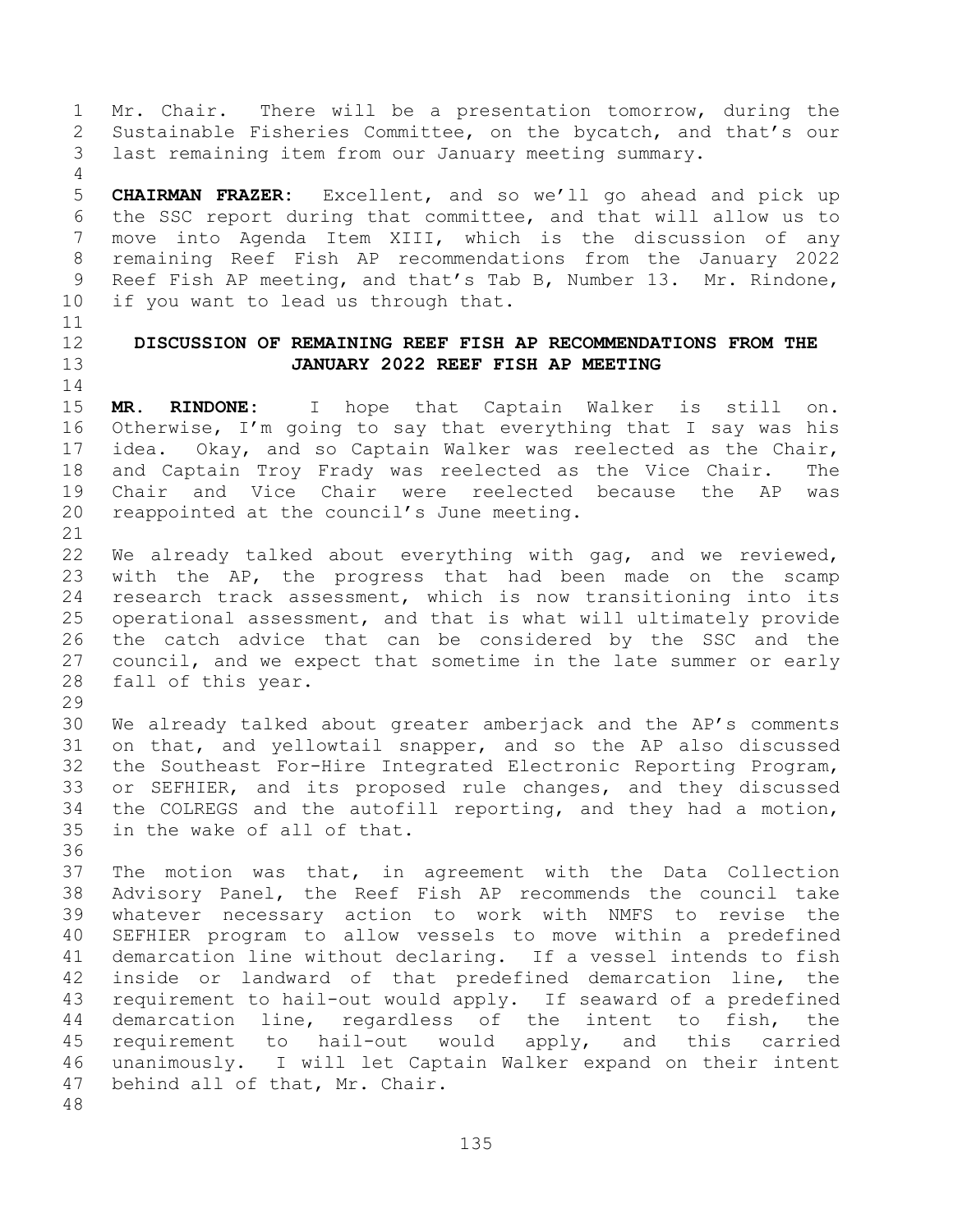**CHAIRMAN FRAZER:** Captain Walker.

 **MR. WALKER:** Thanks, Ryan. Yes, we had rather vigorous discussion on this issue, after hearing a presentation about the issue, and it was mostly from the charter guys, as you might imagine, that are disenchanted with some of the hail-out requirements, as it regards to moving around before you actually pick up your charter and go out, but I think you guys are all aware that we have to -- When you leave your house dock, you have to do a thing, a declaration, and then, if you go to the fuel dock, you have to do another declaration, and then another 12 one, and it gets to be too much, really. The guys on the AP expressed frustration with NMFS kind of, and they called it difficult, to make us a line that we could operate inside of without having to do all of these short little hops and do log-ins and log-outs all along the way. We wanted, or the panel mostly wanted, to have either the COLREGS line, or any line that NMFS found suitable, that we could operate behind before we have to do all these requirements. This was pointed out, that the Data Collection AP felt the same

 way, and we were in lockstep agreement with the Data Collection AP on this motion, as well as I believe two others that are associated with the for-hire requirements, as far as electronic reporting go. 

 **CHAIRMAN FRAZER:** All right. Thank you, Captain Walker. Do we have any other questions? Kevin Anson.

 **MR. ANSON:** Thank you, Mr. Chair. I may be reading this wrong, but, in the second-to-last sentence of this motion that is displayed currently, shouldn't it say, near the end of that sentence, "hail-out would not apply"?

 **CHAIRMAN FRAZER:** I am going to ask Mr. Rindone and Mr. Walker to read it closely.

 **MR. RINDONE:** No, sir, Mr. Anson. The intent was that, if you're seaward of that predefined demarcation line, then the expectation was that you're in a predictably fishable area, 42 where other people may also be fishing, but, inside of that line, if a vessel is going to pick up or drop off a charter, or pick up fuel, bait, ice, haul-out for repairs, whatever the situation may be, that the vessel can move freely inside that area, since it's not fishing in the conduction of other things that it needs to be moving around for, but, seaward of that line, the intention would be that the vessel would still have to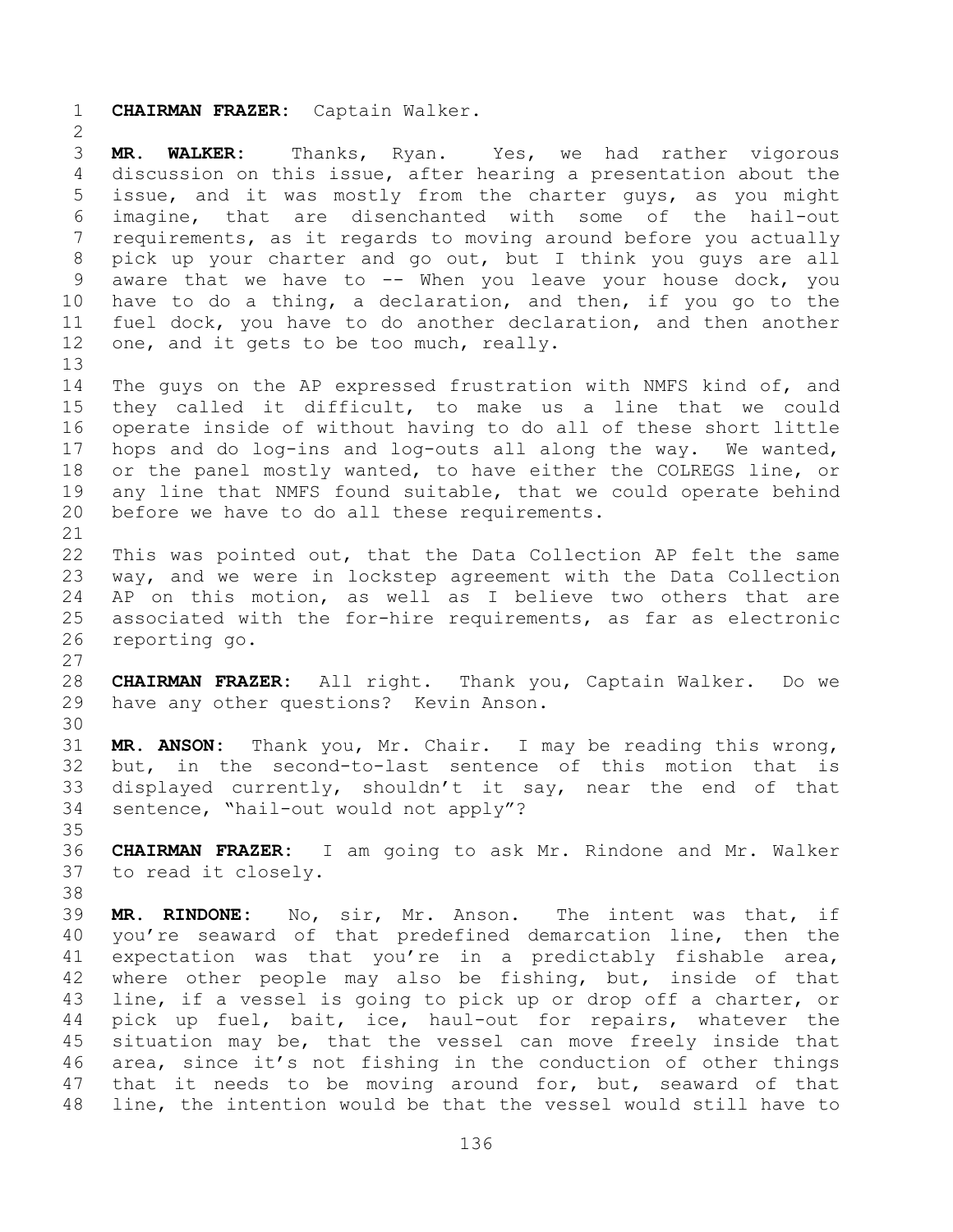hail-out, and, Ed, if I have missed that, say so.

 **MR. WALKER:** No, I think you're exactly right. Seaward would put you out where we would expect reporting to take place, but it's the moving around inshore that we're trying to address here. It's not uncommon for a charter bout guy, like myself, to be required to do five different reports on a half-day charter, but, yes, the wording is correct, I believe.

 **MR. RINDONE:** Just to note that it was the AP's intent that, whether seaward or inside of that predefined demarcation line, if you fishing, you would need to hail-out, and the presumption would be that, if you were inside that demarcation line, fishing 14 and have not hailed-out, you're in trouble.

 **CHAIRMAN FRAZER:** I think -- I'm just looking at the agenda, over the next day or so, and so I think this issue will come up again, and so we can defer the discussion to the Data Collection Committee, most likely. Again, I want to try to keep us on time. Is there any other questions related to the AP report?

**MR. RINDONE:** We have some more motions to go through.

**CHAIRMAN FRAZER:** All right. Go ahead, Ryan.

 **MR. RINDONE:** Also, on the draft framework action for modifications to location reporting requirements for-hire vessels, the Reef Fish AP discussed this, and they had a few motions here. I guess these would be -- We could cover these, I guess, in the Data Collection.

**CHAIRMAN FRAZER:** Yes, and that was my point.

 **MR. RINDONE:** So there's those, and you guys have already heard about the vermilion snapper, and then there were some Other Business motions that the AP discussed, three exactly, and I will go through those really quickly for you guys,

 With respect to leasing federal commercial fishing permits, the AP recommends that the council initiate -- Bernie, this is under Other Business. There we go. The Reef Fish AP recommends that the council initiate an action to allow the leasing of federal commercial fishery permits from one entity or vessel owner directly to another entity or vessel owner.

 The next motion was that, with respect to modification of the commercial gray triggerfish trip limit, the AP recommended raising the commercial trip limit for gray triggerfish to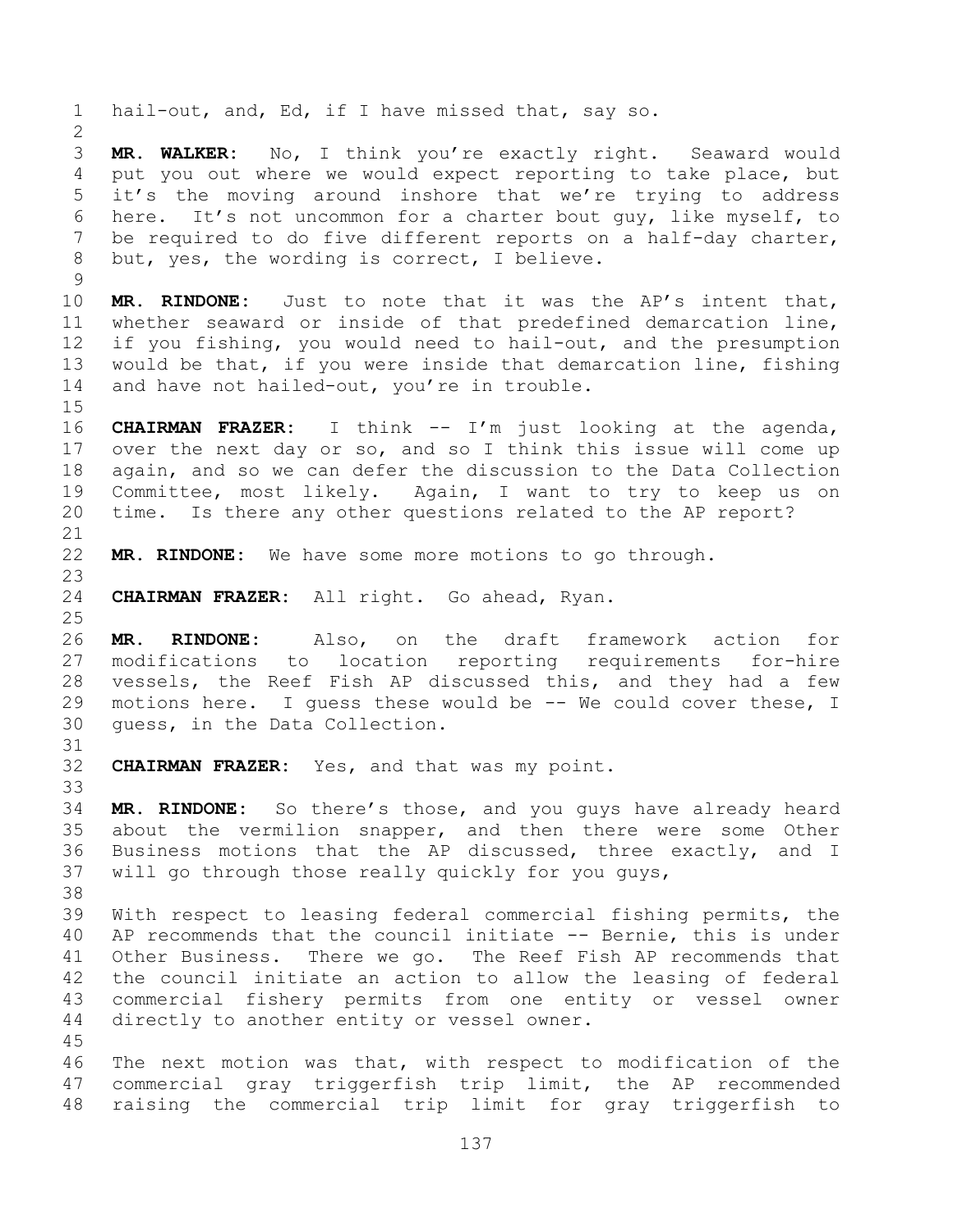between thirty-two to forty fish, and the purpose of this was to allow the commercial sector the ability to actually land its ACL. Then, with respect to recreational data collection programs, the AP discussed the idea of these -- Of mobile-application-based data collection efforts, like iSnapper and the different apps that are used by some of the Gulf states for private angling for red snapper, and they recommended that the council establish a more real-time data collection system for the private recreational sector and have it implemented in a mandatory way within the next three years. I don't know if Captain Walker has anything to add to any of that, but that's all that I have. 

 **CHAIRMAN FRAZER:** Captain Walker, do you have anything to add? 

 **MR. WALKER:** No, and I think that pretty well sums it up. In regard to triggerfish, it should be pointed out, I think, that they haven't been catching their ACL anyway, and so I believe the limit is currently sixteen, as far as commercial triggerfish go, and so the AP felt that it was fine to consider raising it to allow them to catch their ACL, as pointed out, but, other than that, I think that's perfect.

 **CHAIRMAN FRAZER:** All right. Thank you, Captain Walker. We've got ten minutes before we're scheduled to start our closed session, and we have two Other Business items that I think, in combination with questions, might take that time and more, and so I am going to start and allow Andy Strelcheck, real quick, to provide a two-minute update about the settlement agreement that he talked about earlier, and, if there are questions on that, we'll have to hold them until Full Council. Andy, go ahead. 

## **OTHER BUSINESS UPDATE ON SETTLEMENT AGREEMENT**

 **MR. STRELCHECK:** Thanks, Tom. Many of you are likely aware that, back in September of 2020, Texas filed a complaint in the U.S. District Court for the Southern District of Texas. In part, the complaint essentially stated that NOAA Fisheries used incorrect data when determining the amount of the Texas 2019 overage.

 In proceeding with, obviously, the complaint, we worked with Texas to settle the case, and we agreed to use Texas 2019 and 2020 landings estimates to determine applicable paybacks for the 2020 and 2021 private recreational fishing seasons. In turn, Texas agreed to dismiss their complaint against us and provide